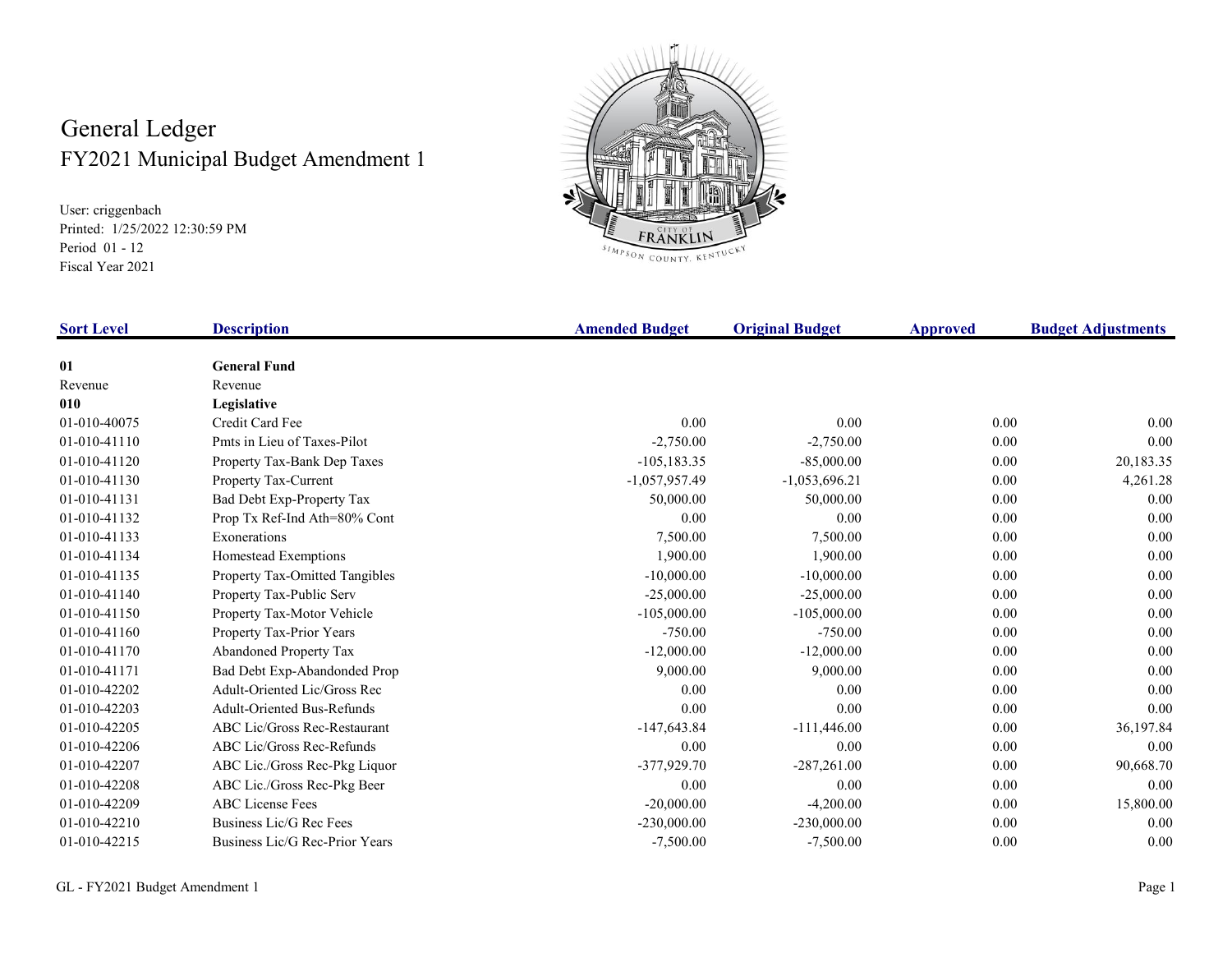| <b>Sort Level</b> | <b>Description</b>                | <b>Amended Budget</b> | <b>Original Budget</b> | <b>Approved</b> | <b>Budget Adjustments</b> |
|-------------------|-----------------------------------|-----------------------|------------------------|-----------------|---------------------------|
| 01-010-42217      | Business Lic/G Rec Refunds        | 0.00                  | 0.00                   | 0.00            | 0.00                      |
| 01-010-42218      | <b>Fireworks License</b>          | 0.00                  | $0.00\,$               | 0.00            | 0.00                      |
| 01-010-42220      | Franchise Fee-Cable TV (CATV)     | $-66,187.44$          | $-66,187.44$           | 0.00            | $0.00\,$                  |
| 01-010-42230      | Franchise Fee-Natural Gas         | $-25,000.00$          | $-25,000.00$           | 0.00            | $0.00\,$                  |
| 01-010-42240      | <b>Insurance Premium Fees</b>     | $-1,838,070.00$       | $-1,838,070.00$        | 0.00            | 0.00                      |
| 01-010-42243      | <b>Insurance Fees-Prior Years</b> | 0.00                  | 0.00                   | 0.00            | 0.00                      |
| 01-010-42245      | <b>Insurance Fees-Refunds</b>     | 0.00                  | 0.00                   | 0.00            | 0.00                      |
| 01-010-42250      | Manufacturer License Fees         | $-40,000.00$          | $-40,000.00$           | 0.00            | $0.00\,$                  |
| 01-010-42252      | Manufacturer Fee Refunds          | 0.00                  | 0.00                   | 0.00            | 0.00                      |
| 01-010-42255      | Indus Auth-E Indus Contract       | 0.00                  | $0.00\,$               | 0.00            | $0.00\,$                  |
| 01-010-42260      | Occupational Fees-Payroll         | -3,047,560.39         | $-2,504,032.00$        | 0.00            | 543,528.39                |
| 01-010-42263      | Occupational Fees-Prior Year      | $-6,000.00$           | $-6,000.00$            | 0.00            | 0.00                      |
| 01-010-42264      | Occ/Bus Lic Special Proj          | 0.00                  | 0.00                   | 0.00            | $0.00\,$                  |
| 01-010-42265      | Luvata (Annex AGRMNT)             | 0.00                  | $0.00\,$               | 0.00            | $0.00\,$                  |
| 01-010-42266      | Occ/Bus Lic Special Proj Refnd    | 0.00                  | 0.00                   | 0.00            | 0.00                      |
| 01-010-42270      | Occ Fee Refunds-Payroll           | 0.00                  | $0.00\,$               | 0.00            | 0.00                      |
| 01-010-42275      | Indus Auth-E Indus Contract       | 0.00                  | 0.00                   | 0.00            | $0.00\,$                  |
| 01-010-43310      | Area Development Funds            | 0.00                  | 0.00                   | 0.00            | $0.00\,$                  |
| 01-010-43315      | ATF Equitable Sharing DOJ         | 0.00                  | 0.00                   | 0.00            | 0.00                      |
| 01-010-43320      | Court Cost Revenue HB413          | $-12,500.00$          | $-12,500.00$           | 0.00            | $0.00\,$                  |
| 01-010-43325      | Drug Task Force Revenue           | $-5,000.00$           | $-5,000.00$            | 0.00            | $0.00\,$                  |
| 01-010-43330      | KLEFPF-Police Incentive           | $-128,412.84$         | $-128,412.84$          | 0.00            | $0.00\,$                  |
| 01-010-43332      | <b>Grant-Homeland Security</b>    | 0.00                  | 0.00                   | $0.00\,$        | $0.00\,$                  |
| 01-010-43333      | FEMA Award Flood                  | 0.00                  | 0.00                   | 0.00            | 0.00                      |
| 01-010-43334      | Grant Revenue KY ASAP             | 0.00                  | $0.00\,$               | 0.00            | 0.00                      |
| 01-010-43335      | KY Dept Library-Codification      | 0.00                  | 0.00                   | 0.00            | 0.00                      |
| 01-010-43338      | <b>State Grant</b>                | $-839,770.76$         | $-194,770.76$          | 0.00            | 645,000.00                |
| 01-010-43339      | Grants - Local                    | 0.00                  | 0.00                   | 0.00            | 0.00                      |
| 01-010-43340      | Grants - Police & Fire            | 0.00                  | 0.00                   | 0.00            | $0.00\,$                  |
| 01-010-43345      | Grant-Streetscape FS Renaiss      | 0.00                  | 0.00                   | 0.00            | $0.00\,$                  |
| 01-010-43350      | FS Renaissance Contribution       | 0.00                  | 0.00                   | 0.00            | 0.00                      |
| 01-010-43355      | <b>Community Projects</b>         | 0.00                  | 0.00                   | 0.00            | 0.00                      |
| 01-010-43360      | School - SRO Revenue              | $-30,000.00$          | $-30,000.00$           | 0.00            | $0.00\,$                  |
| 01-010-43370      | FS Housing Authority              | 0.00                  | $0.00\,$               | 0.00            | 0.00                      |
| 01-010-43375      | Simpson Fiscal Ct-Code Enf Rev    | 0.00                  | $0.00\,$               | 0.00            | $0.00\,$                  |
| 01-010-44110      | Penalties-Delinq Tax/License      | $-40,000.00$          | $-40,000.00$           | 0.00            | $0.00\,$                  |
| 01-010-44111      | ABC Lic.-Penalties & Interest     | 0.00                  | 0.00                   | 0.00            | 0.00                      |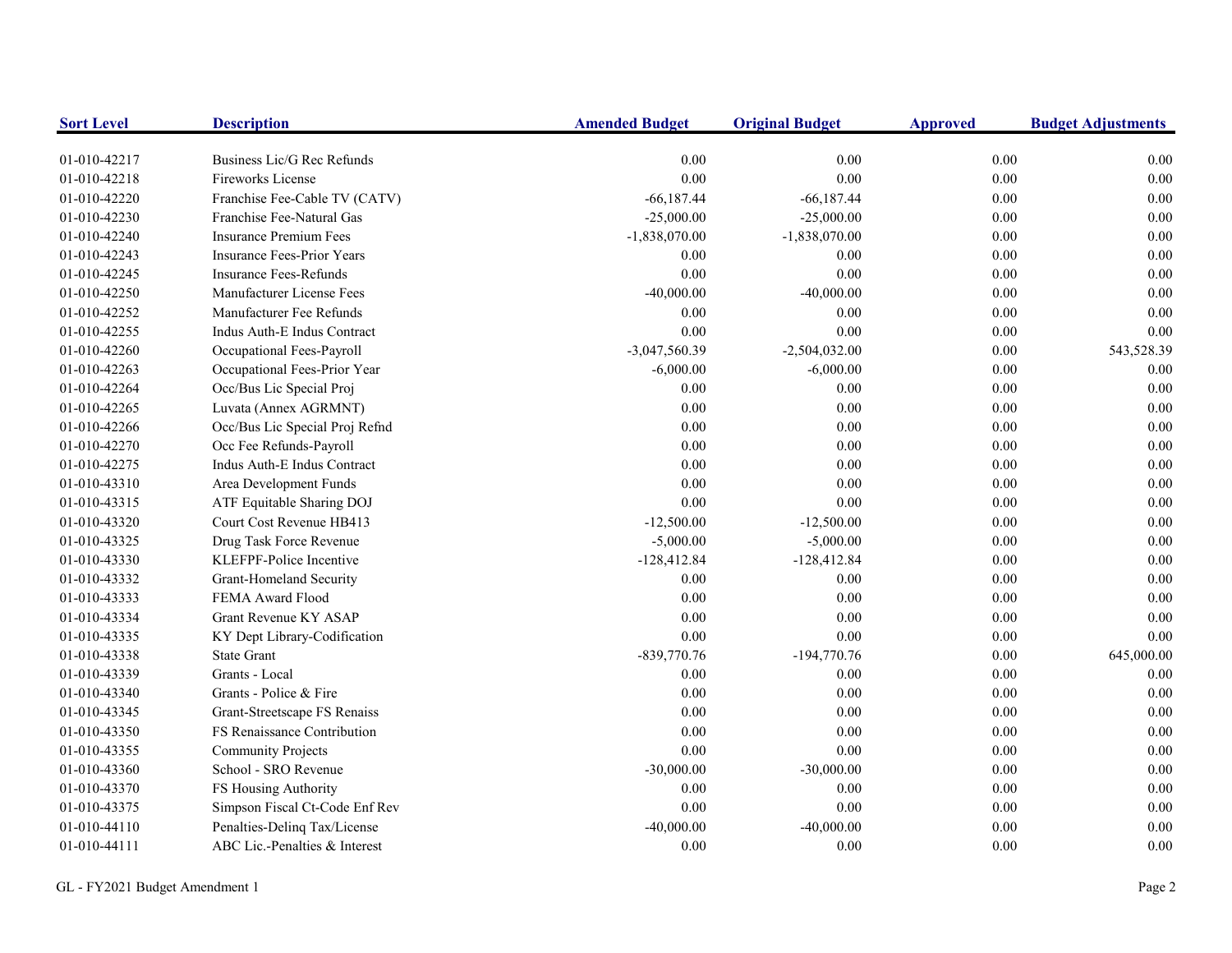| <b>Sort Level</b> | <b>Description</b>                | <b>Amended Budget</b> | <b>Original Budget</b> | <b>Approved</b> | <b>Budget Adjustments</b> |
|-------------------|-----------------------------------|-----------------------|------------------------|-----------------|---------------------------|
| 01-010-44115      | Burn Permits/Reports-Fire Dept    | 0.00                  | 0.00                   | $0.00\,$        | 0.00                      |
| 01-010-44120      | Drug/Gambling Seizure Fees        | 0.00                  | 0.00                   | 0.00            | 0.00                      |
| 01-010-44125      | Code Enforcement Fines            | $-10,000.00$          | $-10,000.00$           | $0.00\,$        | 0.00                      |
| 01-010-44130      | Fines & Costs-Police              | $-7,500.00$           | $-7,500.00$            | $0.00\,$        | $0.00\,$                  |
| 01-010-44131      | Police - Security Reimb           | 0.00                  | 0.00                   | 0.00            | 0.00                      |
| 01-010-45110      | Admin Overhead-Cemetery           | $-45,000.00$          | $-45,000.00$           | $0.00\,$        | 0.00                      |
| 01-010-45120      | Admin Overhead-Sanitation Fund    | $-209,500.00$         | $-209,500.00$          | $0.00\,$        | 0.00                      |
| 01-010-45130      | Admin Overhead-Utility Fund       | $-284,683.17$         | $-284,683.17$          | $0.00\,$        | 0.00                      |
| 01-010-45140      | Overhead Municipal Aid            | $-95,000.00$          | $-95,000.00$           | $0.00\,$        | 0.00                      |
| 01-010-45150      | Admin Overhead-Fiber Optic Fnd    | 0.00                  | 0.00                   | $0.00\,$        | 0.00                      |
| 01-010-45151      | Transfer In from Fiber Fund       | 0.00                  | 0.00                   | 0.00            | 0.00                      |
| 01-010-45152      | Transfer In - Stormwater          | 0.00                  | 0.00                   | $0.00\,$        | 0.00                      |
| 01-010-45153      | Transfer In - Utility             | 0.00                  | 0.00                   | 0.00            | 0.00                      |
| 01-010-46120      | Cost of Issue Rebate              | $0.00\,$              | 0.00                   | 0.00            | 0.00                      |
| 01-010-46136      | Highway Safety Prog Grant         | $-2,500.00$           | $-2,500.00$            | 0.00            | 0.00                      |
| 01-010-46137      | Justice Asistance Grant           | 0.00                  | 0.00                   | 0.00            | 0.00                      |
| 01-010-46139      | Safe Routes to School Grant       | 0.00                  | 0.00                   | 0.00            | $0.00\,$                  |
| 01-010-46140      | Donations to Police Dept.         | 0.00                  | 0.00                   | 0.00            | 0.00                      |
| 01-010-46147      | EPA-Solid Waste Litter Grant      | $-3,500.00$           | $-3,500.00$            | $0.00\,$        | 0.00                      |
| 01-010-46157      | Industrial Auth Rev-Wrld Color    | $0.00\,$              | 0.00                   | $0.00\,$        | 0.00                      |
| 01-010-46159      | Industrial Auth Exp-Wrld Color    | 0.00                  | 0.00                   | $0.00\,$        | 0.00                      |
| 01-010-46160      | Insurance Proceeds/Incl Fire      | $-25,380.00$          | 0.00                   | $0.00\,$        | 25,380.00                 |
| 01-010-46161      | Admin Industrial Auth KLC         | $0.00\,$              | 0.00                   | $0.00\,$        | 0.00                      |
| 01-010-46180      | <b>Investment Income</b>          | $-79,574.46$          | $-79,574.46$           | $0.00\,$        | 0.00                      |
| 01-010-46181      | Gain/Loss on Investment           | 0.00                  | 0.00                   | $0.00\,$        | 0.00                      |
| 01-010-46190      | Legal Fees-Prop Tx Liens/Other    | $-5,000.00$           | $-5,000.00$            | $0.00\,$        | 0.00                      |
| 01-010-46191      | Clerks Fees Prop Tax Liens        | $-4,000.00$           | $-4,000.00$            | 0.00            | 0.00                      |
| 01-010-46192      | Property Lease-Witt Rd            | $-10,200.00$          | $-10,200.00$           | 0.00            | 0.00                      |
| 01-010-46193      | Lease - Regions Bank              | $-85,274.00$          | $-85,274.00$           | 0.00            | $0.00\,$                  |
| 01-010-46194      | Land Lease                        | 0.00                  | 0.00                   | 0.00            | 0.00                      |
| 01-010-46196      | Property Tax Copy/Lookup Fees     | $-750.00$             | $-750.00$              | $0.00\,$        | 0.00                      |
| 01-010-46200      | Miscellaneous Income              | $-1,000.00$           | $-1,000.00$            | $0.00\,$        | 0.00                      |
| 01-010-46205      | <b>Unclaimed Property Revenue</b> | 0.00                  | 0.00                   | 0.00            | 0.00                      |
| 01-010-46211      | Condemnation Income               | 0.00                  | 0.00                   | 0.00            | 0.00                      |
| 01-010-46215      | Over/Short Cash                   | 2.80                  | 0.00                   | $0.00\,$        | $-2.80$                   |
| 01-010-46220      | Proceeds for Sale of Assets       | $-60,721.00$          | $-10,000.00$           | $0.00\,$        | 50,721.00                 |
| 01-010-46225      | Gain or Loss on Asset Disposal    | 0.00                  | 0.00                   | 0.00            | 0.00                      |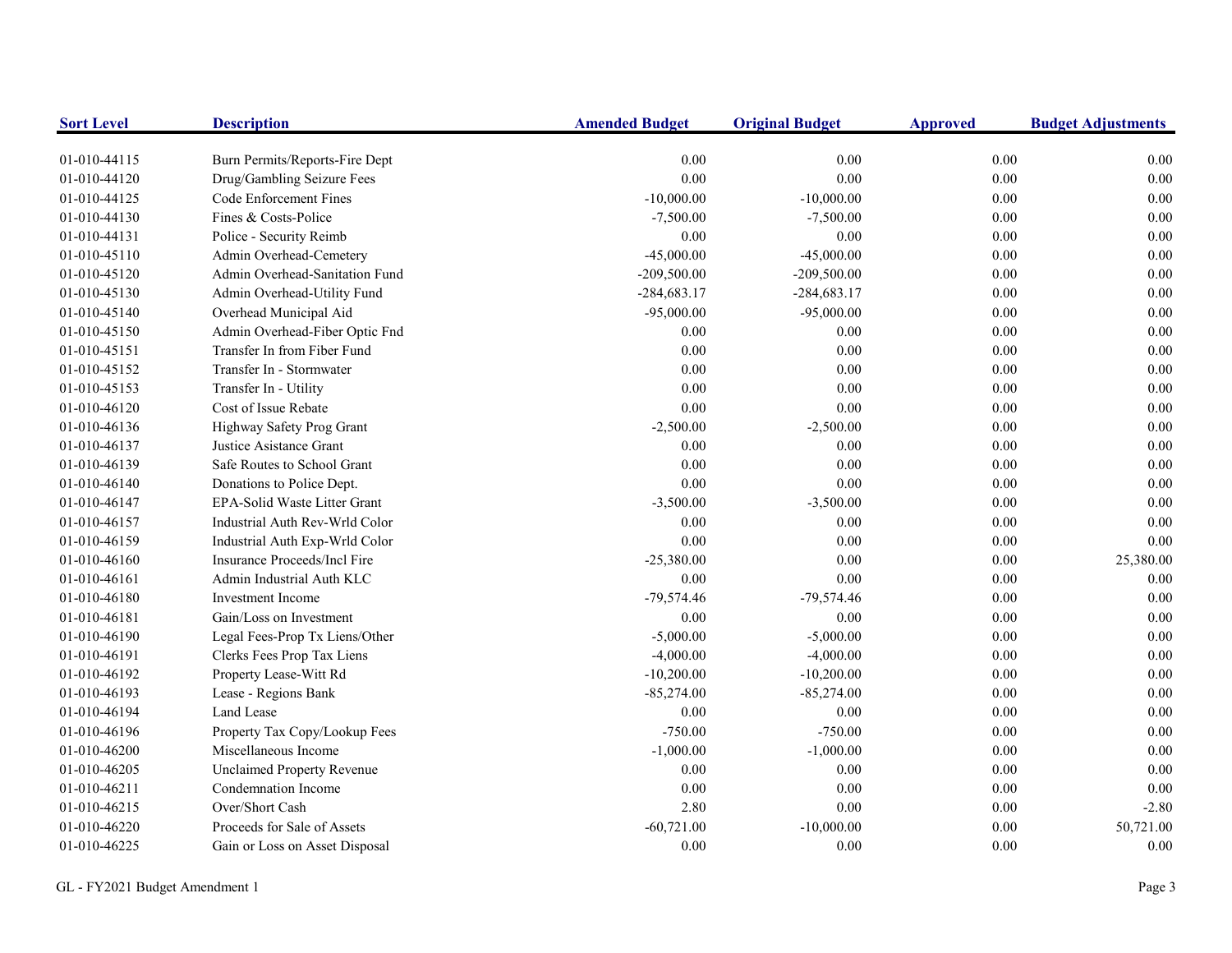| <b>Sort Level</b> | <b>Description</b>           | <b>Amended Budget</b> | <b>Original Budget</b> | Approved | <b>Budget Adjustments</b> |
|-------------------|------------------------------|-----------------------|------------------------|----------|---------------------------|
|                   |                              |                       |                        |          |                           |
| 01-010-46230      | Storm Drainage/Plan Reviews  | $-1,500.00$           | $-1,500.00$            | 0.00     | 0.00                      |
| 01-010-47135      | Line of Credit Franklin Bank | 0.00                  | 0.00                   | 0.00     | 0.00                      |
| 01-010-47140      | Loan Proceeds                | 0.00                  | 0.00                   | 0.00     | 0.00                      |
| 01-010-48001      | Contributed Capital          | 0.00                  | 0.00                   | 0.00     | 0.00                      |
| 010               | Legislative                  | $-9,042,895.64$       | $-7.611.157.88$        | 0.00     | 1,431,737.76              |
|                   |                              |                       |                        |          |                           |
| Revenue           | Revenue                      | 9,042,895.64          | 7,611,157.88           | 0.00     | 1,431,737.76              |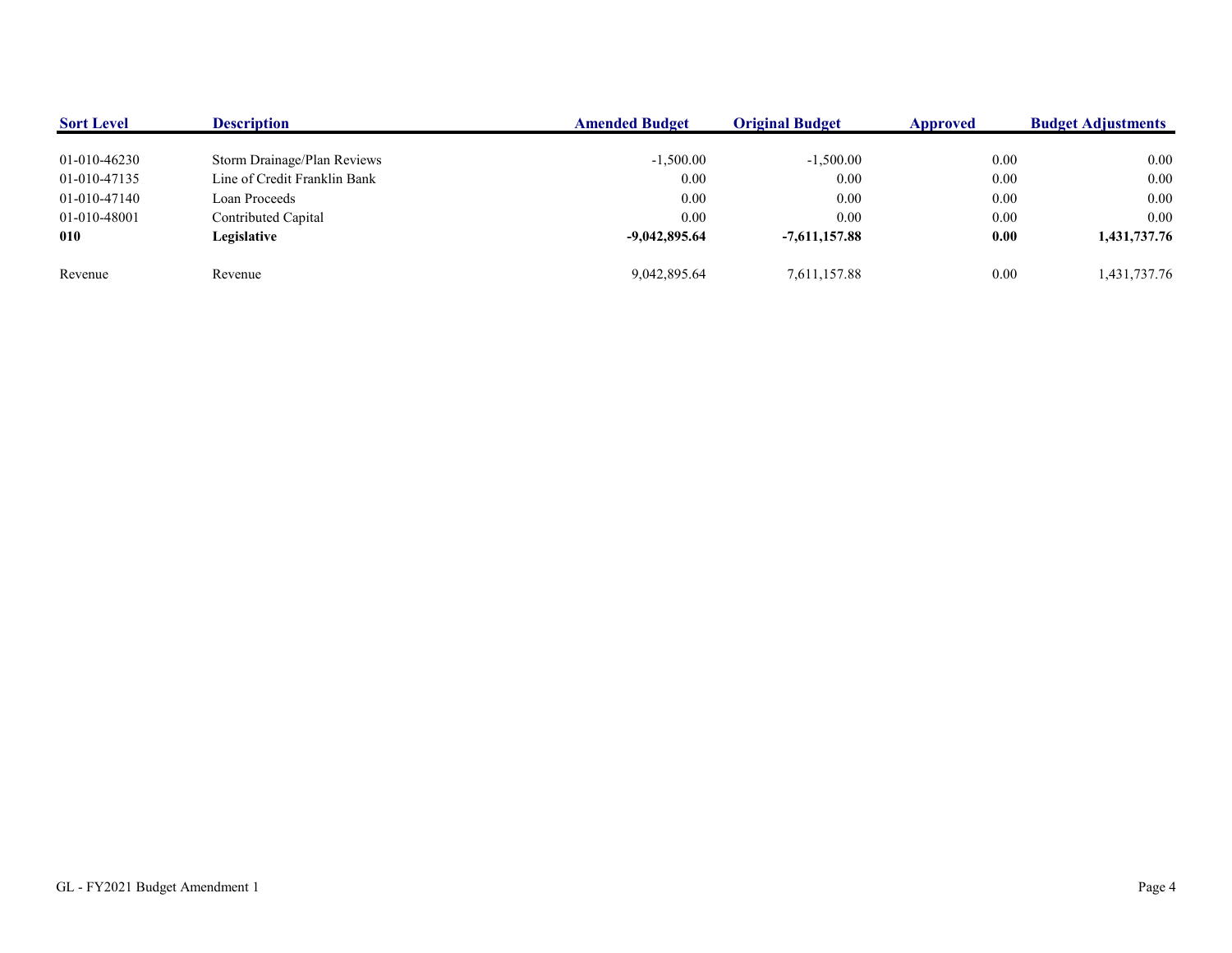| <b>Sort Level</b> | <b>Description</b>            | <b>Amended Budget</b> | <b>Original Budget</b> | <b>Approved</b> | <b>Budget Adjustments</b> |
|-------------------|-------------------------------|-----------------------|------------------------|-----------------|---------------------------|
|                   |                               |                       |                        |                 |                           |
| Expense           | Expense                       |                       |                        |                 |                           |
| 010               | Legislative                   |                       |                        |                 |                           |
| 01-010-50010      | Compensation                  | 74,200.00             | 74,200.00              | 0.00            | 0.00                      |
| 01-010-50011      | Emergency - Compensation      | 0.00                  | 0.00                   | 0.00            | 0.00                      |
| 01-010-50060      | Compensation-On Call Pay      | 0.00                  | 0.00                   | 0.00            | 0.00                      |
| 01-010-50070      | Overtime-Non Salaried         | 0.00                  | 0.00                   | 0.00            | 0.00                      |
| 01-010-50080      | Compensation-Deferred         | 0.00                  | 0.00                   | 0.00            | 0.00                      |
| 01-010-50110      | FICA/Medicare                 | 7,099.08              | 7,099.08               | 0.00            | 0.00                      |
| 01-010-50210      | Insurance-Dental              | 2,052.96              | 2,052.96               | 0.00            | 0.00                      |
| 01-010-50220      | Insurance-Life                | 380.16                | 380.16                 | 0.00            | 0.00                      |
| 01-010-50230      | Insurance-Medical             | 45,579.04             | 45,579.04              | 0.00            | 0.00                      |
| 01-010-50231      | Insurance-HRA                 | 978.00                | 978.00                 | 0.00            | 0.00                      |
| 01-010-50240      | Insurance-Retirees            | $0.00\,$              | 0.00                   | $0.00\,$        | 0.00                      |
| 01-010-50250      | Insurance-Unemployment        | 0.00                  | 0.00                   | 0.00            | 0.00                      |
| 01-010-50260      | Insurance-Workers Comp        | 1,351.98              | 1,340.18               | 0.00            | 11.80                     |
| 01-010-50280      | Vacation                      | 0.00                  | 0.00                   | 0.00            | 0.00                      |
| 01-010-50510      | Other                         | 1,000.00              | 1,000.00               | 0.00            | 0.00                      |
| 01-010-50610      | Pensions-Retirees             | 0.00                  | 0.00                   | 0.00            | 0.00                      |
| 01-010-50710      | Retirement - CERS             | 2,887.20              | 2,887.20               | 0.00            | 0.00                      |
| 01-010-50711      | Retirement - OPEB             | 0.00                  | 0.00                   | 0.00            | 0.00                      |
| 01-010-50810      | Uniforms                      | 0.00                  | 0.00                   | 0.00            | 0.00                      |
| 01-010-51005      | <b>Annexation Costs</b>       | 2,500.00              | 2,500.00               | 0.00            | 0.00                      |
| 01-010-51120      | Contract Labor-Bldg Repair    | 0.00                  | 0.00                   | $0.00\,$        | 0.00                      |
| 01-010-51220      | <b>Equipment Rental</b>       | $0.00\,$              | 0.00                   | $0.00\,$        | 0.00                      |
| 01-010-51221      | Technology Lease Payments     | 297.84                | 297.84                 | 0.00            | 0.00                      |
| 01-010-51230      | Freight/Shipping/Handling     | 0.00                  | 0.00                   | 0.00            | 0.00                      |
| 01-010-51310      | Janitorial Service & Related  | 0.00                  | 0.00                   | 0.00            | 0.00                      |
| 01-010-51330      | Ordinance Codification        | 2,000.00              | 2,000.00               | 0.00            | 0.00                      |
| 01-010-51610      | Printing & Advertising        | 10,000.00             | 10,000.00              | 0.00            | 0.00                      |
| 01-010-51735      | Profess-Backhoe Repair/Maint  | 0.00                  | 0.00                   | 0.00            | 0.00                      |
| 01-010-51740      | Profess-Computer Maint/Repair | 0.00                  | 0.00                   | 0.00            | 0.00                      |
| 01-010-51745      | Professional-Consultant       | 500.00                | 500.00                 | 0.00            | 0.00                      |
| 01-010-51748      | Profess-License Maint/Support | 1,000.00              | 1,000.00               | 0.00            | 0.00                      |
| 01-010-51755      | Profess-Equip Maint/Repair    | $0.00\,$              | 0.00                   | $0.00\,$        | 0.00                      |
| 01-010-51765      | Professional-Other            | 500.00                | 500.00                 | 0.00            | 0.00                      |
| 01-010-51780      | Profess-Vehicle Repair/Maint  | 0.00                  | 0.00                   | 0.00            | 0.00                      |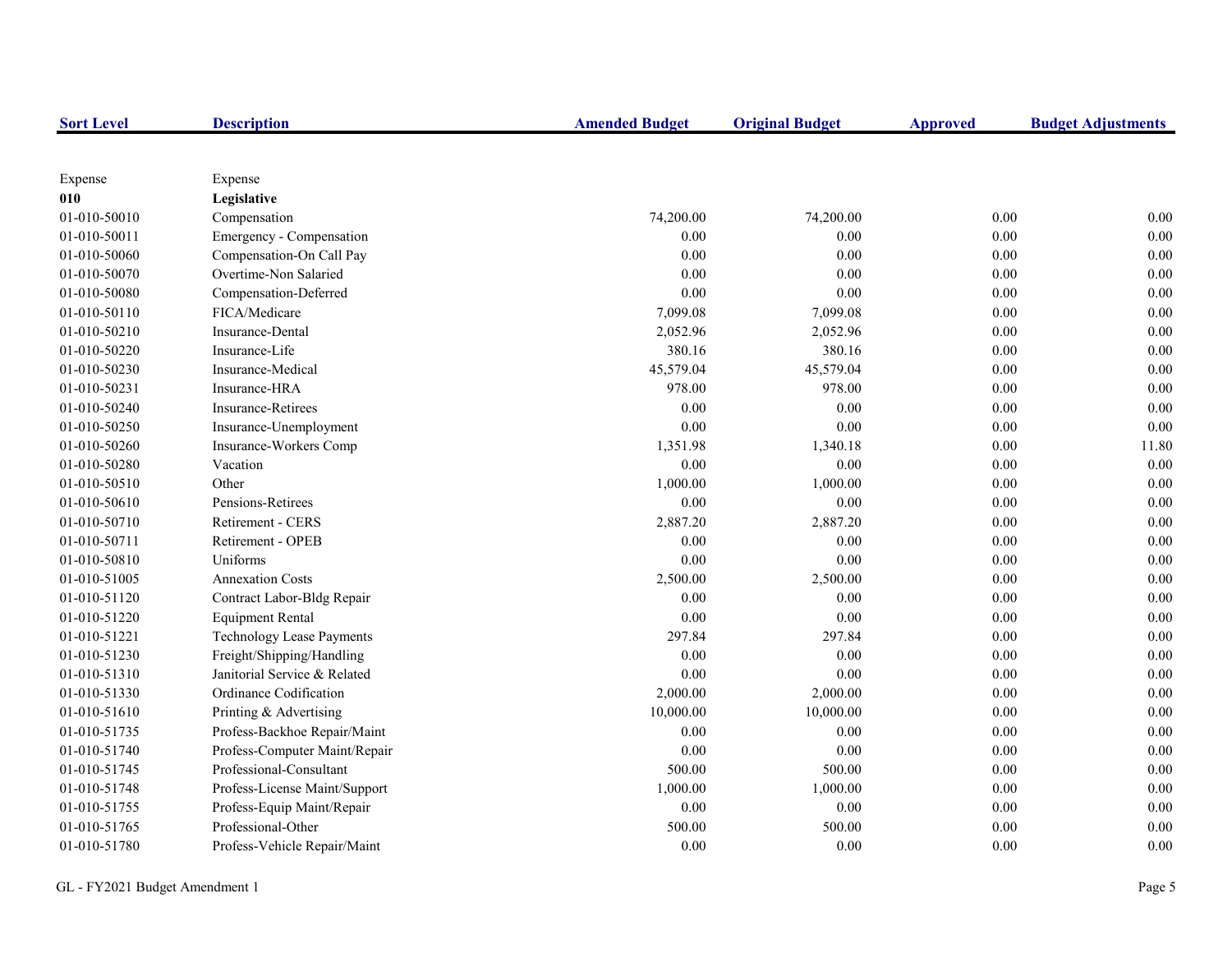| <b>Sort Level</b> | <b>Description</b>             | <b>Amended Budget</b> | <b>Original Budget</b> | <b>Approved</b> | <b>Budget Adjustments</b> |
|-------------------|--------------------------------|-----------------------|------------------------|-----------------|---------------------------|
|                   |                                |                       |                        |                 |                           |
| 01-010-51850      | <b>Test Analysis</b>           | 0.00                  | 0.00                   | 0.00            | 0.00                      |
| 01-010-51910      | Utilities-Electric             | 0.00                  | 0.00                   | 0.00            | 0.00                      |
| 01-010-51920      | Utilities-Nat Gas/Propane      | 0.00                  | 0.00                   | 0.00            | 0.00                      |
| 01-010-51930      | Utilities- Warning Sirens      | 2,000.00              | 2,000.00               | 0.00            | 0.00                      |
| 01-010-51940      | Utilities-Communications       | 792.00                | 792.00                 | 0.00            | 0.00                      |
| 01-010-51950      | Utilities-Water/Sewer          | 75.00                 | 75.00                  | 0.00            | 0.00                      |
| 01-010-52020      | Supplies-Bldg Maint/Repair     | 0.00                  | 0.00                   | 0.00            | 0.00                      |
| 01-010-52060      | Supplies-Computer/Copier/Print | 250.00                | 250.00                 | 0.00            | 0.00                      |
| 01-010-52110      | Equipment (Under \$2,000 Each) | 0.00                  | 0.00                   | 0.00            | 0.00                      |
| 01-010-52120      | Supplies-Equip Maint/Repair    | 0.00                  | 0.00                   | 0.00            | 0.00                      |
| 01-010-52250      | Fuel, Oil, Fluids              | 0.00                  | 0.00                   | 0.00            | 0.00                      |
| 01-010-52350      | Supplies-Janitorial            | 0.00                  | 0.00                   | 0.00            | 0.00                      |
| 01-010-52700      | Supplies-Office                | 250.00                | 250.00                 | 0.00            | 0.00                      |
| 01-010-52750      | Supplies-Other                 | 250.00                | 250.00                 | 0.00            | 0.00                      |
| 01-010-52840      | Postage-Meter & Related        | 0.00                  | 0.00                   | 0.00            | 0.00                      |
| 01-010-52865      | Supplies-Safety/Protective     | 0.00                  | 0.00                   | 0.00            | 0.00                      |
| 01-010-52890      | Software                       | 0.00                  | 0.00                   | 0.00            | 0.00                      |
| 01-010-52950      | Vehicle-Supplies Repair/Maint  | 0.00                  | 0.00                   | 0.00            | 0.00                      |
| 01-010-53101      | Fines & Penalties              | 0.00                  | 0.00                   | 0.00            | 0.00                      |
| 01-010-53375      | Character CTS/Proj Graduation  | 1,000.00              | 1,000.00               | 0.00            | 0.00                      |
| 01-010-53450      | Coffee, Tea & Related          | 0.00                  | 0.00                   | 0.00            | 0.00                      |
| 01-010-53460      | Conference/Train/School        | 6,500.00              | 2,000.00               | 0.00            | 4,500.00                  |
| 01-010-53470      | Dues & Subscriptions           | 10,000.00             | 10,000.00              | 0.00            | 0.00                      |
| 01-010-53500      | Easements                      | 0.00                  | 0.00                   | 0.00            | 0.00                      |
| 01-010-53507      | Government CATV A/V Costs      | 2,500.00              | 2,500.00               | 0.00            | 0.00                      |
| 01-010-53600      | Miscellaneous                  | 250.00                | 250.00                 | 0.00            | 0.00                      |
| 01-010-53850      | Travel/Lodging/Meals           | 7,500.00              | 7,500.00               | 0.00            | 0.00                      |
| 010               | Legislative                    | 183,693.26            | 179,181.46             | 0.00            | 4,511.80                  |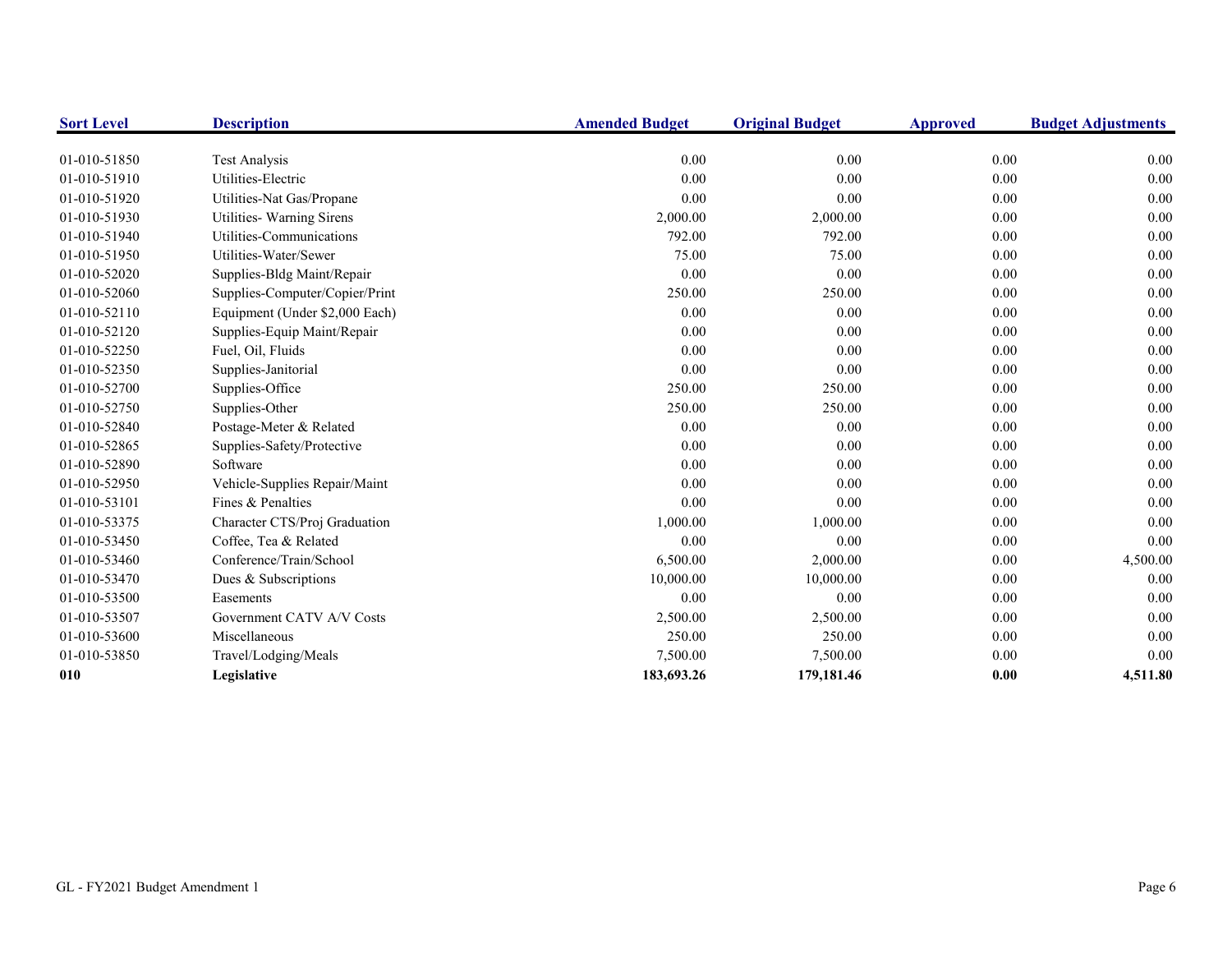| <b>Sort Level</b> | <b>Description</b>               | <b>Amended Budget</b> | <b>Original Budget</b> | <b>Approved</b> | <b>Budget Adjustments</b> |
|-------------------|----------------------------------|-----------------------|------------------------|-----------------|---------------------------|
|                   |                                  |                       |                        |                 |                           |
| 011               | <b>Administration</b>            |                       |                        |                 |                           |
| 01-011-50010      | Compensation                     | 210,263.02            | 210,263.02             | 0.00            | 0.00                      |
| 01-011-50011      | Emergency - Compensation         | 0.00                  | 0.00                   | 0.00            | 0.00                      |
| 01-011-50060      | Compensation-On Call Pay         | $0.00\,$              | 0.00                   | 0.00            | 0.00                      |
| 01-011-50070      | Overtime-Non Salaried            | 1,384.71              | 1,384.71               | 0.00            | 0.00                      |
| 01-011-50080      | Compensation-Deferred            | 6,037.72              | 6,037.72               | 0.00            | 0.00                      |
| 01-011-50090      | Compensation-Vehicle Allowance   | 7,200.00              | 7,200.00               | 0.00            | 0.00                      |
| 01-011-50110      | FICA/Medicare                    | 14,761.24             | 14,761.24              | 0.00            | 0.00                      |
| 01-011-50210      | Insurance-Dental                 | 792.36                | 792.36                 | 0.00            | 0.00                      |
| 01-011-50220      | Insurance-Life                   | 1,110.20              | 1,110.20               | 0.00            | 0.00                      |
| 01-011-50230      | Insurance-Medical                | 36,868.74             | 36,868.74              | $0.00\,$        | 0.00                      |
| 01-011-50231      | Insurance-HRA                    | 2,531.88              | 2,531.88               | 0.00            | 0.00                      |
| 01-011-50240      | <b>Insurance-Retirees</b>        | 37,636.20             | 37,636.20              | 0.00            | 0.00                      |
| 01-011-50250      | Insurance-Unemployment           | 848.12                | 848.12                 | 0.00            | 0.00                      |
| 01-011-50260      | Insurance-Workers Comp           | 3,948.20              | 3,913.75               | 0.00            | 34.45                     |
| 01-011-50280      | Vacation                         | 0.00                  | 0.00                   | 0.00            | 0.00                      |
| 01-011-50510      | Other                            | 9,000.00              | 15,500.00              | 0.00            | $-6,500.00$               |
| 01-011-50610      | Pensions-Retirees                | 8,400.00              | 8,400.00               | 0.00            | 0.00                      |
| 01-011-50710      | Retirement - CERS                | 50,922.56             | 50,922.56              | 0.00            | 0.00                      |
| 01-011-50711      | Retirement - OPEB                | 0.00                  | 0.00                   | 0.00            | 0.00                      |
| 01-011-50810      | Uniforms                         | 0.00                  | 0.00                   | 0.00            | 0.00                      |
| 01-011-51120      | Contract Labor-Bldg Repair       | 2,500.00              | 2,500.00               | 0.00            | 0.00                      |
| 01-011-51121      | Leasehold Maint/Repair           | 2,500.00              | 2,500.00               | 0.00            | 0.00                      |
| 01-011-51220      | <b>Equipment Rental</b>          | 0.00                  | 0.00                   | 0.00            | 0.00                      |
| 01-011-51221      | <b>Technology Lease Payments</b> | 1,581.60              | 1,581.60               | 0.00            | 0.00                      |
| 01-011-51230      | Freight/Shipping/Handling        | 250.00                | 250.00                 | 0.00            | 0.00                      |
| 01-011-51310      | Janitorial Service & Related     | 4,000.00              | 4,000.00               | $0.00\,$        | 0.00                      |
| 01-011-51510      | Physicals/Rests/Vaccines         | 1,000.00              | 1,000.00               | 0.00            | 0.00                      |
| 01-011-51610      | Printing & Advertising           | 1,000.00              | 1,000.00               | 0.00            | 0.00                      |
| 01-011-51735      | Profess-Backhoe Repair/Maint     | 0.00                  | 0.00                   | 0.00            | 0.00                      |
| 01-011-51740      | Profess-Computer Maint/Repair    | 0.00                  | 0.00                   | 0.00            | 0.00                      |
| 01-011-51745      | Professional-Consultant          | 2,500.00              | 2,500.00               | 0.00            | 0.00                      |
| 01-011-51748      | Profess-License Maint/Support    | 14,750.00             | 14,750.00              | $0.00\,$        | 0.00                      |
| 01-011-51755      | Profess-Equip Maint/Repair       | 2,000.00              | 2,000.00               | 0.00            | 0.00                      |
| 01-011-51765      | Professional-Other               | 6,000.00              | 1,000.00               | 0.00            | 5,000.00                  |
| 01-011-51780      | Profess-Vehicle Repair/Maint     | 0.00                  | 0.00                   | 0.00            | 0.00                      |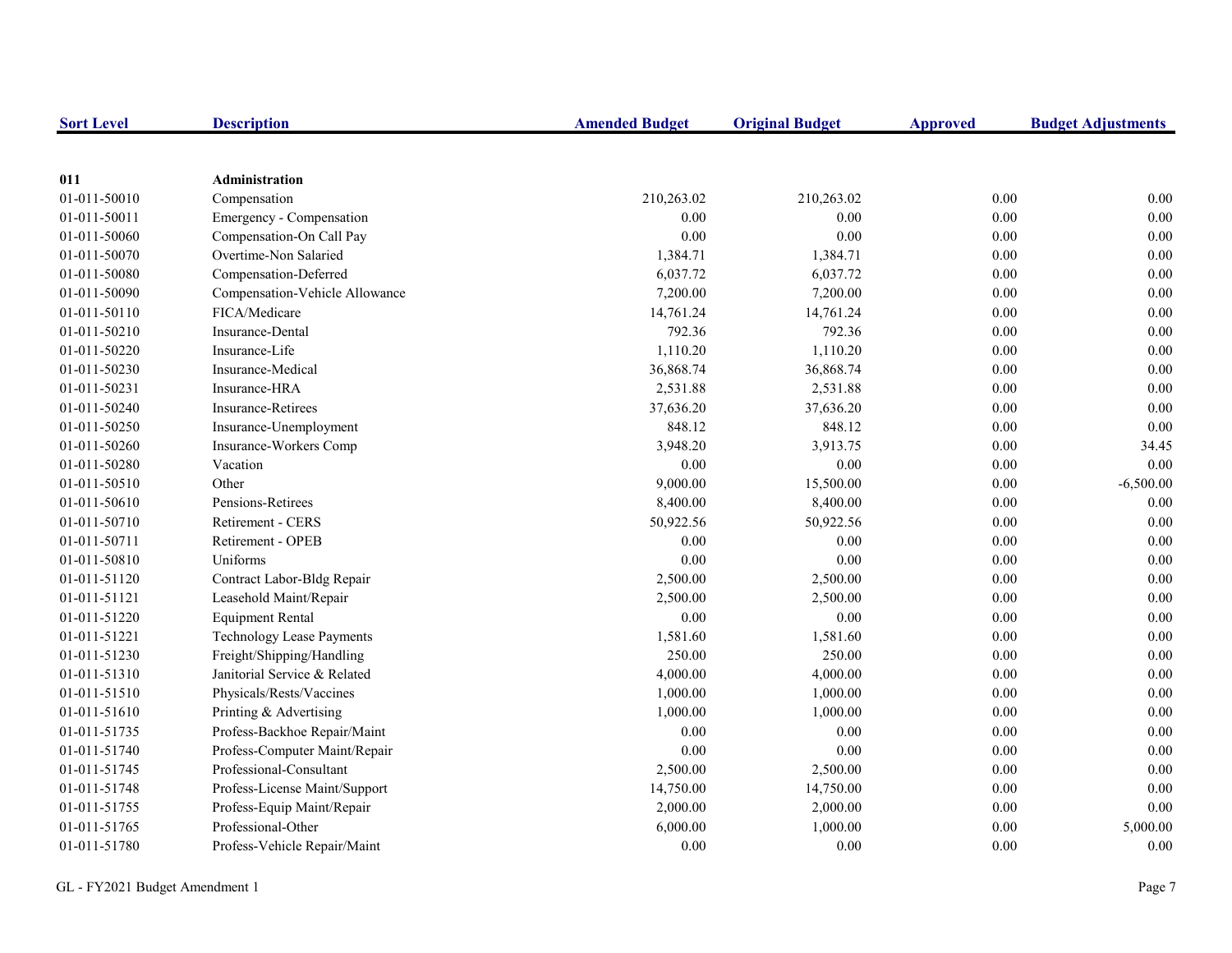| <b>Sort Level</b> | <b>Description</b>             | <b>Amended Budget</b> | <b>Original Budget</b> | <b>Approved</b> | <b>Budget Adjustments</b> |
|-------------------|--------------------------------|-----------------------|------------------------|-----------------|---------------------------|
|                   |                                |                       |                        |                 |                           |
| 01-011-51850      | <b>Test Analysis</b>           | 0.00                  | 0.00                   | 0.00            | 0.00                      |
| 01-011-51910      | Utilities-Electric             | 0.00                  | 0.00                   | 0.00            | 0.00                      |
| 01-011-51920      | Utilities-Nat Gas/Propane      | 0.00                  | 0.00                   | 0.00            | 0.00                      |
| 01-011-51940      | Utilities-Communications       | 3,800.00              | 3,800.00               | 0.00            | 0.00                      |
| 01-011-51950      | Utilities-Water/Sewer          | 50.00                 | 50.00                  | 0.00            | 0.00                      |
| 01-011-52020      | Supplies-Bldg Maint/Repair     | 500.00                | 500.00                 | 0.00            | 0.00                      |
| 01-011-52060      | Supplies-Computer/Copier/Print | 1,000.00              | 1,000.00               | 0.00            | 0.00                      |
| 01-011-52110      | Equipment (Under \$2,000 Each) | 1,500.00              | 1,500.00               | 0.00            | 0.00                      |
| 01-011-52120      | Supplies-Equip Maint/Repair    | 200.00                | 200.00                 | 0.00            | 0.00                      |
| 01-011-52250      | Fuel, Oil, Fluids              | 0.00                  | 0.00                   | 0.00            | 0.00                      |
| 01-011-52350      | Supplies-Janitorial            | 500.00                | 500.00                 | 0.00            | 0.00                      |
| 01-011-52700      | Supplies-Office                | 1,000.00              | 1,000.00               | 0.00            | 0.00                      |
| 01-011-52750      | Supplies-Other                 | 250.00                | 250.00                 | 0.00            | 0.00                      |
| 01-011-52840      | Postage-Meter & Related        | 500.00                | 500.00                 | 0.00            | 0.00                      |
| 01-011-52865      | Supplies-Safety/Protective     | 1,500.00              | 1,500.00               | 0.00            | 0.00                      |
| 01-011-52890      | Software                       | 5,274.00              | 5,274.00               | 0.00            | 0.00                      |
| 01-011-52950      | Vehicle-Supplies Repair/Maint  | 0.00                  | 0.00                   | 0.00            | 0.00                      |
| 01-011-53101      | Fines & Penalties              | 0.00                  | 0.00                   | 0.00            | 0.00                      |
| 01-011-53450      | Coffee, Tea & Related          | 150.00                | 150.00                 | 0.00            | 0.00                      |
| 01-011-53460      | Conference/Train/School        | 3,500.00              | 3,500.00               | 0.00            | 0.00                      |
| 01-011-53470      | Dues & Subscriptions           | 1,250.00              | 1,250.00               | 0.00            | 0.00                      |
| 01-011-53500      | Easements                      | 100.00                | 100.00                 | 0.00            | 0.00                      |
| 01-011-53600      | Miscellaneous                  | 500.00                | 500.00                 | 0.00            | 0.00                      |
| 01-011-53850      | Travel/Lodging/Meals           | 3,500.00              | 3,500.00               | 0.00            | 0.00                      |
| 01-011-61500      | Depreciation                   | 0.00                  | 0.00                   | 0.00            | 0.00                      |
| 01-011-73550      | Reserve for Capital Improvmnt  | 149,836.00            | 156,336.00             | 0.00            | $-6,500.00$               |
| 01-011-74100      | Buildings - Gen Govt           | 0.00                  | 0.00                   | 0.00            | $0.00\,$                  |
| 01-011-74200      | Equipment - Gen govt           | 4,008.00              | 0.00                   | 0.00            | 4,008.00                  |
| 01-011-74300      | Land & Improvmnts-Gen Govt     | 555,434.60            | 551,934.60             | 0.00            | 3,500.00                  |
| 01-011-74400      | Plant In Service - Gen Govt    | 0.00                  | 0.00                   | 0.00            | 0.00                      |
| 01-011-74500      | Vehicles - Gen Govt            | 0.00                  | 0.00                   | 0.00            | 0.00                      |
| 011               | Administration                 | 1,164,139.15          | 1,164,596.70           | 0.00            | $-457.55$                 |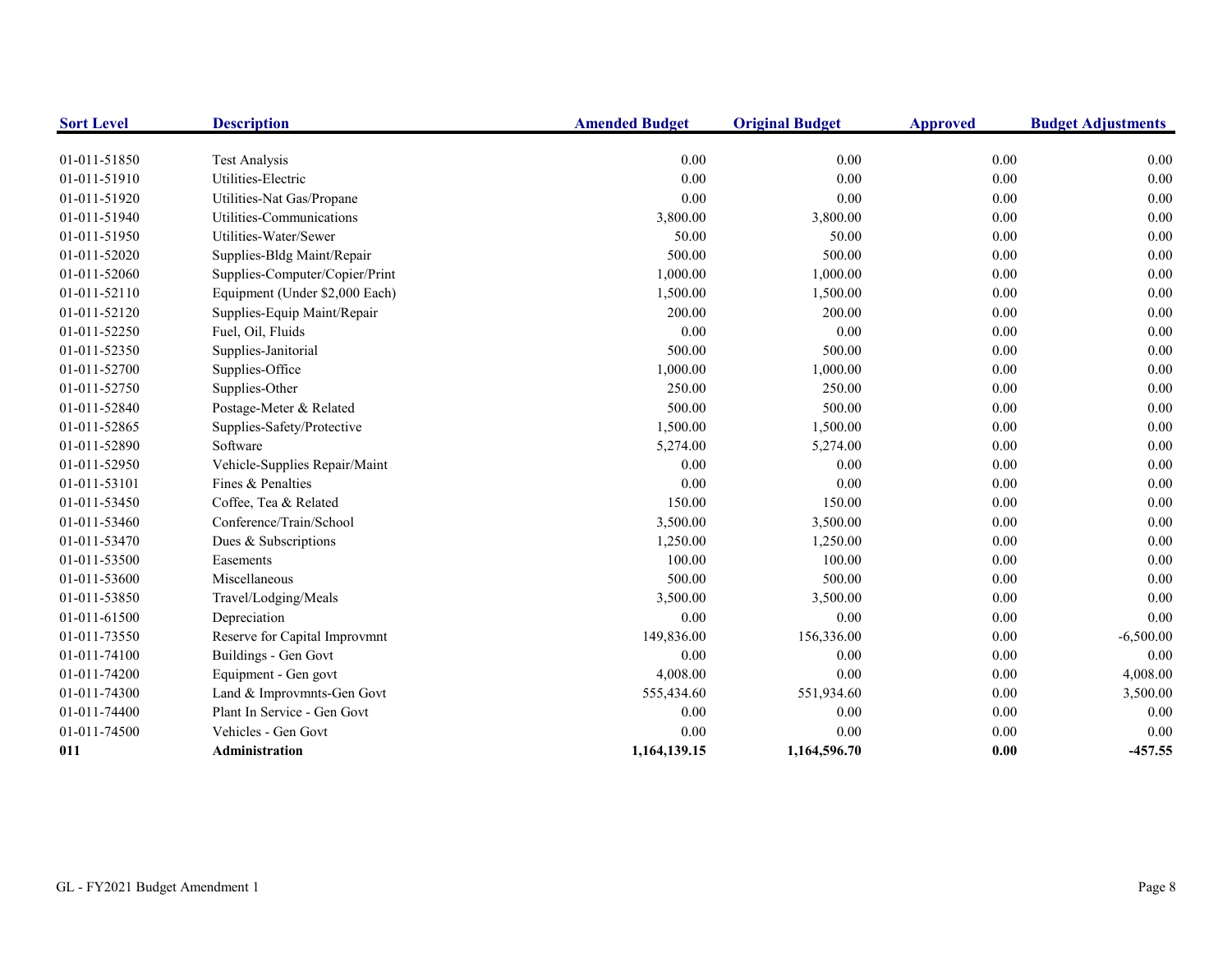| <b>Sort Level</b> | <b>Description</b>               | <b>Amended Budget</b> | <b>Original Budget</b> | <b>Approved</b> | <b>Budget Adjustments</b> |
|-------------------|----------------------------------|-----------------------|------------------------|-----------------|---------------------------|
|                   |                                  |                       |                        |                 |                           |
| 012               | <b>Finance</b>                   |                       |                        |                 |                           |
| 01-012-50010      | Compensation                     | 149,584.97            | 168,433.86             | 0.00            | $-18,848.89$              |
| 01-012-50011      | Emergency - Compensation         | 0.00                  | 0.00                   | $0.00\,$        | 0.00                      |
| 01-012-50060      | Compensation-On Call Pay         | 1,519.59              | 0.00                   | 0.00            | 1,519.59                  |
| 01-012-50070      | Overtime-Non Salaried            | 2,152.84              | 2,020.38               | $0.00\,$        | 132.46                    |
| 01-012-50080      | Compensation-Deferred            | 2,069.01              | 2,527.72               | $0.00\,$        | $-458.71$                 |
| 01-012-50110      | FICA/Medicare                    | 10,631.27             | 11,791.00              | $0.00\,$        | $-1,159.73$               |
| 01-012-50210      | Insurance-Dental                 | 671.83                | 767.76                 | 0.00            | $-95.93$                  |
| 01-012-50220      | Insurance-Life                   | 774.74                | 889.20                 | $0.00\,$        | $-114.46$                 |
| 01-012-50230      | Insurance-Medical                | 34,645.86             | 41,567.81              | 0.00            | $-6,921.95$               |
| 01-012-50231      | Insurance-HRA                    | 1,869.16              | 2,169.44               | 0.00            | $-300.28$                 |
| 01-012-50240      | <b>Insurance-Retirees</b>        | 0.00                  | 0.00                   | $0.00\,$        | 0.00                      |
| 01-012-50250      | Insurance-Unemployment           | 213.20                | 270.40                 | $0.00\,$        | $-57.20$                  |
| 01-012-50260      | Insurance-Workers Comp           | 2,808.82              | 3,135.16               | $0.00\,$        | $-326.34$                 |
| 01-012-50280      | Vacation                         | 0.00                  | 0.00                   | $0.00\,$        | 0.00                      |
| 01-012-50510      | Other                            | 0.00                  | 0.00                   | $0.00\,$        | 0.00                      |
| 01-012-50610      | Pensions-Retirees                | 0.00                  | 0.00                   | $0.00\,$        | 0.00                      |
| 01-012-50710      | Retirement - CERS                | 36,874.34             | 41,011.36              | 0.00            | $-4,137.02$               |
| 01-012-50711      | Retirement - OPEB                | 0.00                  | 0.00                   | $0.00\,$        | 0.00                      |
| 01-012-50810      | Uniforms                         | 0.00                  | 0.00                   | 0.00            | 0.00                      |
| 01-012-51120      | Contract Labor-Bldg Repair       | 1,500.00              | 1,500.00               | $0.00\,$        | 0.00                      |
| 01-012-51220      | <b>Equipment Rental</b>          | 0.00                  | 0.00                   | $0.00\,$        | 0.00                      |
| 01-012-51221      | <b>Technology Lease Payments</b> | 3,516.60              | 3,516.60               | $0.00\,$        | 0.00                      |
| 01-012-51230      | Freight/Shipping/Handling        | 1,200.00              | 1,200.00               | $0.00\,$        | 0.00                      |
| 01-012-51310      | Janitorial Service & Related     | 3,570.00              | 3,570.00               | $0.00\,$        | 0.00                      |
| 01-012-51510      | Physicals/Rests/Vaccines         | 0.00                  | 0.00                   | 0.00            | 0.00                      |
| 01-012-51610      | Printing & Advertising           | 7,500.00              | 7,500.00               | 0.00            | 0.00                      |
| 01-012-51710      | Profess-Accounting               | 27,000.00             | 27,000.00              | 0.00            | 0.00                      |
| 01-012-51725      | Profess-ADP Payroll              | 0.00                  | 0.00                   | 0.00            | 0.00                      |
| 01-012-51735      | Profess-Backhoe Repair/Maint     | 0.00                  | 0.00                   | 0.00            | 0.00                      |
| 01-012-51740      | Profess-Computer Maint/Repair    | 1,500.00              | 1,500.00               | 0.00            | 0.00                      |
| 01-012-51745      | Professional-Consultant          | 5,000.00              | $0.00\,$               | $0.00\,$        | 5,000.00                  |
| 01-012-51748      | Profess-License Maint/Support    | 4,000.00              | 4,000.00               | $0.00\,$        | 0.00                      |
| 01-012-51755      | Profess-Equip Maint/Repair       | 1,650.00              | 1,650.00               | $0.00\,$        | 0.00                      |
| 01-012-51760      | Profess - US Admin Flex Fees     | 6,500.00              | 6,500.00               | 0.00            | 0.00                      |
| 01-012-51765      | Professional-Other               | 1,500.00              | 1,500.00               | 0.00            | 0.00                      |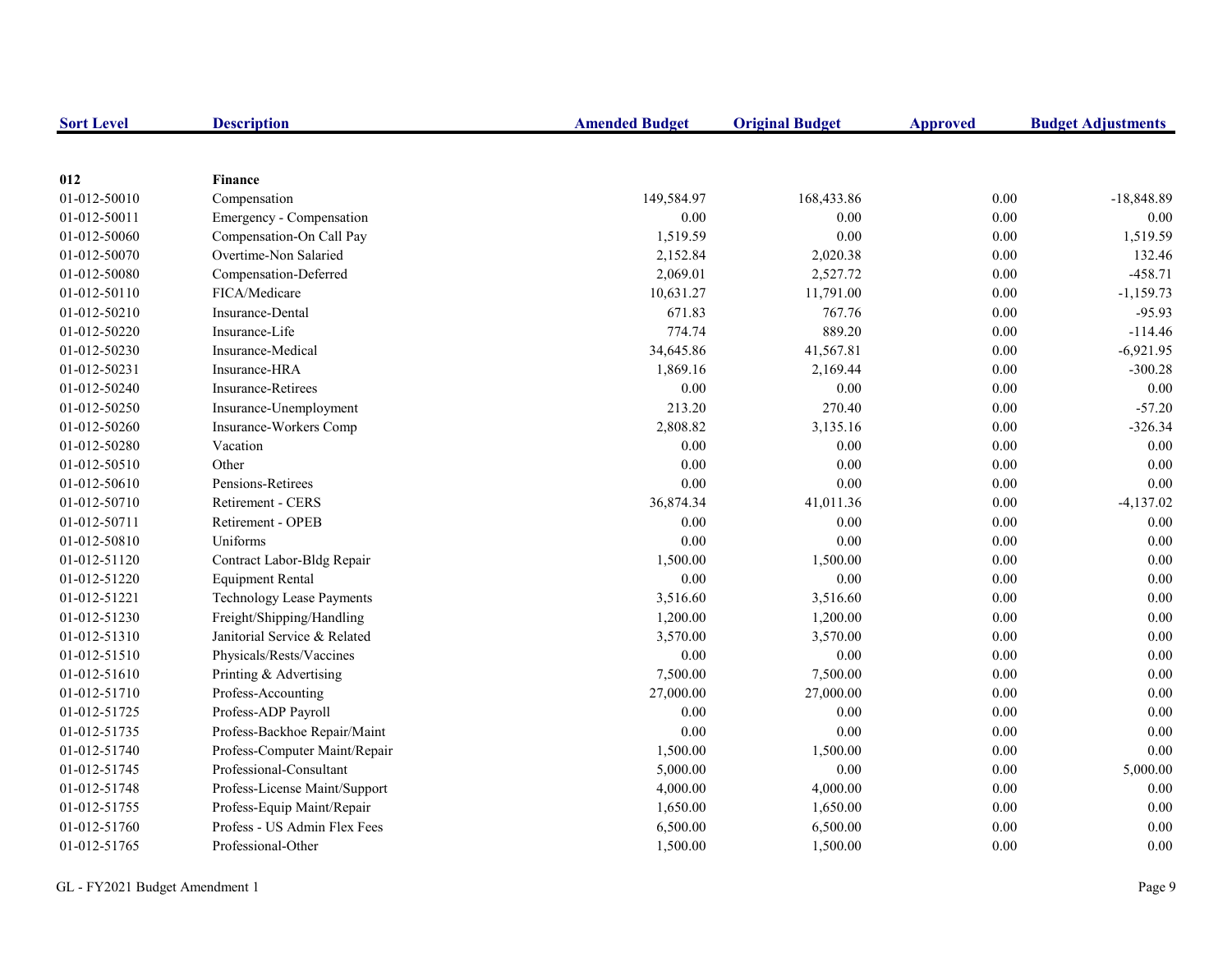| <b>Sort Level</b> | <b>Description</b>             | <b>Amended Budget</b> | <b>Original Budget</b> | <b>Approved</b> | <b>Budget Adjustments</b> |
|-------------------|--------------------------------|-----------------------|------------------------|-----------------|---------------------------|
| 01-012-51780      | Profess-Vehicle Repair/Maint   | 0.00                  | 0.00                   | 0.00            | $0.00\,$                  |
| 01-012-51785      | PVA Assessment                 | 42,000.00             | 42,000.00              | $0.00\,$        | 0.00                      |
| 01-012-51790      | Mobile Data Terminal           | 0.00                  | 0.00                   | 0.00            | 0.00                      |
| 01-012-51850      | <b>Test Analysis</b>           | 0.00                  | 0.00                   | 0.00            | 0.00                      |
| 01-012-51910      | Utilities-Electric             | 22,500.00             | 22,500.00              | 0.00            | 0.00                      |
| 01-012-51920      | Utilities-Nat Gas/Propane      | 6,000.00              | 6,000.00               | 0.00            | 0.00                      |
| 01-012-51940      | Utilities-Communications       | 2,700.00              | 2,700.00               | 0.00            | 0.00                      |
| 01-012-51950      | Utilities-Water/Sewer          | 750.00                | 750.00                 | 0.00            | 0.00                      |
| 01-012-52020      | Supplies-Bldg Maint/Repair     | 2,000.00              | 2,000.00               | 0.00            | 0.00                      |
| 01-012-52060      | Supplies-Computer/Copier/Print | 2,500.00              | 2,500.00               | 0.00            | 0.00                      |
| 01-012-52110      | Equipment (Under \$2,000 Each) | 2,000.00              | 2,000.00               | 0.00            | 0.00                      |
| 01-012-52120      | Supplies-Equip Maint/Repair    | 0.00                  | 0.00                   | 0.00            | 0.00                      |
| 01-012-52250      | Fuel, Oil, Fluids              | 0.00                  | $0.00\,$               | $0.00\,$        | 0.00                      |
| 01-012-52350      | Supplies-Janitorial            | 1,200.00              | 1,200.00               | 0.00            | 0.00                      |
| 01-012-52700      | Supplies-Office                | 3,000.00              | 3,000.00               | 0.00            | 0.00                      |
| 01-012-52750      | Supplies-Other                 | 250.00                | 250.00                 | 0.00            | 0.00                      |
| 01-012-52840      | Postage-Meter & Related        | 20,000.00             | 20,000.00              | 0.00            | 0.00                      |
| 01-012-52845      | Postage-Bills & Notices        | 26,000.00             | 26,000.00              | 0.00            | 0.00                      |
| 01-012-52865      | Supplies-Safety/Protective     | 100.00                | 100.00                 | 0.00            | 0.00                      |
| 01-012-52890      | Software                       | 28,000.00             | 28,000.00              | 0.00            | 0.00                      |
| 01-012-52950      | Vehicle-Supplies Repair/Maint  | 0.00                  | 0.00                   | 0.00            | 0.00                      |
| 01-012-53100      | <b>Bank Service Fees</b>       | 2,700.00              | 2,700.00               | 0.00            | 0.00                      |
| 01-012-53101      | Fines & Penalties              | 0.00                  | 0.00                   | 0.00            | 0.00                      |
| 01-012-53200      | Credit Card Merchant Fees      | 0.00                  | 0.00                   | 0.00            | 0.00                      |
| 01-012-53300      | <b>Building Rent</b>           | 0.00                  | 0.00                   | 0.00            | 0.00                      |
| 01-012-53375      | Character CTS/Proj Graduation  | 0.00                  | 0.00                   | 0.00            | 0.00                      |
| 01-012-53450      | Coffee, Tea & Related          | 100.00                | 100.00                 | $0.00\,$        | 0.00                      |
| 01-012-53460      | Conference/Train/School        | 2,000.00              | 2,000.00               | 0.00            | 0.00                      |
| 01-012-53470      | Dues & Subscriptions           | 1,500.00              | 1,500.00               | 0.00            | 0.00                      |
| 01-012-53500      | Easements                      | 0.00                  | 0.00                   | $0.00\,$        | 0.00                      |
| 01-012-53600      | Miscellaneous                  | 500.00                | 500.00                 | 0.00            | 0.00                      |
| 01-012-53850      | Travel/Lodging/Meals           | 3,000.00              | 3,000.00               | 0.00            | $0.00\,$                  |
| 01-012-61500      | Depreciation                   | 0.00                  | 0.00                   | 0.00            | 0.00                      |
| 012               | <b>Finance</b>                 | 477,052.23            | 502,820.69             | 0.00            | $-25,768.46$              |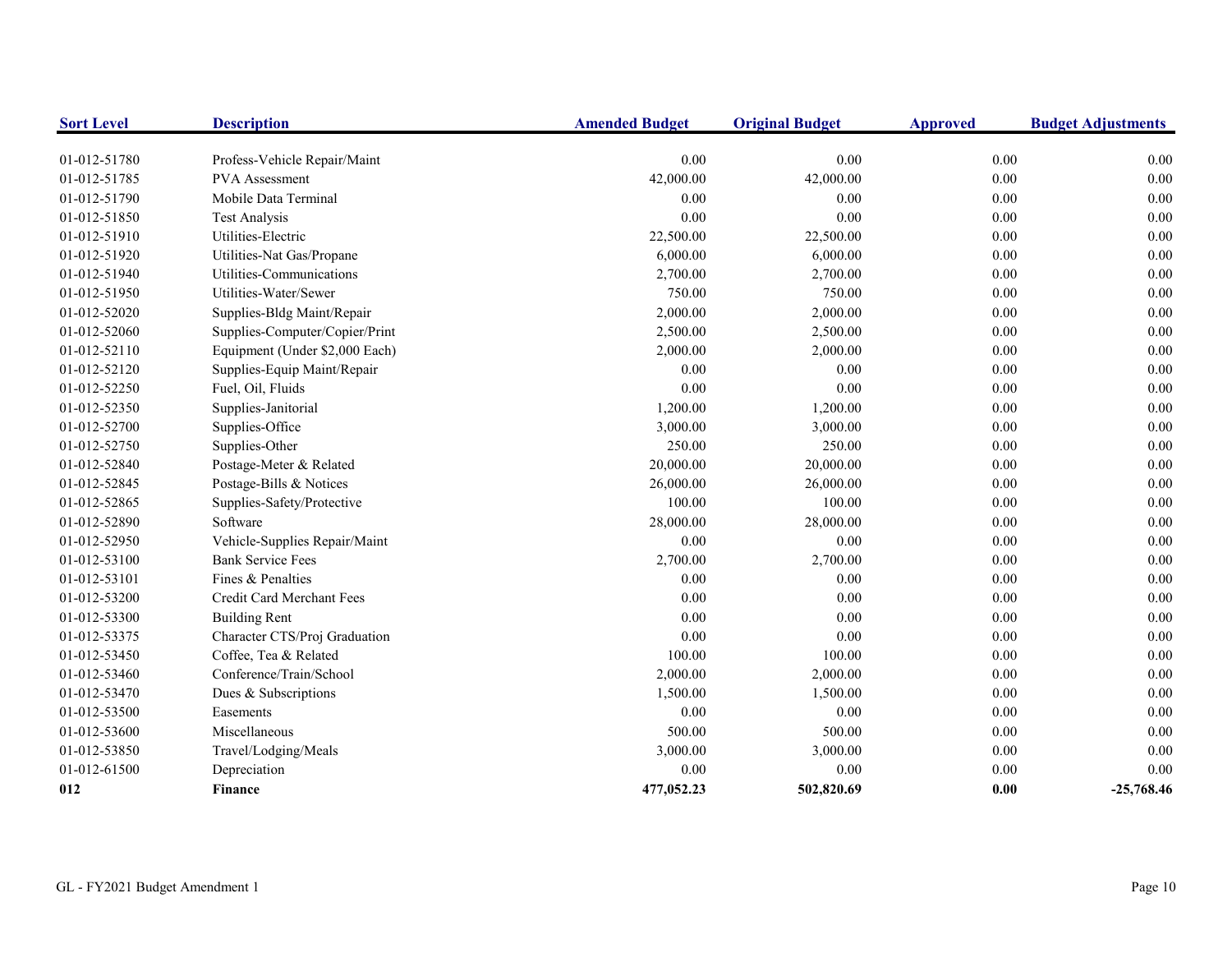| <b>Sort Level</b> | <b>Description</b>            | <b>Amended Budget</b> | <b>Original Budget</b> | <b>Approved</b> | <b>Budget Adjustments</b> |
|-------------------|-------------------------------|-----------------------|------------------------|-----------------|---------------------------|
|                   |                               |                       |                        |                 |                           |
| 013               | Legal                         |                       |                        |                 |                           |
| 01-013-50010      | Compensation                  | 135,068.03            | 135,068.03             | 0.00            | 0.00                      |
| 01-013-50060      | Compensation-On Call Pay      | 0.00                  | 0.00                   | 0.00            | 0.00                      |
| 01-013-50070      | Overtime-Non Salaried         | $0.00\,$              | 0.00                   | 0.00            | 0.00                      |
| 01-013-50080      | Compensation-Deferred         | 6,753.36              | 6,753.36               | 0.00            | 0.00                      |
| 01-013-50110      | FICA/Medicare                 | 9,514.08              | 9,514.08               | 0.00            | 0.00                      |
| 01-013-50210      | <b>Insurance-Dental</b>       | 213.00                | 213.00                 | 0.00            | 0.00                      |
| 01-013-50220      | Insurance-Life                | 713.16                | 713.16                 | 0.00            | 0.00                      |
| 01-013-50230      | Insurance-Medical             | 25,924.28             | 25,924.28              | 0.00            | 0.00                      |
| 01-013-50231      | Insurance-HRA                 | 978.00                | 978.00                 | 0.00            | 0.00                      |
| 01-013-50240      | <b>Insurance-Retirees</b>     | $0.00\,$              | 0.00                   | 0.00            | 0.00                      |
| 01-013-50250      | Insurance-Unemployment        | $0.00\,$              | $0.00\,$               | $0.00\,$        | 0.00                      |
| 01-013-50260      | Insurance-Workers Comp        | 2,536.23              | 2,514.10               | 0.00            | 22.13                     |
| 01-013-50280      | Vacation                      | 0.00                  | 0.00                   | 0.00            | 0.00                      |
| 01-013-50510      | Other                         | $0.00\,$              | 0.00                   | 0.00            | 0.00                      |
| 01-013-50610      | Pensions-Retirees             | 0.00                  | 0.00                   | 0.00            | 0.00                      |
| 01-013-50710      | Retirement - CERS             | 32,497.32             | 32,497.32              | 0.00            | 0.00                      |
| 01-013-50711      | Retirement - OPEB             | 0.00                  | 0.00                   | 0.00            | 0.00                      |
| 01-013-50810      | Uniforms                      | 0.00                  | 0.00                   | 0.00            | 0.00                      |
| 01-013-51120      | Contract Labor-Bldg Repair    | 0.00                  | 0.00                   | 0.00            | 0.00                      |
| 01-013-51220      | <b>Equipment Rental</b>       | 0.00                  | 0.00                   | 0.00            | 0.00                      |
| 01-013-51230      | Freight/Shipping/Handling     | 0.00                  | 0.00                   | 0.00            | 0.00                      |
| 01-013-51310      | Janitorial Service & Related  | 0.00                  | 0.00                   | 0.00            | 0.00                      |
| 01-013-51510      | Physicals/Rests/Vaccines      | 0.00                  | 0.00                   | 0.00            | 0.00                      |
| 01-013-51610      | Printing & Advertising        | 0.00                  | 0.00                   | 0.00            | 0.00                      |
| 01-013-51735      | Profess-Backhoe Repair/Maint  | 0.00                  | $0.00\,$               | $0.00\,$        | 0.00                      |
| 01-013-51740      | Profess-Computer Maint/Repair | 0.00                  | 0.00                   | 0.00            | 0.00                      |
| 01-013-51745      | Professional-Consultant       | 12,000.00             | 12,000.00              | $0.00\,$        | 0.00                      |
| 01-013-51748      | Profess-License Maint/Support | 0.00                  | 0.00                   | 0.00            | 0.00                      |
| 01-013-51755      | Profess-Equip Maint/Repair    | 0.00                  | 0.00                   | 0.00            | 0.00                      |
| 01-013-51765      | Professional-Other            | 2,500.00              | 2,500.00               | 0.00            | 0.00                      |
| 01-013-51780      | Profess-Vehicle Repair/Maint  | 0.00                  | 0.00                   | 0.00            | 0.00                      |
| 01-013-51850      | <b>Test Analysis</b>          | 0.00                  | 0.00                   | 0.00            | 0.00                      |
| 01-013-51910      | Utilities-Electric            | 0.00                  | 0.00                   | 0.00            | 0.00                      |
| 01-013-51920      | Utilities-Nat Gas/Propane     | 0.00                  | 0.00                   | 0.00            | 0.00                      |
| 01-013-51940      | Utilities-Communications      | 0.00                  | 0.00                   | 0.00            | 0.00                      |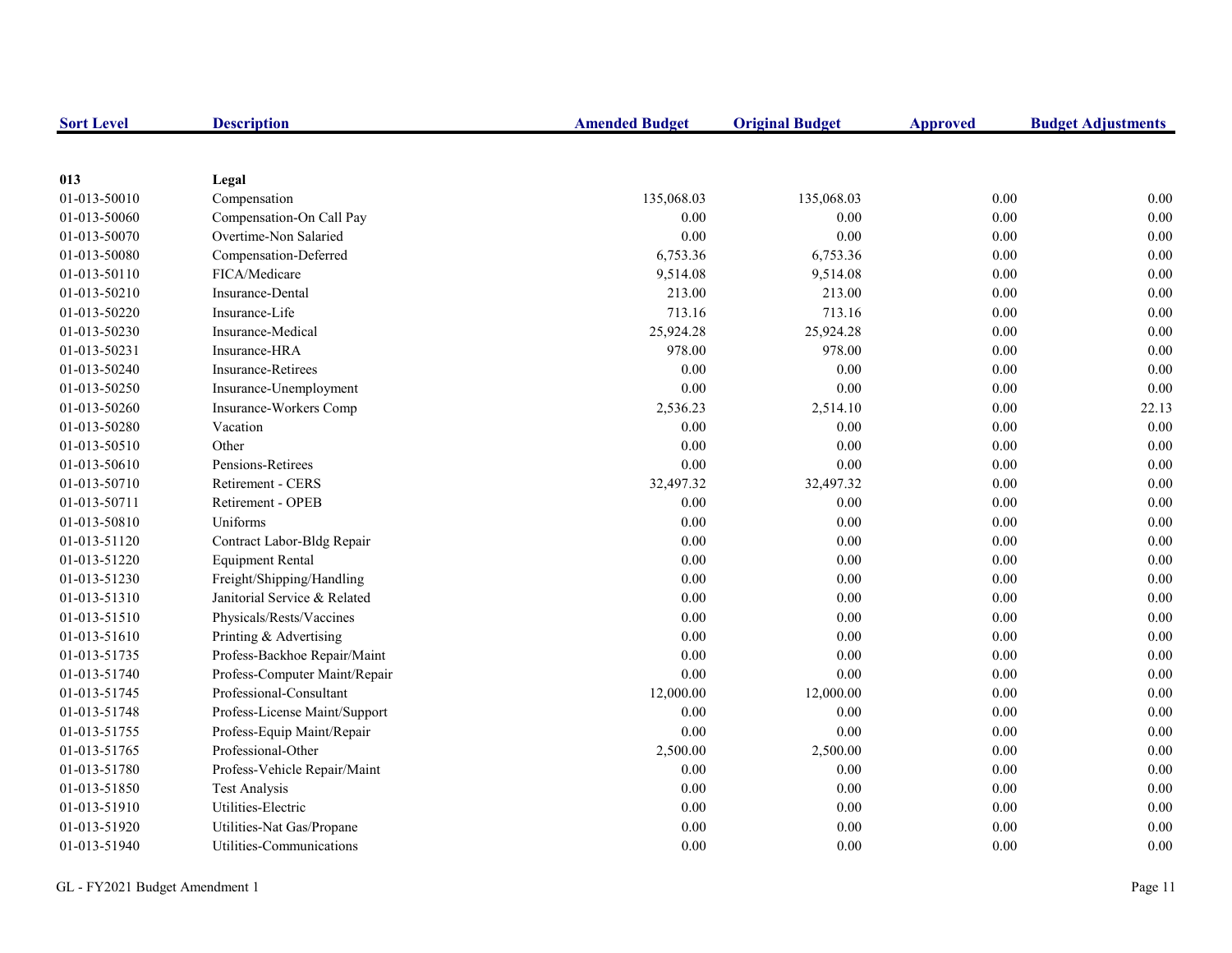| <b>Sort Level</b> | <b>Description</b>             | <b>Amended Budget</b> | <b>Original Budget</b> | <b>Approved</b> | <b>Budget Adjustments</b> |
|-------------------|--------------------------------|-----------------------|------------------------|-----------------|---------------------------|
|                   |                                |                       |                        |                 |                           |
| 01-013-51950      | Utilities-Water/Sewer          | 0.00                  | 0.00                   | 0.00            | 0.00                      |
| 01-013-52020      | Supplies-Bldg Maint/Repair     | 0.00                  | 0.00                   | 0.00            | 0.00                      |
| 01-013-52060      | Supplies-Computer/Copier/Print | 0.00                  | 0.00                   | 0.00            | 0.00                      |
| 01-013-52110      | Equipment (Under \$2,000 Each) | 0.00                  | 0.00                   | 0.00            | $0.00\,$                  |
| 01-013-52120      | Supplies-Equip Maint/Repair    | 0.00                  | 0.00                   | 0.00            | 0.00                      |
| 01-013-52250      | Fuel, Oil, Fluids              | 0.00                  | 0.00                   | 0.00            | 0.00                      |
| 01-013-52350      | Supplies-Janitorial            | 0.00                  | 0.00                   | 0.00            | 0.00                      |
| 01-013-52700      | Supplies-Office                | 3,500.00              | 3,500.00               | 0.00            | $0.00\,$                  |
| 01-013-52750      | Supplies-Other                 | 0.00                  | 0.00                   | 0.00            | 0.00                      |
| 01-013-52840      | Postage-Meter & Related        | 0.00                  | 0.00                   | 0.00            | 0.00                      |
| 01-013-52865      | Supplies-Safety/Protective     | 0.00                  | 0.00                   | 0.00            | 0.00                      |
| 01-013-52890      | Software                       | 0.00                  | 0.00                   | 0.00            | 0.00                      |
| 01-013-52950      | Vehicle-Supplies Repair/Maint  | 0.00                  | 0.00                   | 0.00            | 0.00                      |
| 01-013-53450      | Coffee, Tea & Related          | 0.00                  | 0.00                   | 0.00            | 0.00                      |
| 01-013-53460      | Conference/Train/School        | 500.00                | 500.00                 | 0.00            | 0.00                      |
| 01-013-53470      | Dues & Subscriptions           | 6,500.00              | 6,500.00               | 0.00            | 0.00                      |
| 01-013-53500      | Easements                      | 0.00                  | 0.00                   | 0.00            | 0.00                      |
| 01-013-53600      | Miscellaneous                  | 250.00                | 250.00                 | 0.00            | 0.00                      |
| 01-013-53850      | Travel/Lodging/Meals           | 0.00                  | 0.00                   | 0.00            | 0.00                      |
| 01-013-54200      | Insurance & Bonds              | 22,569.78             | 22,569.78              | 0.00            | 0.00                      |
| 01-013-54300      | Ins. Claims/Deductibles        | 15,000.00             | 15,000.00              | 0.00            | 0.00                      |
| 01-013-54400      | Profess-Other Legal            | 2,500.00              | 2,500.00               | 0.00            | 0.00                      |
| 01-013-54450      | Property Foreclosure Expense   | 35,000.00             | 10,000.00              | 0.00            | 25,000.00                 |
| 01-013-54490      | Judgements/Settlements         | 5,000.00              | 5,000.00               | 0.00            | 0.00                      |
| 013               | Legal                          | 319,517.25            | 294,495.11             | 0.00            | 25,022.13                 |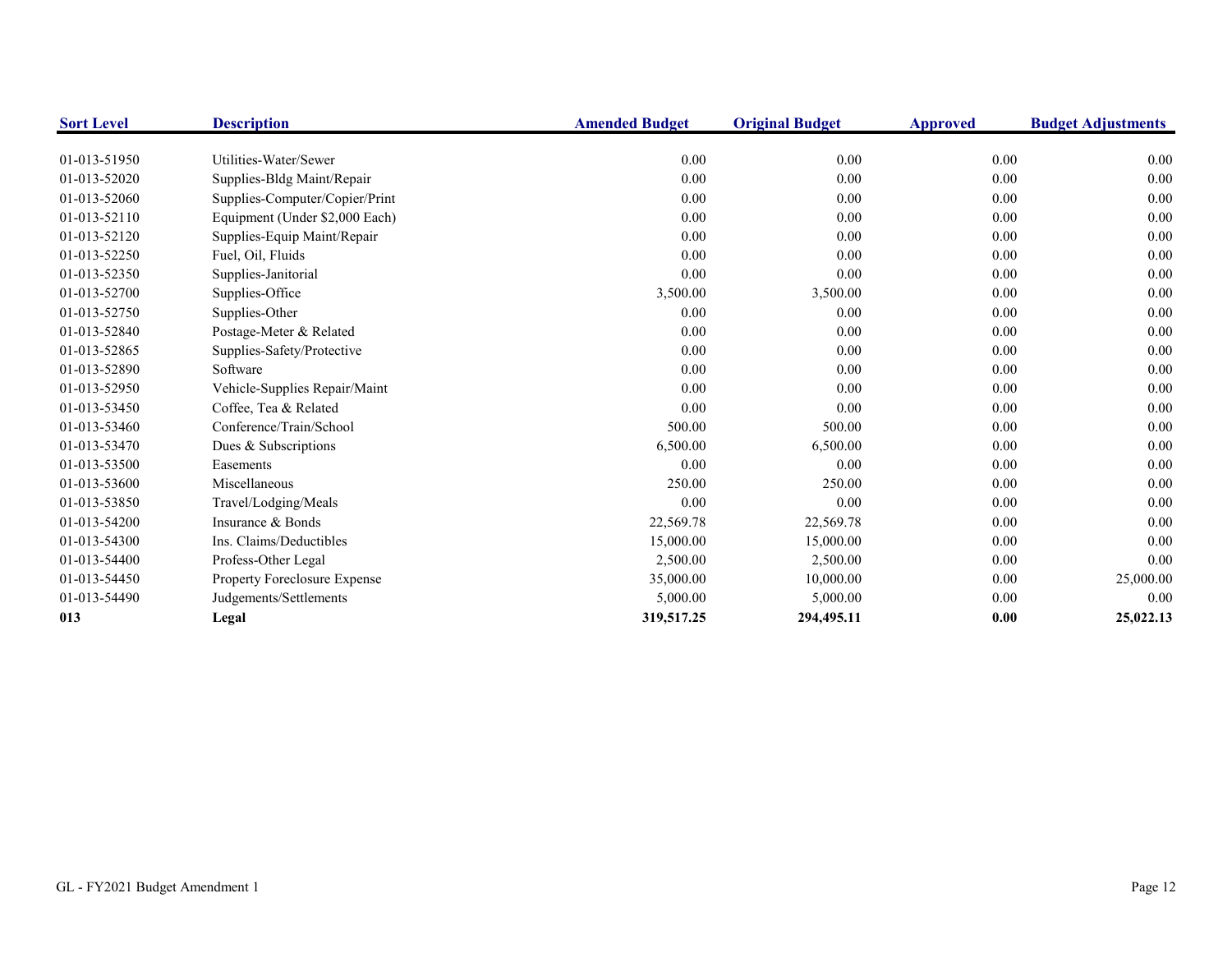| <b>Sort Level</b> | <b>Description</b>               | <b>Amended Budget</b> | <b>Original Budget</b> | <b>Approved</b> | <b>Budget Adjustments</b> |
|-------------------|----------------------------------|-----------------------|------------------------|-----------------|---------------------------|
|                   |                                  |                       |                        |                 |                           |
| 014               | <b>Police Admin Sworn</b>        |                       |                        |                 |                           |
| 01-014-50010      | Compensation                     | 150,781.90            | 150,781.90             | 0.00            | 0.00                      |
| 01-014-50011      | Emergency - Compensation         | 0.00                  | 0.00                   | 0.00            | 0.00                      |
| 01-014-50060      | Compensation-On Call Pay         | 0.00                  | 0.00                   | 0.00            | 0.00                      |
| 01-014-50070      | Overtime-Non Salaried            | 0.00                  | 0.00                   | 0.00            | 0.00                      |
| 01-014-50080      | Compensation-Deferred            | 0.00                  | 0.00                   | 0.00            | 0.00                      |
| 01-014-50110      | FICA/Medicare                    | 10,078.12             | 10,078.12              | 0.00            | 0.00                      |
| 01-014-50210      | Insurance-Dental                 | 542.88                | 542.88                 | 0.00            | 0.00                      |
| 01-014-50220      | Insurance-Life                   | 796.12                | 796.12                 | 0.00            | 0.00                      |
| 01-014-50230      | Insurance-Medical                | 27,412.80             | 27,412.80              | 0.00            | 0.00                      |
| 01-014-50231      | Insurance-HRA                    | 1,956.24              | 1,956.24               | 0.00            | 0.00                      |
| 01-014-50240      | <b>Insurance-Retirees</b>        | $0.00\,$              | 0.00                   | 0.00            | 0.00                      |
| 01-014-50250      | Insurance-Unemployment           | 1,080.56              | 1,080.56               | 0.00            | 0.00                      |
| 01-014-50260      | Insurance-Workers Comp           | 2,831.30              | 2,806.59               | 0.00            | 24.71                     |
| 01-014-50280      | Vacation                         | 0.00                  | 0.00                   | 0.00            | 0.00                      |
| 01-014-50310      | <b>KLEFPF</b> Incentive          | 0.00                  | 0.00                   | 0.00            | 0.00                      |
| 01-014-50510      | Other                            | 0.00                  | 0.00                   | 0.00            | 0.00                      |
| 01-014-50610      | Pensions-Retirees                | 0.00                  | 0.00                   | 0.00            | 0.00                      |
| 01-014-50710      | Retirement - CERS                | 59,679.36             | 59,679.36              | 0.00            | 0.00                      |
| 01-014-50711      | Retirement - OPEB                | 0.00                  | 0.00                   | 0.00            | 0.00                      |
| 01-014-50810      | Uniforms                         | 2,200.00              | 1,500.00               | 0.00            | 700.00                    |
| 01-014-50811      | Uniforms-NEW HIRE                | 0.00                  | 0.00                   | 0.00            | 0.00                      |
| 01-014-51120      | Contract Labor-Bldg Repair       | 0.00                  | 0.00                   | $0.00\,$        | 0.00                      |
| 01-014-51220      | <b>Equipment Rental</b>          | 0.00                  | 0.00                   | 0.00            | 0.00                      |
| 01-014-51221      | <b>Technology Lease Payments</b> | 0.00                  | 0.00                   | 0.00            | 0.00                      |
| 01-014-51230      | Freight/Shipping/Handling        | 100.00                | 100.00                 | 0.00            | 0.00                      |
| 01-014-51310      | Janitorial Service & Related     | 0.00                  | 0.00                   | 0.00            | 0.00                      |
| 01-014-51510      | Physicals/Rests/Vaccines         | 0.00                  | 0.00                   | 0.00            | 0.00                      |
| 01-014-51610      | Printing & Advertising           | 150.00                | 150.00                 | 0.00            | 0.00                      |
| 01-014-51735      | Profess-Equip Repair/Maint       | $0.00\,$              | 0.00                   | 0.00            | 0.00                      |
| 01-014-51740      | Profess-Computer Maint/Repair    | $0.00\,$              | 0.00                   | 0.00            | 0.00                      |
| 01-014-51745      | Professional-Consultant          | $0.00\,$              | 0.00                   | 0.00            | 0.00                      |
| 01-014-51748      | Profess-License Maint/Support    | 0.00                  | 0.00                   | 0.00            | 0.00                      |
| 01-014-51755      | Profess-Equip Maint/Repair       | 150.00                | 150.00                 | $0.00\,$        | 0.00                      |
| 01-014-51765      | Professional-Other               | 500.00                | 500.00                 | 0.00            | 0.00                      |
| 01-014-51780      | Profess-Vehicle Repair/Maint     | 500.00                | 1,000.00               | 0.00            | $-500.00$                 |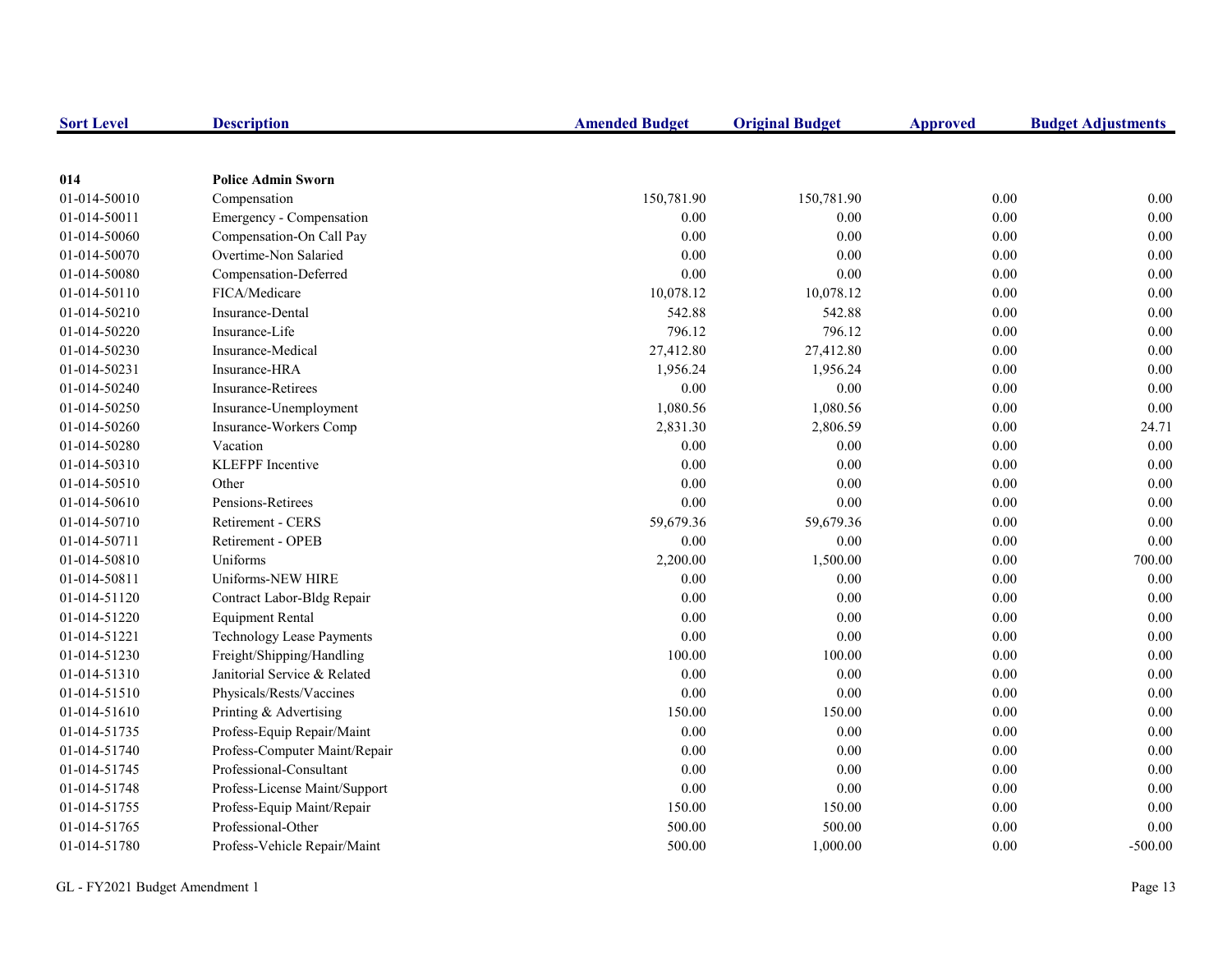| <b>Sort Level</b> | <b>Description</b>             | <b>Amended Budget</b> | <b>Original Budget</b> | <b>Approved</b> | <b>Budget Adjustments</b> |
|-------------------|--------------------------------|-----------------------|------------------------|-----------------|---------------------------|
|                   |                                |                       |                        |                 |                           |
| 01-014-51850      | <b>Test Analysis</b>           | 0.00                  | 0.00                   | 0.00            | 0.00                      |
| 01-014-51875      | PD Undercover Purchases        | 0.00                  | 0.00                   | 0.00            | 0.00                      |
| 01-014-51910      | Utilities-Electric             | 0.00                  | 0.00                   | 0.00            | 0.00                      |
| 01-014-51920      | Utilities-Nat Gas/Propane      | 0.00                  | 0.00                   | 0.00            | 0.00                      |
| 01-014-51940      | Utilities-Communications       | 1,620.00              | 1,620.00               | 0.00            | 0.00                      |
| 01-014-51950      | Utilities-Water/Sewer          | 0.00                  | 0.00                   | 0.00            | 0.00                      |
| 01-014-52020      | Supplies-Bldg Maint/Repair     | 0.00                  | 0.00                   | 0.00            | 0.00                      |
| 01-014-52060      | Supplies-Computer/Copier/Print | 0.00                  | 0.00                   | 0.00            | 0.00                      |
| 01-014-52110      | Equipment (Under \$2,000 Each) | 500.00                | 500.00                 | 0.00            | 0.00                      |
| 01-014-52120      | Supplies-Equip Maint/Repair    | 150.00                | 150.00                 | 0.00            | 0.00                      |
| 01-014-52250      | Fuel, Oil, Fluids              | 2,700.00              | 2,700.00               | 0.00            | 0.00                      |
| 01-014-52310      | Gravel/Rock                    | 0.00                  | 0.00                   | 0.00            | 0.00                      |
| 01-014-52350      | Supplies-Janitorial            | 50.00                 | 50.00                  | 0.00            | 0.00                      |
| 01-014-52700      | Supplies-Office                | 0.00                  | 0.00                   | 0.00            | 0.00                      |
| 01-014-52750      | Supplies-Other                 | 175.00                | 175.00                 | 0.00            | 0.00                      |
| 01-014-52840      | Postage-Meter & Related        | 0.00                  | 0.00                   | 0.00            | 0.00                      |
| 01-014-52865      | Supplies-Safety/Protective     | 0.00                  | 0.00                   | 0.00            | 0.00                      |
| 01-014-52890      | Software                       | 100.00                | 100.00                 | 0.00            | 0.00                      |
| 01-014-52950      | Vehicle-Supplies Repair/Maint  | 150.00                | 150.00                 | 0.00            | 0.00                      |
| 01-014-53450      | Coffee, Tea & Related          | 0.00                  | 0.00                   | 0.00            | 0.00                      |
| 01-014-53460      | Conference/Train/School        | 400.00                | 685.00                 | 0.00            | $-285.00$                 |
| 01-014-53470      | Dues & Subscriptions           | 500.00                | 500.00                 | 0.00            | 0.00                      |
| 01-014-53500      | Easements                      | 0.00                  | 0.00                   | 0.00            | 0.00                      |
| 01-014-53600      | Miscellaneous                  | 0.00                  | 0.00                   | 0.00            | 0.00                      |
| 01-014-53850      | Travel/Lodging/Meals           | 500.00                | 1,500.00               | 0.00            | $-1,000.00$               |
| 014               | <b>Police Admin Sworn</b>      | 265,604.28            | 266,664.57             | 0.00            | $-1,060.29$               |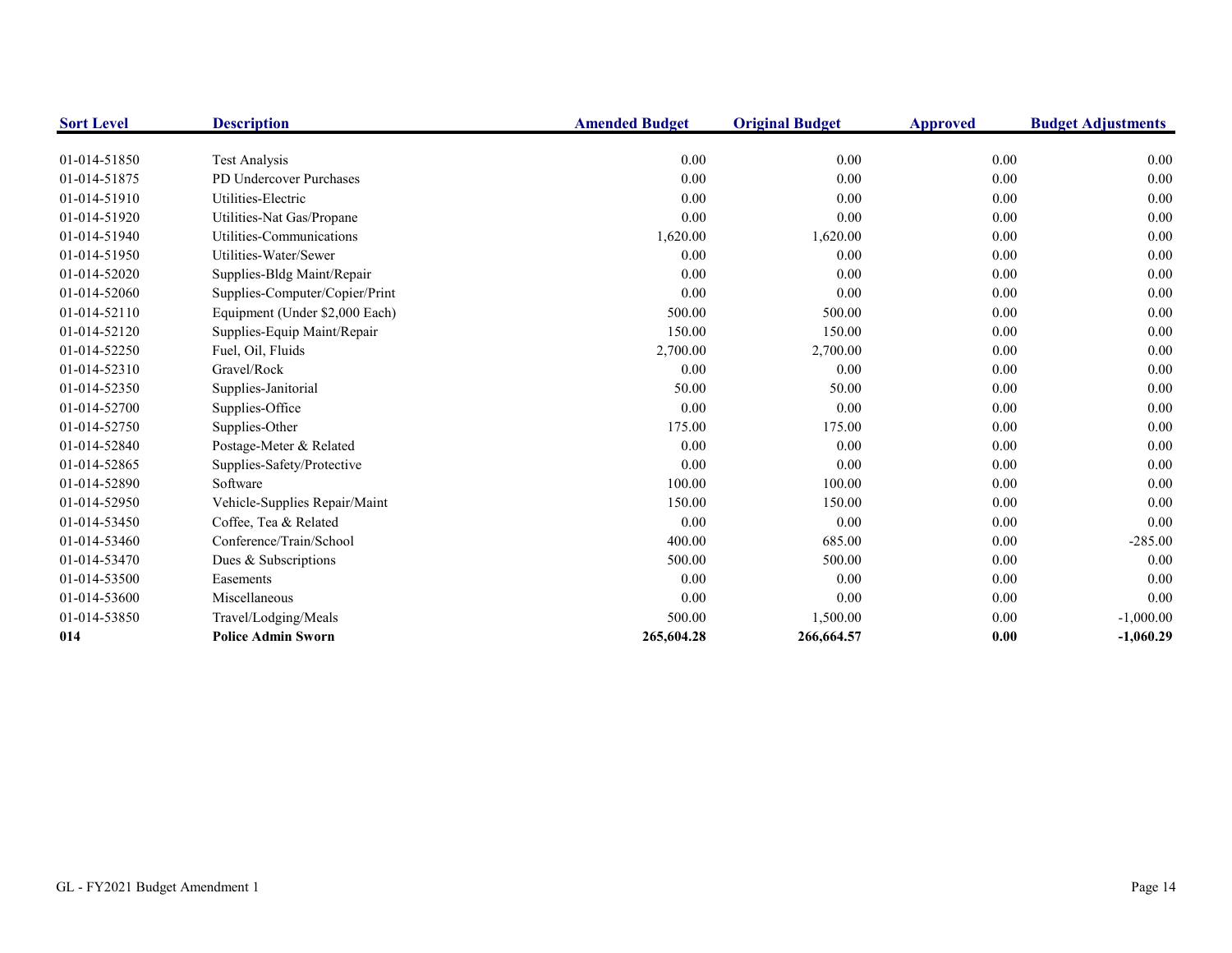| <b>Sort Level</b> | <b>Description</b>            | <b>Amended Budget</b> | <b>Original Budget</b> | <b>Approved</b> | <b>Budget Adjustments</b> |
|-------------------|-------------------------------|-----------------------|------------------------|-----------------|---------------------------|
|                   |                               |                       |                        |                 |                           |
| 015               | <b>Police Patrol</b>          |                       |                        |                 |                           |
| 01-015-50010      | Compensation                  | 998,256.96            | 996,096.96             | 0.00            | 2,160.00                  |
| 01-015-50011      | Emergency - Compensation      | 0.00                  | 0.00                   | 0.00            | 0.00                      |
| 01-015-50060      | Compensation-On Call Pay      | 0.00                  | 0.00                   | $0.00\,$        | 0.00                      |
| 01-015-50070      | Overtime-Non Salaried         | 117,946.25            | 117,946.25             | 0.00            | $0.00\,$                  |
| 01-015-50071      | Overtime-PD Security          | 0.00                  | 0.00                   | $0.00\,$        | $0.00\,$                  |
| 01-015-50080      | Compensation-Deferred         | 0.00                  | 0.00                   | 0.00            | $0.00\,$                  |
| 01-015-50110      | FICA/Medicare                 | 75,861.76             | 75,710.96              | 0.00            | 150.80                    |
| 01-015-50210      | Insurance-Dental              | 5,424.96              | 5,424.96               | 0.00            | 0.00                      |
| 01-015-50220      | Insurance-Life                | 5,271.76              | 5,260.32               | 0.00            | 11.44                     |
| 01-015-50230      | Insurance-Medical             | 213,367.68            | 213,367.68             | 0.00            | 0.00                      |
| 01-015-50231      | Insurance-HRA                 | 12,730.12             | 12,730.12              | 0.00            | $0.00\,$                  |
| 01-015-50240      | Insurance-Retirees            | 3,030.00              | 3,030.00               | $0.00\,$        | 0.00                      |
| 01-015-50250      | Insurance-Unemployment        | 1,740.44              | 1,740.44               | 0.00            | $0.00\,$                  |
| 01-015-50260      | Insurance-Workers Comp        | 18,744.72             | 18,540.93              | $0.00\,$        | 203.79                    |
| 01-015-50280      | Vacation                      | 0.00                  | 0.00                   | 0.00            | 0.00                      |
| 01-015-50310      | <b>KLEFPF</b> Incentive       | 0.00                  | 0.00                   | 0.00            | 0.00                      |
| 01-015-50510      | Other                         | 0.00                  | 0.00                   | 0.00            | 0.00                      |
| 01-015-50610      | Pensions-Retirees             | 1,200.00              | 1,200.00               | 0.00            | 0.00                      |
| 01-015-50710      | Retirement - CERS             | 415,079.60            | 414,224.72             | 0.00            | 854.88                    |
| 01-015-50711      | Retirement - OPEB             | 0.00                  | 0.00                   | 0.00            | 0.00                      |
| 01-015-50810      | Uniforms                      | 18,900.00             | 13,000.00              | 0.00            | 5,900.00                  |
| 01-015-50811      | Uniforms-NEW HIRE             | 6,000.00              | 0.00                   | $0.00\,$        | 6,000.00                  |
| 01-015-51120      | Contract Labor-Bldg Repair    | 0.00                  | 0.00                   | 0.00            | 0.00                      |
| 01-015-51220      | <b>Equipment Rental</b>       | 7,800.00              | 7,800.00               | 0.00            | 0.00                      |
| 01-015-51230      | Freight/Shipping/Handling     | 900.00                | 900.00                 | $0.00\,$        | 0.00                      |
| 01-015-51310      | Janitorial Service & Related  | 0.00                  | 0.00                   | 0.00            | 0.00                      |
| 01-015-51510      | Physicals/Rests/Vaccines      | 500.00                | 500.00                 | 0.00            | $0.00\,$                  |
| 01-015-51610      | Printing & Advertising        | 500.00                | 500.00                 | 0.00            | $0.00\,$                  |
| 01-015-51735      | Profess-Backhoe Repair/Maint  | 0.00                  | 0.00                   | 0.00            | 0.00                      |
| 01-015-51740      | Profess-Computer Maint/Repair | 0.00                  | 0.00                   | 0.00            | 0.00                      |
| 01-015-51745      | Professional-Consultant       | 0.00                  | 0.00                   | 0.00            | 0.00                      |
| 01-015-51748      | Profess-License Maint/Support | 0.00                  | 0.00                   | 0.00            | 0.00                      |
| 01-015-51755      | Profess-Equip Maint/Repair    | 350.00                | 350.00                 | $0.00\,$        | $0.00\,$                  |
| 01-015-51765      | Professional-Other            | 1,250.00              | 1,250.00               | 0.00            | 0.00                      |
| 01-015-51770      | Profess-Radio                 | 400.00                | 400.00                 | 0.00            | 0.00                      |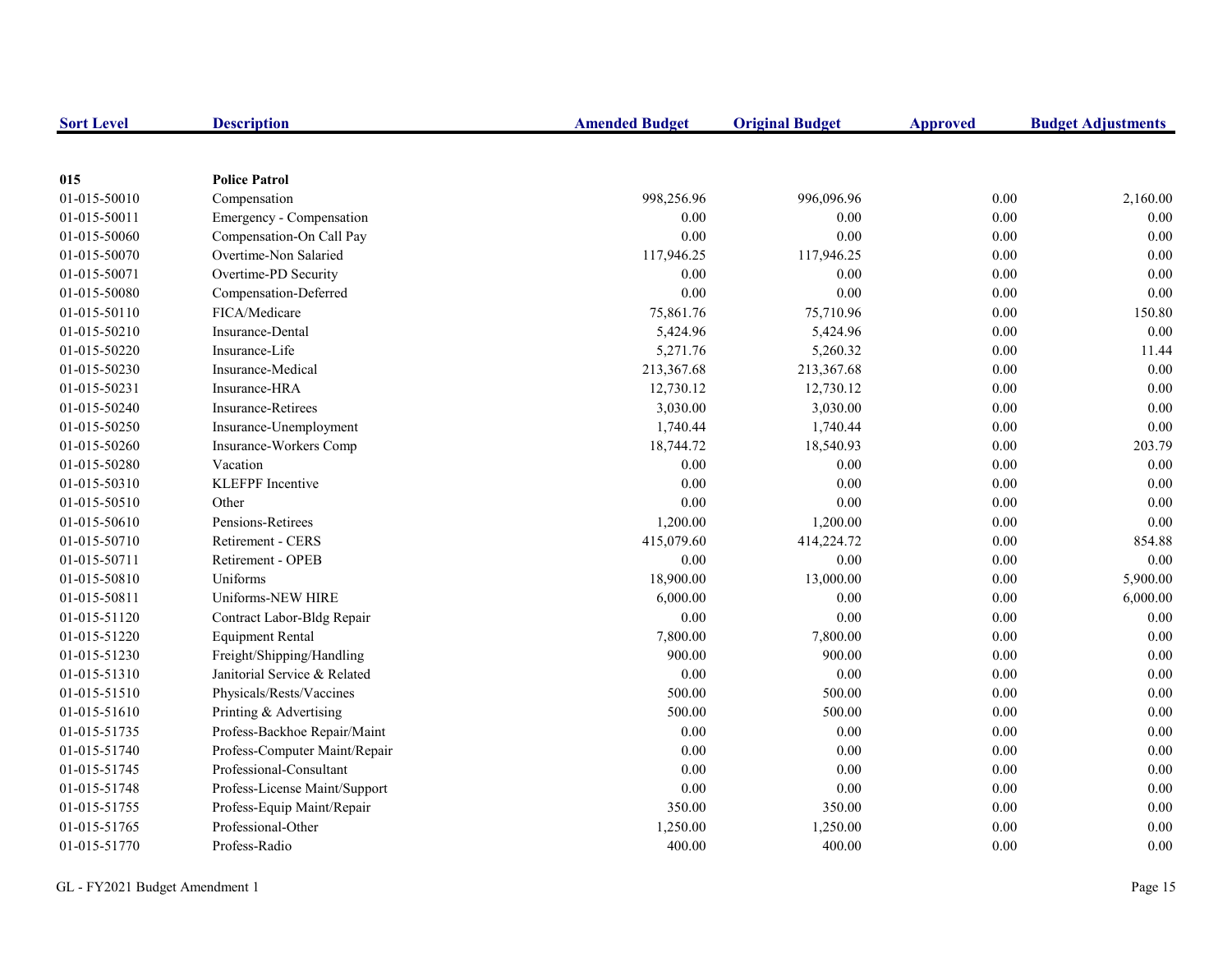| <b>Sort Level</b> | <b>Description</b>              | <b>Amended Budget</b> | <b>Original Budget</b> | <b>Approved</b> | <b>Budget Adjustments</b> |
|-------------------|---------------------------------|-----------------------|------------------------|-----------------|---------------------------|
|                   |                                 |                       |                        |                 |                           |
| 01-015-51780      | Profess-Vehicle Repair/Maint    | 21,000.00             | 21,000.00              | 0.00            | 0.00                      |
| 01-015-51790      | Mobile Data Terminal            | 0.00                  | 0.00                   | $0.00\,$        | 0.00                      |
| 01-015-51850      | <b>Test Analysis</b>            | 0.00                  | 0.00                   | 0.00            | 0.00                      |
| 01-015-51910      | Utilities-Electric              | 0.00                  | 0.00                   | 0.00            | 0.00                      |
| 01-015-51920      | Utilities-Nat Gas/Propane       | 0.00                  | 0.00                   | 0.00            | 0.00                      |
| 01-015-51940      | Utilities-Communications        | 3,100.00              | 3,100.00               | 0.00            | 0.00                      |
| 01-015-51950      | Utilities-Water/Sewer           | 0.00                  | 0.00                   | 0.00            | 0.00                      |
| 01-015-52020      | Supplies-Bldg Maint/Repair      | 0.00                  | 0.00                   | $0.00\,$        | 0.00                      |
| 01-015-52060      | Supplies-Computer/Copier/Print  | 900.00                | 900.00                 | 0.00            | 0.00                      |
| 01-015-52110      | Equipment (Under \$2,000 Each)  | 4,700.00              | 4,700.00               | 0.00            | 0.00                      |
| 01-015-52120      | Supplies-Equip Maint/Repair     | 500.00                | 500.00                 | 0.00            | 0.00                      |
| 01-015-52125      | <b>Equipment Backup Weapons</b> | 0.00                  | 0.00                   | 0.00            | 0.00                      |
| 01-015-52130      | Firearms & Training             | 18,750.00             | 12,000.00              | 0.00            | 6,750.00                  |
| 01-015-52135      | K-9 Program Costs               | 3,000.00              | 3,000.00               | $0.00\,$        | $0.00\,$                  |
| 01-015-52250      | Fuel, Oil, Fluids               | 52,000.00             | 52,000.00              | 0.00            | 0.00                      |
| 01-015-52350      | Supplies-Janitorial             | 0.00                  | 0.00                   | 0.00            | 0.00                      |
| 01-015-52700      | Supplies-Office                 | 0.00                  | 0.00                   | 0.00            | 0.00                      |
| 01-015-52750      | Supplies-Other                  | 1,000.00              | 1,000.00               | 0.00            | 0.00                      |
| 01-015-52810      | Photo, Video & Related          | 100.00                | 100.00                 | 0.00            | 0.00                      |
| 01-015-52840      | Postage-Meter & Related         | 55.00                 | 55.00                  | $0.00\,$        | 0.00                      |
| 01-015-52865      | Supplies-Safety/Protective      | 1,800.00              | 1,800.00               | 0.00            | 0.00                      |
| 01-015-52890      | Software                        | 250.00                | 250.00                 | 0.00            | 0.00                      |
| 01-015-52950      | Vehicle-Supplies Repair/Maint   | 1,000.00              | 1,000.00               | 0.00            | 0.00                      |
| 01-015-53450      | Coffee, Tea & Related           | 0.00                  | 0.00                   | 0.00            | 0.00                      |
| 01-015-53460      | Conference/Train/School         | 2,500.00              | 2,500.00               | 0.00            | 0.00                      |
| 01-015-53470      | Dues & Subscriptions            | 750.00                | 750.00                 | $0.00\,$        | 0.00                      |
| 01-015-53500      | Easements                       | 0.00                  | 0.00                   | 0.00            | 0.00                      |
| 01-015-53600      | Miscellaneous                   | 100.00                | 100.00                 | 0.00            | 0.00                      |
| 01-015-53850      | Travel/Lodging/Meals            | 1,500.00              | 2,500.00               | 0.00            | $-1,000.00$               |
| 015               | <b>Police Patrol</b>            | 2,018,259.25          | 1,997,228.34           | 0.00            | 21,030.91                 |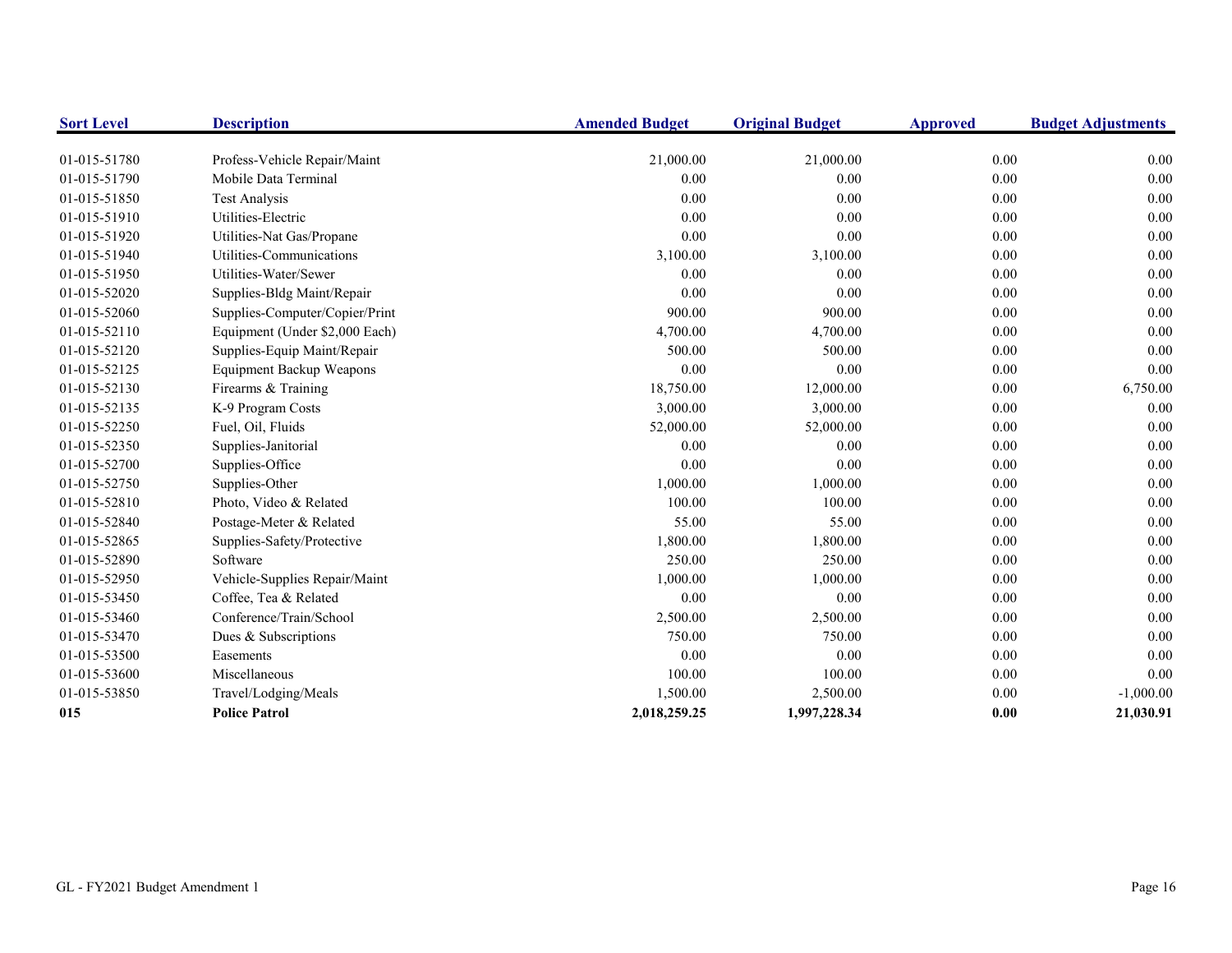| <b>Sort Level</b> | <b>Description</b>               | <b>Amended Budget</b> | <b>Original Budget</b> | <b>Approved</b> | <b>Budget Adjustments</b> |
|-------------------|----------------------------------|-----------------------|------------------------|-----------------|---------------------------|
|                   |                                  |                       |                        |                 |                           |
| 016               | <b>Police Admin Non Sworn</b>    |                       |                        |                 |                           |
| 01-016-50010      | Compensation                     | 57,854.47             | 57,854.47              | 0.00            | 0.00                      |
| 01-016-50011      | Emergency - Compensation         | 0.00                  | 0.00                   | 0.00            | 0.00                      |
| 01-016-50060      | Compensation-On Call Pay         | 0.00                  | 0.00                   | 0.00            | 0.00                      |
| 01-016-50070      | Overtime-Non Salaried            | 463.83                | 463.83                 | $0.00\,$        | 0.00                      |
| 01-016-50080      | Compensation-Deferred            | 0.00                  | 0.00                   | 0.00            | $0.00\,$                  |
| 01-016-50110      | FICA/Medicare                    | 4,106.44              | 4,106.44               | 0.00            | 0.00                      |
| 01-016-50210      | Insurance-Dental                 | 271.20                | 271.20                 | 0.00            | 0.00                      |
| 01-016-50220      | Insurance-Life                   | 305.24                | 305.24                 | 0.00            | 0.00                      |
| 01-016-50230      | Insurance-Medical                | 16,059.84             | 16,059.84              | 0.00            | 0.00                      |
| 01-016-50231      | Insurance-HRA                    | 978.12                | 978.12                 | 0.00            | $0.00\,$                  |
| 01-016-50240      | <b>Insurance-Retirees</b>        | 0.00                  | 0.00                   | $0.00\,$        | 0.00                      |
| 01-016-50250      | Insurance-Unemployment           | 0.00                  | 0.00                   | 0.00            | 0.00                      |
| 01-016-50260      | Insurance-Workers Comp           | 1,086.36              | 1,076.88               | $0.00\,$        | 9.48                      |
| 01-016-50280      | Vacation                         | 0.00                  | 0.00                   | 0.00            | $0.00\,$                  |
| 01-016-50510      | Other                            | 0.00                  | 0.00                   | $0.00\,$        | $0.00\,$                  |
| 01-016-50610      | Pensions-Retirees                | 0.00                  | 0.00                   | 0.00            | $0.00\,$                  |
| 01-016-50710      | <b>Retirement - CERS</b>         | 10,428.08             | 10,428.08              | 0.00            | 0.00                      |
| 01-016-50711      | <b>Retirement - OPEB</b>         | 0.00                  | 0.00                   | 0.00            | 0.00                      |
| 01-016-50810      | Uniforms                         | 0.00                  | 0.00                   | 0.00            | 0.00                      |
| 01-016-50811      | Uniforms-NEW HIRE                | $0.00\,$              | 0.00                   | 0.00            | $0.00\,$                  |
| 01-016-51120      | Contract Labor-Bldg Repair       | 1,050.00              | 1,050.00               | 0.00            | 0.00                      |
| 01-016-51220      | <b>Equipment Rental</b>          | 0.00                  | 0.00                   | 0.00            | 0.00                      |
| 01-016-51221      | <b>Technology Lease Payments</b> | 0.00                  | 0.00                   | 0.00            | 0.00                      |
| 01-016-51230      | Freight/Shipping/Handling        | 50.00                 | 50.00                  | 0.00            | $0.00\,$                  |
| 01-016-51310      | Janitorial Service & Related     | 5,580.00              | 5,580.00               | 0.00            | $0.00\,$                  |
| 01-016-51510      | Physicals/Rests/Vaccines         | $0.00\,$              | 0.00                   | 0.00            | $0.00\,$                  |
| 01-016-51610      | Printing & Advertising           | 1,500.00              | 1,500.00               | 0.00            | $0.00\,$                  |
| 01-016-51735      | Profess-Backhoe Repair/Maint     | 0.00                  | 0.00                   | 0.00            | 0.00                      |
| 01-016-51740      | Profess-Computer Maint/Repair    | 0.00                  | 0.00                   | 0.00            | 0.00                      |
| 01-016-51745      | Professional-Consultant          | 4,046.00              | 4,046.00               | 0.00            | 0.00                      |
| 01-016-51748      | Profess-License Maint/Support    | 25,000.00             | 25,000.00              | 0.00            | 0.00                      |
| 01-016-51755      | Profess-Equip Maint/Repair       | 1,000.00              | 1,000.00               | $0.00\,$        | 0.00                      |
| 01-016-51763      | Profess-Central Dispatch         | 0.00                  | 0.00                   | 0.00            | 0.00                      |
| 01-016-51765      | Professional-Other               | 1,750.00              | 750.00                 | 0.00            | 1,000.00                  |
| 01-016-51780      | Profess-Vehicle Repair/Maint     | 0.00                  | 0.00                   | 0.00            | 0.00                      |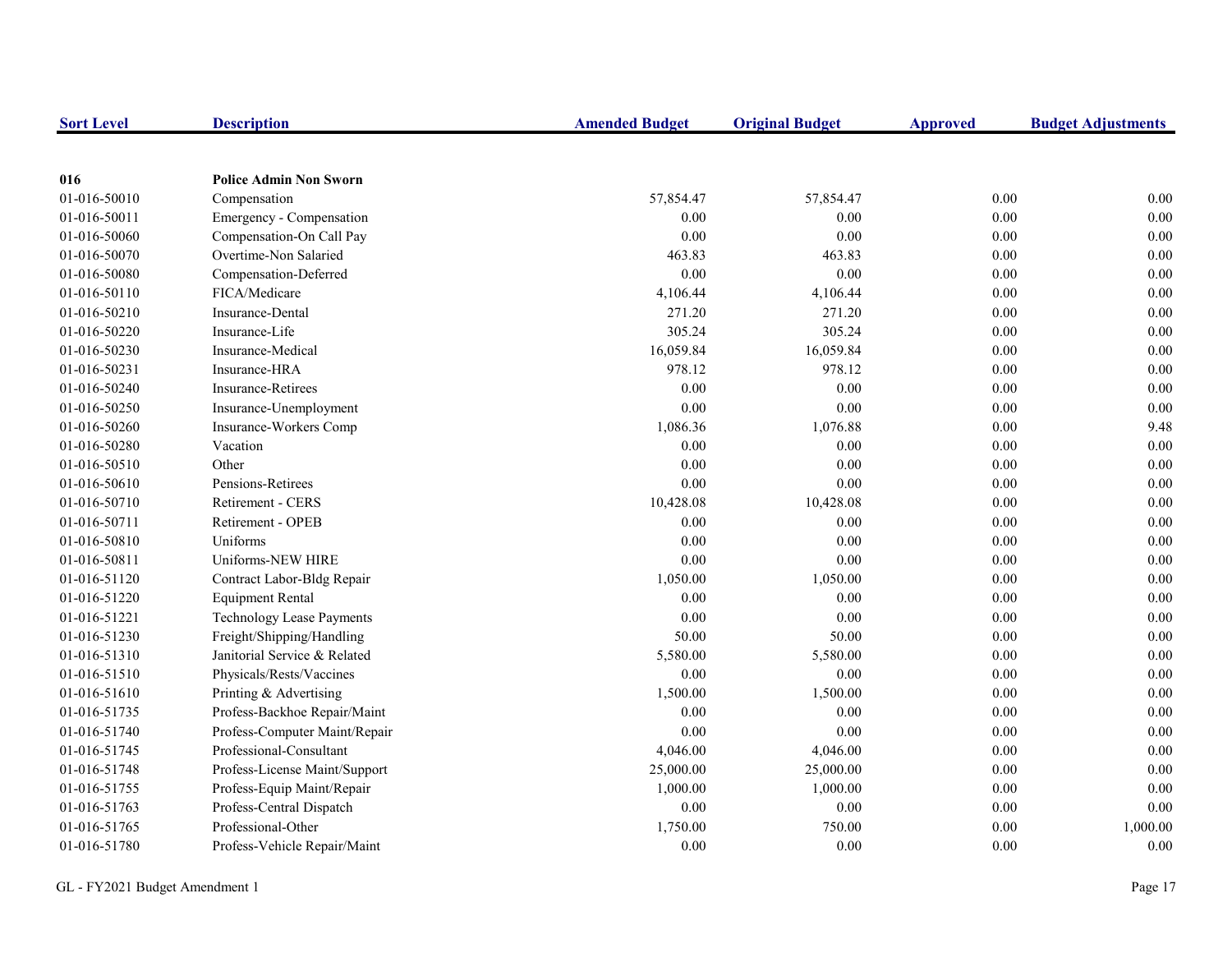| <b>Sort Level</b> | <b>Description</b>             | <b>Amended Budget</b> | <b>Original Budget</b> | <b>Approved</b> | <b>Budget Adjustments</b> |
|-------------------|--------------------------------|-----------------------|------------------------|-----------------|---------------------------|
|                   |                                |                       |                        |                 |                           |
| 01-016-51850      | <b>Test Analysis</b>           | 0.00                  | 0.00                   | 0.00            | 0.00                      |
| 01-016-51910      | Utilities-Electric             | 3,534.57              | 3,534.57               | 0.00            | 0.00                      |
| 01-016-51920      | Utilities-Nat Gas/Propane      | 750.00                | 750.00                 | 0.00            | 0.00                      |
| 01-016-51940      | Utilities-Communications       | 8,000.00              | 8,000.00               | 0.00            | 0.00                      |
| 01-016-51950      | Utilities-Water/Sewer          | 745.00                | 745.00                 | 0.00            | 0.00                      |
| 01-016-52020      | Supplies-Bldg Maint/Repair     | 2,500.00              | 2,500.00               | 0.00            | 0.00                      |
| 01-016-52060      | Supplies-Computer/Copier/Print | 2,600.00              | 2,100.00               | 0.00            | 500.00                    |
| 01-016-52110      | Equipment (Under \$2,000 Each) | 1,000.00              | 1,000.00               | 0.00            | 0.00                      |
| 01-016-52120      | Supplies-Equip Maint/Repair    | 300.00                | 300.00                 | 0.00            | 0.00                      |
| 01-016-52250      | Fuel, Oil, Fluids              | 0.00                  | 0.00                   | 0.00            | 0.00                      |
| 01-016-52350      | Supplies-Janitorial            | 1,000.00              | 1,000.00               | 0.00            | 0.00                      |
| 01-016-52700      | Supplies-Office                | 2,500.00              | 2,500.00               | 0.00            | 0.00                      |
| 01-016-52750      | Supplies-Other                 | 400.00                | 400.00                 | 0.00            | 0.00                      |
| 01-016-52840      | Postage-Meter & Related        | 500.00                | 500.00                 | 0.00            | 0.00                      |
| 01-016-52865      | Supplies-Safety/Protective     | 0.00                  | 0.00                   | 0.00            | 0.00                      |
| 01-016-52890      | Software                       | 500.00                | 500.00                 | 0.00            | 0.00                      |
| 01-016-52950      | Vehicle-Supplies Repair/Maint  | 0.00                  | 0.00                   | 0.00            | 0.00                      |
| 01-016-53450      | Coffee, Tea & Related          | 300.00                | 300.00                 | 0.00            | 0.00                      |
| 01-016-53460      | Conference/Train/School        | 0.00                  | 0.00                   | $0.00\,$        | 0.00                      |
| 01-016-53470      | Dues & Subscriptions           | 0.00                  | 0.00                   | 0.00            | 0.00                      |
| 01-016-53500      | Easements                      | 0.00                  | 0.00                   | 0.00            | 0.00                      |
| 01-016-53600      | Miscellaneous                  | 450.00                | 450.00                 | 0.00            | 0.00                      |
| 01-016-53850      | Travel/Lodging/Meals           | 131.00                | 131.00                 | 0.00            | 0.00                      |
| 01-016-61500      | Depreciation                   | 0.00                  | 0.00                   | 0.00            | 0.00                      |
| 01-016-76100      | Buildings - Police             | 7,625.00              | 7,625.00               | 0.00            | 0.00                      |
| 01-016-76200      | Equipment - Police             | 70,069.46             | 51,850.00              | 0.00            | 18,219.46                 |
| 01-016-76300      | Land & Improvmnts - Police     | 0.00                  | 0.00                   | 0.00            | 0.00                      |
| 01-016-76400      | Plant In Service - Police      | 0.00                  | 0.00                   | 0.00            | 0.00                      |
| 01-016-76500      | Vehicles - Police              | 130,530.83            | 98,664.00              | 0.00            | 31,866.83                 |
| 016               | <b>Police Admin Non Sworn</b>  | 364,965.44            | 313,369.67             | 0.00            | 51,595.77                 |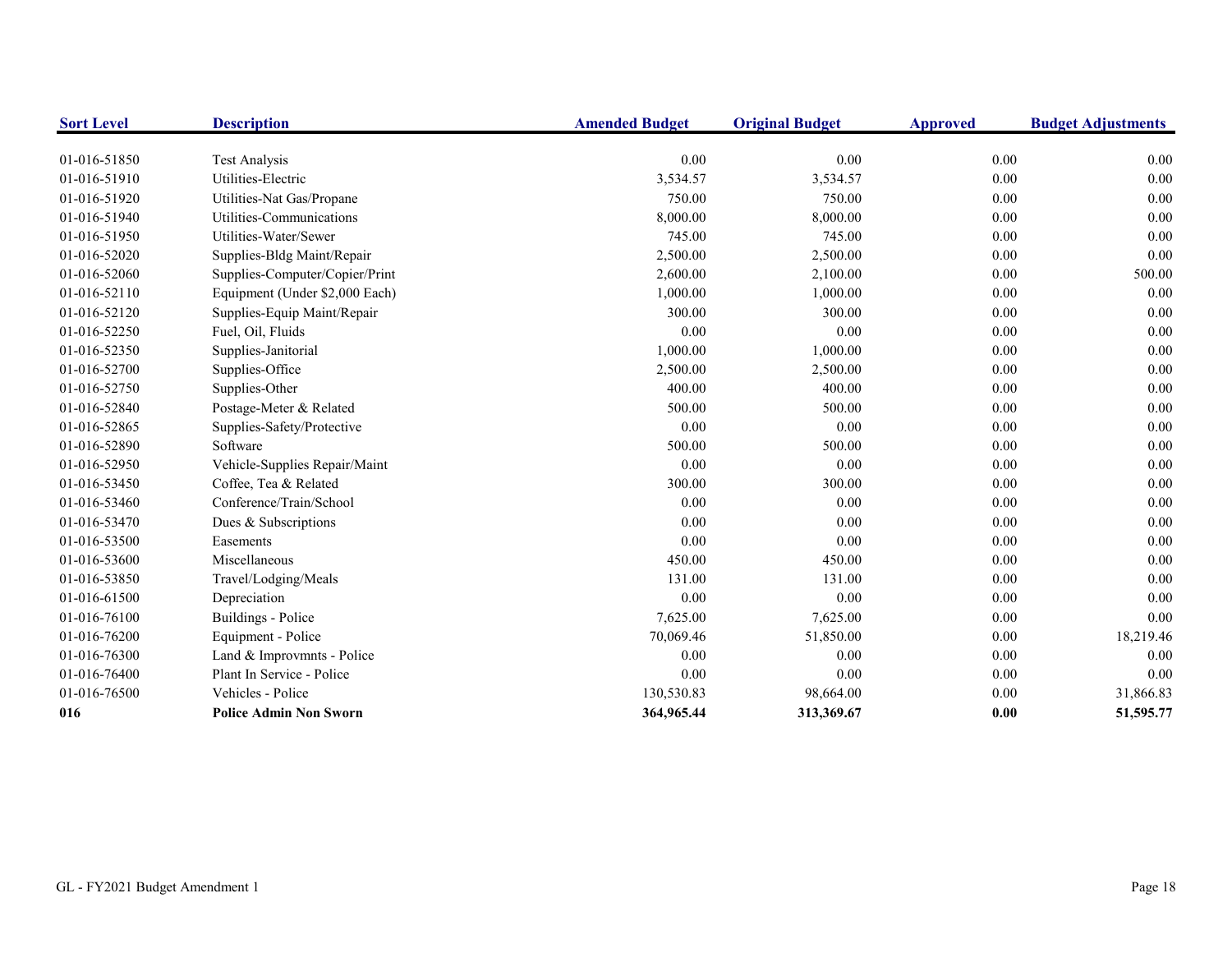| <b>Sort Level</b> | <b>Description</b>               | <b>Amended Budget</b> | <b>Original Budget</b> | <b>Approved</b> | <b>Budget Adjustments</b> |
|-------------------|----------------------------------|-----------------------|------------------------|-----------------|---------------------------|
|                   |                                  |                       |                        |                 |                           |
| 017               | <b>Code Enforcement</b>          |                       |                        |                 |                           |
| 01-017-50010      | Compensation                     | 54,682.18             | 54,682.18              | 0.00            | 0.00                      |
| 01-017-50011      | Emergency - Compensation         | 0.00                  | 0.00                   | 0.00            | 0.00                      |
| 01-017-50060      | Compensation-On Call Pay         | 0.00                  | 0.00                   | $0.00\,$        | 0.00                      |
| 01-017-50070      | Overtime-Non Salaried            | 0.00                  | 0.00                   | 0.00            | 0.00                      |
| 01-017-50080      | Compensation-Deferred            | 0.00                  | 0.00                   | 0.00            | 0.00                      |
| 01-017-50110      | FICA/Medicare                    | 3,866.20              | 3,866.20               | 0.00            | 0.00                      |
| 01-017-50210      | Insurance-Dental                 | 271.20                | 271.20                 | 0.00            | 0.00                      |
| 01-017-50220      | Insurance-Life                   | 273.00                | 273.00                 | 0.00            | 0.00                      |
| 01-017-50230      | Insurance-Medical                | 7,692.00              | 7,692.00               | 0.00            | 0.00                      |
| 01-017-50231      | Insurance-HRA                    | 527.80                | 527.80                 | 0.00            | 0.00                      |
| 01-017-50240      | <b>Insurance-Retirees</b>        | 0.00                  | 0.00                   | 0.00            | 0.00                      |
| 01-017-50250      | Insurance-Unemployment           | 540.28                | 540.28                 | 0.00            | 0.00                      |
| 01-017-50260      | Insurance-Workers Comp           | 1,026.79              | 1,017.83               | 0.00            | 8.96                      |
| 01-017-50280      | Vacation                         | 0.00                  | 0.00                   | 0.00            | 0.00                      |
| 01-017-50710      | Retirement - CERS                | 12,434.76             | 12,434.76              | 0.00            | 0.00                      |
| 01-017-50711      | Retirement - OPEB                | 0.00                  | 0.00                   | 0.00            | 0.00                      |
| 01-017-50810      | Uniforms                         | 250.00                | 250.00                 | 0.00            | 0.00                      |
| 01-017-51221      | <b>Technology Lease Payments</b> | 323.88                | 323.88                 | 0.00            | 0.00                      |
| 01-017-51230      | Freight/Shipping/Handling        | 100.00                | 100.00                 | 0.00            | 0.00                      |
| 01-017-51610      | Printing & Advertising           | 500.00                | 500.00                 | 0.00            | 0.00                      |
| 01-017-51745      | Professional-Consultant          | 0.00                  | 0.00                   | 0.00            | 0.00                      |
| 01-017-51748      | Profess-License Maint/Support    | 500.00                | 500.00                 | $0.00\,$        | 0.00                      |
| 01-017-51765      | Professional-Other               | 0.00                  | 0.00                   | 0.00            | 0.00                      |
| 01-017-51780      | Profess-Vehicle Repair/Maint     | 250.00                | 250.00                 | 0.00            | 0.00                      |
| 01-017-51860      | Tree Maintenance                 | 500.00                | 500.00                 | 0.00            | 0.00                      |
| 01-017-51940      | Utilities-Communications         | 600.00                | 600.00                 | 0.00            | 0.00                      |
| 01-017-52110      | Equipment (Under \$2,000 Each)   | 750.00                | 750.00                 | 0.00            | 0.00                      |
| 01-017-52250      | Fuel, Oil, Fluids                | 1,250.00              | 1,250.00               | 0.00            | 0.00                      |
| 01-017-52700      | Supplies-Office                  | 50.00                 | 50.00                  | 0.00            | 0.00                      |
| 01-017-52840      | Postage-Meter & Related          | 0.00                  | 0.00                   | 0.00            | 0.00                      |
| 01-017-52890      | Software                         | 150.00                | 150.00                 | 0.00            | 0.00                      |
| 01-017-52950      | Vehicle-Supplies Repair/Maint    | 100.00                | 100.00                 | 0.00            | 0.00                      |
| 01-017-53460      | Conference/Train/School          | 1,000.00              | 1,000.00               | $0.00\,$        | 0.00                      |
| 01-017-53470      | Dues & Subscriptions             | 310.00                | 310.00                 | 0.00            | 0.00                      |
| 01-017-53600      | Miscellaneous                    | 250.00                | 250.00                 | 0.00            | 0.00                      |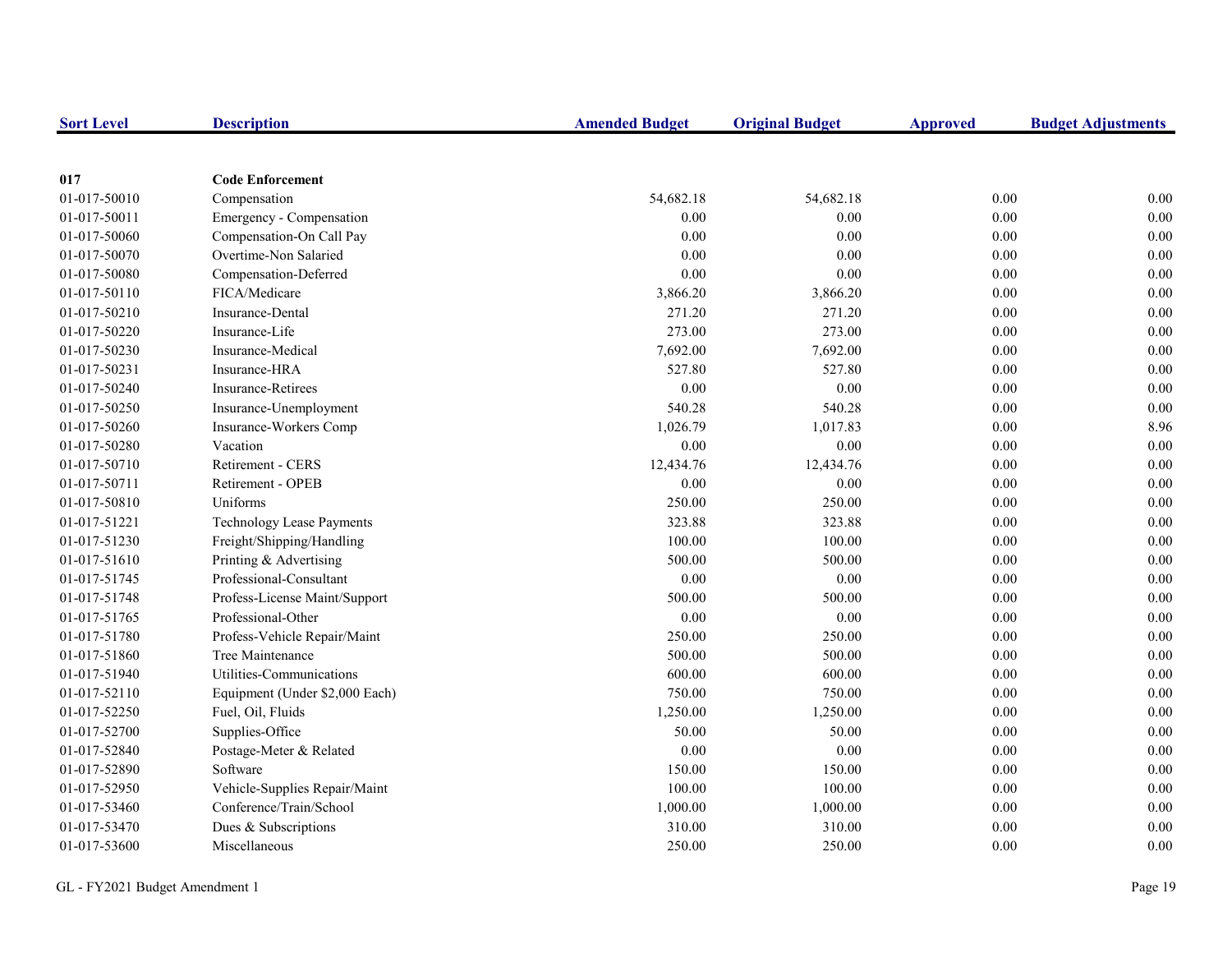| <b>Sort Level</b> | <b>Description</b>   | <b>Amended Budget</b> | <b>Original Budget</b> | Approved | <b>Budget Adjustments</b> |
|-------------------|----------------------|-----------------------|------------------------|----------|---------------------------|
|                   |                      |                       |                        |          |                           |
| 01-017-53850      | Travel/Lodging/Meals | 1.000.00              | 0.000.00               | 0.00     | 0.00                      |
| 01-017-61500      | Depreciation         | 0.00                  | 0.00                   | 0.00     | 0.00                      |
| 017               | Code Enforcement     | 89,198.09             | 89,189.13              | 0.00     | 8.96                      |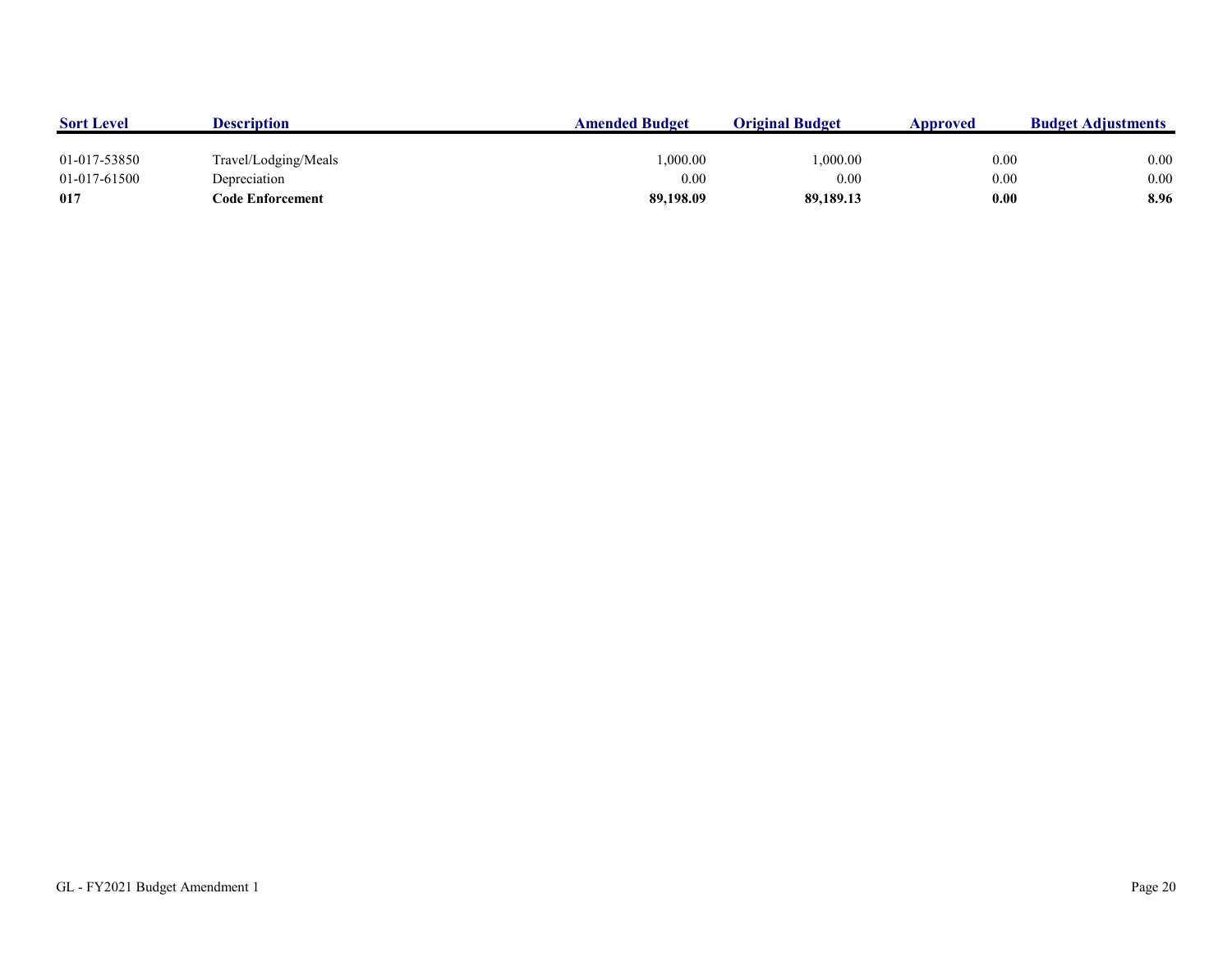| <b>Sort Level</b> | <b>Description</b>             | <b>Amended Budget</b> | <b>Original Budget</b> | <b>Approved</b> | <b>Budget Adjustments</b> |
|-------------------|--------------------------------|-----------------------|------------------------|-----------------|---------------------------|
|                   |                                |                       |                        |                 |                           |
| 018               | <b>Fire Admin</b>              |                       |                        |                 |                           |
| 01-018-50010      | Compensation                   | 0.00                  | 0.00                   | 0.00            | 0.00                      |
| 01-018-50060      | Compensation-On Call Pay       | 0.00                  | 0.00                   | 0.00            | $0.00\,$                  |
| 01-018-50070      | Overtime-Non Salaried          | 0.00                  | 0.00                   | 0.00            | 0.00                      |
| 01-018-50080      | Compensation-Deferred          | 0.00                  | 0.00                   | 0.00            | 0.00                      |
| 01-018-50110      | FICA/Medicare                  | 0.00                  | 0.00                   | 0.00            | 0.00                      |
| 01-018-50210      | Insurance-Dental               | 0.00                  | 0.00                   | $0.00\,$        | 0.00                      |
| 01-018-50220      | Insurance-Life                 | 0.00                  | 0.00                   | $0.00\,$        | 0.00                      |
| 01-018-50230      | Insurance-Medical              | 0.00                  | 0.00                   | $0.00\,$        | 0.00                      |
| 01-018-50240      | <b>Insurance-Retirees</b>      | 0.00                  | 0.00                   | 0.00            | 0.00                      |
| 01-018-50250      | Insurance-Unemployment         | 0.00                  | 0.00                   | 0.00            | 0.00                      |
| 01-018-50260      | Insurance-Workers Comp         | 0.00                  | 0.00                   | 0.00            | 0.00                      |
| 01-018-50280      | Vacation                       | 0.00                  | 0.00                   | 0.00            | 0.00                      |
| 01-018-50510      | Other                          | 0.00                  | $0.00\,$               | $0.00\,$        | 0.00                      |
| 01-018-50610      | Pensions-Retirees              | 0.00                  | 0.00                   | $0.00\,$        | 0.00                      |
| 01-018-50710      | <b>Retirement - CERS</b>       | 0.00                  | 0.00                   | 0.00            | 0.00                      |
| 01-018-50810      | Uniforms                       | 0.00                  | 0.00                   | 0.00            | 0.00                      |
| 01-018-51120      | Contract Labor-Bldg Repair     | 0.00                  | 0.00                   | $0.00\,$        | 0.00                      |
| 01-018-51220      | <b>Equipment Rental</b>        | 0.00                  | 0.00                   | $0.00\,$        | 0.00                      |
| 01-018-51230      | Freight/Shipping/Handling      | 0.00                  | 0.00                   | $0.00\,$        | 0.00                      |
| 01-018-51310      | Janitorial Service & Related   | 0.00                  | 0.00                   | $0.00\,$        | 0.00                      |
| 01-018-51510      | Physicals/Rests/Vaccines       | 0.00                  | 0.00                   | 0.00            | 0.00                      |
| 01-018-51610      | Printing & Advertising         | 0.00                  | 0.00                   | 0.00            | 0.00                      |
| 01-018-51735      | Profess-Backhoe Repair/Maint   | 0.00                  | 0.00                   | 0.00            | 0.00                      |
| 01-018-51740      | Profess-Computer Maint/Repair  | 0.00                  | 0.00                   | 0.00            | 0.00                      |
| 01-018-51745      | Professional-Consultant        | 0.00                  | 0.00                   | 0.00            | 0.00                      |
| 01-018-51755      | Profess-Equip Maint/Repair     | 0.00                  | 0.00                   | $0.00\,$        | 0.00                      |
| 01-018-51765      | Professional-Other             | 0.00                  | 0.00                   | $0.00\,$        | 0.00                      |
| 01-018-51780      | Profess-Vehicle Repair/Maint   | 0.00                  | 0.00                   | 0.00            | 0.00                      |
| 01-018-51850      | <b>Test Analysis</b>           | 0.00                  | 0.00                   | 0.00            | 0.00                      |
| 01-018-51910      | Utilities-Electric             | 0.00                  | 0.00                   | 0.00            | 0.00                      |
| 01-018-51920      | Utilities-Nat Gas/Propane      | 150.00                | 150.00                 | 0.00            | 0.00                      |
| 01-018-51940      | Utilities-Communications       | 0.00                  | 0.00                   | 0.00            | 0.00                      |
| 01-018-51950      | Utilities-Water/Sewer          | 625.00                | 625.00                 | $0.00\,$        | 0.00                      |
| 01-018-52020      | Supplies-Bldg Maint/Repair     | 0.00                  | 0.00                   | 0.00            | 0.00                      |
| 01-018-52060      | Supplies-Computer/Copier/Print | 0.00                  | 0.00                   | 0.00            | 0.00                      |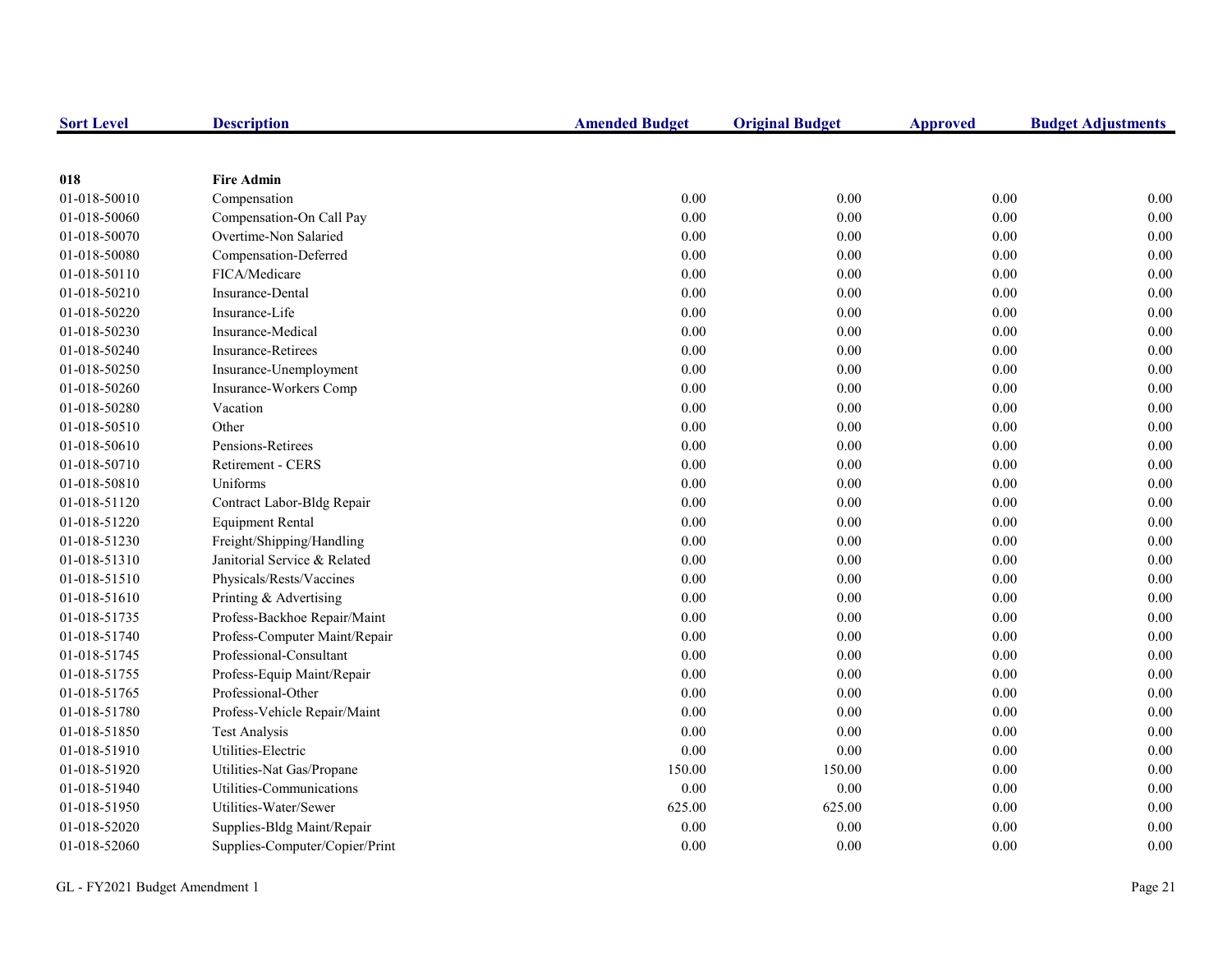| <b>Sort Level</b> | <b>Description</b>             | <b>Amended Budget</b> | <b>Original Budget</b> | <b>Approved</b> | <b>Budget Adjustments</b> |
|-------------------|--------------------------------|-----------------------|------------------------|-----------------|---------------------------|
|                   |                                |                       |                        |                 |                           |
| 01-018-52110      | Equipment (Under \$2,000 Each) | 0.00                  | 0.00                   | $0.00\,$        | 0.00                      |
| 01-018-52120      | Supplies-Equip Maint/Repair    | 0.00                  | 0.00                   | 0.00            | 0.00                      |
| 01-018-52250      | Fuel, Oil, Fluids              | 0.00                  | 0.00                   | 0.00            | 0.00                      |
| 01-018-52350      | Supplies-Janitorial            | 0.00                  | 0.00                   | 0.00            | 0.00                      |
| 01-018-52700      | Supplies-Office                | 0.00                  | 0.00                   | 0.00            | 0.00                      |
| 01-018-52750      | Supplies-Other                 | 0.00                  | 0.00                   | 0.00            | 0.00                      |
| 01-018-52840      | Postage-Meter & Related        | 0.00                  | 0.00                   | 0.00            | 0.00                      |
| 01-018-52865      | Supplies-Safety/Protective     | 0.00                  | 0.00                   | 0.00            | 0.00                      |
| 01-018-52890      | Software                       | 0.00                  | 0.00                   | 0.00            | 0.00                      |
| 01-018-52950      | Vehicle-Supplies Repair/Maint  | 0.00                  | 0.00                   | 0.00            | 0.00                      |
| 01-018-53450      | Coffee, Tea & Related          | 0.00                  | 0.00                   | 0.00            | 0.00                      |
| 01-018-53460      | Conference/Train/School        | 0.00                  | 0.00                   | 0.00            | 0.00                      |
| 01-018-53470      | Dues & Subscriptions           | 0.00                  | 0.00                   | 0.00            | 0.00                      |
| 01-018-53500      | Easements                      | 0.00                  | 0.00                   | $0.00\,$        | 0.00                      |
| 01-018-53600      | Miscellaneous                  | 0.00                  | 0.00                   | 0.00            | 0.00                      |
| 01-018-53850      | Travel/Lodging/Meals           | 0.00                  | 0.00                   | $0.00\,$        | 0.00                      |
| 01-018-61500      | Depreciation                   | 0.00                  | 0.00                   | 0.00            | 0.00                      |
| 01-018-77100      | Buildings - Fire               | 15,000.00             | 15,000.00              | 0.00            | 0.00                      |
| 01-018-77200      | Equipment - Fire               | 0.00                  | 0.00                   | 0.00            | 0.00                      |
| 01-018-77300      | Land & Improvmnts - Fire       | 0.00                  | 0.00                   | $0.00\,$        | 0.00                      |
| 01-018-77400      | Plant In Service - Fire        | 0.00                  | 0.00                   | 0.00            | 0.00                      |
| 01-018-77500      | Vehicles - Fire                | 20,500.00             | 0.00                   | $0.00\,$        | 20,500.00                 |
| 018               | <b>Fire Admin</b>              | 36,275.00             | 15,775.00              | 0.00            | 20,500.00                 |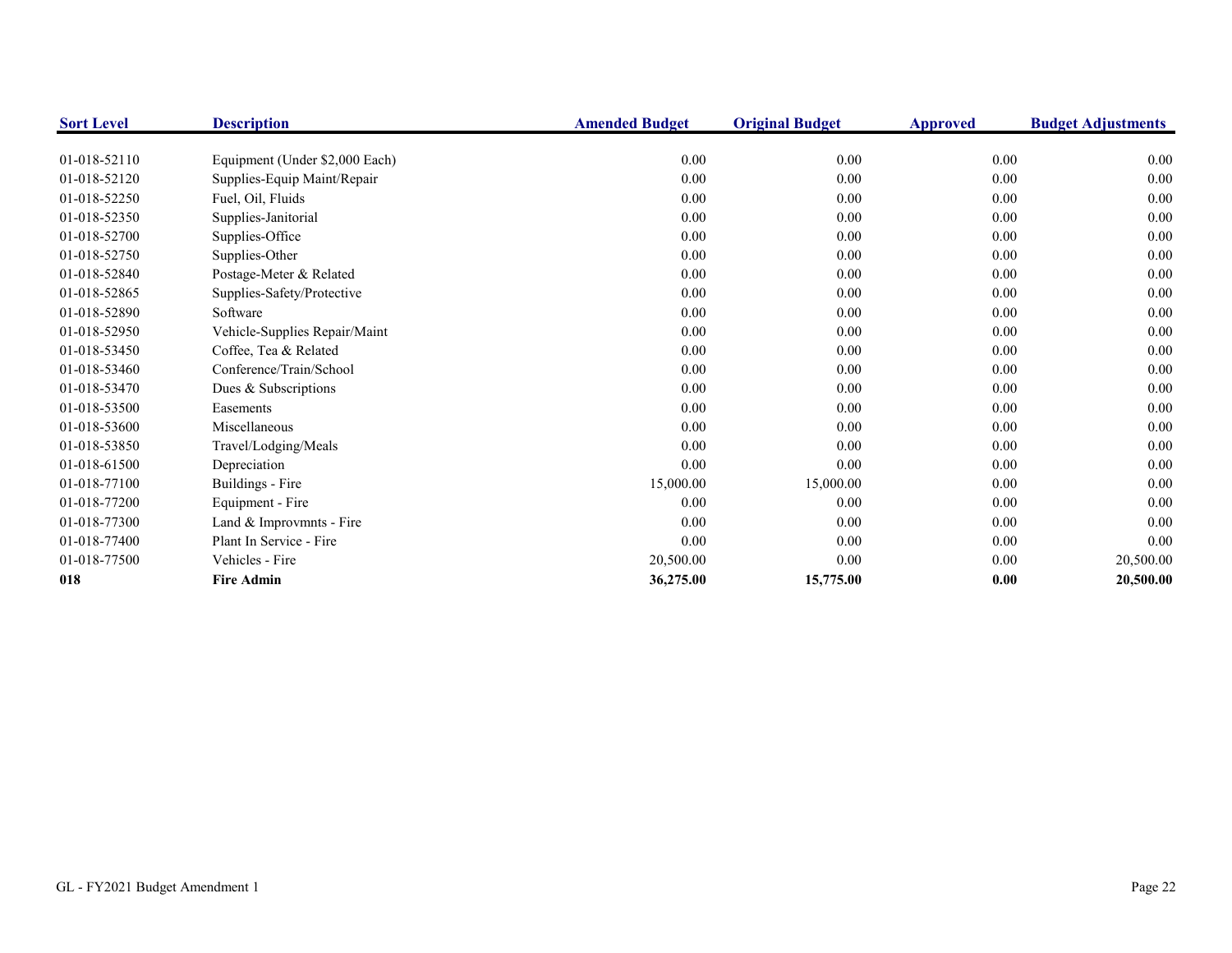| <b>Sort Level</b> | <b>Description</b>            | <b>Amended Budget</b> | <b>Original Budget</b> | <b>Approved</b> | <b>Budget Adjustments</b> |
|-------------------|-------------------------------|-----------------------|------------------------|-----------------|---------------------------|
|                   |                               |                       |                        |                 |                           |
| 019               | Firefighting                  |                       |                        |                 |                           |
| 01-019-50010      | Compensation                  | 0.00                  | 0.00                   | 0.00            | 0.00                      |
| 01-019-50060      | Compensation-On Call Pay      | 0.00                  | 0.00                   | 0.00            | 0.00                      |
| 01-019-50070      | Overtime-Non Salaried         | 0.00                  | 0.00                   | $0.00\,$        | 0.00                      |
| 01-019-50080      | Compensation-Deferred         | 0.00                  | 0.00                   | $0.00\,$        | 0.00                      |
| 01-019-50110      | FICA/Medicare                 | 0.00                  | 0.00                   | $0.00\,$        | 0.00                      |
| 01-019-50210      | Insurance-Dental              | 0.00                  | 0.00                   | 0.00            | 0.00                      |
| 01-019-50220      | Insurance-Life                | 0.00                  | 0.00                   | 0.00            | 0.00                      |
| 01-019-50230      | Insurance-Medical             | 0.00                  | 0.00                   | $0.00\,$        | 0.00                      |
| 01-019-50240      | <b>Insurance-Retirees</b>     | 0.00                  | 0.00                   | $0.00\,$        | 0.00                      |
| 01-019-50250      | Insurance-Unemployment        | 0.00                  | 0.00                   | 0.00            | 0.00                      |
| 01-019-50260      | Insurance-Workers Comp        | 0.00                  | 0.00                   | 0.00            | 0.00                      |
| 01-019-50280      | Vacation                      | $0.00\,$              | $0.00\,$               | $0.00\,$        | 0.00                      |
| 01-019-50310      | <b>KLEFPF</b> Incentive       | 0.00                  | 0.00                   | 0.00            | 0.00                      |
| 01-019-50510      | Other                         | 0.00                  | 0.00                   | $0.00\,$        | 0.00                      |
| 01-019-50610      | Pensions-Retirees             | 0.00                  | 0.00                   | 0.00            | 0.00                      |
| 01-019-50710      | Retirement - CERS             | 0.00                  | 0.00                   | 0.00            | 0.00                      |
| 01-019-50810      | Uniforms                      | 0.00                  | 0.00                   | $0.00\,$        | 0.00                      |
| 01-019-51100      | F-S Fire & Rescue Contract    | 284,653.00            | 284,653.00             | $0.00\,$        | 0.00                      |
| 01-019-51120      | Contract Labor-Bldg Repair    | 0.00                  | 0.00                   | $0.00\,$        | 0.00                      |
| 01-019-51220      | <b>Equipment Rental</b>       | 0.00                  | 0.00                   | $0.00\,$        | 0.00                      |
| 01-019-51230      | Freight/Shipping/Handling     | 0.00                  | 0.00                   | 0.00            | 0.00                      |
| 01-019-51310      | Janitorial Service & Related  | 0.00                  | 0.00                   | $0.00\,$        | 0.00                      |
| 01-019-51510      | Physicals/Rests/Vaccines      | 0.00                  | 0.00                   | $0.00\,$        | 0.00                      |
| 01-019-51610      | Printing & Advertising        | 0.00                  | 0.00                   | 0.00            | 0.00                      |
| 01-019-51735      | Profess-Backhoe Repair/Maint  | 0.00                  | 0.00                   | 0.00            | 0.00                      |
| 01-019-51740      | Profess-Computer Maint/Repair | 0.00                  | 0.00                   | 0.00            | 0.00                      |
| 01-019-51745      | Professional-Consultant       | 0.00                  | 0.00                   | $0.00\,$        | 0.00                      |
| 01-019-51755      | Profess-Equip Maint/Repair    | 0.00                  | 0.00                   | $0.00\,$        | 0.00                      |
| 01-019-51765      | Professional-Other            | 0.00                  | 0.00                   | 0.00            | 0.00                      |
| 01-019-51780      | Profess-Vehicle Repair/Maint  | 0.00                  | 0.00                   | 0.00            | 0.00                      |
| 01-019-51850      | <b>Test Analysis</b>          | 0.00                  | 0.00                   | 0.00            | 0.00                      |
| 01-019-51910      | Utilities-Electric            | 0.00                  | 0.00                   | 0.00            | 0.00                      |
| 01-019-51920      | Utilities-Nat Gas/Propane     | 0.00                  | 0.00                   | 0.00            | 0.00                      |
| 01-019-51940      | Utilities-Communications      | 0.00                  | 0.00                   | 0.00            | 0.00                      |
| 01-019-51950      | Utilities-Water/Sewer         | 0.00                  | 0.00                   | 0.00            | 0.00                      |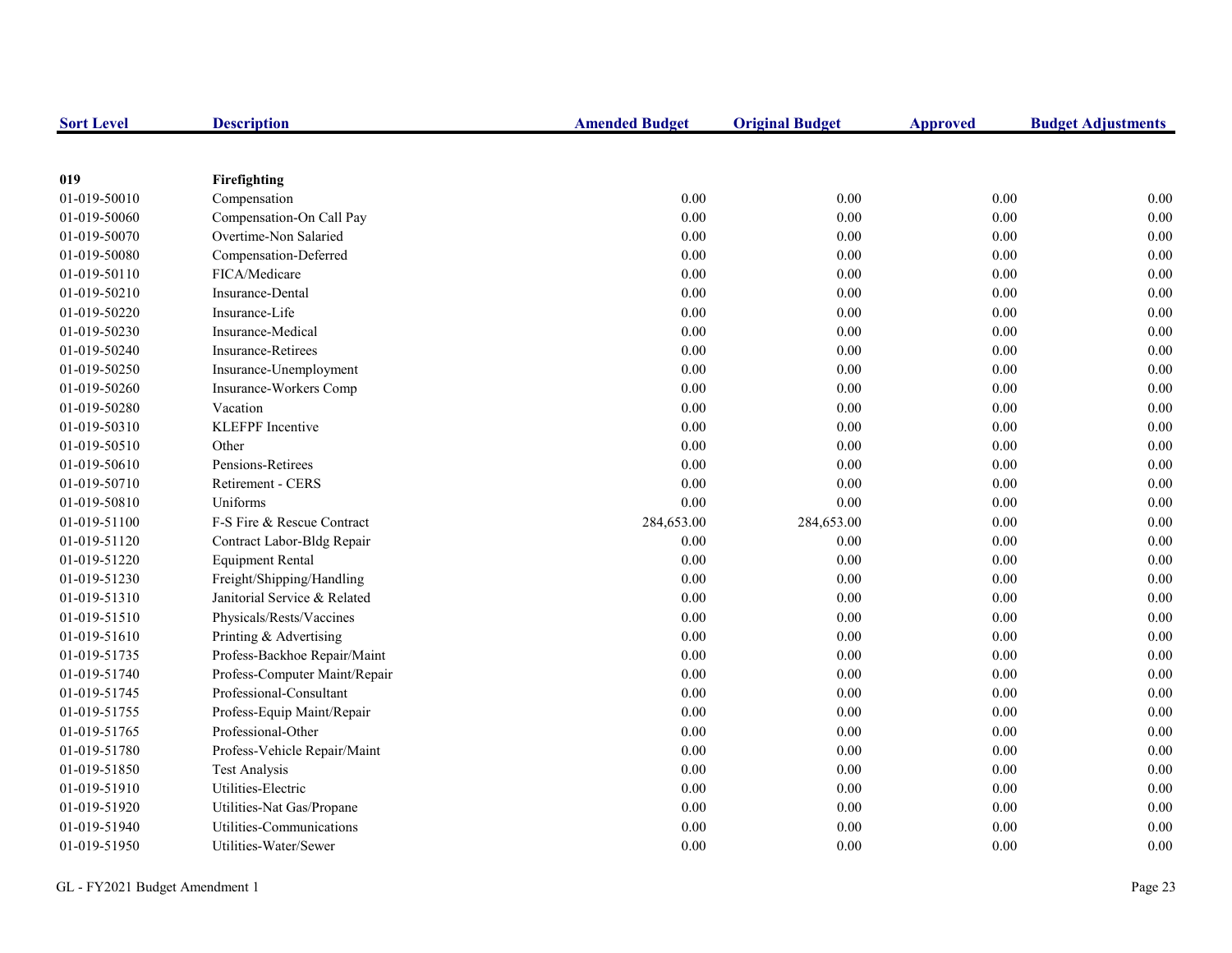| <b>Sort Level</b> | <b>Description</b>             | <b>Amended Budget</b> | <b>Original Budget</b> | <b>Approved</b> | <b>Budget Adjustments</b> |
|-------------------|--------------------------------|-----------------------|------------------------|-----------------|---------------------------|
|                   |                                |                       |                        |                 |                           |
| 01-019-52020      | Supplies-Bldg Maint/Repair     | 0.00                  | 0.00                   | 0.00            | 0.00                      |
| 01-019-52060      | Supplies-Computer/Copier/Print | 0.00                  | 0.00                   | 0.00            | 0.00                      |
| 01-019-52110      | Equipment (Under \$2,000 Each) | 0.00                  | 0.00                   | 0.00            | 0.00                      |
| 01-019-52120      | Supplies-Equip Maint/Repair    | 0.00                  | 0.00                   | 0.00            | 0.00                      |
| 01-019-52250      | Fuel, Oil, Fluids              | 0.00                  | 0.00                   | 0.00            | 0.00                      |
| 01-019-52350      | Supplies-Janitorial            | 0.00                  | 0.00                   | 0.00            | 0.00                      |
| 01-019-52700      | Supplies-Office                | 0.00                  | 0.00                   | 0.00            | 0.00                      |
| 01-019-52750      | Supplies-Other                 | 0.00                  | 0.00                   | 0.00            | 0.00                      |
| 01-019-52840      | Postage-Meter & Related        | 0.00                  | 0.00                   | 0.00            | 0.00                      |
| 01-019-52865      | Supplies-Safety/Protective     | 0.00                  | 0.00                   | 0.00            | 0.00                      |
| 01-019-52890      | Software                       | 0.00                  | 0.00                   | 0.00            | 0.00                      |
| 01-019-52950      | Vehicle-Supplies Repair/Maint  | 0.00                  | 0.00                   | 0.00            | 0.00                      |
| 01-019-53450      | Coffee, Tea & Related          | 0.00                  | 0.00                   | 0.00            | 0.00                      |
| 01-019-53460      | Conference/Train/School        | 0.00                  | 0.00                   | 0.00            | 0.00                      |
| 01-019-53470      | Dues & Subscriptions           | 0.00                  | 0.00                   | 0.00            | 0.00                      |
| 01-019-53500      | Easements                      | 0.00                  | 0.00                   | 0.00            | 0.00                      |
| 01-019-53600      | Miscellaneous                  | 0.00                  | 0.00                   | 0.00            | 0.00                      |
| 01-019-53850      | Travel/Lodging/Meals           | 0.00                  | 0.00                   | 0.00            | 0.00                      |
| 019               | Firefighting                   | 284,653.00            | 284,653.00             | 0.00            | 0.00                      |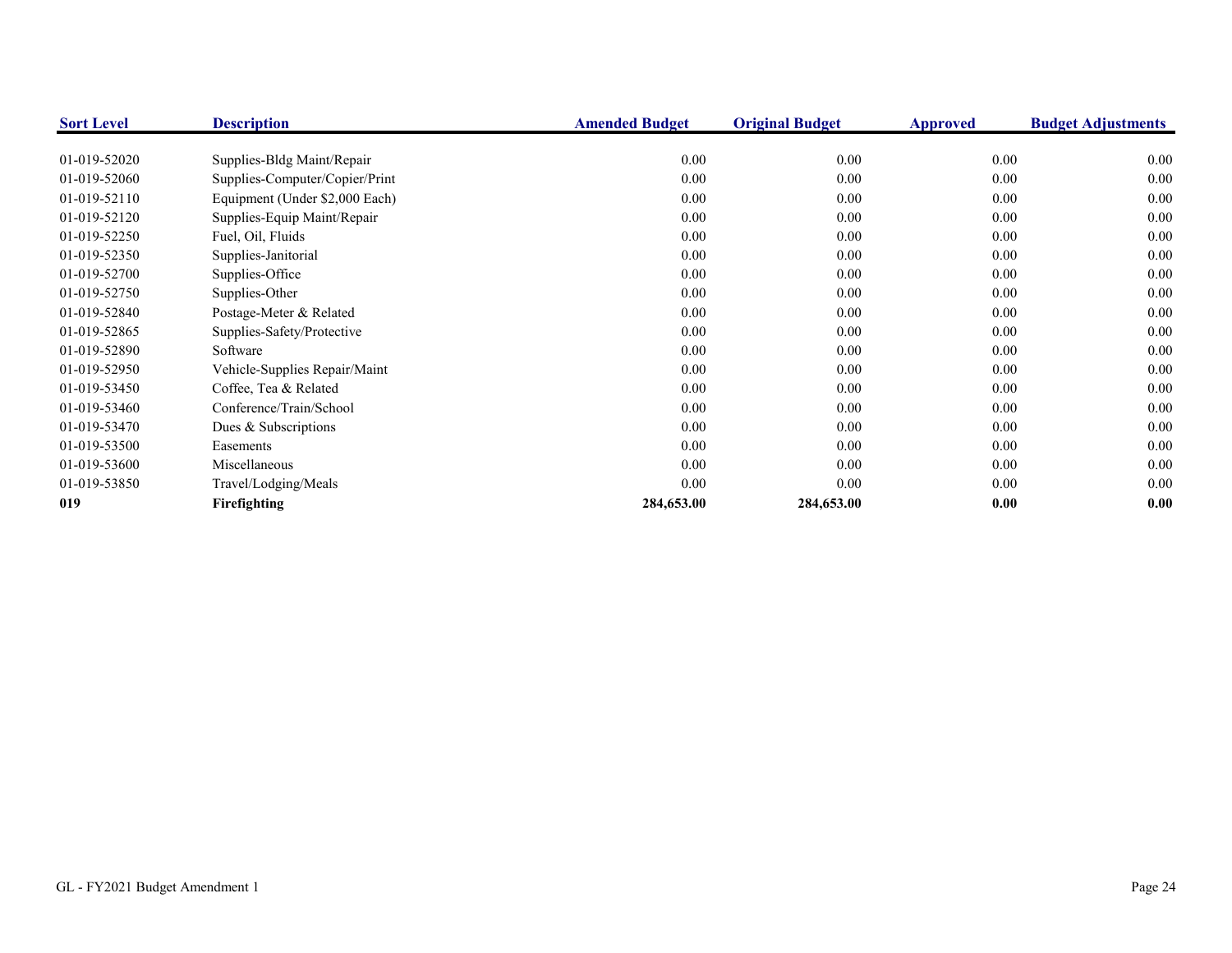| <b>Sort Level</b> | <b>Description</b>            | <b>Amended Budget</b> | <b>Original Budget</b> | <b>Approved</b> | <b>Budget Adjustments</b> |
|-------------------|-------------------------------|-----------------------|------------------------|-----------------|---------------------------|
|                   |                               |                       |                        |                 |                           |
| 020               | <b>Public Works/Streets</b>   |                       |                        |                 |                           |
| 01-020-50010      | Compensation                  | 302,936.09            | 302,936.09             | 0.00            | 0.00                      |
| 01-020-50011      | Emergency - Compensation      | 0.00                  | 0.00                   | 0.00            | 0.00                      |
| 01-020-50060      | Compensation-On Call Pay      | 10,248.39             | 10,248.39              | 0.00            | 0.00                      |
| 01-020-50070      | Overtime-Non Salaried         | 6,605.06              | 6,605.06               | 0.00            | 0.00                      |
| 01-020-50080      | Compensation-Deferred         | 0.00                  | 0.00                   | 0.00            | 0.00                      |
| 01-020-50110      | FICA/Medicare                 | 21,800.48             | 21,800.48              | 0.00            | 0.00                      |
| 01-020-50210      | Insurance-Dental              | 2,035.08              | 2,035.08               | $0.00\,$        | 0.00                      |
| 01-020-50220      | Insurance-Life                | 1,599.52              | 1,599.52               | 0.00            | 0.00                      |
| 01-020-50230      | Insurance-Medical             | 89,497.56             | 89,497.56              | 0.00            | 0.00                      |
| 01-020-50231      | Insurance-HRA                 | 5,422.04              | 5,422.04               | 0.00            | 0.00                      |
| 01-020-50240      | <b>Insurance-Retirees</b>     | 0.00                  | 0.00                   | $0.00\,$        | 0.00                      |
| 01-020-50250      | Insurance-Unemployment        | 2,790.84              | 2,790.84               | 0.00            | 0.00                      |
| 01-020-50260      | Insurance-Workers Comp        | 5,688.37              | 5,638.72               | $0.00\,$        | 49.65                     |
| 01-020-50280      | Vacation                      | 0.00                  | 0.00                   | 0.00            | 0.00                      |
| 01-020-50310      | <b>KLEFPF</b> Incentive       | 0.00                  | 0.00                   | 0.00            | 0.00                      |
| 01-020-50510      | Other - Capitalized Labor     | 0.00                  | 0.00                   | 0.00            | 0.00                      |
| 01-020-50511      | Capitalized Matls & Equipment | 0.00                  | 0.00                   | 0.00            | 0.00                      |
| 01-020-50610      | Pensions-Retirees             | 0.00                  | 0.00                   | 0.00            | 0.00                      |
| 01-020-50710      | <b>Retirement - CERS</b>      | 76,941.28             | 76,941.28              | 0.00            | 0.00                      |
| 01-020-50711      | <b>Retirement - OPEB</b>      | 0.00                  | 0.00                   | 0.00            | 0.00                      |
| 01-020-50810      | Uniforms                      | 2,250.00              | 2,250.00               | 0.00            | 0.00                      |
| 01-020-50811      | Uniforms-NEW HIRE             | 3,800.00              | 0.00                   | 0.00            | 3,800.00                  |
| 01-020-50999      | Capitalized Labor             | $-121,204.70$         | $-121,204.70$          | 0.00            | 0.00                      |
| 01-020-51120      | Contract Labor-Bldg Repair    | 0.00                  | 0.00                   | $0.00\,$        | 0.00                      |
| 01-020-51220      | <b>Equipment Rental</b>       | 170.00                | 170.00                 | 0.00            | 0.00                      |
| 01-020-51221      | Technology Lease Payments     | 753.12                | 753.12                 | 0.00            | 0.00                      |
| 01-020-51230      | Freight/Shipping/Handling     | 500.00                | 500.00                 | $0.00\,$        | 0.00                      |
| 01-020-51310      | Janitorial Service & Related  | 0.00                  | 0.00                   | $0.00\,$        | 0.00                      |
| 01-020-51510      | Physicals/Rests/Vaccines      | 400.00                | 400.00                 | $0.00\,$        | 0.00                      |
| 01-020-51610      | Printing & Advertising        | 150.00                | 150.00                 | 0.00            | 0.00                      |
| 01-020-51735      | Profess-Backhoe Repair/Maint  | 4,000.00              | 2,000.00               | 0.00            | 2,000.00                  |
| 01-020-51740      | Profess-Computer Maint/Repair | 0.00                  | 0.00                   | 0.00            | 0.00                      |
| 01-020-51745      | Professional-Consultant       | 0.00                  | 0.00                   | 0.00            | 0.00                      |
| 01-020-51748      | Profess-License Maint/Support | 750.00                | 750.00                 | 0.00            | 0.00                      |
| 01-020-51755      | Profess-Equip Maint/Repair    | 9,500.00              | 9,500.00               | 0.00            | 0.00                      |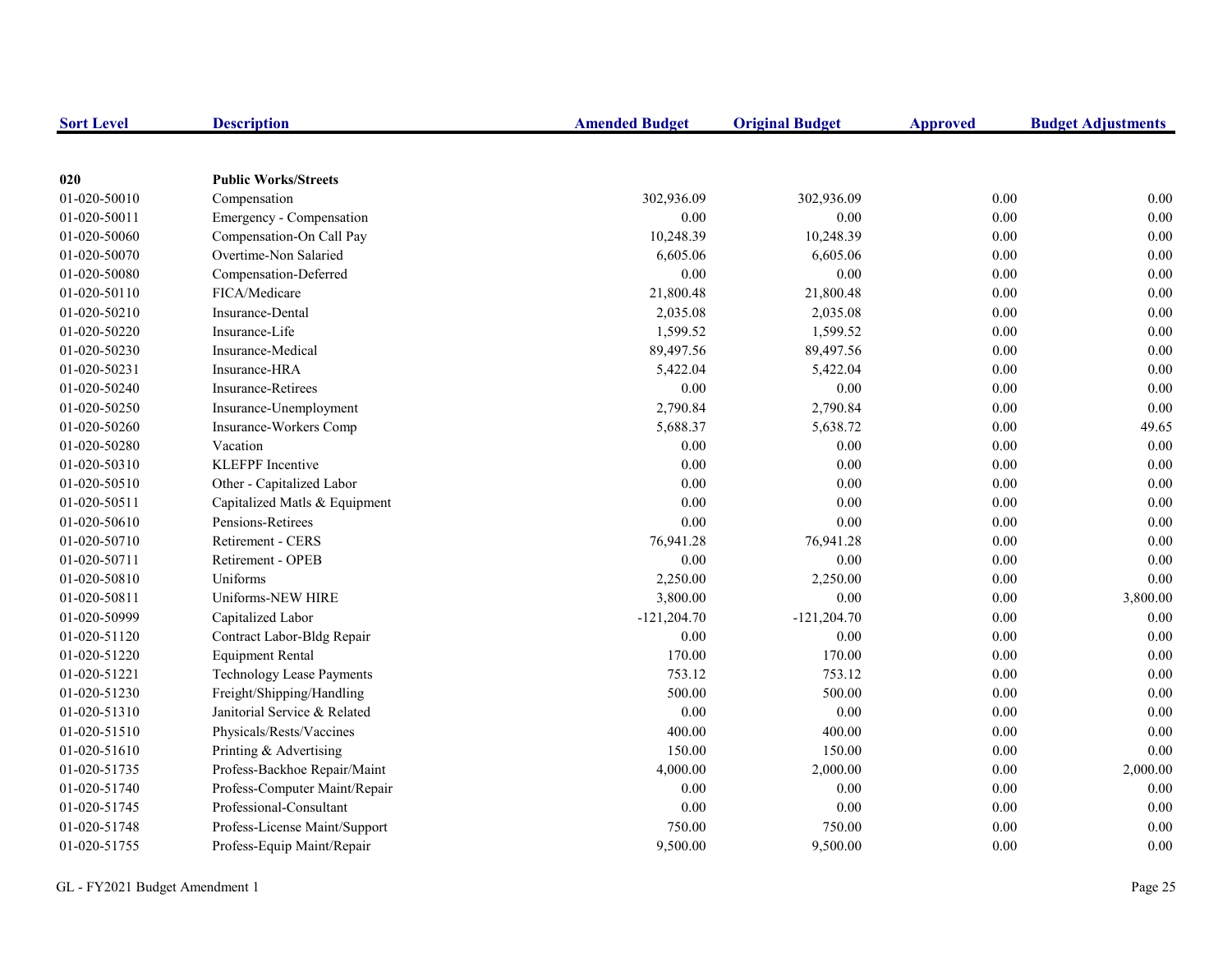| <b>Sort Level</b> | <b>Description</b>             | <b>Amended Budget</b> | <b>Original Budget</b> | <b>Approved</b> | <b>Budget Adjustments</b> |
|-------------------|--------------------------------|-----------------------|------------------------|-----------------|---------------------------|
| 01-020-51765      | Professional-Other             | 3,500.00              | 3,500.00               | 0.00            | 0.00                      |
| 01-020-51775      | Prof-Storm Sewer               | 0.00                  | 0.00                   | 0.00            | $0.00\,$                  |
| 01-020-51780      | Profess-Vehicle Repair/Maint   | 8,500.00              | 10,500.00              | 0.00            | $-2,000.00$               |
| 01-020-51835      | <b>Street Sweeping</b>         | 0.00                  | 0.00                   | 0.00            | 0.00                      |
| 01-020-51850      | <b>Test Analysis</b>           | 0.00                  | 0.00                   | 0.00            | 0.00                      |
| 01-020-51860      | Tree Maintenance               | 15,500.00             | 13,500.00              | 0.00            | 2,000.00                  |
| 01-020-51910      | Utilities-Electric             | 4,100.00              | 4,100.00               | 0.00            | 0.00                      |
| 01-020-51920      | Utilities-Nat Gas/Propane      | 2,300.00              | 2,300.00               | 0.00            | 0.00                      |
| 01-020-51930      | Utilities- St Traffic Lights   | 132,500.00            | 132,500.00             | 0.00            | 0.00                      |
| 01-020-51940      | Utilities-Communications       | 7,400.00              | 7,400.00               | 0.00            | $0.00\,$                  |
| 01-020-51950      | Utilities-Water/Sewer          | 275.00                | 275.00                 | 0.00            | $0.00\,$                  |
| 01-020-52010      | Supplies-Backhoe Repair/Maint  | 1,000.00              | 1,000.00               | 0.00            | 0.00                      |
| 01-020-52013      | Supplies - Beautification      | 3,500.00              | 4,000.00               | 0.00            | $-500.00$                 |
| 01-020-52015      | Supplies-Brush Program         | 500.00                | 500.00                 | 0.00            | 0.00                      |
| 01-020-52020      | Supplies-Bldg Maint/Repair     | 2,000.00              | 2,000.00               | 0.00            | 0.00                      |
| 01-020-52060      | Supplies-Computer/Copier/Print | 250.00                | 250.00                 | 0.00            | $0.00\,$                  |
| 01-020-52080      | Concrete                       | 3,500.00              | 3,500.00               | 0.00            | $0.00\,$                  |
| 01-020-52090      | Supplies - Asphalt             | 7,000.00              | 7,000.00               | 0.00            | $0.00\,$                  |
| 01-020-52110      | Equipment (Under \$2,000 Each) | 4,750.00              | 4,750.00               | 0.00            | 0.00                      |
| 01-020-52120      | Supplies-Equip Maint/Repair    | 4,500.00              | 4,500.00               | 0.00            | 0.00                      |
| 01-020-52250      | Fuel, Oil, Fluids              | 17,620.42             | 17,620.42              | 0.00            | $0.00\,$                  |
| 01-020-52310      | Gravel/Rock                    | 0.00                  | 0.00                   | 0.00            | $0.00\,$                  |
| 01-020-52311      | Supplies Yard Repairs          | 4,500.00              | 4,500.00               | 0.00            | 0.00                      |
| 01-020-52330      | Herbicides                     | 500.00                | 500.00                 | 0.00            | 0.00                      |
| 01-020-52350      | Supplies-Janitorial            | 1,000.00              | 1,000.00               | 0.00            | $0.00\,$                  |
| 01-020-52610      | Mosquito Control               | 8,500.00              | 8,500.00               | 0.00            | 0.00                      |
| 01-020-52615      | Supplies-Mowing Program        | 1,000.00              | 1,000.00               | 0.00            | 0.00                      |
| 01-020-52625      | Supplies-Code Enf Mowing/Clean | 2,500.00              | 3,500.00               | 0.00            | $-1,000.00$               |
| 01-020-52700      | Supplies-Office                | 300.00                | 300.00                 | 0.00            | 0.00                      |
| 01-020-52750      | Supplies-Other                 | 1,900.00              | 900.00                 | 0.00            | 1,000.00                  |
| 01-020-52840      | Postage-Meter & Related        | 0.00                  | 0.00                   | 0.00            | 0.00                      |
| 01-020-52865      | Supplies-Safety/Protective     | 2,100.00              | 2,100.00               | 0.00            | 0.00                      |
| 01-020-52867      | Salt & Snow Removal            | 2,500.00              | 2,500.00               | 0.00            | 0.00                      |
| 01-020-52880      | Signs & Barricades             | 4,500.00              | 12,500.00              | 0.00            | $-8,000.00$               |
| 01-020-52885      | Small Tools & Equipment        | 500.00                | 500.00                 | 0.00            | 0.00                      |
| 01-020-52890      | Software                       | 1,600.00              | 1,600.00               | 0.00            | 0.00                      |
| 01-020-52895      | Supplies-Storm Crew            | 0.00                  | $0.00\,$               | 0.00            | $0.00\,$                  |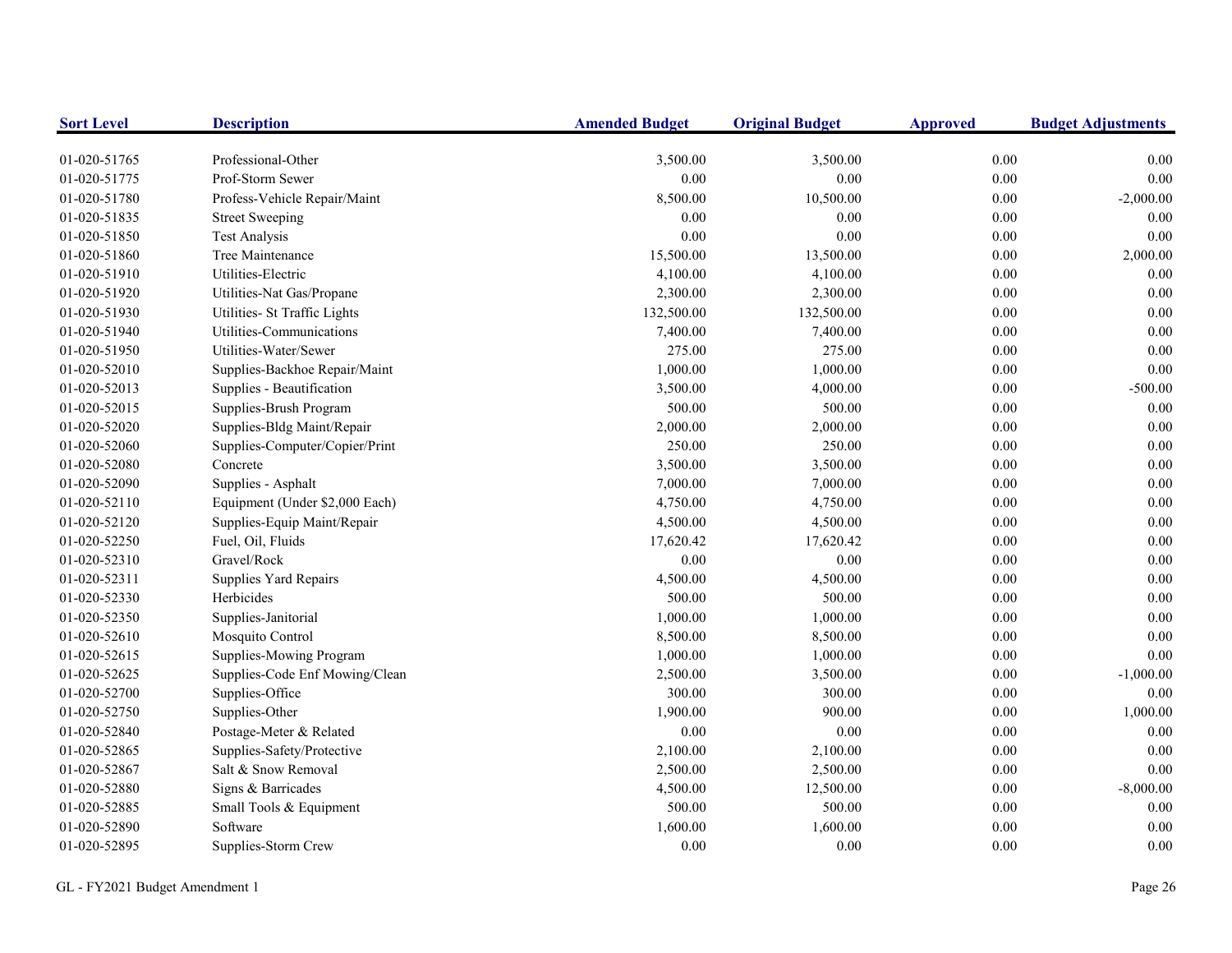| <b>Sort Level</b> | <b>Description</b>            | <b>Amended Budget</b> | <b>Original Budget</b> | <b>Approved</b> | <b>Budget Adjustments</b> |
|-------------------|-------------------------------|-----------------------|------------------------|-----------------|---------------------------|
| 01-020-52898      | Landfill Maintenance          | 0.00                  | 0.00                   | 0.00            | 0.00                      |
| 01-020-52905      | Supplies-Leaf Program         | 0.00                  | 0.00                   | 0.00            | 0.00                      |
| 01-020-52950      | Vehicle-Supplies Repair/Maint | 2,000.00              | 2,000.00               | 0.00            | 0.00                      |
| 01-020-53450      | Coffee, Tea & Related         | 400.00                | 400.00                 | 0.00            | 0.00                      |
| 01-020-53460      | Conference/Train/School       | 500.00                | 500.00                 | 0.00            | 0.00                      |
| 01-020-53470      | Dues & Subscriptions          | 700.00                | 200.00                 | 0.00            | 500.00                    |
| 01-020-53500      | Easements                     | 0.00                  | 0.00                   | 0.00            | 0.00                      |
| 01-020-53600      | Miscellaneous                 | 0.00                  | $0.00\,$               | $0.00\,$        | 0.00                      |
| 01-020-53601      | Miscellaneous-Atmos St Repair | 0.00                  | 0.00                   | 0.00            | 0.00                      |
| 01-020-53850      | Travel/Lodging/Meals          | 0.00                  | 0.00                   | 0.00            | 0.00                      |
| 01-020-61500      | Depreciation                  | 0.00                  | 0.00                   | 0.00            | 0.00                      |
| 01-020-75100      | Buildings - Pub Works         | 0.00                  | 0.00                   | 0.00            | 0.00                      |
| 01-020-75200      | Equipment - Pub Works         | 17,992.00             | 9,000.00               | 0.00            | 8,992.00                  |
| 01-020-75300      | Land & Imprvmnts - Pub Works  | 0.00                  | 0.00                   | 0.00            | 0.00                      |
| 01-020-75400      | Plant In Service - Pub Works  | 0.00                  | 0.00                   | 0.00            | 0.00                      |
| 01-020-75500      | Vehicles - Pub Works          | 0.00                  | 0.00                   | $0.00\,$        | 0.00                      |
| 020               | <b>Public Works/Streets</b>   | 698,320.55            | 691,478.90             | 0.00            | 6,841.65                  |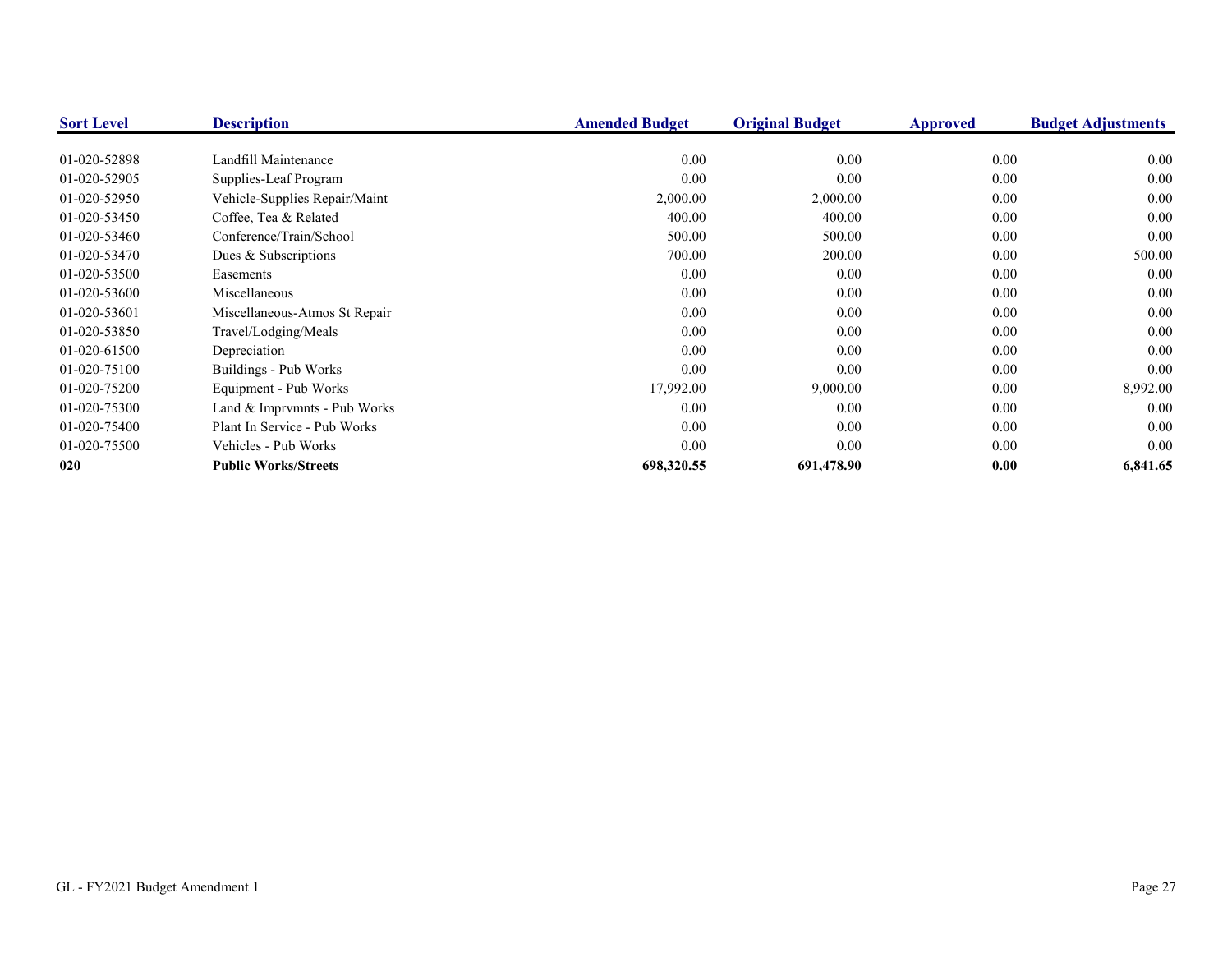| <b>Sort Level</b> | <b>Description</b>                    | <b>Amended Budget</b> | <b>Original Budget</b> | <b>Approved</b> | <b>Budget Adjustments</b> |
|-------------------|---------------------------------------|-----------------------|------------------------|-----------------|---------------------------|
|                   |                                       |                       |                        |                 |                           |
| 050               | <b>Community Services</b>             |                       |                        |                 |                           |
| 01-050-50010      | Compensation-Human Rights Com         | 8,362.13              | 8,360.78               | 0.00            | 1.35                      |
| 01-050-50110      | FICA/Medicare-Human Rights Com        | 628.16                | 628.16                 | 0.00            | 0.00                      |
| 01-050-50250      | Insurance-Unemployment                | 0.00                  | 0.00                   | 0.00            | 0.00                      |
| 01-050-52725      | <b>Community Development Supplies</b> | 3,000.00              | 3,000.00               | 0.00            | 0.00                      |
| 01-050-56112      | Comm Action of So Ky                  | 0.00                  | 0.00                   | 0.00            | $0.00\,$                  |
| 01-050-56113      | United Way 2-1-1                      | 0.00                  | 0.00                   | 0.00            | $0.00\,$                  |
| 01-050-56115      | F-S Arts Council                      | 0.00                  | 0.00                   | 0.00            | 0.00                      |
| 01-050-56120      | <b>Bradd Aging Program</b>            | 2,000.00              | 2,000.00               | 0.00            | 0.00                      |
| 01-050-56125      | Boys & Girls Club of F-S              | 35,000.00             | 35,000.00              | 0.00            | 0.00                      |
| 01-050-56130      | F-S Chamber of Commerce               | 35,000.00             | 35,000.00              | 0.00            | $0.00\,$                  |
| 01-050-56140      | F-S Planning & Zoning                 | 77,076.00             | 77,076.00              | $0.00\,$        | $0.00\,$                  |
| 01-050-56145      | Small Business Development Ctr        | 1,300.00              | 1,300.00               | 0.00            | $0.00\,$                  |
| 01-050-56150      | F-S Reniaissance                      | 0.00                  | 0.00                   | 0.00            | $0.00\,$                  |
| 01-050-56152      | Tea 21 Match-FS Renaissance           | 0.00                  | 0.00                   | $0.00\,$        | $0.00\,$                  |
| 01-050-56165      | Franklin African/AM Museum            | 0.00                  | 0.00                   | 0.00            | 0.00                      |
| 01-050-56167      | Franklin Human Rights Commiss         | 0.00                  | 0.00                   | 0.00            | 0.00                      |
| 01-050-56168      | Human Rights Comm Payroll             | 0.00                  | 0.00                   | 0.00            | 0.00                      |
| 01-050-56169      | Human Rights Comm Unemp Ins           | 0.00                  | 0.00                   | 0.00            | 0.00                      |
| 01-050-56170      | Good Samaritan                        | 0.00                  | 0.00                   | 0.00            | 0.00                      |
| 01-050-56175      | Tourism                               | 0.00                  | 0.00                   | 0.00            | 0.00                      |
| 01-050-56176      | On Track Program                      | 0.00                  | 0.00                   | 0.00            | 0.00                      |
| 01-050-56180      | Hope Harbor                           | 0.00                  | 0.00                   | 0.00            | $0.00\,$                  |
| 01-050-56200      | Parks & Recreation                    | 225,000.00            | 225,000.00             | 0.00            | 0.00                      |
| 01-050-56210      | F-S Fair Board                        | 0.00                  | 0.00                   | 0.00            | 0.00                      |
| 01-050-56250      | F-S Pool Contingency                  | 0.00                  | 0.00                   | $0.00\,$        | 0.00                      |
| 01-050-56255      | KY State Fair                         | 0.00                  | 0.00                   | 0.00            | $0.00\,$                  |
| 01-050-56256      | Gallery on the Square                 | 0.00                  | $0.00\,$               | $0.00\,$        | $0.00\,$                  |
| 01-050-56260      | Southern KY Drug Task Force           | 20,000.00             | 20,000.00              | $0.00\,$        | $0.00\,$                  |
| 01-050-56263      | Simpson Co Historical Society         | 5,000.00              | 5,000.00               | 0.00            | $0.00\,$                  |
| 01-050-56264      | Animal Shelter                        | 5,000.00              | 5,000.00               | 0.00            | 0.00                      |
| 01-050-56265      | Habitat for Humanity                  | 0.00                  | $0.00\,$               | 0.00            | 0.00                      |
| 01-050-56266      | Simp Co Sheriff-Animal Extract        | 15,000.00             | 15,000.00              | 0.00            | 0.00                      |
| 01-050-56267      | Public Parking Lease                  | 2,000.00              | 2,000.00               | 0.00            | 0.00                      |
| 01-050-56270      | <b>Community Projects</b>             | 128,962.76            | 126,462.76             | 0.00            | 2,500.00                  |
| 01-050-56275      | Old Hospital Fire Costs               | 0.00                  | 0.00                   | 0.00            | 0.00                      |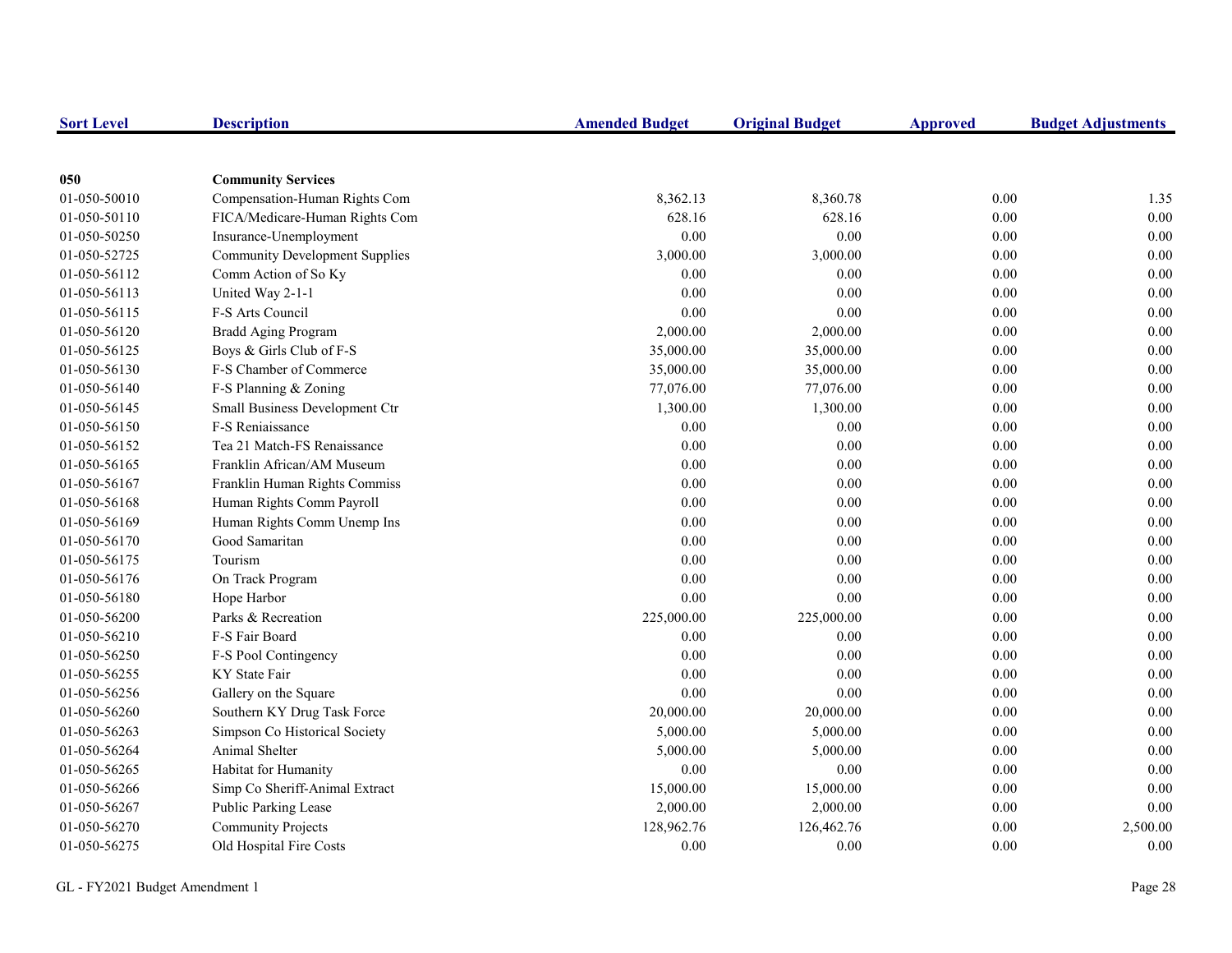| <b>Sort Level</b> | <b>Description</b>            | <b>Amended Budget</b> | <b>Original Budget</b> | Approved | <b>Budget Adjustments</b> |
|-------------------|-------------------------------|-----------------------|------------------------|----------|---------------------------|
|                   |                               |                       |                        |          |                           |
| 01-050-56280      | Old Hospital Grant Project    | 0.00                  | 0.00                   | 0.00     | 0.00                      |
| 01-050-56281      | Grant - Local Grant Exp       | 0.00                  | 0.00                   | 0.00     | 0.00                      |
| 01-050-56300      | Fiscal Court - Jail Contrib   | 25,000.00             | 25,000.00              | $0.00\,$ | 0.00                      |
| 01-050-56305      | School Resource Officer       | 0.00                  | 0.00                   | $0.00\,$ | 0.00                      |
| 01-050-56306      | <b>Property Condemnation</b>  | 25,000.00             | 25,000.00              | 0.00     | 0.00                      |
| 01-050-56400      | Ind Auth-80/20 Occ Fee Rebate | 618,534.76            | 518,145.68             | 0.00     | 100,389.08                |
| 01-050-56401      | Ind Auth-KBI Occ Fee Rebate   | 235,000.00            | 235,000.00             | $0.00\,$ | 0.00                      |
| 01-050-56402      | Ind Auth-80/20 PT Rebate      | 53,000.00             | 53,000.00              | $0.00\,$ | 0.00                      |
| 01-050-61500      | Depreciation                  | 0.00                  | 0.00                   | $0.00\,$ | 0.00                      |
| 01-050-78100      | Buildings - Comm Serv.        | 0.00                  | 0.00                   | 0.00     | 0.00                      |
| 01-050-78200      | Equipment - Comm Serv         | 0.00                  | 0.00                   | 0.00     | 0.00                      |
| 01-050-78300      | Land & Improvmnts-Comm Serv   | 0.00                  | 0.00                   | 0.00     | 0.00                      |
| 01-050-78400      | Plant In Service - Comm Serv  | 0.00                  | 0.00                   | $0.00\,$ | 0.00                      |
| 01-050-78500      | Vehicles - Comm Serv          | 0.00                  | 0.00                   | 0.00     | 0.00                      |
| 050               | <b>Community Services</b>     | 1,519,863.81          | 1,416,973.38           | 0.00     | 102,890.43                |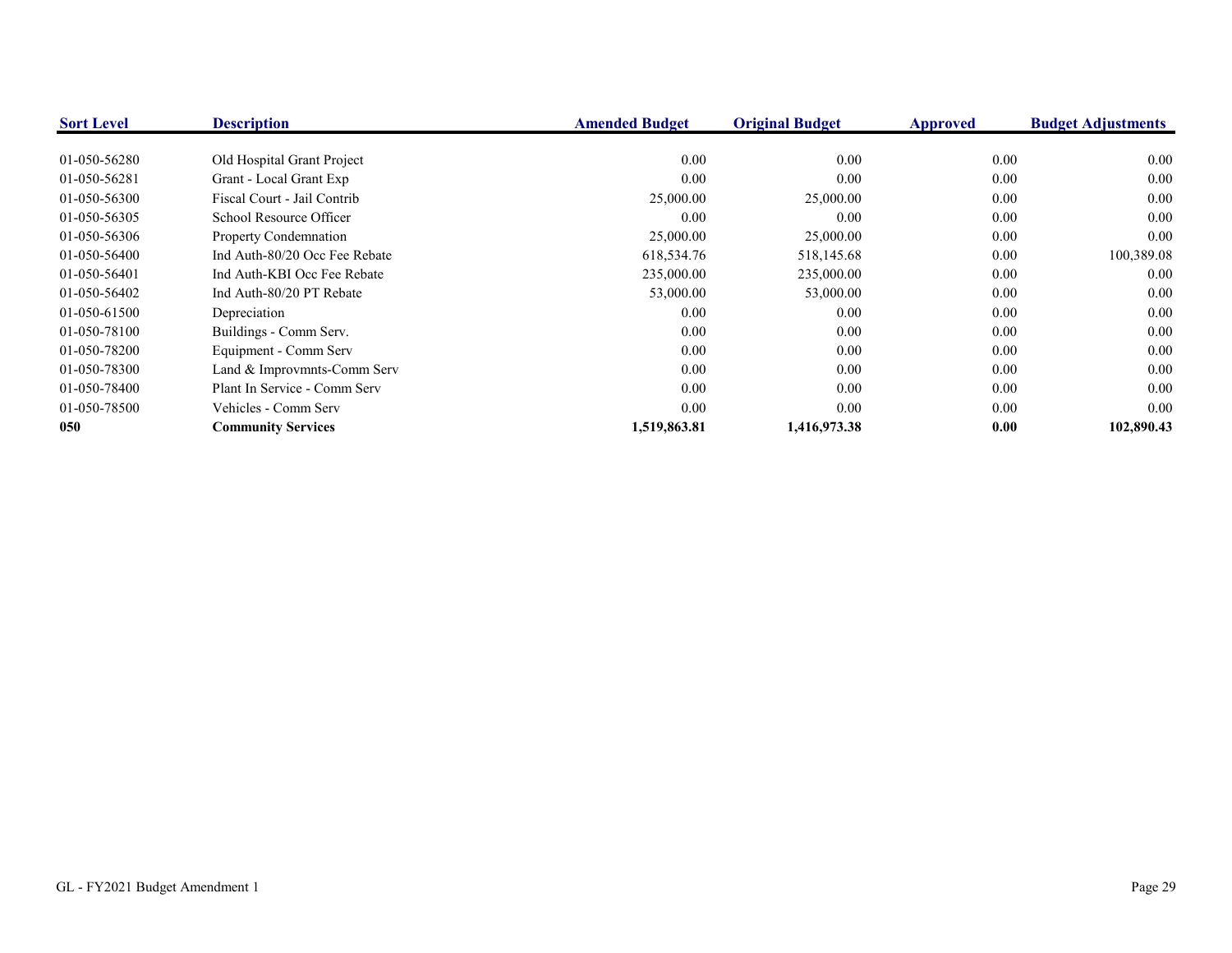| <b>Sort Level</b> | <b>Description</b>             | <b>Amended Budget</b> | <b>Original Budget</b> | Approved | <b>Budget Adjustments</b> |
|-------------------|--------------------------------|-----------------------|------------------------|----------|---------------------------|
|                   |                                |                       |                        |          |                           |
| 071               | <b>Debt Service</b>            |                       |                        |          |                           |
| 01-071-58110      | Admin Fees-General Government  | 0.00                  | 0.00                   | $0.00\,$ | 0.00                      |
| 01-071-58115      | Admin Fees-KLC Fire Station    | $0.00\,$              | 0.00                   | $0.00\,$ | 0.00                      |
| 01-071-58130      | Admin Fees-Pub Serv-Streets    | 0.00                  | 0.00                   | 0.00     | 0.00                      |
| 01-071-58135      | Admin Fee-KLC-PW-Storm Equip   | 0.00                  | 0.00                   | 0.00     | 0.00                      |
| 01-071-58140      | Admin Fees-PW-Sidewalks        | 0.00                  | 0.00                   | $0.00\,$ | $0.00\,$                  |
| 01-071-58155      | Admin Fees KLC 117 W Cedar     | 0.00                  | 0.00                   | 0.00     | $0.00\,$                  |
| 01-071-58160      | Admin Fees KLC Industrial Auth | 0.00                  | 0.00                   | 0.00     | 0.00                      |
| 01-071-58172      | Admin Fees 2009 Bonds          | 0.00                  | 0.00                   | 0.00     | $0.00\,$                  |
| 01-071-58200      | Gain/Loss on Retirement Debt   | 0.00                  | 0.00                   | 0.00     | $0.00\,$                  |
| 01-071-58320      | Interest-GL KLC Fire Station   | 0.00                  | 0.00                   | 0.00     | 0.00                      |
| 01-071-58321      | Interest-PEB9074650 Bays/Land  | 0.00                  | 0.00                   | 0.00     | 0.00                      |
| 01-071-58324      | Interest-GF KLC PW-Streets     | 0.00                  | $0.00\,$               | 0.00     | 0.00                      |
| 01-071-58325      | Interest-KLC-PW-Storm Equip    | 0.00                  | 0.00                   | $0.00\,$ | $0.00\,$                  |
| 01-071-58330      | Interest-PW-Sidewalks          | 0.00                  | 0.00                   | 0.00     | 0.00                      |
| 01-071-58335      | Interest-GF-FBT 970383 SO ST   | 0.00                  | 0.00                   | 0.00     | 0.00                      |
| 01-071-58337      | Interest Line of Credit FBT    | 0.00                  | 0.00                   | $0.00\,$ | $0.00\,$                  |
| 01-071-58345      | Interest-KLC Regions Bank BLD  | 0.00                  | 0.00                   | $0.00\,$ | $0.00\,$                  |
| 01-071-58350      | Interest-KIA C89-17 Dam Cap    | 0.00                  | 0.00                   | 0.00     | 0.00                      |
| 01-071-58372      | Interest Huntington 2009 GO    | 0.00                  | 0.00                   | 0.00     | 0.00                      |
| 01-071-58379      | Interest-Ind Auth World Color  | 0.00                  | 0.00                   | $0.00\,$ | $0.00\,$                  |
| 01-071-58400      | Principal KLC Industrial Auth  | 0.00                  | 0.00                   | 0.00     | 0.00                      |
| 01-071-58410      | Principal-GF KLC Fire Station  | 0.00                  | 0.00                   | 0.00     | 0.00                      |
| 01-071-58411      | Prin-GF PEB9074650 Bays/Land   | 0.00                  | 0.00                   | $0.00\,$ | 0.00                      |
| 01-071-58414      | Principal-GF KLC PW-Streets    | 0.00                  | 0.00                   | 0.00     | $0.00\,$                  |
| 01-071-58415      | Principal-KLC-PW-Storm Equip   | 0.00                  | 0.00                   | 0.00     | 0.00                      |
| 01-071-58418      | Principal-GF-FBT 970383 SO ST  | 0.00                  | 0.00                   | 0.00     | 0.00                      |
| 01-071-58425      | Principal-PW-Sidewalks         | 0.00                  | 0.00                   | $0.00\,$ | $0.00\,$                  |
| 01-071-58435      | Principal-KLC Regions Bank     | 0.00                  | 0.00                   | 0.00     | 0.00                      |
| 01-071-58437      | Principal Line of Credit FBT   | 0.00                  | 0.00                   | 0.00     | 0.00                      |
| 01-071-58458      | Principal-2009 GO Bond         | 0.00                  | 0.00                   | 0.00     | 0.00                      |
| 01-071-58459      | Principal Ind Auth World Color | 0.00                  | 0.00                   | 0.00     | $0.00\,$                  |
| 01-071-58500      | Chase Loan Closing Costs       | 0.00                  | 0.00                   | 0.00     | $0.00\,$                  |
| 01-071-58510      | 2009 Bond Closing Costs        | 0.00                  | 0.00                   | 0.00     | $0.00\,$                  |
| 01-071-73547      | Amortization                   | 0.00                  | 0.00                   | 0.00     | $0.00\,$                  |
| 071               | <b>Debt Service</b>            | 0.00                  | 0.00                   | 0.00     | 0.00                      |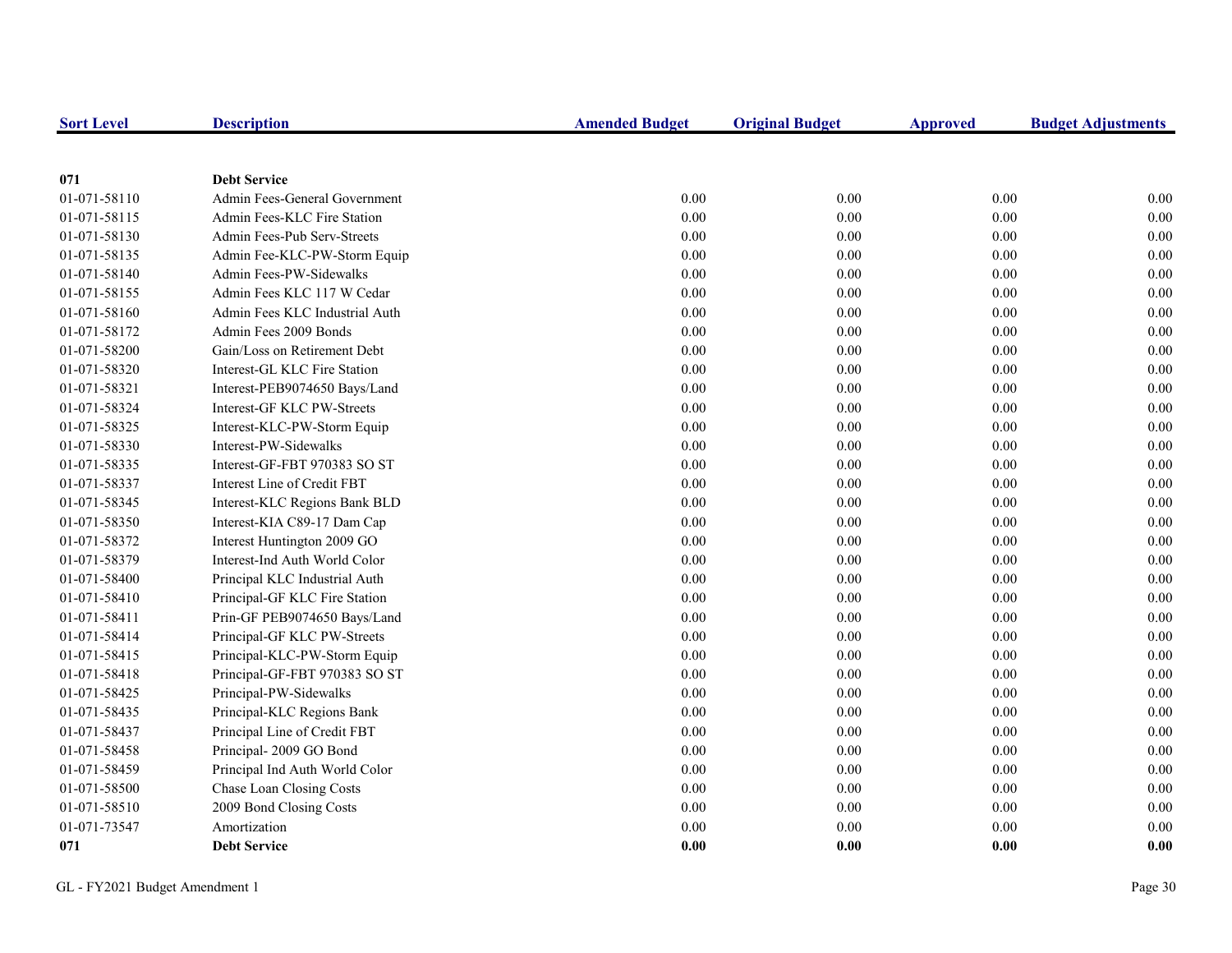| <b>Sort Level</b> | <b>Description</b>                    | <b>Amended Budget</b> | <b>Original Budget</b> | <b>Approved</b> | <b>Budget Adjustments</b> |
|-------------------|---------------------------------------|-----------------------|------------------------|-----------------|---------------------------|
|                   |                                       |                       |                        |                 |                           |
| 073               | Interfund Approp & Trnsfrs            |                       |                        |                 |                           |
| 01-073-60121      | Transfer In From CDBG Fund            | 0.00                  | 0.00                   | 0.00            | 0.00                      |
| 01-073-60600      | Fiber Optic Appropriation             | 0.00                  | 0.00                   | $0.00\,$        | 0.00                      |
| 01-073-62011      | Transfer Out - Fiber Fund             | 0.00                  | 0.00                   | 0.00            | 0.00                      |
| 01-073-62100      | Cemetery Fund Appropriation           | 183,000.00            | 183,000.00             | 0.00            | 0.00                      |
| 01-073-62120      | <b>CDBG</b> Fund Appropriation        | 0.00                  | 0.00                   | $0.00\,$        | 0.00                      |
| 01-073-62200      | Municipal Util Appropriation          | 0.00                  | 0.00                   | $0.00\,$        | 0.00                      |
| 01-073-62300      | Sanitation Fund Appropriation         | 0.00                  | 0.00                   | 0.00            | 0.00                      |
| 01-073-62400      | Municipal Aid Appropriation           | 86,000.00             | 86,000.00              | $0.00\,$        | 0.00                      |
| 01-073-62700      | Stormwater Fund Appropriation         | 100,000.00            | 100,000.00             | 0.00            | 0.00                      |
| 073               | <b>Interfund Approp &amp; Trnsfrs</b> | 369,000.00            | 369,000.00             | 0.00            | 0.00                      |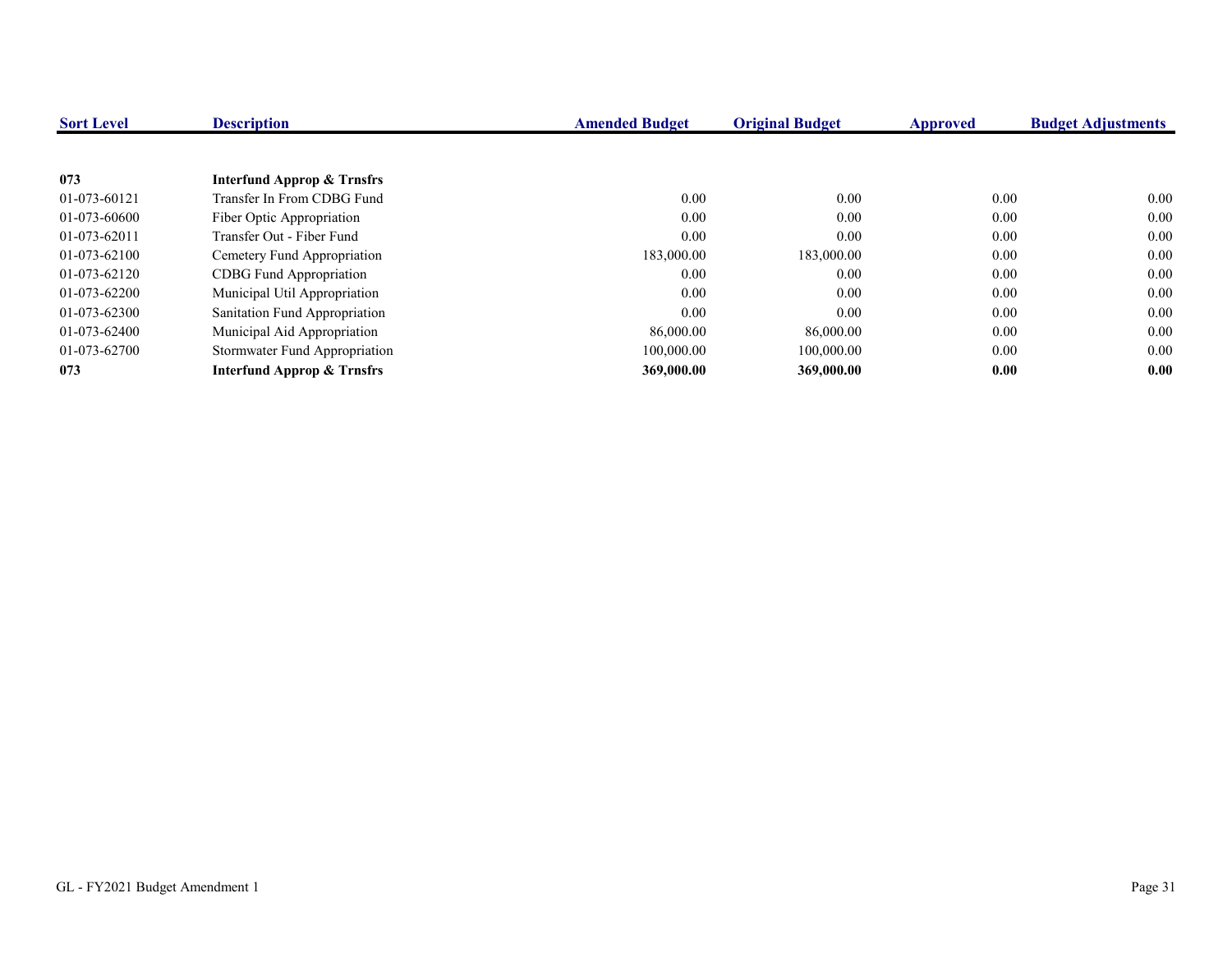| <b>Sort Level</b> | <b>Description</b> | <b>Amended Budget</b> | <b>Original Budget</b> | <b>Approved</b> | <b>Budget Adjustments</b> |
|-------------------|--------------------|-----------------------|------------------------|-----------------|---------------------------|
|                   |                    |                       |                        |                 |                           |
| Expense           | Expense            | 7,790,541.30          | 7,585,425.95           | 0.00            | 205, 115.34               |
| 01                | General Fund       | 1,252,354.34          | 25,731.93              | 0.00            | 1,226,622.42              |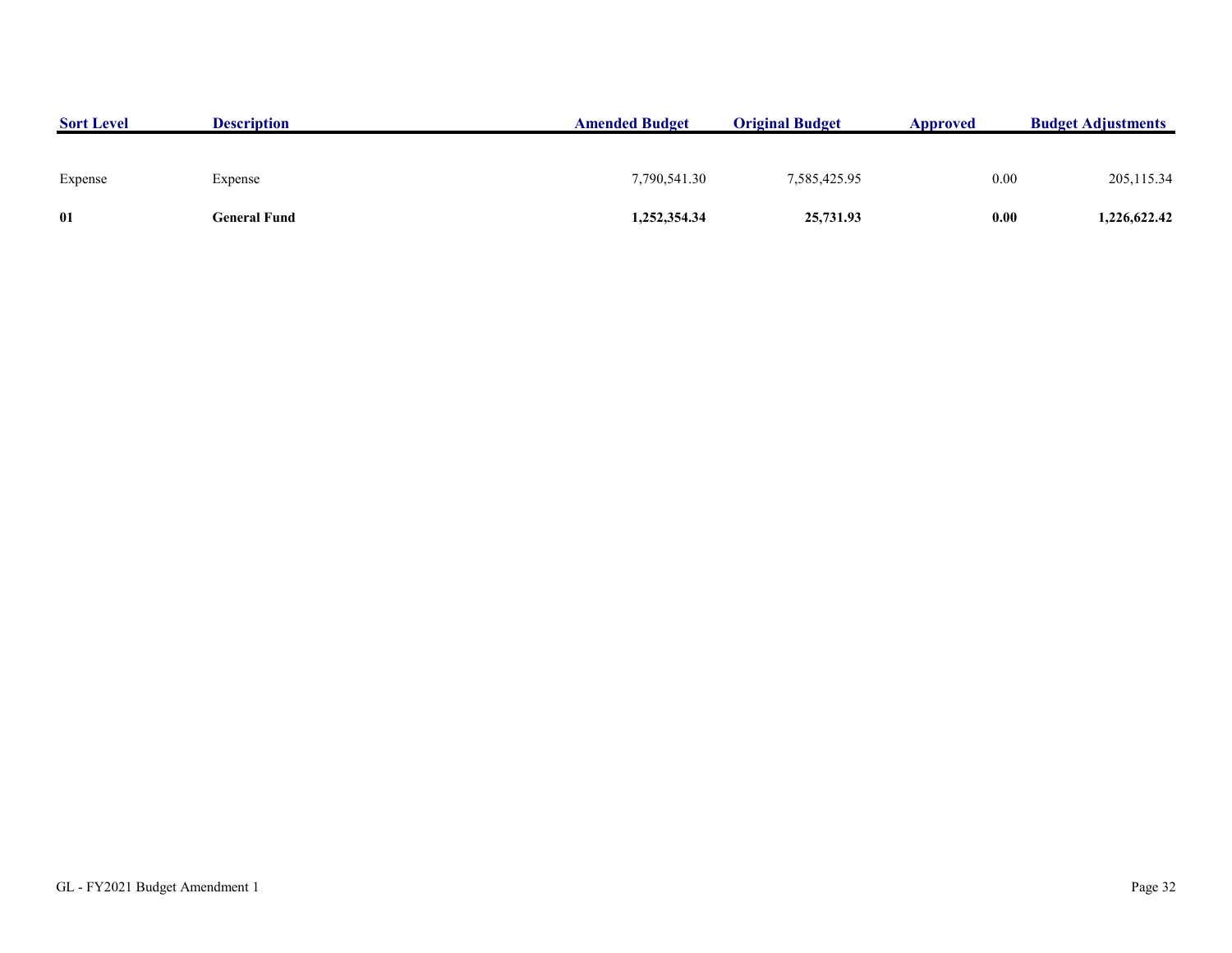| <b>Sort Level</b> | <b>Description</b>                  | <b>Amended Budget</b> | <b>Original Budget</b> | Approved | <b>Budget Adjustments</b> |
|-------------------|-------------------------------------|-----------------------|------------------------|----------|---------------------------|
|                   |                                     |                       |                        |          |                           |
|                   |                                     |                       |                        |          |                           |
| 02                | <b>Franklin Municipal Utilities</b> |                       |                        |          |                           |
| Revenue           | Revenue                             |                       |                        |          |                           |
| 011               | Administration                      |                       |                        |          |                           |
| 02-011-40075      | Credit Card Fees                    | $-30,000.00$          | $-30,000.00$           | 0.00     | 0.00                      |
| 02-011-40500      | Cash Over/Short                     | 0.00                  | 0.00                   | 0.00     | 0.00                      |
| 02-011-46160      | Insurance Proceeds/Incl Fire        | $-13,424.69$          | $-5,000.00$            | 0.00     | 8,424.69                  |
| 02-011-46180      | Investment Income                   | $-64,455.60$          | $-64,455.60$           | 0.00     | 0.00                      |
| 02-011-46181      | Gain/Loss on Investment             | 0.00                  | 0.00                   | 0.00     | 0.00                      |
| 02-011-46200      | Miscellaneous Income                | 0.00                  | 0.00                   | 0.00     | 0.00                      |
| 02-011-46220      | Proceeds for Sale of Assets         | 0.00                  | 0.00                   | 0.00     | 0.00                      |
| 02-011-46225      | Gain or Loss on Asset Disposal      | 0.00                  | 0.00                   | 0.00     | 0.00                      |
| 02-011-48001      | Contributed Capital                 | 0.00                  | 0.00                   | 0.00     | 0.00                      |
| 011               | <b>Administration</b>               | $-107,880.29$         | $-99,455.60$           | 0.00     | 8,424.69                  |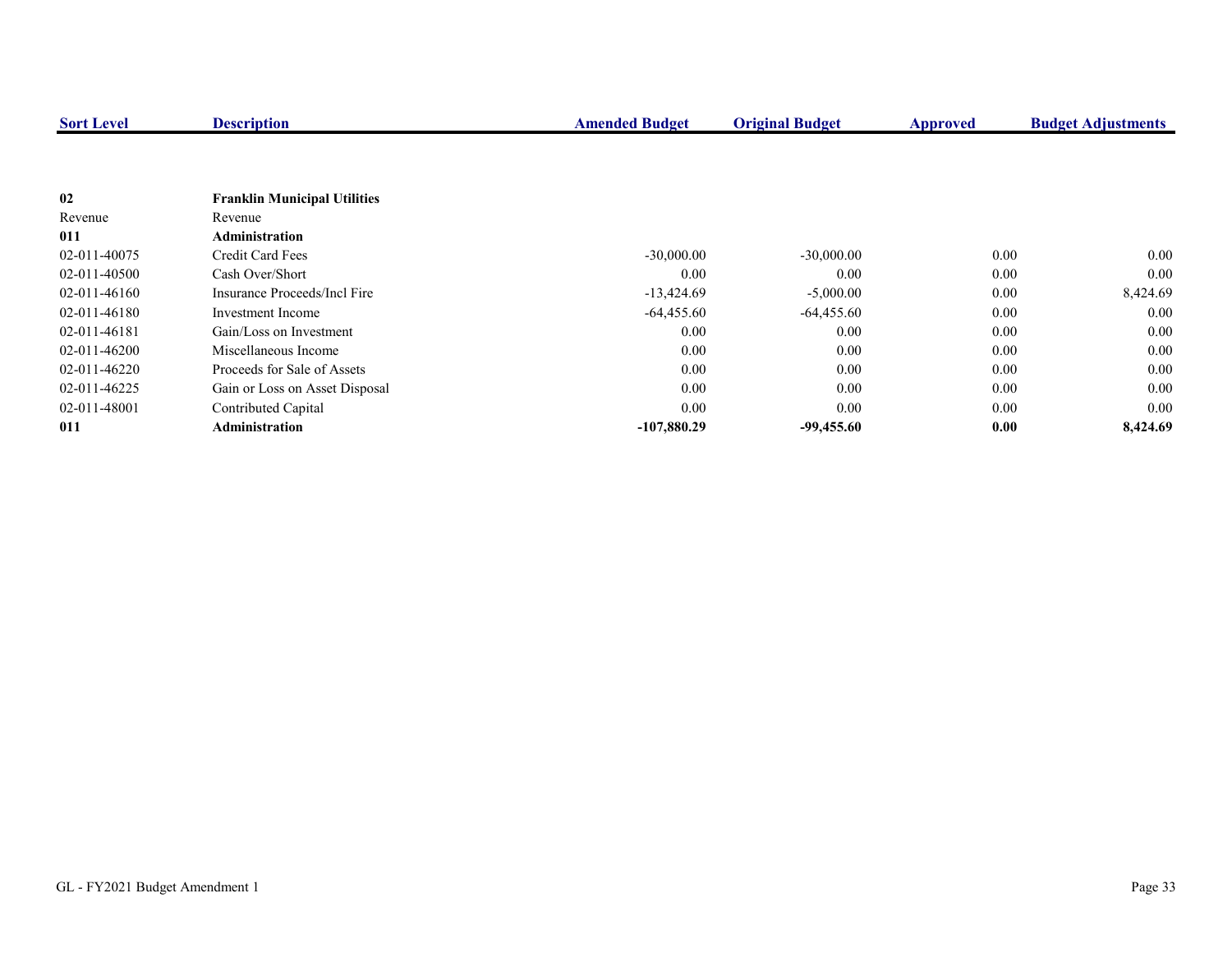| <b>Sort Level</b> | <b>Description</b>                  | <b>Amended Budget</b> | <b>Original Budget</b> | Approved | <b>Budget Adjustments</b> |
|-------------------|-------------------------------------|-----------------------|------------------------|----------|---------------------------|
|                   |                                     |                       |                        |          |                           |
| 021               | <b>Water Production</b>             |                       |                        |          |                           |
| 02-021-40050      | Allowance for Uncollectible AR      | 8,500.00              | 8,500.00               | 0.00     | 0.00                      |
| 02-021-40060      | <b>Bad Debt Account Collections</b> | 0.00                  | 0.00                   | 0.00     | 0.00                      |
| 02-021-40070      | Disconnect/Reconnect Fees           | $-40,000.00$          | $-60,000.00$           | 0.00     | $-20,000.00$              |
| 02-021-40075      | <b>Credit Card Fees</b>             | 0.00                  | 0.00                   | 0.00     | 0.00                      |
| 02-021-40150      | <b>Penalty Charges</b>              | $-70,000.00$          | $-105,000.00$          | 0.00     | $-35,000.00$              |
| 02-021-40151      | Penalty Adjustments                 | 0.00                  | 0.00                   | 0.00     | 0.00                      |
| 02-021-40210      | Water Sales-Inside-Residential      | $-1,105,000.00$       | $-1,105,000.00$        | 0.00     | 0.00                      |
| 02-021-40211      | Water Sales-Inside-Commercial       | $-829,000.00$         | $-829,000.00$          | 0.00     | 0.00                      |
| 02-021-40220      | Water Sales-Outside-Residentia      | $-417,000.00$         | -417,000.00            | 0.00     | 0.00                      |
| 02-021-40221      | Water Sales-Outside-Commercial      | $-375,000.00$         | $-375,000.00$          | 0.00     | 0.00                      |
| 02-021-40230      | Water Tap Fees                      | $-25,000.00$          | $-25,000.00$           | 0.00     | 0.00                      |
| 02-021-40240      | Water Main Inspections              | $-500.00$             | $-500.00$              | 0.00     | 0.00                      |
| 02-021-40500      | Cash Over/Short                     | 0.00                  | 0.00                   | 0.00     | 0.00                      |
| 02-021-46160      | Insurance Proceeds/Incl Fire        | 0.00                  | 0.00                   | 0.00     | 0.00                      |
| 02-021-46180      | <b>Investment Income</b>            | 0.00                  | 0.00                   | 0.00     | 0.00                      |
| 02-021-46200      | Miscellaneous Income                | $-3,500.00$           | $-3,500.00$            | 0.00     | 0.00                      |
| 02-021-46210      | Enernoc Revenue                     | $-5,000.00$           | $-5,000.00$            | 0.00     | 0.00                      |
| 02-021-46220      | Proceeds for Sale of Assets         | $-27,451.00$          | $-5,000.00$            | 0.00     | 22,451.00                 |
| 02-021-46225      | Gain or Loss on Asset Disposal      | 0.00                  | 0.00                   | 0.00     | 0.00                      |
| 02-021-47120      | Cost of Issuance Rebate             | 0.00                  | 0.00                   | 0.00     | 0.00                      |
| 02-021-47130      | 2009 Bond Proceeds                  | 0.00                  | 0.00                   | 0.00     | 0.00                      |
| 02-021-47150      | 2012 Bond Proceeds                  | 0.00                  | 0.00                   | 0.00     | 0.00                      |
| 02-021-47360      | <b>State Govt Grant</b>             | 0.00                  | 0.00                   | 0.00     | 0.00                      |
| 021               | <b>Water Production</b>             | $-2,888,951.00$       | $-2,921,500.00$        | 0.00     | $-32,549.00$              |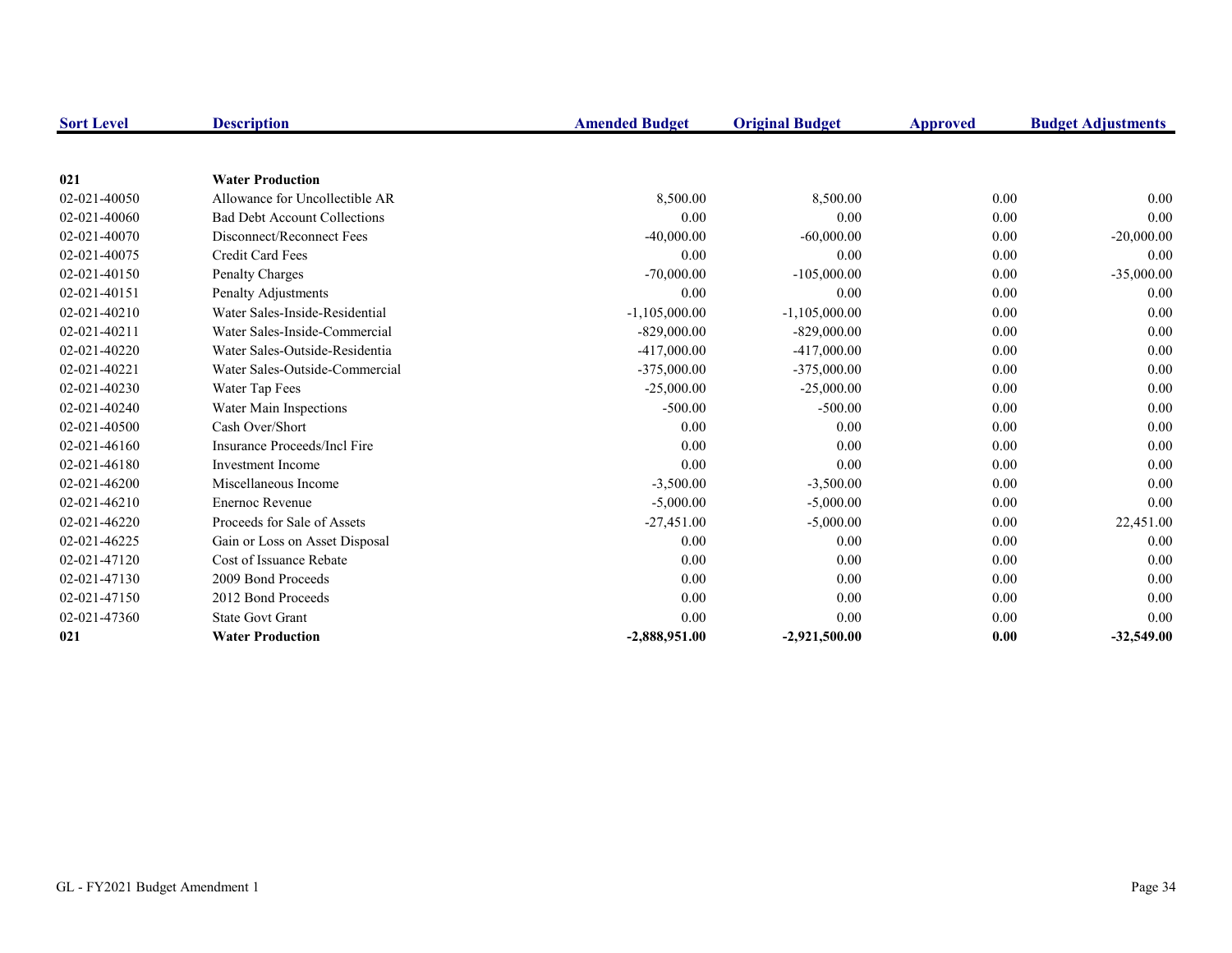| <b>Sort Level</b> | <b>Description</b>             | <b>Amended Budget</b> | <b>Original Budget</b> | Approved | <b>Budget Adjustments</b> |
|-------------------|--------------------------------|-----------------------|------------------------|----------|---------------------------|
|                   |                                |                       |                        |          |                           |
| 022               | <b>Water Distribution</b>      |                       |                        |          |                           |
| 02-022-46200      | Miscellaneous Income           | 0.00                  | 0.00                   | 0.00     | $0.00\,$                  |
| 02-022-48000      | Contribution KY Transportation | 0.00                  | 0.00                   | 0.00     | 0.00                      |
| 022               | <b>Water Distribution</b>      | 0.00                  | 0.00                   | 0.00     | 0.00                      |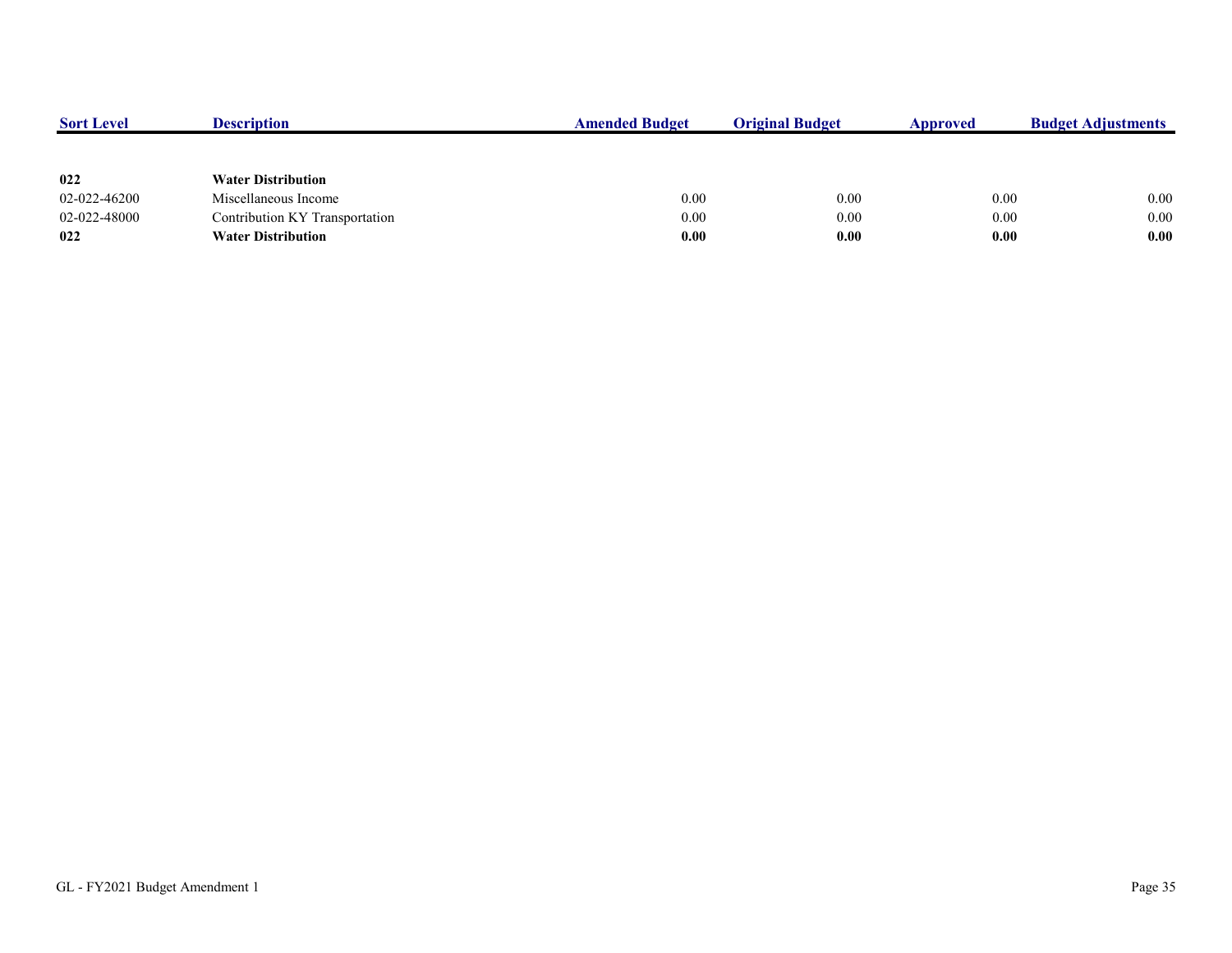| <b>Sort Level</b> | <b>Description</b>                  | <b>Amended Budget</b> | <b>Original Budget</b> | Approved | <b>Budget Adjustments</b> |
|-------------------|-------------------------------------|-----------------------|------------------------|----------|---------------------------|
|                   |                                     |                       |                        |          |                           |
| 024               | <b>Wastewater Treatment</b>         |                       |                        |          |                           |
| 02-024-40060      | <b>Bad Debt Account Collections</b> | 0.00                  | 0.00                   | 0.00     | 0.00                      |
| 02-024-40170      | <b>Pretreat Fines/Penalties</b>     | $-4,500.00$           | $-4,500.00$            | 0.00     | 0.00                      |
| 02-024-40190      | Surcharges-Compatibles              | $-35,000.00$          | $-35,000.00$           | 0.00     | 0.00                      |
| 02-024-40310      | Wastewater-Inside-Residential       | $-925,000.00$         | $-925,000.00$          | 0.00     | 0.00                      |
| 02-024-40311      | Wastewater-Inside-Commercial        | $-1,247,000.00$       | $-1,247,000.00$        | 0.00     | 0.00                      |
| 02-024-40320      | Wastewater-Outside-Residential      | $-101,000.00$         | $-101,000.00$          | 0.00     | 0.00                      |
| 02-024-40321      | Wastewater-Outside-Commercial       | $-263,000.00$         | $-263,000.00$          | 0.00     | 0.00                      |
| 02-024-40330      | Wastewater Tap Fees                 | $-2,000.00$           | $-2,000.00$            | 0.00     | 0.00                      |
| 02-024-40340      | Waste Coll System Inspections       | $-1,500.00$           | $-1,500.00$            | 0.00     | 0.00                      |
| 02-024-40350      | Allowance for Uncollectible AR      | 7,500.00              | 7,500.00               | 0.00     | 0.00                      |
| 02-024-46160      | Insurance Proceeds/Incl Fire        | 0.00                  | 0.00                   | 0.00     | 0.00                      |
| 02-024-46200      | Miscellaneous Income                | 0.00                  | 0.00                   | 0.00     | 0.00                      |
| 02-024-46220      | Proceeds for Sale of Assets         | $-7,500.00$           | $-7,500.00$            | 0.00     | 0.00                      |
| 02-024-46225      | Gain or Loss on Asset Disposal      | 0.00                  | 0.00                   | 0.00     | 0.00                      |
| 02-024-47140      | 2009 Bond Proceeds                  | 0.00                  | 0.00                   | 0.00     | 0.00                      |
| 02-024-47220      | <b>Industrial Authority Revenue</b> | 0.00                  | $0.00\,$               | 0.00     | 0.00                      |
| 02-024-47360      | <b>State Govt Grant</b>             | 0.00                  | 0.00                   | 0.00     | 0.00                      |
| 02-024-48000      | Contribution KY Transportation      | 0.00                  | 0.00                   | 0.00     | 0.00                      |
| 024               | <b>Wastewater Treatment</b>         | $-2,579,000.00$       | $-2,579,000.00$        | 0.00     | 0.00                      |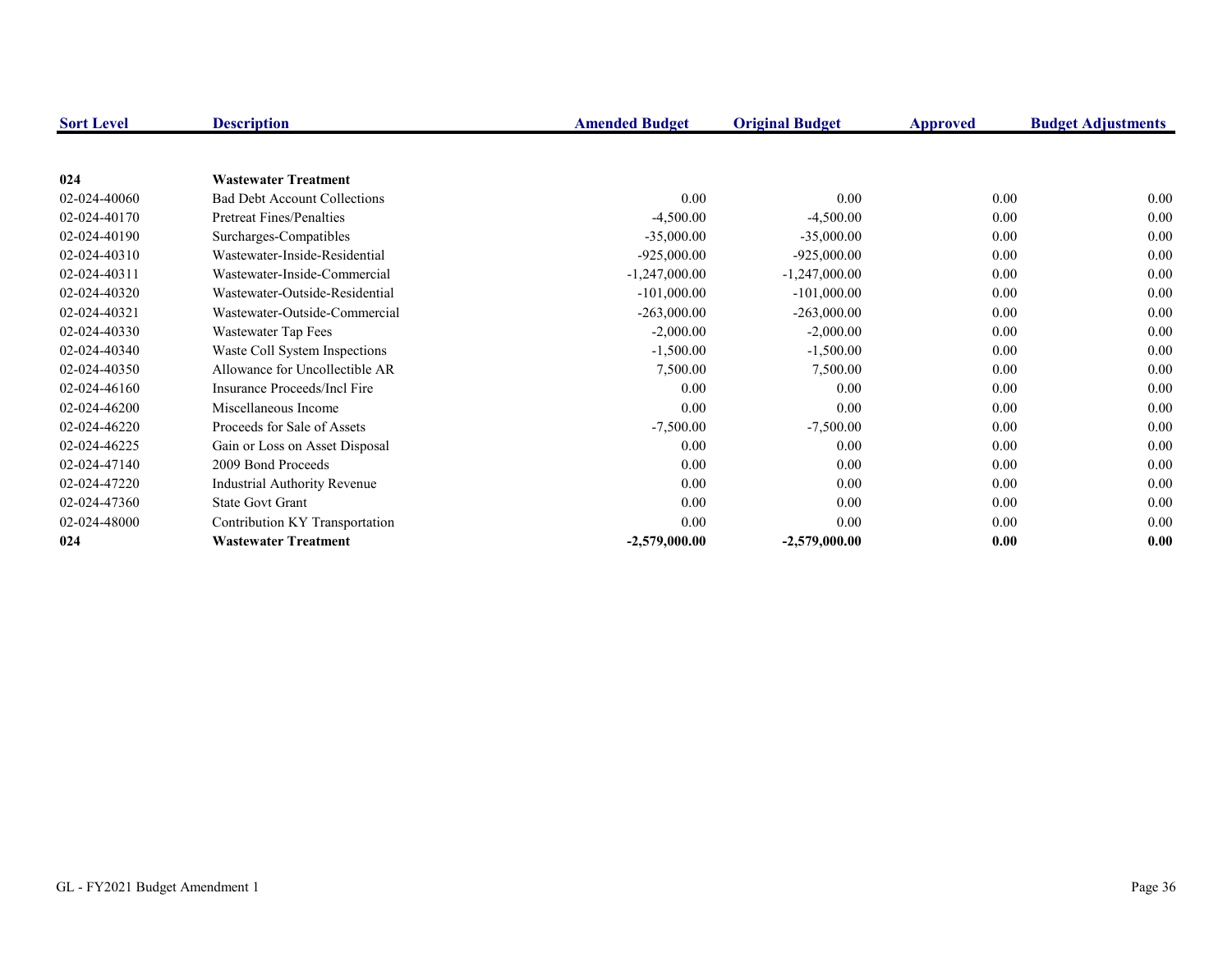| <b>Sort Level</b> | <b>Description</b>             | <b>Amended Budget</b> | <b>Original Budget</b> | Approved | <b>Budget Adjustments</b> |
|-------------------|--------------------------------|-----------------------|------------------------|----------|---------------------------|
|                   |                                |                       |                        |          |                           |
| 026               | <b>Collection Rehab</b>        |                       |                        |          |                           |
| 02-026-46225      | Gain or Loss on Asset Disposal | 0.00                  | 0.00                   | 0.00     | 0.00                      |
| 02-026-48000      | Contribution KY Transportation | 0.00                  | 0.00                   | 0.00     | 0.00                      |
| 026               | <b>Collection Rehab</b>        | 0.00                  | 0.00                   | 0.00     | 0.00                      |
| Revenue           | Revenue                        | 5,575,831.29          | 5,599,955.60           | 0.00     | $-24,124.31$              |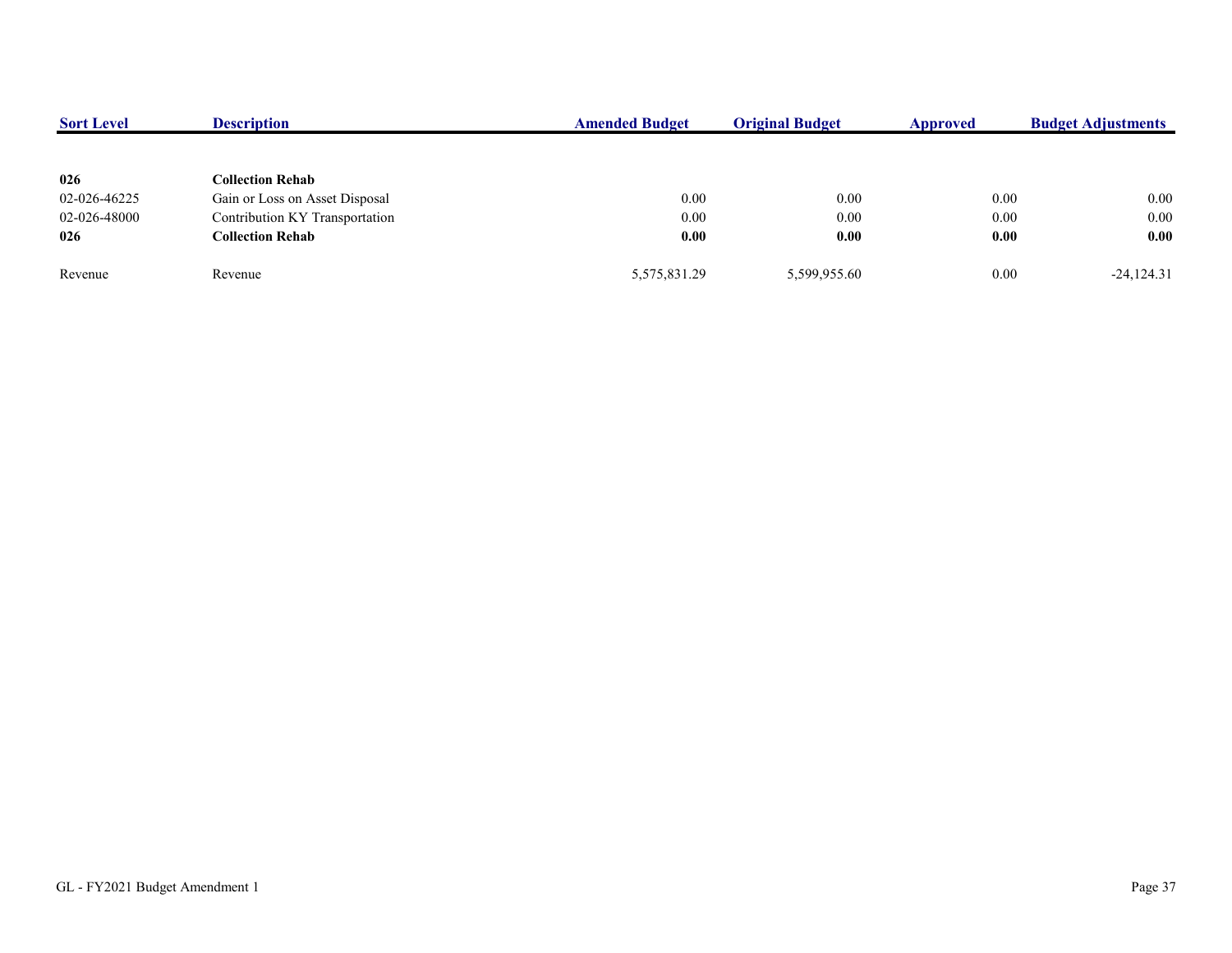| <b>Sort Level</b> | <b>Description</b>               | <b>Amended Budget</b> | <b>Original Budget</b> | <b>Approved</b> | <b>Budget Adjustments</b> |
|-------------------|----------------------------------|-----------------------|------------------------|-----------------|---------------------------|
|                   |                                  |                       |                        |                 |                           |
| Expense           | Expense                          |                       |                        |                 |                           |
| 011               | <b>Administration</b>            |                       |                        |                 |                           |
| 02-011-50010      | Compensation                     | 410,519.26            | 401,573.84             | 0.00            | 8,945.42                  |
| 02-011-50011      | Emergency - Compensation         | 0.00                  | 0.00                   | $0.00\,$        | 0.00                      |
| 02-011-50060      | Compensation-On Call Pay         | 1,519.59              | 0.00                   | $0.00\,$        | 1,519.59                  |
| 02-011-50070      | Overtime-Non Salaried            | 7,667.88              | 7,571.96               | 0.00            | 95.92                     |
| 02-011-50080      | Compensation-Deferred            | 5,810.93              | 6,269.64               | 0.00            | $-458.71$                 |
| 02-011-50110      | FICA/Medicare                    | 29,385.07             | 28,668.12              | 0.00            | 716.95                    |
| 02-011-50210      | Insurance-Dental                 | 1,871.59              | 1,832.16               | 0.00            | 39.43                     |
| 02-011-50220      | Insurance-Life                   | 2,152.22              | 2,120.56               | 0.00            | 31.66                     |
| 02-011-50230      | Insurance-Medical                | 70,747.70             | 65,427.97              | 0.00            | 5,319.73                  |
| 02-011-50231      | Insurance-HRA                    | 4,675.08              | 4,486.56               | 0.00            | 188.52                    |
| 02-011-50250      | Insurance-Unemployment           | 1,075.88              | 1,133.08               | 0.00            | $-57.20$                  |
| 02-011-50260      | Insurance-Workers Comp           | 7,708.50              | 7,474.73               | 0.00            | 233.77                    |
| 02-011-50710      | Retirement - CERS                | 100,982.02            | 98,440.68              | 0.00            | 2,541.34                  |
| 02-011-50711      | Retirement - OPEB                | 0.00                  | 0.00                   | 0.00            | 0.00                      |
| 02-011-50810      | Uniforms                         | 850.00                | 850.00                 | 0.00            | 0.00                      |
| 02-011-51221      | <b>Technology Lease Payments</b> | 1,576.56              | 1,576.56               | 0.00            | 0.00                      |
| 02-011-51510      | Physicals/Rests/Vaccines         | 100.00                | 100.00                 | 0.00            | 0.00                      |
| 02-011-51610      | Printing & Advertising           | 0.00                  | 0.00                   | 0.00            | 0.00                      |
| 02-011-51745      | Professional-Consultant          | 62,500.00             | 42,000.00              | 0.00            | 20,500.00                 |
| 02-011-51748      | Profess-License Maint/Support    | 12,000.00             | 12,000.00              | 0.00            | 0.00                      |
| 02-011-51780      | Profess-Vehicle Repair/Maint     | 1,000.00              | 1,000.00               | 0.00            | 0.00                      |
| 02-011-51940      | Utilities-Communications         | 2,760.00              | 1,620.00               | $0.00\,$        | 1,140.00                  |
| 02-011-52060      | Supplies-Computer/Copier/Print   | 0.00                  | 0.00                   | 0.00            | 0.00                      |
| 02-011-52110      | Equipment (Under \$2,000 Each)   | 0.00                  | 0.00                   | 0.00            | 0.00                      |
| 02-011-52250      | Fuel, Oil, Fluids                | 1,300.00              | 1,300.00               | 0.00            | 0.00                      |
| 02-011-52700      | Supplies-Office                  | 0.00                  | 0.00                   | 0.00            | 0.00                      |
| 02-011-52750      | Supplies-Other                   | 250.00                | 250.00                 | 0.00            | 0.00                      |
| 02-011-52865      | Supplies-Safety/Protective       | 500.00                | 500.00                 | 0.00            | 0.00                      |
| 02-011-52890      | Software                         | 26,000.00             | 26,000.00              | 0.00            | 0.00                      |
| 02-011-53100      | <b>Bank Service Fees</b>         | 1,200.00              | 1,200.00               | 0.00            | 0.00                      |
| 02-011-53101      | Fines & Penalties                | 50.00                 | 50.00                  | 0.00            | 0.00                      |
| 02-011-53200      | Credit Card Merchant Fees        | 32,000.00             | 32,000.00              | 0.00            | 0.00                      |
| 02-011-53460      | Conference/Train/School          | 6,000.00              | 1,500.00               | 0.00            | 4,500.00                  |
| 02-011-53470      | Dues & Subscriptions             | 3,200.00              | 3,200.00               | 0.00            | 0.00                      |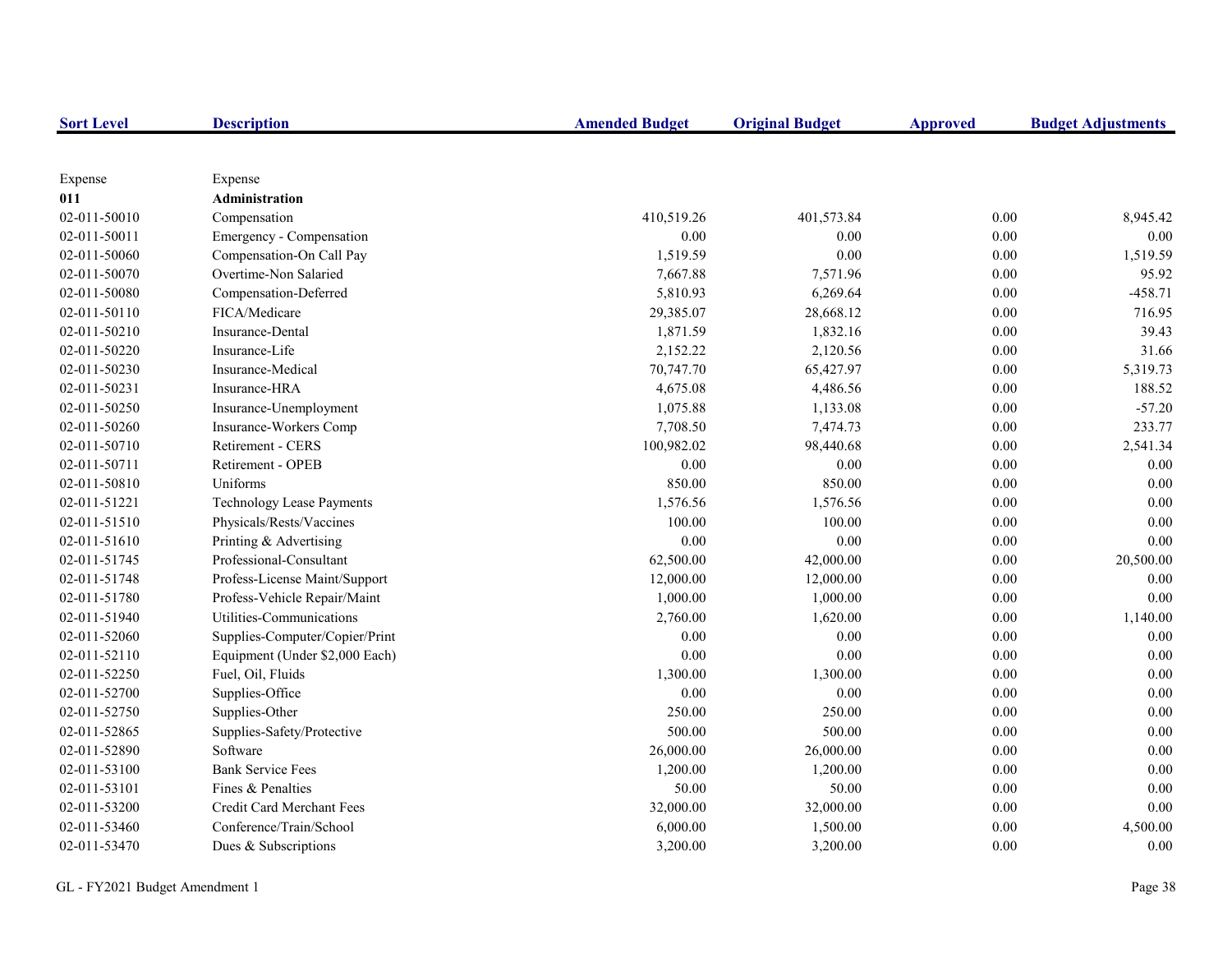| <b>Sort Level</b> | <b>Description</b>            | <b>Amended Budget</b> | <b>Original Budget</b> | <b>Approved</b> | <b>Budget Adjustments</b> |
|-------------------|-------------------------------|-----------------------|------------------------|-----------------|---------------------------|
|                   |                               |                       |                        |                 |                           |
| 02-011-53850      | Travel/Lodging/Meals          | 1,500.00              | 1,500.00               | 0.00            | $0.00\,$                  |
| 02-011-54200      | Insurance & Bonds             | 110,737.27            | 110,737.27             | 0.00            | $0.00\,$                  |
| 02-011-54300      | Ins. Claims/Deductibles       | 22,363.54             | 10,000.00              | 0.00            | 12,363.54                 |
| 02-011-54490      | Judgements/Settlements        | 0.00                  | 0.00                   | 0.00            | $0.00\,$                  |
| 02-011-61500      | Depreciation                  | 0.00                  | 0.00                   | 0.00            | $0.00\,$                  |
| 02-011-73550      | Reserve for Capital Improvmnt | 415,000.00            | 415,000.00             | 0.00            | 0.00                      |
| 02-011-75100      | Building - FMU Admin          | 0.00                  | 0.00                   | 0.00            | $0.00\,$                  |
| 02-011-75200      | Equipment - FMU Admin         | 0.00                  | 0.00                   | 0.00            | $0.00\,$                  |
| 02-011-75300      | Land & Imprvmnts - FMU Admin  | 0.00                  | 0.00                   | 0.00            | 0.00                      |
| 02-011-75400      | Plant-In-Service - FMU Admin  | 0.00                  | 0.00                   | 0.00            | $0.00\,$                  |
| 02-011-75500      | Vehicle - FMU Admin           | 0.00                  | 0.00                   | 0.00            | 0.00                      |
| 011               | Administration                | 1.345.003.09          | 1,287,383.13           | 0.00            | 57,619.96                 |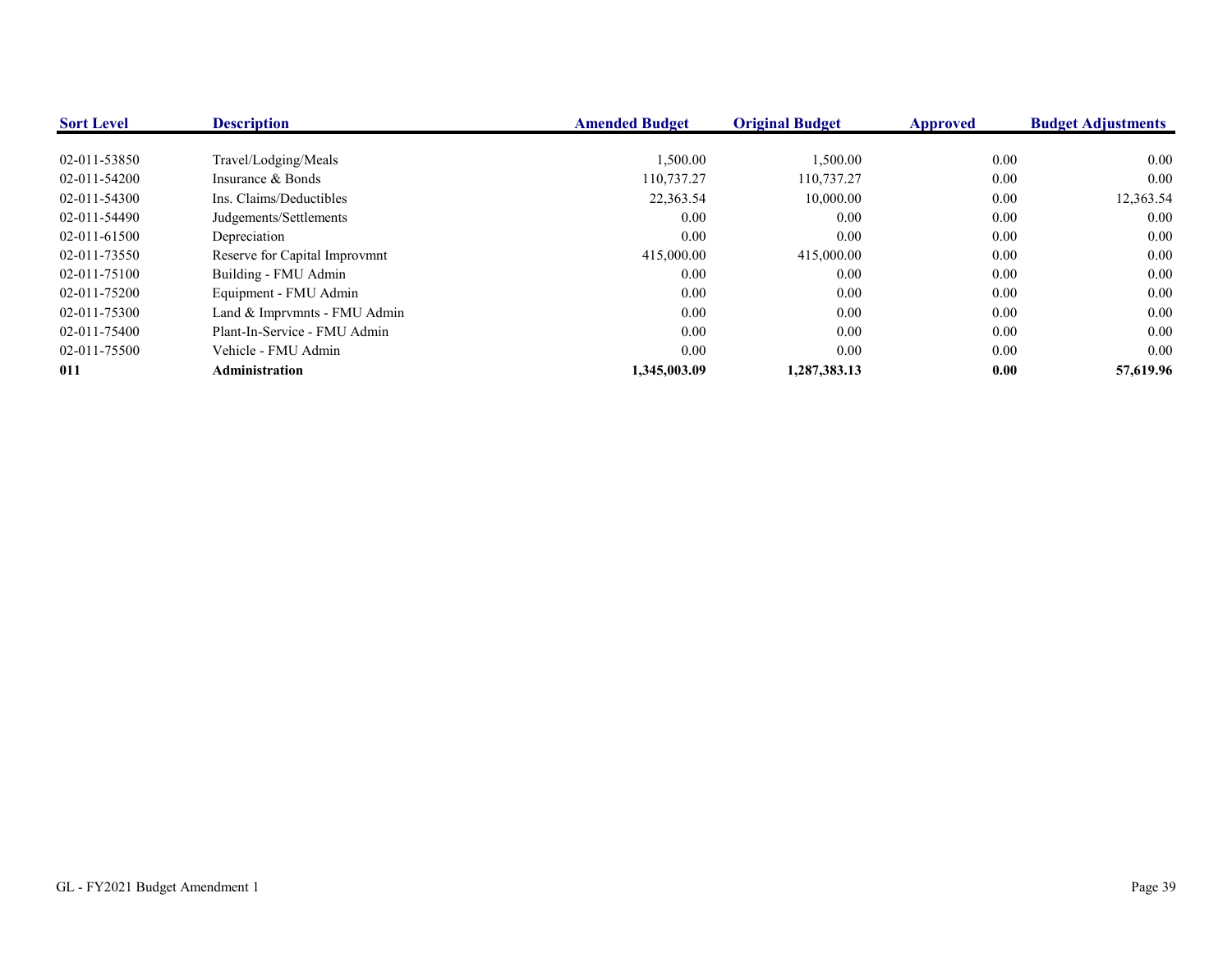| <b>Sort Level</b> | <b>Description</b>               | <b>Amended Budget</b> | <b>Original Budget</b> | <b>Approved</b> | <b>Budget Adjustments</b> |
|-------------------|----------------------------------|-----------------------|------------------------|-----------------|---------------------------|
|                   |                                  |                       |                        |                 |                           |
| 021               | <b>Water Production</b>          |                       |                        |                 |                           |
| 02-021-50010      | Compensation                     | 269,051.33            | 269,051.33             | 0.00            | 0.00                      |
| 02-021-50011      | Emergency - Compensation         | 0.00                  | 0.00                   | 0.00            | 0.00                      |
| 02-021-50060      | Compensation-On Call Pay         | 0.00                  | 0.00                   | 0.00            | 0.00                      |
| 02-021-50070      | Overtime-Non Salaried            | 9,198.49              | 9,198.49               | 0.00            | 0.00                      |
| 02-021-50080      | Compensation-Deferred            | $0.00\,$              | 0.00                   | $0.00\,$        | 0.00                      |
| 02-021-50110      | FICA/Medicare                    | 19,319.56             | 19,319.56              | 0.00            | 0.00                      |
| 02-021-50210      | Insurance-Dental                 | 1,356.96              | 1,356.96               | 0.00            | 0.00                      |
| 02-021-50220      | Insurance-Life                   | 1,420.64              | 1,420.64               | 0.00            | 0.00                      |
| 02-021-50230      | Insurance-Medical                | 69,046.56             | 69,046.56              | 0.00            | 0.00                      |
| 02-021-50231      | Insurance-HRA                    | 3,989.96              | 3,989.96               | 0.00            | 0.00                      |
| 02-021-50240      | <b>Insurance-Retirees</b>        | 0.00                  | 0.00                   | 0.00            | 0.00                      |
| 02-021-50250      | Insurance-Unemployment           | 1,740.44              | 1,740.44               | 0.00            | 0.00                      |
| 02-021-50260      | Insurance-Workers Comp           | 5,052.10              | 5,008.01               | $0.00\,$        | 44.09                     |
| 02-021-50280      | Vacation                         | 0.00                  | 0.00                   | 0.00            | 0.00                      |
| 02-021-50310      | <b>KLEFPF</b> Incentive          | 0.00                  | 0.00                   | 0.00            | 0.00                      |
| 02-021-50510      | Other                            | 50.00                 | 50.00                  | 0.00            | 0.00                      |
| 02-021-50511      | Capitalized Matls & Equipment    | 0.00                  | 0.00                   | 0.00            | 0.00                      |
| 02-021-50610      | Pensions-Retirees                | 1,000.00              | 1,000.00               | 0.00            | 0.00                      |
| 02-021-50710      | <b>Retirement - CERS</b>         | 66,946.88             | 66,946.88              | 0.00            | 0.00                      |
| 02-021-50711      | Retirement - OPEB                | 0.00                  | 0.00                   | 0.00            | 0.00                      |
| 02-021-50810      | Uniforms                         | 2,000.00              | 2,000.00               | 0.00            | 0.00                      |
| 02-021-50811      | Uniforms-NEW HIRE                | 0.00                  | 0.00                   | 0.00            | 0.00                      |
| 02-021-51120      | Contract Labor-Bldg Repair       | 0.00                  | 0.00                   | 0.00            | 0.00                      |
| 02-021-51220      | <b>Equipment Rental</b>          | 0.00                  | 0.00                   | 0.00            | 0.00                      |
| 02-021-51221      | <b>Technology Lease Payments</b> | 1,611.12              | 1,611.12               | 0.00            | 0.00                      |
| 02-021-51230      | Freight/Shipping/Handling        | 1,800.00              | 1,800.00               | 0.00            | 0.00                      |
| 02-021-51310      | Janitorial Service & Related     | 0.00                  | 0.00                   | 0.00            | 0.00                      |
| 02-021-51510      | Physicals/Rests/Vaccines         | 0.00                  | 0.00                   | 0.00            | 0.00                      |
| 02-021-51610      | Printing & Advertising           | 138.00                | 138.00                 | 0.00            | 0.00                      |
| 02-021-51735      | Profess-Backhoe Repair/Maint     | 0.00                  | 0.00                   | 0.00            | 0.00                      |
| 02-021-51740      | Profess-Computer Maint/Repair    | 0.00                  | 0.00                   | 0.00            | 0.00                      |
| 02-021-51745      | Professional-Consultant          | $0.00\,$              | 0.00                   | $0.00\,$        | 0.00                      |
| 02-021-51748      | Profess-License Maint/Support    | 500.00                | 500.00                 | 0.00            | 0.00                      |
| 02-021-51755      | Profess-Equip Maint/Repair       | 27,849.99             | 27,849.99              | 0.00            | 0.00                      |
| 02-021-51765      | Professional-Other               | 1,060.00              | 1,060.00               | 0.00            | 0.00                      |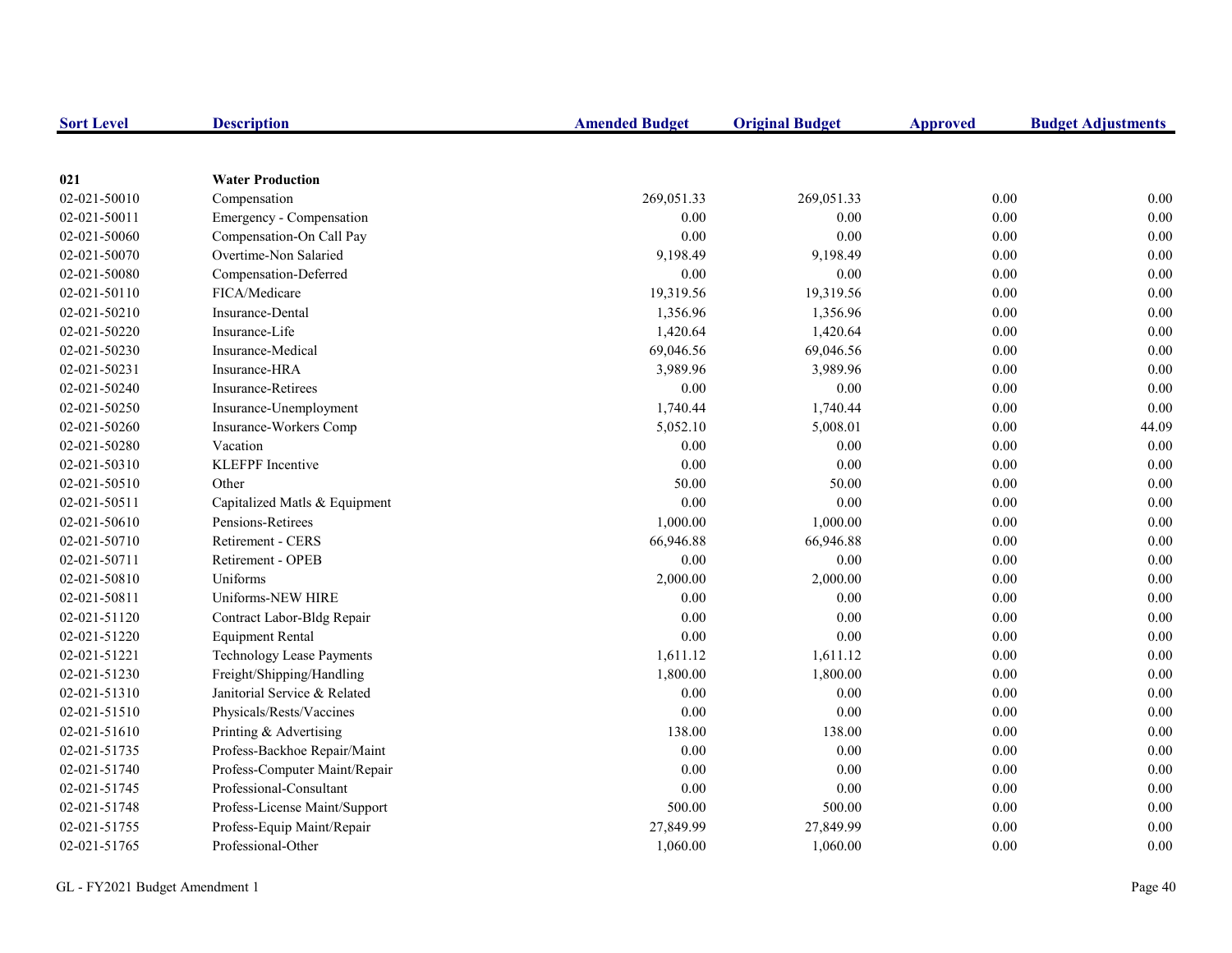| <b>Sort Level</b> | <b>Description</b>             | <b>Amended Budget</b> | <b>Original Budget</b> | <b>Approved</b> | <b>Budget Adjustments</b> |
|-------------------|--------------------------------|-----------------------|------------------------|-----------------|---------------------------|
| 02-021-51780      | Profess-Vehicle Repair/Maint   | 1,000.00              | 1,000.00               | 0.00            | 0.00                      |
| 02-021-51810      | Sludge Removal                 | 30,800.00             | 30,800.00              | 0.00            | 0.00                      |
| 02-021-51850      | <b>Test Analysis</b>           | 30,000.00             | 30,000.00              | 0.00            | 0.00                      |
| 02-021-51910      | Utilities-Electric             | 130,000.00            | 130,000.00             | $0.00\,$        | 0.00                      |
| 02-021-51920      | Utilities-Nat Gas/Propane      | 3,500.00              | 3,500.00               | $0.00\,$        | 0.00                      |
| 02-021-51940      | Utilities-Communications       | 5,300.00              | 5,300.00               | 0.00            | 0.00                      |
| 02-021-51945      | Util-Telemtry                  | 1,770.00              | 1,770.00               | 0.00            | 0.00                      |
| 02-021-51950      | Utilities-Water/Sewer          | 0.00                  | 0.00                   | 0.00            | 0.00                      |
| 02-021-52020      | Supplies-Bldg Maint/Repair     | 750.00                | 750.00                 | 0.00            | 0.00                      |
| 02-021-52050      | Chlorine/Sodium Hypochlorite   | 23,000.00             | 23,000.00              | $0.00\,$        | 0.00                      |
| 02-021-52060      | Supplies-Computer/Copier/Print | 1,250.00              | 1,250.00               | $0.00\,$        | 0.00                      |
| 02-021-52110      | Equipment (Under \$2,000 Each) | 3,500.00              | 3,500.00               | 0.00            | 0.00                      |
| 02-021-52120      | Supplies-Equip Maint/Repair    | 2,525.00              | 2,525.00               | $0.00\,$        | 0.00                      |
| 02-021-52160      | Fluoride                       | 8,000.00              | 8,000.00               | $0.00\,$        | $0.00\,$                  |
| 02-021-52170      | Liquid Carbon                  | 3,028.00              | 3,028.00               | $0.00\,$        | 0.00                      |
| 02-021-52250      | Fuel, Oil, Fluids              | 2,500.00              | 2,500.00               | $0.00\,$        | 0.00                      |
| 02-021-52350      | Supplies-Janitorial            | 2,000.00              | 2,000.00               | $0.00\,$        | 0.00                      |
| 02-021-52360      | Equipment-Laboratory           | 2,850.00              | 2,850.00               | $0.00\,$        | 0.00                      |
| 02-021-52370      | Supplies-Laboratory            | 7,000.00              | 7,000.00               | $0.00\,$        | 0.00                      |
| 02-021-52430      | Poly Phosphates                | 12,167.00             | 12,167.00              | $0.00\,$        | 0.00                      |
| 02-021-52700      | Supplies-Office                | 1,300.00              | 1,300.00               | 0.00            | 0.00                      |
| 02-021-52750      | Supplies-Other                 | 3,000.00              | 3,000.00               | $0.00\,$        | 0.00                      |
| 02-021-52840      | Postage-Meter & Related        | 0.00                  | $0.00\,$               | $0.00\,$        | 0.00                      |
| 02-021-52850      | Sodium Permanganate            | 8,000.00              | 8,000.00               | $0.00\,$        | 0.00                      |
| 02-021-52865      | Supplies-Safety/Protective     | 1,250.00              | 1,250.00               | 0.00            | 0.00                      |
| 02-021-52870      | <b>Settling Product</b>        | 101,000.00            | 101,000.00             | 0.00            | 0.00                      |
| 02-021-52890      | Software                       | 942.00                | 942.00                 | $0.00\,$        | 0.00                      |
| 02-021-52950      | Vehicle-Supplies Repair/Maint  | 800.00                | 800.00                 | $0.00\,$        | 0.00                      |
| 02-021-53450      | Coffee, Tea & Related          | 0.00                  | $0.00\,$               | $0.00\,$        | 0.00                      |
| 02-021-53460      | Conference/Train/School        | 500.00                | 500.00                 | $0.00\,$        | 0.00                      |
| 02-021-53470      | Dues & Subscriptions           | 1,500.00              | 1,500.00               | 0.00            | 0.00                      |
| 02-021-53500      | Easements                      | 0.00                  | $0.00\,$               | $0.00\,$        | 0.00                      |
| 02-021-53600      | Miscellaneous                  | 750.00                | 750.00                 | $0.00\,$        | 0.00                      |
| 02-021-53850      | Travel/Lodging/Meals           | 0.00                  | $0.00\,$               | $0.00\,$        | 0.00                      |
| 02-021-54200      | Insurance & Bonds              | 0.00                  | 0.00                   | 0.00            | 0.00                      |
| 02-021-61500      | Depreciation                   | 0.00                  | 0.00                   | 0.00            | 0.00                      |
| 02-021-70100      | Building - Water Plant         | 0.00                  | 0.00                   | 0.00            | 0.00                      |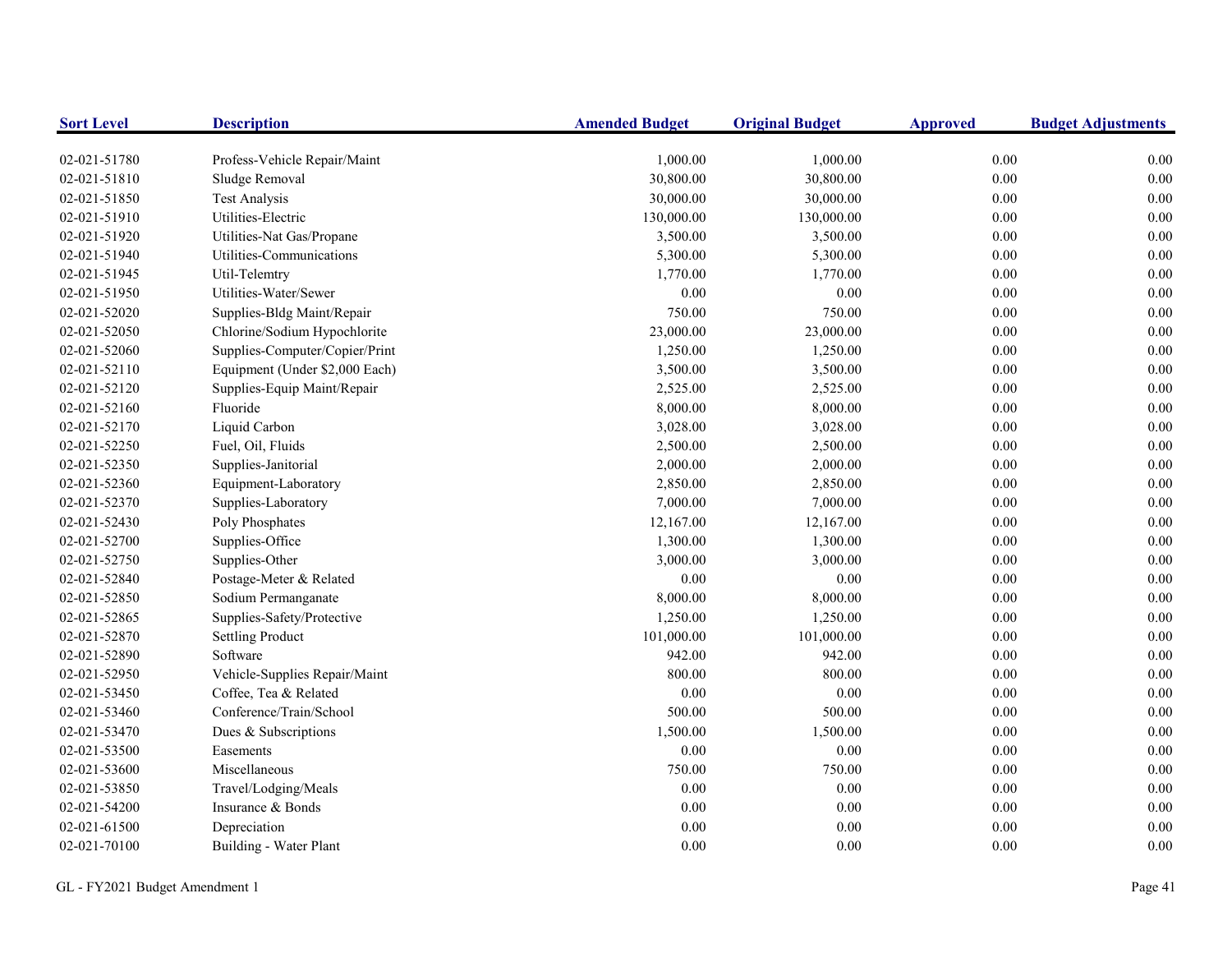| <b>Sort Level</b> | <b>Description</b>             | <b>Amended Budget</b> | <b>Original Budget</b> | Approved | <b>Budget Adjustments</b> |
|-------------------|--------------------------------|-----------------------|------------------------|----------|---------------------------|
|                   |                                |                       |                        |          |                           |
| 02-021-70200      | Equipment - Water Plant        | 117,658.34            | 116,496.00             | 0.00     | ,162.34                   |
| 02-021-70300      | Land & Imprvmnts - Water Plant | 0.00                  | 0.00                   | 0.00     | 0.00                      |
| 02-021-70400      | Plant-In-Service - Water Plant | 0.00                  | 0.00                   | 0.00     | 0.00                      |
| 02-021-70500      | Vehicle - Water Plant          | 0.00                  | 0.00                   | 0.00     | 0.00                      |
| 021               | <b>Water Production</b>        | 990,772.36            | 989,565.94             | 0.00     | 1,206.43                  |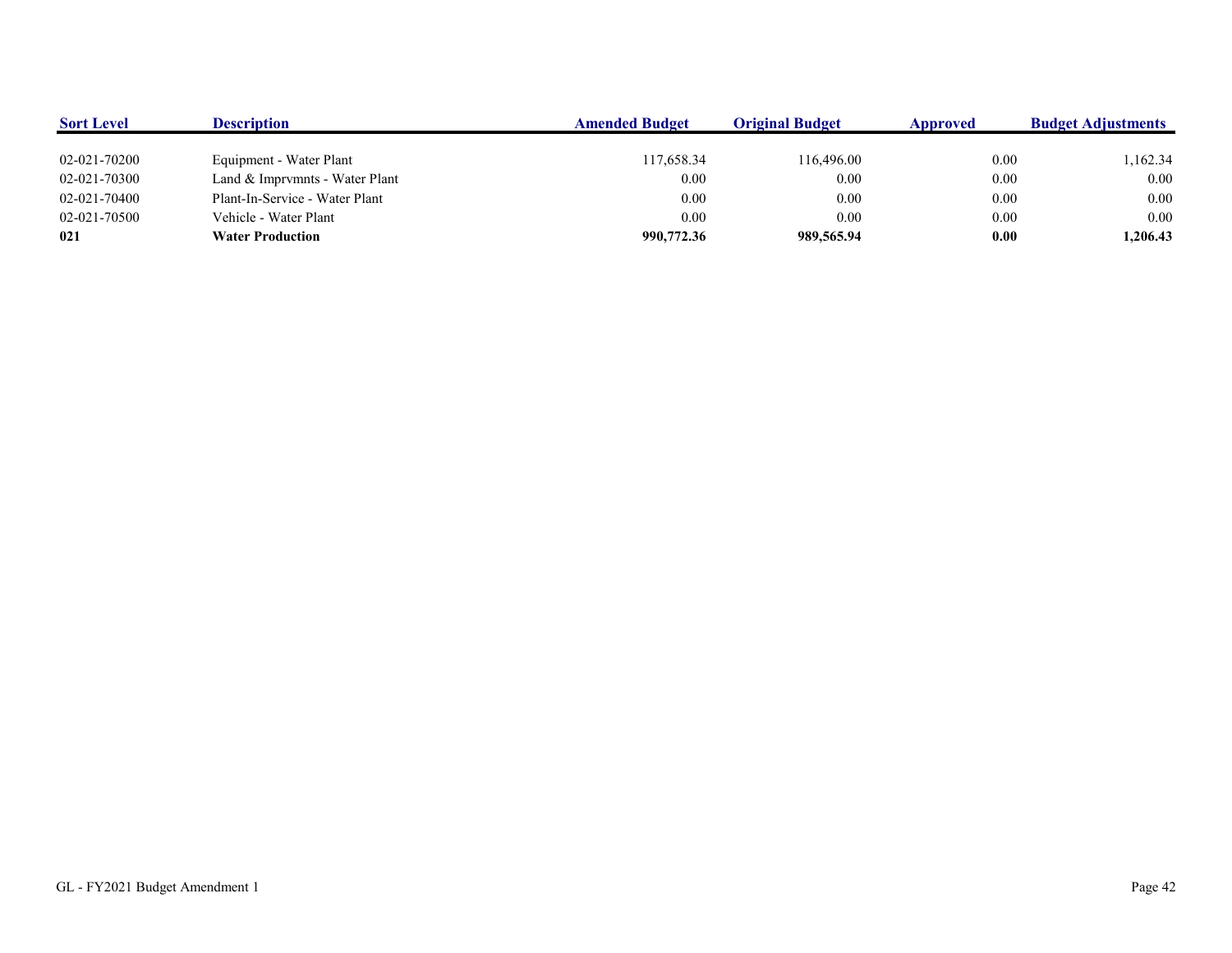| <b>Sort Level</b> | <b>Description</b>            | <b>Amended Budget</b> | <b>Original Budget</b> | <b>Approved</b> | <b>Budget Adjustments</b> |
|-------------------|-------------------------------|-----------------------|------------------------|-----------------|---------------------------|
|                   |                               |                       |                        |                 |                           |
| 022               | <b>Water Distribution</b>     |                       |                        |                 |                           |
| 02-022-50010      | Compensation                  | 161,169.01            | 161,169.01             | $0.00\,$        | 0.00                      |
| 02-022-50011      | Emergency - Compensation      | 0.00                  | 0.00                   | $0.00\,$        | 0.00                      |
| 02-022-50060      | Compensation-On Call Pay      | 8,551.15              | 8,551.15               | 0.00            | 0.00                      |
| 02-022-50070      | Overtime-Non Salaried         | 6,695.27              | 6,695.27               | 0.00            | 0.00                      |
| 02-022-50080      | Compensation-Deferred         | 0.00                  | 0.00                   | $0.00\,$        | 0.00                      |
| 02-022-50110      | FICA/Medicare                 | 12,060.88             | 12,060.88              | $0.00\,$        | 0.00                      |
| 02-022-50210      | Insurance-Dental              | 1,020.00              | 1,020.00               | 0.00            | 0.00                      |
| 02-022-50220      | Insurance-Life                | 851.24                | 851.24                 | 0.00            | 0.00                      |
| 02-022-50230      | Insurance-Medical             | 54,455.04             | 54,455.04              | 0.00            | 0.00                      |
| 02-022-50231      | Insurance-HRA                 | 5,172.44              | 5,172.44               | 0.00            | 0.00                      |
| 02-022-50240      | <b>Insurance-Retirees</b>     | 0.00                  | 0.00                   | 0.00            | 0.00                      |
| 02-022-50250      | Insurance-Unemployment        | 900.12                | 900.12                 | 0.00            | 0.00                      |
| 02-022-50260      | Insurance-Workers Comp        | 3,026.34              | 2,999.93               | 0.00            | 26.41                     |
| 02-022-50280      | Vacation                      | 0.00                  | 0.00                   | 0.00            | 0.00                      |
| 02-022-50510      | Capitalized Labor             | 0.00                  | 0.00                   | 0.00            | 0.00                      |
| 02-022-50511      | Capitalized Matls & Equipment | 0.00                  | 0.00                   | 0.00            | 0.00                      |
| 02-022-50610      | Pensions-Retirees             | 0.00                  | 0.00                   | 0.00            | 0.00                      |
| 02-022-50710      | Retirement - CERS             | 42,445.52             | 42,445.52              | 0.00            | 0.00                      |
| 02-022-50711      | Retirement - OPEB             | 0.00                  | 0.00                   | 0.00            | 0.00                      |
| 02-022-50810      | Uniforms                      | 1,875.00              | 1,875.00               | 0.00            | 0.00                      |
| 02-022-50811      | Uniforms-NEW HIRE             | 2,280.00              | 0.00                   | 0.00            | 2,280.00                  |
| 02-022-50999      | Capitalized Labor             | 0.00                  | 0.00                   | 0.00            | 0.00                      |
| 02-022-51120      | Contract Labor-Bldg Repair    | 500.00                | 500.00                 | 0.00            | 0.00                      |
| 02-022-51220      | <b>Equipment Rental</b>       | 1,200.00              | 1,200.00               | $0.00\,$        | 0.00                      |
| 02-022-51221      | Technology Lease Payments     | 1,393.32              | 1,393.32               | 0.00            | 0.00                      |
| 02-022-51230      | Freight/Shipping/Handling     | 1,000.00              | 1,000.00               | 0.00            | 0.00                      |
| 02-022-51310      | Janitorial Service & Related  | 0.00                  | 0.00                   | 0.00            | 0.00                      |
| 02-022-51510      | Physicals/Rests/Vaccines      | 500.00                | 500.00                 | 0.00            | 0.00                      |
| 02-022-51610      | Printing & Advertising        | 2,000.00              | 2,000.00               | 0.00            | 0.00                      |
| 02-022-51735      | Profess-Backhoe Repair/Maint  | 4,000.00              | 3,000.00               | 0.00            | 1,000.00                  |
| 02-022-51740      | Profess-Computer Maint/Repair | 0.00                  | 0.00                   | 0.00            | 0.00                      |
| 02-022-51745      | Professional-Consultant       | 1,000.00              | 1,000.00               | 0.00            | 0.00                      |
| 02-022-51748      | Profess-License Maint/Support | 1,500.00              | 1,500.00               | 0.00            | 0.00                      |
| 02-022-51755      | Profess-Equip Maint/Repair    | 3,000.00              | 3,000.00               | 0.00            | 0.00                      |
| 02-022-51765      | Professional-Other            | 40,000.00             | 40,000.00              | 0.00            | 0.00                      |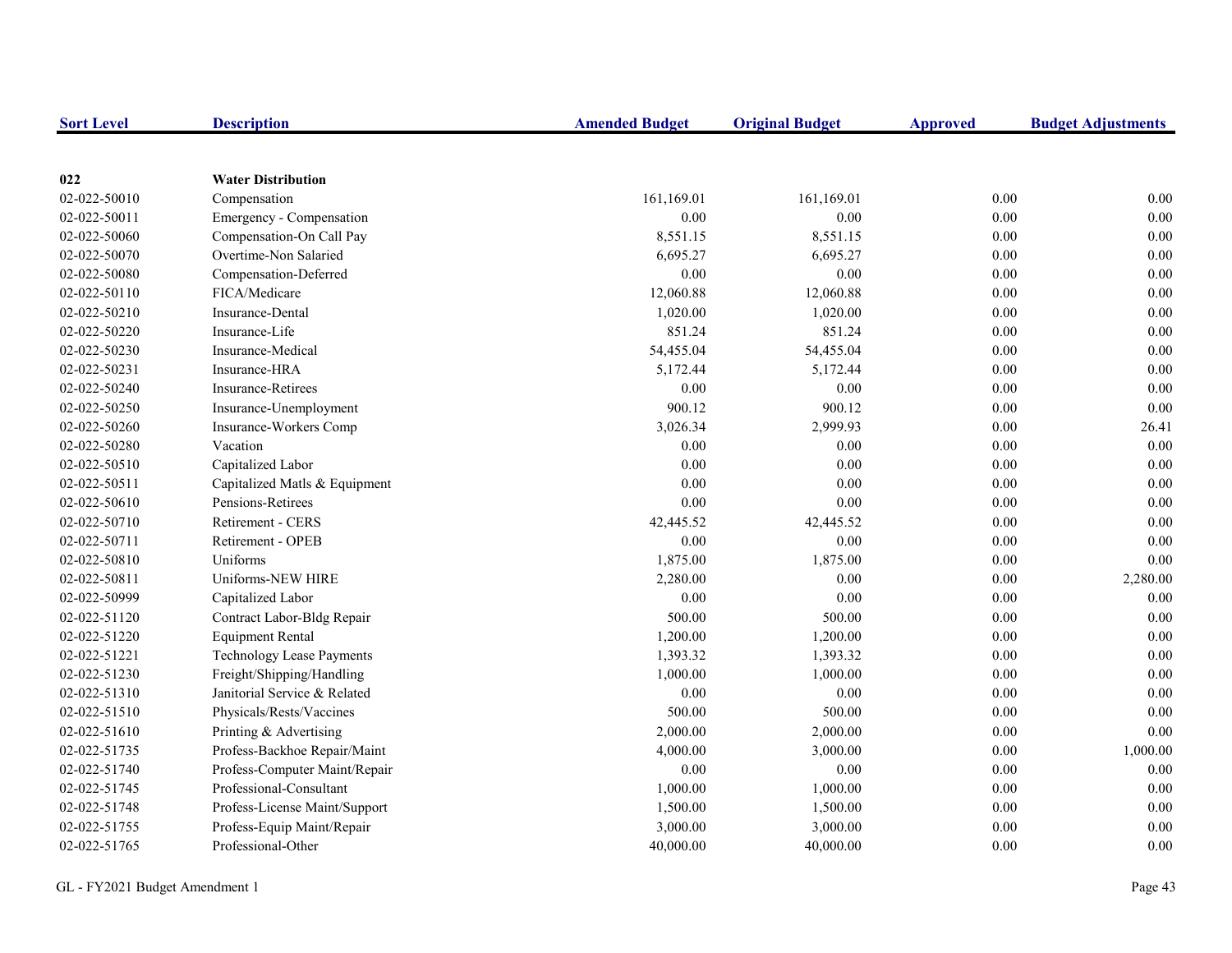| <b>Sort Level</b> | <b>Description</b>                  | <b>Amended Budget</b> | <b>Original Budget</b> | <b>Approved</b> | <b>Budget Adjustments</b> |
|-------------------|-------------------------------------|-----------------------|------------------------|-----------------|---------------------------|
| 02-022-51780      | Profess-Vehicle Repair/Maint        | 5,000.00              | 5,000.00               | 0.00            | 0.00                      |
| 02-022-51850      | <b>Test Analysis</b>                | 300.00                | 300.00                 | 0.00            | 0.00                      |
| 02-022-51910      | Utilities-Electric                  | 4,750.00              | 4,750.00               | 0.00            | 0.00                      |
| 02-022-51920      | Utilities-Nat Gas/Propane           | 2,000.00              | 2,000.00               | 0.00            | 0.00                      |
| 02-022-51940      | Utilities-Communications            | 5,250.00              | 5,250.00               | 0.00            | 0.00                      |
| 02-022-51950      | Utilities-Water/Sewer               | 250.00                | 250.00                 | 0.00            | 0.00                      |
| 02-022-51999      | <b>Capitalized Contractual Svcs</b> | 0.00                  | 0.00                   | 0.00            | 0.00                      |
| 02-022-52010      | Supplies-Backhoe Repair/Maint       | 4,500.00              | 4,500.00               | 0.00            | 0.00                      |
| 02-022-52020      | Supplies-Bldg Maint/Repair          | 5,000.00              | 5,000.00               | 0.00            | 0.00                      |
| 02-022-52060      | Supplies-Computer/Copier/Print      | 350.00                | 350.00                 | $0.00\,$        | 0.00                      |
| 02-022-52080      | Concrete                            | 0.00                  | $0.00\,$               | $0.00\,$        | 0.00                      |
| 02-022-52090      | Supplies - Asphalt                  | 0.00                  | $0.00\,$               | $0.00\,$        | 0.00                      |
| 02-022-52110      | Equipment (Under \$2,000 Each)      | 5,000.00              | 5,000.00               | $0.00\,$        | 0.00                      |
| 02-022-52120      | Supplies-Equip Maint/Repair         | 3,000.00              | 3,000.00               | 0.00            | 0.00                      |
| 02-022-52140      | Fittings-Brass/Copper               | 15,000.00             | 15,000.00              | $0.00\,$        | 0.00                      |
| 02-022-52145      | Pipe Fittings                       | 5,000.00              | 5,000.00               | $0.00\,$        | 0.00                      |
| 02-022-52250      | Fuel, Oil, Fluids                   | 13,000.00             | 13,000.00              | 0.00            | 0.00                      |
| 02-022-52310      | Gravel/Rock                         | 8,500.00              | 8,500.00               | $0.00\,$        | 0.00                      |
| 02-022-52311      | Supplies Yard Repairs               | 0.00                  | 0.00                   | 0.00            | 0.00                      |
| 02-022-52340      | <b>Hydrant Supplies</b>             | 7,500.00              | 5,000.00               | 0.00            | 2,500.00                  |
| 02-022-52350      | Supplies-Janitorial                 | 1,000.00              | 1,000.00               | 0.00            | 0.00                      |
| 02-022-52700      | Supplies-Office                     | 500.00                | 500.00                 | $0.00\,$        | 0.00                      |
| 02-022-52750      | Supplies-Other                      | 2,500.00              | 2,500.00               | $0.00\,$        | 0.00                      |
| 02-022-52820      | PVC Pipe/Tubing                     | 2,000.00              | 2,000.00               | 0.00            | 0.00                      |
| 02-022-52825      | Pipe Clamps                         | 2,000.00              | 2,000.00               | 0.00            | 0.00                      |
| 02-022-52840      | Postage-Meter & Related             | 100.00                | 100.00                 | 0.00            | 0.00                      |
| 02-022-52865      | Supplies-Safety/Protective          | 2,000.00              | 2,000.00               | $0.00\,$        | 0.00                      |
| 02-022-52880      | Signs & Barricades                  | 2,000.00              | 2,000.00               | $0.00\,$        | 0.00                      |
| 02-022-52885      | Small Tools & Equipment             | 3,000.00              | 3,000.00               | $0.00\,$        | 0.00                      |
| 02-022-52890      | Software                            | 2,500.00              | 2,500.00               | $0.00\,$        | 0.00                      |
| 02-022-52920      | <b>Tapping Saddles</b>              | 1,500.00              | 2,000.00               | 0.00            | $-500.00$                 |
| 02-022-52935      | Valve Boxes/Risers                  | 600.00                | 600.00                 | 0.00            | 0.00                      |
| 02-022-52950      | Vehicle-Supplies Repair/Maint       | 1,850.00              | 1,850.00               | 0.00            | 0.00                      |
| 02-022-52955      | Inventory Adjustment                | 0.00                  | 0.00                   | 0.00            | 0.00                      |
| 02-022-52999      | Capitalized Matls & Supplies        | 0.00                  | 0.00                   | $0.00\,$        | 0.00                      |
| 02-022-53450      | Coffee, Tea & Related               | 250.00                | 250.00                 | 0.00            | 0.00                      |
| 02-022-53460      | Conference/Train/School             | 1,500.00              | 1,500.00               | 0.00            | 0.00                      |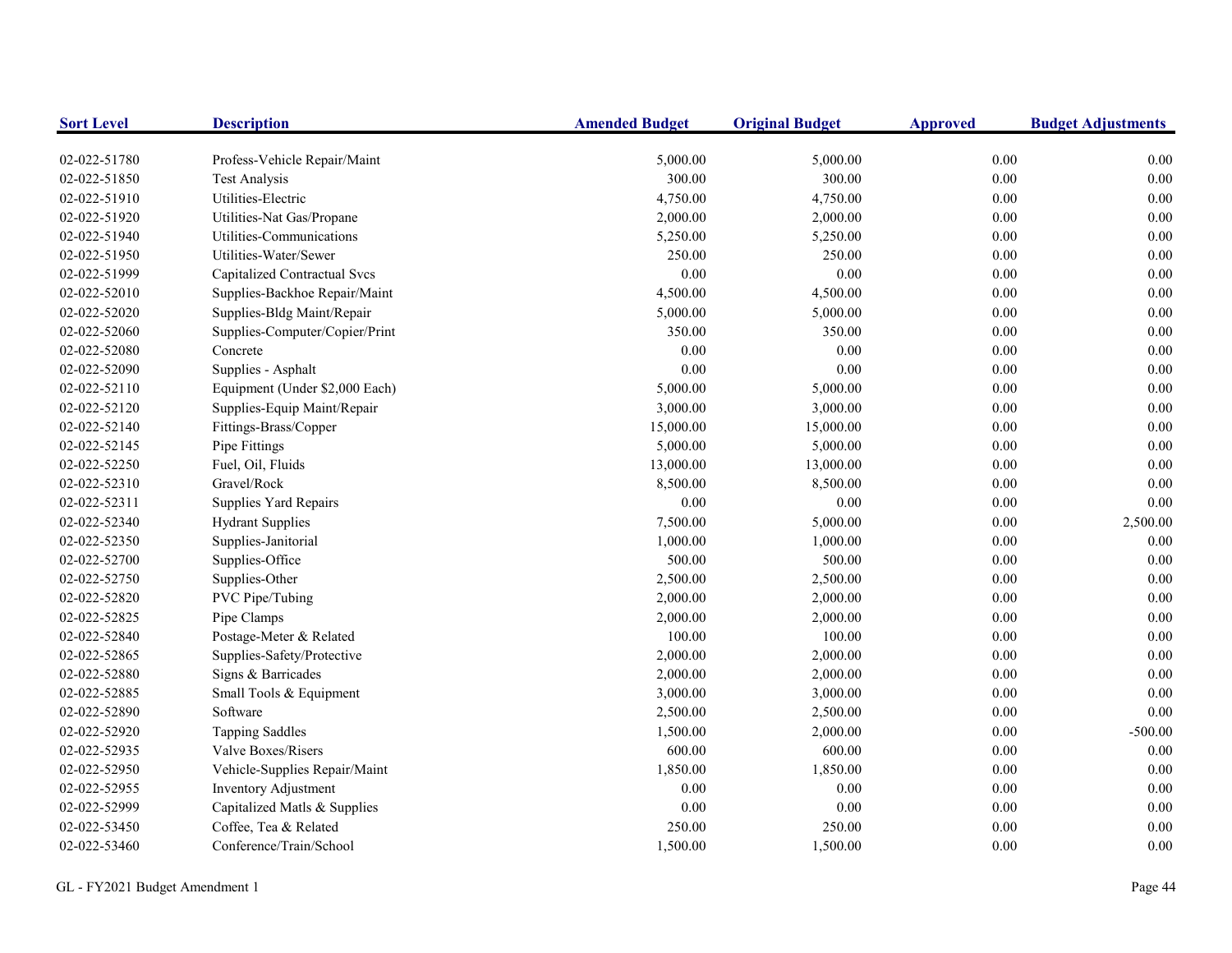| <b>Sort Level</b> | <b>Description</b>             | <b>Amended Budget</b> | <b>Original Budget</b> | <b>Approved</b> | <b>Budget Adjustments</b> |
|-------------------|--------------------------------|-----------------------|------------------------|-----------------|---------------------------|
|                   |                                |                       |                        |                 |                           |
| 02-022-53470      | Dues & Subscriptions           | 2,500.00              | 2,500.00               | $0.00\,$        | 0.00                      |
| 02-022-53500      | Easements                      | 600.00                | 600.00                 | 0.00            | 0.00                      |
| 02-022-53600      | Miscellaneous                  | 0.00                  | 0.00                   | $0.00\,$        | 0.00                      |
| 02-022-53850      | Travel/Lodging/Meals           | 1,000.00              | 2,000.00               | $0.00\,$        | $-1,000.00$               |
| 02-022-54200      | Insurance & Bonds              | 0.00                  | 0.00                   | 0.00            | 0.00                      |
| 02-022-61500      | Depreciation                   | 0.00                  | 0.00                   | $0.00\,$        | 0.00                      |
| 02-022-71100      | Building - Water Distrib       | 0.00                  | 0.00                   | 0.00            | 0.00                      |
| 02-022-71200      | Equipment - Water Distrib      | 9,975.00              | 10,000.00              | 0.00            | $-25.00$                  |
| 02-022-71300      | Land & Improvmnts - Wtr Distrb | 0.00                  | 0.00                   | 0.00            | 0.00                      |
| 02-022-71400      | Plant-In-Service - Wtr Distrib | 113,833.00            | 113,833.00             | $0.00\,$        | 0.00                      |
| 02-022-71500      | Vehicle - Water Distrib        | 0.00                  | 0.00                   | 0.00            | 0.00                      |
| 022               | <b>Water Distribution</b>      | 592,203.33            | 587,921.92             | 0.00            | 4,281.41                  |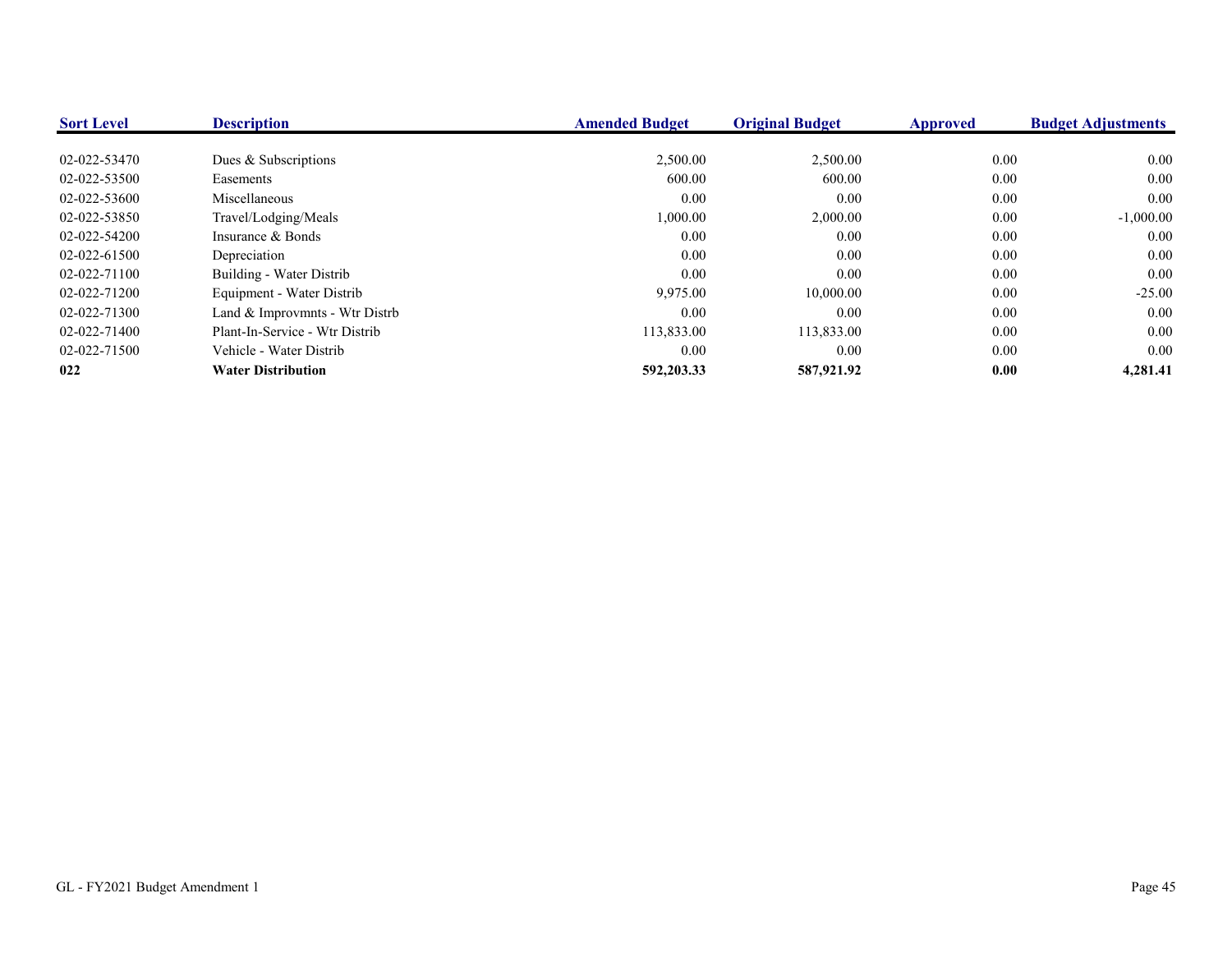| <b>Sort Level</b> | <b>Description</b>               | <b>Amended Budget</b> | <b>Original Budget</b> | <b>Approved</b> | <b>Budget Adjustments</b> |
|-------------------|----------------------------------|-----------------------|------------------------|-----------------|---------------------------|
|                   |                                  |                       |                        |                 |                           |
| 023               | Meter Reading & Mainentance      |                       |                        |                 |                           |
| 02-023-50010      | Compensation                     | 43,469.61             | 43,469.61              | 0.00            | 0.00                      |
| 02-023-50011      | Emergency - Compensation         | 0.00                  | 0.00                   | 0.00            | 0.00                      |
| 02-023-50060      | Compensation-On Call Pay         | 3,803.59              | 3,803.59               | 0.00            | $0.00\,$                  |
| 02-023-50070      | Overtime-Non Salaried            | 1,880.90              | 1,880.90               | 0.00            | $0.00\,$                  |
| 02-023-50080      | Compensation-Deferred            | 0.00                  | $0.00\,$               | 0.00            | $0.00\,$                  |
| 02-023-50110      | FICA/Medicare                    | 3,374.80              | 3,374.80               | 0.00            | $0.00\,$                  |
| 02-023-50210      | Insurance-Dental                 | 271.20                | 271.20                 | 0.00            | 0.00                      |
| 02-023-50220      | Insurance-Life                   | 229.32                | 229.32                 | 0.00            | 0.00                      |
| 02-023-50230      | Insurance-Medical                | 7,692.00              | 7,692.00               | 0.00            | 0.00                      |
| 02-023-50231      | Insurance-HRA                    | 527.80                | 527.80                 | 0.00            | $0.00\,$                  |
| 02-023-50240      | <b>Insurance-Retirees</b>        | $0.00\,$              | $0.00\,$               | 0.00            | $0.00\,$                  |
| 02-023-50250      | Insurance-Unemployment           | 540.28                | 540.28                 | 0.00            | $0.00\,$                  |
| 02-023-50260      | Insurance-Workers Comp           | 816.25                | 809.12                 | 0.00            | 7.13                      |
| 02-023-50280      | Vacation                         | 0.00                  | 0.00                   | 0.00            | 0.00                      |
| 02-023-50510      | Other                            | 0.00                  | 0.00                   | 0.00            | 0.00                      |
| 02-023-50610      | Pensions-Retirees                | 0.00                  | 0.00                   | 0.00            | $0.00\,$                  |
| 02-023-50710      | Retirement - CERS                | 11,826.36             | 11,826.36              | 0.00            | 0.00                      |
| 02-023-50711      | Retirement - OPEB                | 0.00                  | 0.00                   | 0.00            | 0.00                      |
| 02-023-50810      | Uniforms                         | 250.00                | 250.00                 | 0.00            | 0.00                      |
| 02-023-50811      | Uniforms-NEW HIRE                | 600.00                | 0.00                   | 0.00            | 600.00                    |
| 02-023-51120      | Contract Labor-Bldg Repair       | $0.00\,$              | 0.00                   | 0.00            | $0.00\,$                  |
| 02-023-51220      | <b>Equipment Rental</b>          | 0.00                  | 0.00                   | 0.00            | 0.00                      |
| 02-023-51221      | <b>Technology Lease Payments</b> | 0.00                  | 0.00                   | 0.00            | 0.00                      |
| 02-023-51230      | Freight/Shipping/Handling        | 500.00                | 500.00                 | 0.00            | 0.00                      |
| 02-023-51310      | Janitorial Service & Related     | 0.00                  | 0.00                   | 0.00            | $0.00\,$                  |
| 02-023-51510      | Physicals/Rests/Vaccines         | 0.00                  | 0.00                   | 0.00            | $0.00\,$                  |
| 02-023-51610      | Printing & Advertising           | 0.00                  | 0.00                   | 0.00            | $0.00\,$                  |
| 02-023-51735      | Profess-Backhoe Repair/Maint     | 0.00                  | 0.00                   | 0.00            | 0.00                      |
| 02-023-51740      | Profess-Computer Maint/Repair    | 0.00                  | 0.00                   | 0.00            | 0.00                      |
| 02-023-51745      | Professional-Consultant          | 1,000.00              | 1,000.00               | 0.00            | 0.00                      |
| 02-023-51748      | Profess-License Maint/Support    | 250.00                | 250.00                 | 0.00            | 0.00                      |
| 02-023-51755      | Profess-Equip Maint/Repair       | 4,000.00              | 4,000.00               | $0.00\,$        | $0.00\,$                  |
| 02-023-51765      | Professional-Other               | 1,600.00              | 1,600.00               | 0.00            | $0.00\,$                  |
| 02-023-51780      | Profess-Vehicle Repair/Maint     | 3,250.00              | 1,750.00               | 0.00            | 1,500.00                  |
| 02-023-51850      | <b>Test Analysis</b>             | 0.00                  | 0.00                   | 0.00            | 0.00                      |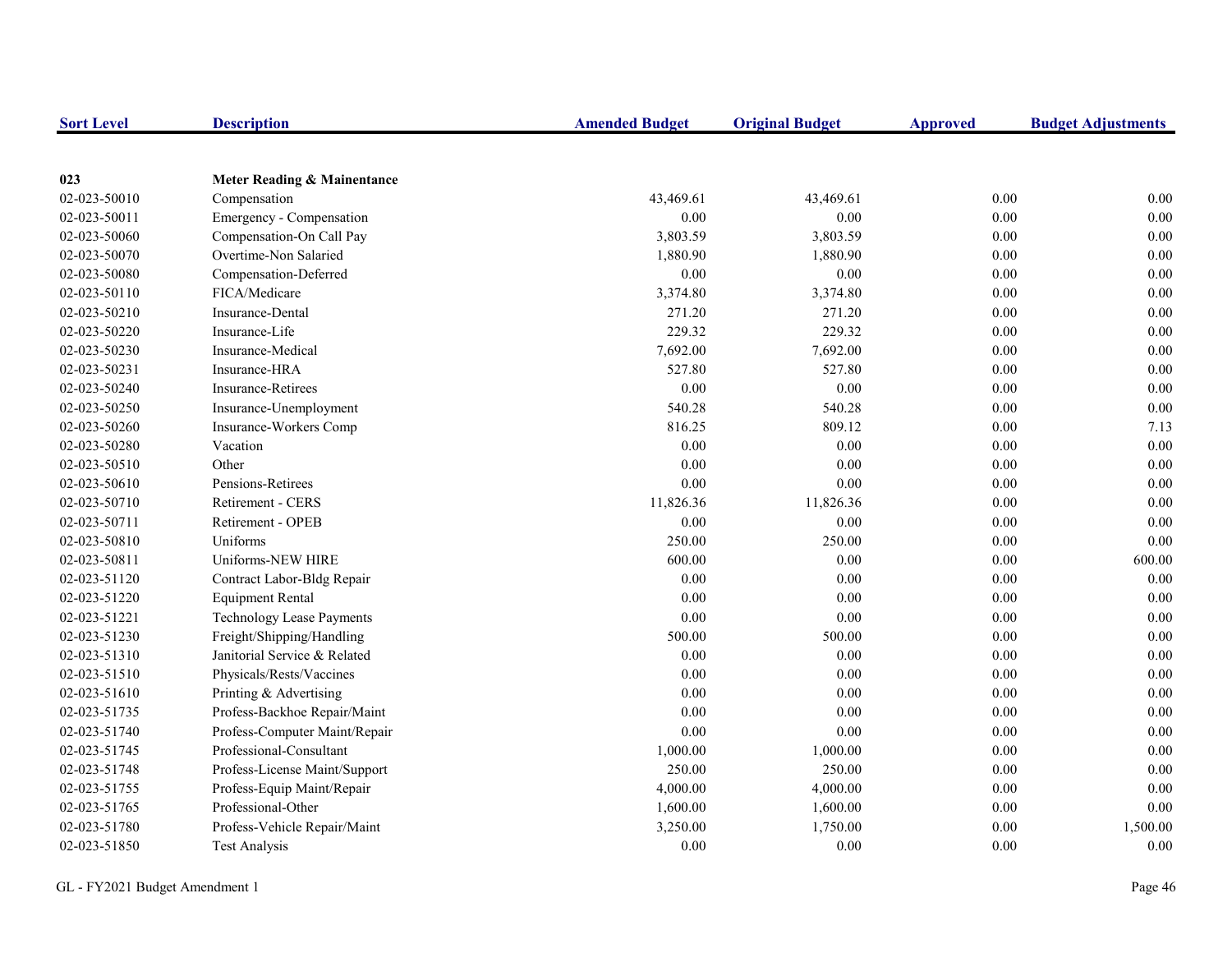| <b>Sort Level</b> | <b>Description</b>             | <b>Amended Budget</b> | <b>Original Budget</b> | <b>Approved</b> | <b>Budget Adjustments</b> |
|-------------------|--------------------------------|-----------------------|------------------------|-----------------|---------------------------|
|                   |                                |                       |                        |                 |                           |
| 02-023-51910      | Utilities-Electric             | 0.00                  | 0.00                   | 0.00            | 0.00                      |
| 02-023-51920      | Utilities-Nat Gas/Propane      | 0.00                  | 0.00                   | 0.00            | 0.00                      |
| 02-023-51940      | Utilities-Communications       | 800.00                | 800.00                 | 0.00            | $0.00\,$                  |
| 02-023-51950      | Utilities-Water/Sewer          | 0.00                  | 0.00                   | 0.00            | $0.00\,$                  |
| 02-023-52020      | Supplies-Bldg Maint/Repair     | 0.00                  | 0.00                   | 0.00            | 0.00                      |
| 02-023-52060      | Supplies-Computer/Copier/Print | 0.00                  | 0.00                   | 0.00            | 0.00                      |
| 02-023-52110      | Equipment (Under \$2,000 Each) | 1,000.00              | 1,000.00               | 0.00            | $0.00\,$                  |
| 02-023-52120      | Supplies-Equip Maint/Repair    | 200.00                | 200.00                 | 0.00            | 0.00                      |
| 02-023-52250      | Fuel, Oil, Fluids              | 3,200.00              | 3,200.00               | 0.00            | 0.00                      |
| 02-023-52350      | Supplies-Janitorial            | 0.00                  | 0.00                   | 0.00            | 0.00                      |
| 02-023-52510      | Meter Boxes                    | 9,000.00              | 15,000.00              | 0.00            | $-6,000.00$               |
| 02-023-52515      | Meter-Erts                     | 30,000.00             | 30,000.00              | 0.00            | 0.00                      |
| 02-023-52520      | Meter Related Other            | 4,000.00              | 4,000.00               | 0.00            | 0.00                      |
| 02-023-52530      | Meters Setters & Risers        | 22,000.00             | 30,000.00              | 0.00            | $-8,000.00$               |
| 02-023-52550      | Meters                         | 50,400.00             | 50,400.00              | 0.00            | 0.00                      |
| 02-023-52560      | Meters, Large                  | 20,000.00             | 20,000.00              | 0.00            | 0.00                      |
| 02-023-52700      | Supplies-Office                | 0.00                  | 0.00                   | 0.00            | 0.00                      |
| 02-023-52750      | Supplies-Other                 | 0.00                  | 0.00                   | 0.00            | 0.00                      |
| 02-023-52840      | Postage-Meter & Related        | 0.00                  | 0.00                   | 0.00            | 0.00                      |
| 02-023-52865      | Supplies-Safety/Protective     | 250.00                | 250.00                 | 0.00            | 0.00                      |
| 02-023-52890      | Software                       | 68,000.00             | 68,000.00              | 0.00            | 0.00                      |
| 02-023-52950      | Vehicle-Supplies Repair/Maint  | 1,500.00              | 1,500.00               | 0.00            | $0.00\,$                  |
| 02-023-53450      | Coffee, Tea & Related          | 0.00                  | 0.00                   | 0.00            | 0.00                      |
| 02-023-53460      | Conference/Train/School        | 500.00                | 500.00                 | 0.00            | 0.00                      |
| 02-023-53470      | Dues & Subscriptions           | 0.00                  | 0.00                   | 0.00            | $0.00\,$                  |
| 02-023-53500      | Easements                      | 0.00                  | 0.00                   | 0.00            | 0.00                      |
| 02-023-53600      | Miscellaneous                  | 0.00                  | 0.00                   | 0.00            | 0.00                      |
| 02-023-53850      | Travel/Lodging/Meals           | 600.00                | 600.00                 | 0.00            | 0.00                      |
| 02-023-61500      | Depreciation                   | 0.00                  | 0.00                   | 0.00            | 0.00                      |
| 023               | Meter Reading & Mainentance    | 297,332.10            | 309,224.98             | 0.00            | $-11,892.87$              |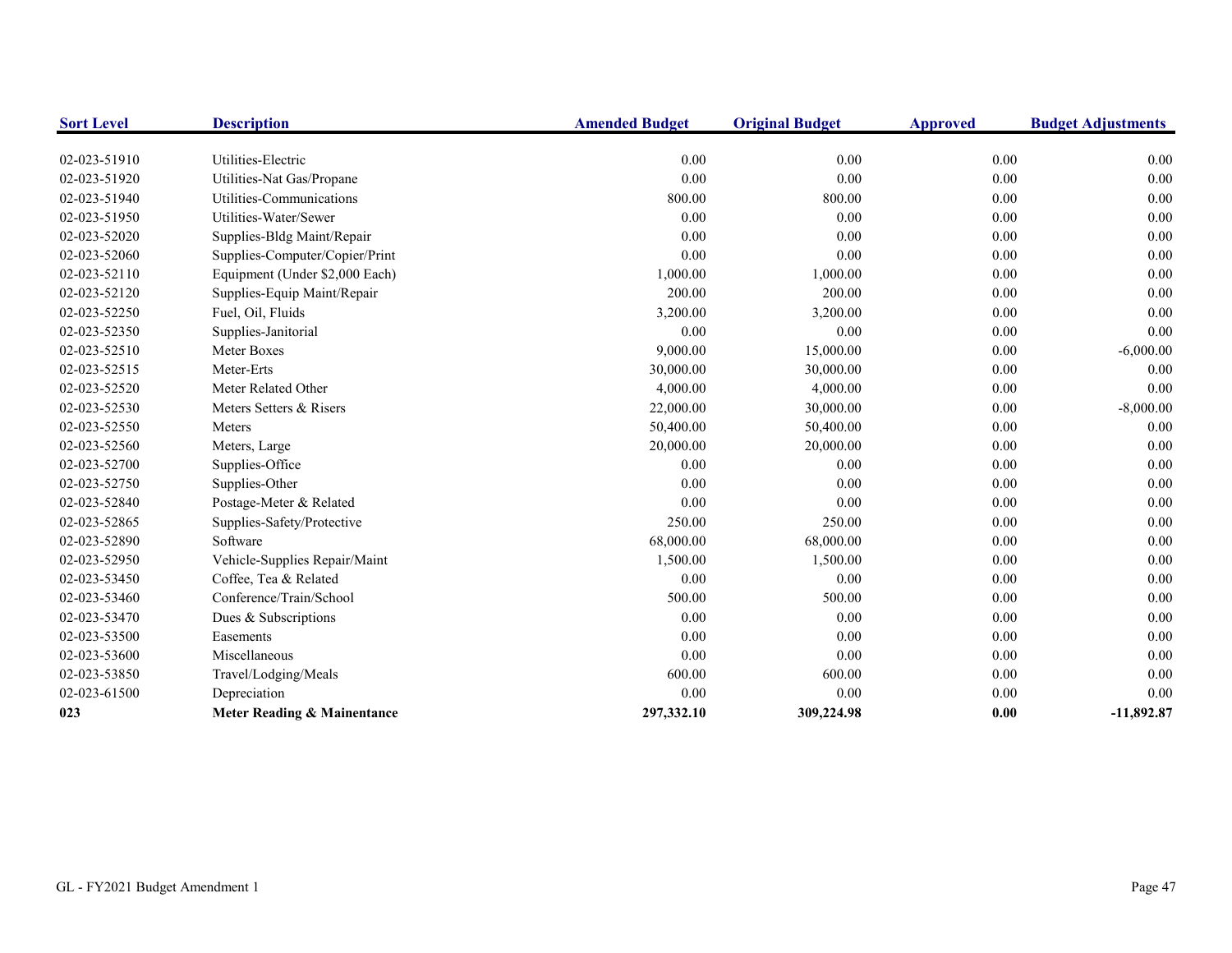| <b>Sort Level</b> | <b>Description</b>               | <b>Amended Budget</b> | <b>Original Budget</b> | <b>Approved</b> | <b>Budget Adjustments</b> |
|-------------------|----------------------------------|-----------------------|------------------------|-----------------|---------------------------|
|                   |                                  |                       |                        |                 |                           |
| 024               | <b>Wastewater Treatment</b>      |                       |                        |                 |                           |
| 02-024-50010      | Compensation                     | 149,333.96            | 149,333.96             | 0.00            | 0.00                      |
| 02-024-50011      | Emergency - Compensation         | 0.00                  | 0.00                   | 0.00            | 0.00                      |
| 02-024-50060      | Compensation-On Call Pay         | 7,684.77              | 7,684.77               | 0.00            | $0.00\,$                  |
| 02-024-50070      | Overtime-Non Salaried            | 11,717.16             | 11,717.16              | 0.00            | $0.00\,$                  |
| 02-024-50080      | Compensation-Deferred            | 0.00                  | $0.00\,$               | 0.00            | $0.00\,$                  |
| 02-024-50110      | FICA/Medicare                    | 11,620.96             | 11,620.96              | 0.00            | 0.00                      |
| 02-024-50210      | Insurance-Dental                 | 814.56                | 814.56                 | 0.00            | 0.00                      |
| 02-024-50220      | Insurance-Life                   | 775.32                | 775.32                 | 0.00            | 0.00                      |
| 02-024-50230      | Insurance-Medical                | 55,868.16             | 55,868.16              | 0.00            | 0.00                      |
| 02-024-50231      | Insurance-HRA                    | 2,484.04              | 2,484.04               | 0.00            | 0.00                      |
| 02-024-50240      | <b>Insurance-Retirees</b>        | 6,713.88              | 6,713.88               | 0.00            | $0.00\,$                  |
| 02-024-50250      | Insurance-Unemployment           | 1,140.36              | 1,140.36               | 0.00            | $0.00\,$                  |
| 02-024-50260      | Insurance-Workers Comp           | 2,757.17              | 2,733.11               | 0.00            | 24.06                     |
| 02-024-50280      | Vacation                         | 0.00                  | 0.00                   | 0.00            | 0.00                      |
| 02-024-50511      | Capitalized Matls & Equipment    | 0.00                  | 0.00                   | 0.00            | 0.00                      |
| 02-024-50610      | Pensions-Retirees                | 2,400.00              | 2,400.00               | 0.00            | $0.00\,$                  |
| 02-024-50710      | Retirement - CERS                | 40,597.96             | 40,597.96              | 0.00            | 0.00                      |
| 02-024-50711      | Retirement - OPEB                | 0.00                  | 0.00                   | 0.00            | 0.00                      |
| 02-024-50810      | Uniforms                         | 4,205.00              | 1,500.00               | 0.00            | 2,705.00                  |
| 02-024-50811      | Uniforms-NEW HIRE                | 0.00                  | 0.00                   | 0.00            | 0.00                      |
| 02-024-51120      | Contract Labor-Bldg Repair       | 2,000.00              | 2,000.00               | 0.00            | $0.00\,$                  |
| 02-024-51220      | <b>Equipment Rental</b>          | 500.00                | 500.00                 | 0.00            | 0.00                      |
| 02-024-51221      | <b>Technology Lease Payments</b> | 872.28                | 872.28                 | 0.00            | 0.00                      |
| 02-024-51230      | Freight/Shipping/Handling        | 2,500.00              | 2,500.00               | 0.00            | 0.00                      |
| 02-024-51510      | Physicals/Rests/Vaccines         | 200.00                | 200.00                 | 0.00            | $0.00\,$                  |
| 02-024-51610      | Printing & Advertising           | 250.00                | 250.00                 | 0.00            | $0.00\,$                  |
| 02-024-51740      | Profess-Computer Maint/Repair    | 0.00                  | 0.00                   | 0.00            | $0.00\,$                  |
| 02-024-51745      | Professional-Consultant          | 0.00                  | 0.00                   | 0.00            | 0.00                      |
| 02-024-51748      | Profess-License Maint/Support    | 1,000.00              | 1,000.00               | 0.00            | 0.00                      |
| 02-024-51755      | Profess-Equip Maint/Repair       | 13,000.00             | 13,000.00              | 0.00            | 0.00                      |
| 02-024-51765      | Professional-Other               | 700.00                | 700.00                 | 0.00            | 0.00                      |
| 02-024-51780      | Profess-Vehicle Repair/Maint     | 2,000.00              | 2,000.00               | $0.00\,$        | $0.00\,$                  |
| 02-024-51810      | Sludge Removal                   | 81,000.00             | 81,000.00              | 0.00            | 0.00                      |
| 02-024-51850      | <b>Test Analysis</b>             | 32,000.00             | 32,000.00              | 0.00            | 0.00                      |
| 02-024-51910      | Utilities-Electric               | 126,000.00            | 126,000.00             | 0.00            | 0.00                      |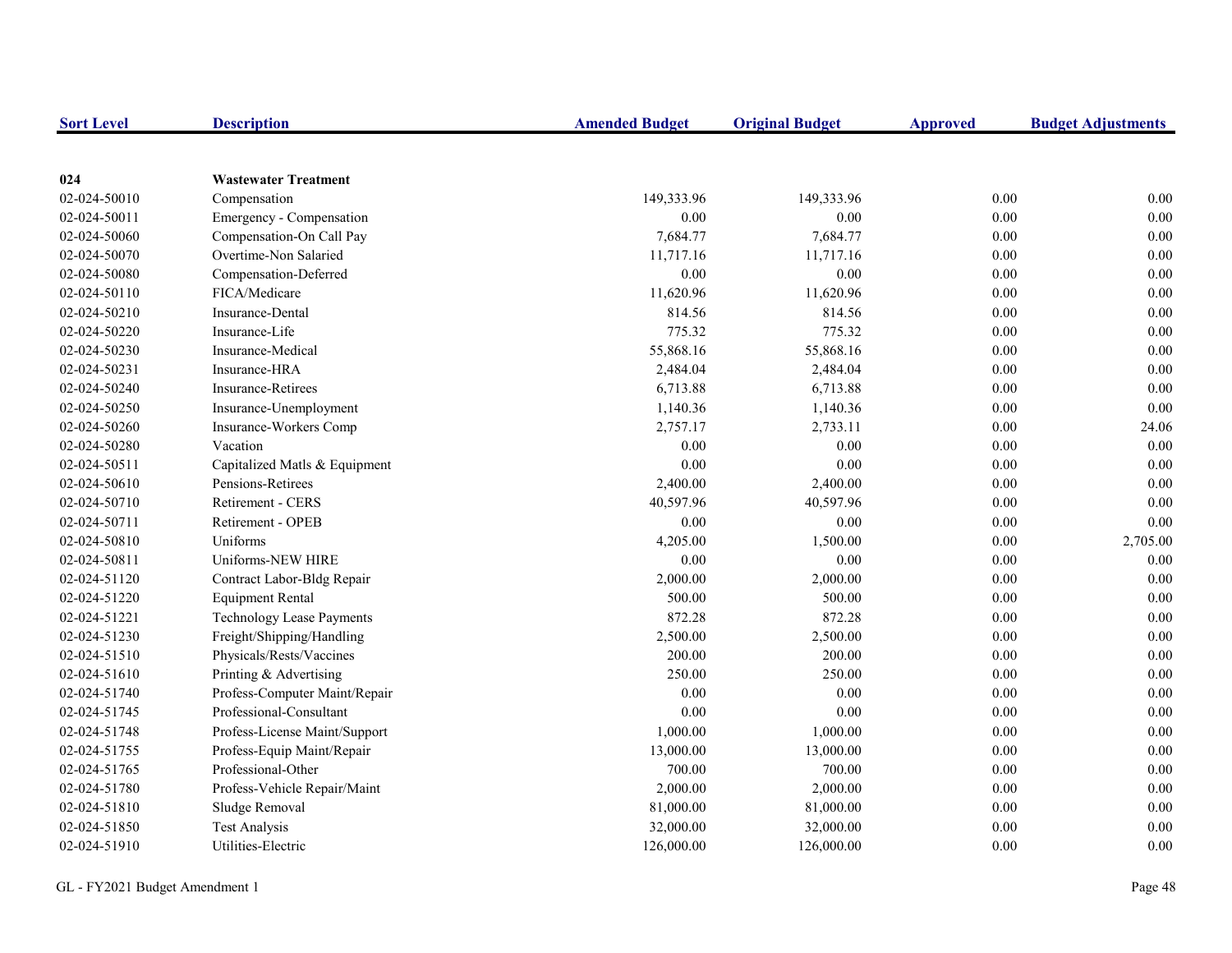| <b>Sort Level</b> | <b>Description</b>             | <b>Amended Budget</b> | <b>Original Budget</b> | <b>Approved</b> | <b>Budget Adjustments</b> |
|-------------------|--------------------------------|-----------------------|------------------------|-----------------|---------------------------|
| 02-024-51920      | Utilities-Nat Gas/Propane      | 250.00                | 250.00                 | 0.00            | 0.00                      |
| 02-024-51940      | Utilities-Communications       | 5,300.00              | 5,300.00               | 0.00            | 0.00                      |
| 02-024-51950      | Utilities-Water/Sewer          | 10,000.00             | 10,000.00              | 0.00            | $0.00\,$                  |
| 02-024-52020      | Supplies-Bldg Maint/Repair     | 1,000.00              | 1,000.00               | 0.00            | 0.00                      |
| 02-024-52050      | Chlorine/Sodium Hypochlorite   | 6,000.00              | 6,000.00               | 0.00            | $0.00\,$                  |
| 02-024-52055      | Poly Aluminum Chloride         | 0.00                  | 0.00                   | 0.00            | 0.00                      |
| 02-024-52060      | Supplies-Computer/Copier/Print | 1,850.00              | 450.00                 | 0.00            | 1,400.00                  |
| 02-024-52110      | Equipment (Under \$2,000 Each) | 2,000.00              | 2,000.00               | 0.00            | 0.00                      |
| 02-024-52120      | Supplies-Equip Maint/Repair    | 50,000.00             | 50,000.00              | 0.00            | 0.00                      |
| 02-024-52250      | Fuel, Oil, Fluids              | 2,500.00              | 2,500.00               | 0.00            | $0.00\,$                  |
| 02-024-52350      | Supplies-Janitorial            | 1,000.00              | 1,000.00               | 0.00            | $0.00\,$                  |
| 02-024-52360      | Equipment-Laboratory           | 2,000.00              | 2,000.00               | 0.00            | $0.00\,$                  |
| 02-024-52370      | Supplies-Laboratory            | 2,500.00              | 2,500.00               | 0.00            | $0.00\,$                  |
| 02-024-52620      | Odor Control                   | 1,000.00              | 1,000.00               | 0.00            | $0.00\,$                  |
| 02-024-52700      | Supplies-Office                | 1,100.00              | 1,300.00               | 0.00            | $-200.00$                 |
| 02-024-52750      | Supplies-Other                 | 1,300.00              | 1,300.00               | 0.00            | 0.00                      |
| 02-024-52830      | Polymers                       | 12,500.00             | 12,500.00              | 0.00            | 0.00                      |
| 02-024-52840      | Postage-Meter & Related        | 0.00                  | 0.00                   | 0.00            | 0.00                      |
| 02-024-52865      | Supplies-Safety/Protective     | 1,800.00              | 1,800.00               | 0.00            | 0.00                      |
| 02-024-52885      | Small Tools & Equipment        | 700.00                | 700.00                 | 0.00            | 0.00                      |
| 02-024-52890      | Software                       | 3,050.00              | 3,050.00               | 0.00            | $0.00\,$                  |
| 02-024-52900      | Sulfur Dioxide                 | 8,700.00              | 8,700.00               | 0.00            | $0.00\,$                  |
| 02-024-52950      | Vehicle-Supplies Repair/Maint  | 350.00                | 350.00                 | 0.00            | $0.00\,$                  |
| 02-024-53101      | Fines & Penalties              | 0.00                  | $0.00\,$               | 0.00            | $0.00\,$                  |
| 02-024-53460      | Conference/Train/School        | 3,000.00              | 3,000.00               | 0.00            | $0.00\,$                  |
| 02-024-53470      | Dues & Subscriptions           | 1,450.00              | 1,450.00               | $0.00\,$        | $0.00\,$                  |
| 02-024-53500      | Easements                      | 0.00                  | $0.00\,$               | $0.00\,$        | $0.00\,$                  |
| 02-024-53600      | Miscellaneous                  | 0.00                  | 0.00                   | 0.00            | 0.00                      |
| 02-024-53850      | Travel/Lodging/Meals           | 3,000.00              | 3,000.00               | 0.00            | $0.00\,$                  |
| 02-024-54200      | Insurance & Bonds              | 0.00                  | 0.00                   | 0.00            | $0.00\,$                  |
| 02-024-54400      | Profess-Other Legal            | 0.00                  | 0.00                   | 0.00            | $0.00\,$                  |
| 02-024-61500      | Depreciation                   | 0.00                  | 0.00                   | 0.00            | $0.00\,$                  |
| 02-024-72100      | Building - Wastewater Plant    | 234,567.60            | 234,567.60             | 0.00            | 0.00                      |
| 02-024-72200      | Equipment - Wastewater Plant   | 45,050.00             | 45,050.00              | 0.00            | 0.00                      |
| 02-024-72300      | Land & Imprvmnts - Waste Plant | 0.00                  | $0.00\,$               | 0.00            | 0.00                      |
| 02-024-72400      | Plant-In-Service - Waste Plant | 65,000.00             | 65,000.00              | 0.00            | 0.00                      |
| 02-024-72500      | Vehicle - Wastewater Plant     | 0.00                  | 0.00                   | 0.00            | 0.00                      |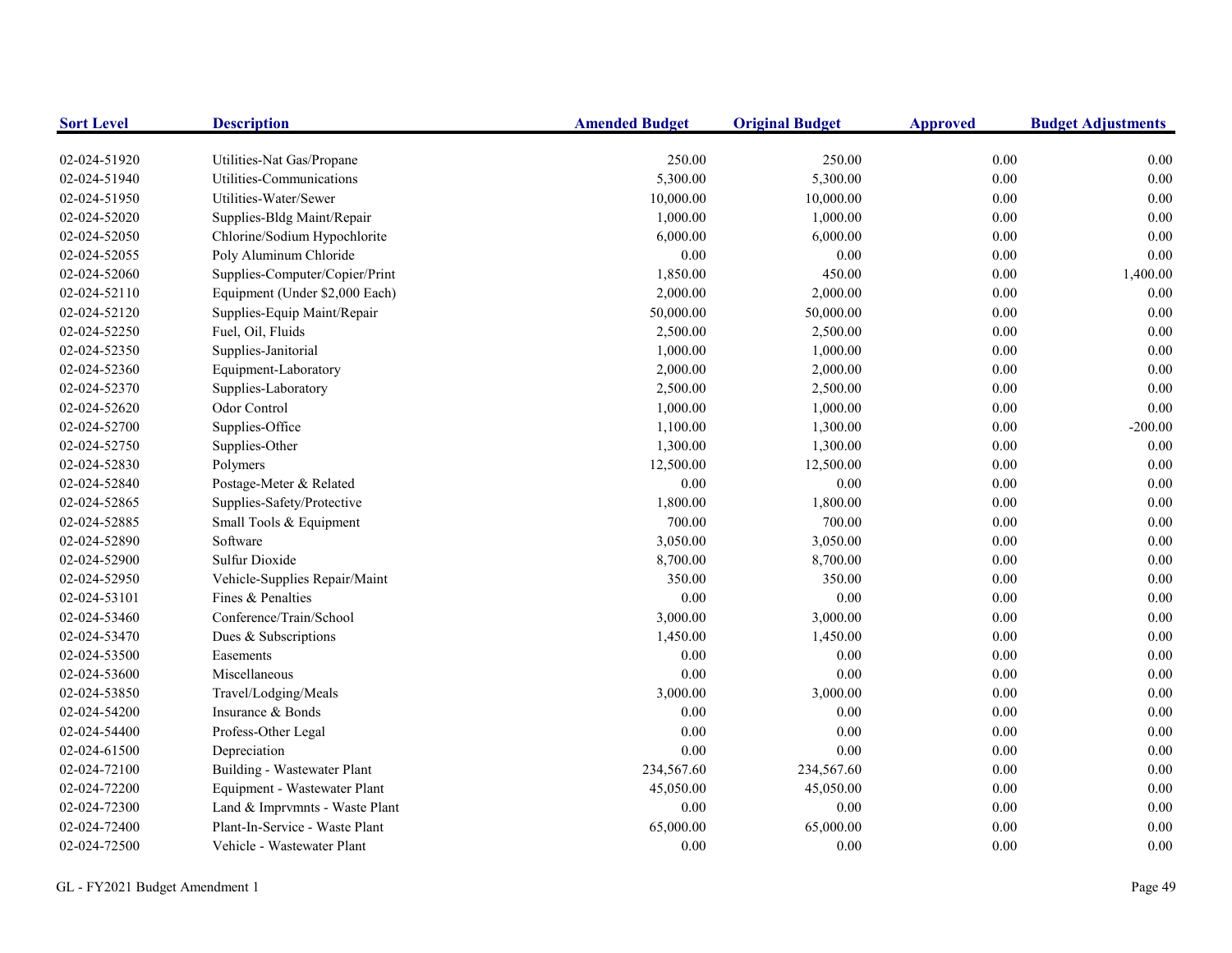| <b>Sort Level</b> | Description                 | <b>Amended Budget</b> | <b>Original Budget</b> | Approved | <b>Budget Adjustments</b> |
|-------------------|-----------------------------|-----------------------|------------------------|----------|---------------------------|
|                   |                             |                       |                        |          |                           |
| 024               | <b>Wastewater Treatment</b> | 1,027,103.18          | 1,023,174.12           | 0.00     | 929.06.د                  |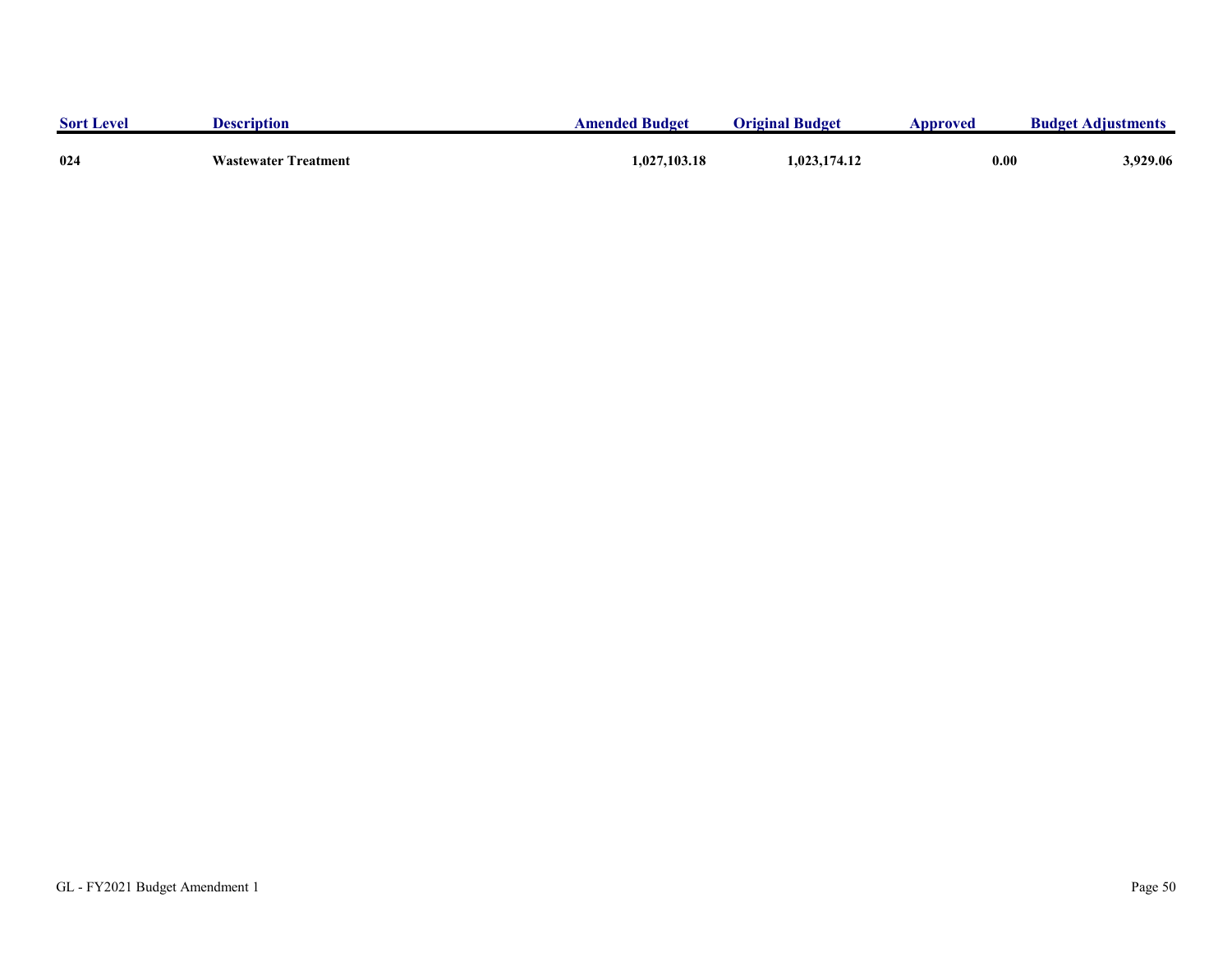| <b>Sort Level</b> | <b>Description</b>               | <b>Amended Budget</b> | <b>Original Budget</b> | <b>Approved</b> | <b>Budget Adjustments</b> |
|-------------------|----------------------------------|-----------------------|------------------------|-----------------|---------------------------|
|                   |                                  |                       |                        |                 |                           |
| 026               | <b>Collection Rehab</b>          |                       |                        |                 |                           |
| 02-026-50010      | Compensation                     | 118,150.06            | 140,078.12             | 0.00            | $-21,928.06$              |
| 02-026-50011      | Emergency - Compensation         | 0.00                  | 0.00                   | 0.00            | 0.00                      |
| 02-026-50060      | Compensation-On Call Pay         | 7,721.71              | 7,721.71               | 0.00            | 0.00                      |
| 02-026-50070      | Overtime-Non Salaried            | 12,728.10             | 12,728.10              | $0.00\,$        | 0.00                      |
| 02-026-50080      | Compensation-Deferred            | 0.00                  | $0.00\,$               | 0.00            | 0.00                      |
| 02-026-50110      | FICA/Medicare                    | 9,321.82              | 10,769.20              | 0.00            | $-1,447.38$               |
| 02-026-50210      | Insurance-Dental                 | 700.88                | 814.08                 | 0.00            | $-113.20$                 |
| 02-026-50220      | Insurance-Life                   | 623.72                | 739.44                 | 0.00            | $-115.72$                 |
| 02-026-50230      | Insurance-Medical                | 45,251.84             | 55,208.64              | 0.00            | $-9,956.80$               |
| 02-026-50231      | Insurance-HRA                    | 2,520.54              | 2,934.36               | 0.00            | $-413.82$                 |
| 02-026-50240      | <b>Insurance-Retirees</b>        | 0.00                  | $0.00\,$               | 0.00            | 0.00                      |
| 02-026-50250      | Insurance-Unemployment           | 1,082.72              | 1,260.48               | 0.00            | $-177.76$                 |
| 02-026-50260      | Insurance-Workers Comp           | 2,218.56              | 2,607.36               | $0.00\,$        | $-388.80$                 |
| 02-026-50280      | Vacation                         | 0.00                  | 0.00                   | 0.00            | 0.00                      |
| 02-026-50510      | Capitalized Labor                | 0.00                  | 0.00                   | 0.00            | 0.00                      |
| 02-026-50511      | Capitalized Matls & Equipment    | 0.00                  | $0.00\,$               | 0.00            | 0.00                      |
| 02-026-50610      | Pensions-Retirees                | 0.00                  | 0.00                   | 0.00            | 0.00                      |
| 02-026-50710      | Retirement - CERS                | 33, 347. 18           | 38,623.00              | 0.00            | $-5,275.82$               |
| 02-026-50711      | Retirement - OPEB                | 0.00                  | 0.00                   | 0.00            | 0.00                      |
| 02-026-50810      | Uniforms                         | 3,490.00              | 1,500.00               | 0.00            | 1,990.00                  |
| 02-026-50811      | Uniforms-NEW HIRE                | 2,500.00              | 0.00                   | 0.00            | 2,500.00                  |
| 02-026-51120      | Contract Labor-Bldg Repair       | 0.00                  | 0.00                   | 0.00            | 0.00                      |
| 02-026-51220      | <b>Equipment Rental</b>          | 500.00                | 500.00                 | $0.00\,$        | 0.00                      |
| 02-026-51221      | <b>Technology Lease Payments</b> | 240.84                | 240.84                 | $0.00\,$        | 0.00                      |
| 02-026-51230      | Freight/Shipping/Handling        | 1,200.00              | 800.00                 | 0.00            | 400.00                    |
| 02-026-51310      | Janitorial Service & Related     | 0.00                  | 0.00                   | 0.00            | 0.00                      |
| 02-026-51510      | Physicals/Rests/Vaccines         | 140.00                | 140.00                 | 0.00            | 0.00                      |
| 02-026-51610      | Printing & Advertising           | 500.00                | 500.00                 | 0.00            | 0.00                      |
| 02-026-51735      | Profess-Backhoe Repair/Maint     | 3,000.00              | 3,000.00               | 0.00            | 0.00                      |
| 02-026-51740      | Profess-Computer Maint/Repair    | 0.00                  | 0.00                   | 0.00            | 0.00                      |
| 02-026-51745      | Professional-Consultant          | 0.00                  | $0.00\,$               | 0.00            | 0.00                      |
| 02-026-51748      | Profess-License Maint/Support    | 750.00                | 750.00                 | $0.00\,$        | 0.00                      |
| 02-026-51755      | Profess-Equip Maint/Repair       | 5,000.00              | 5,000.00               | $0.00\,$        | 0.00                      |
| 02-026-51762      | Prof-Lift Station Repair         | 19,000.00             | 19,000.00              | 0.00            | 0.00                      |
| 02-026-51765      | Professional-Other               | 31,500.00             | 40,000.00              | 0.00            | $-8,500.00$               |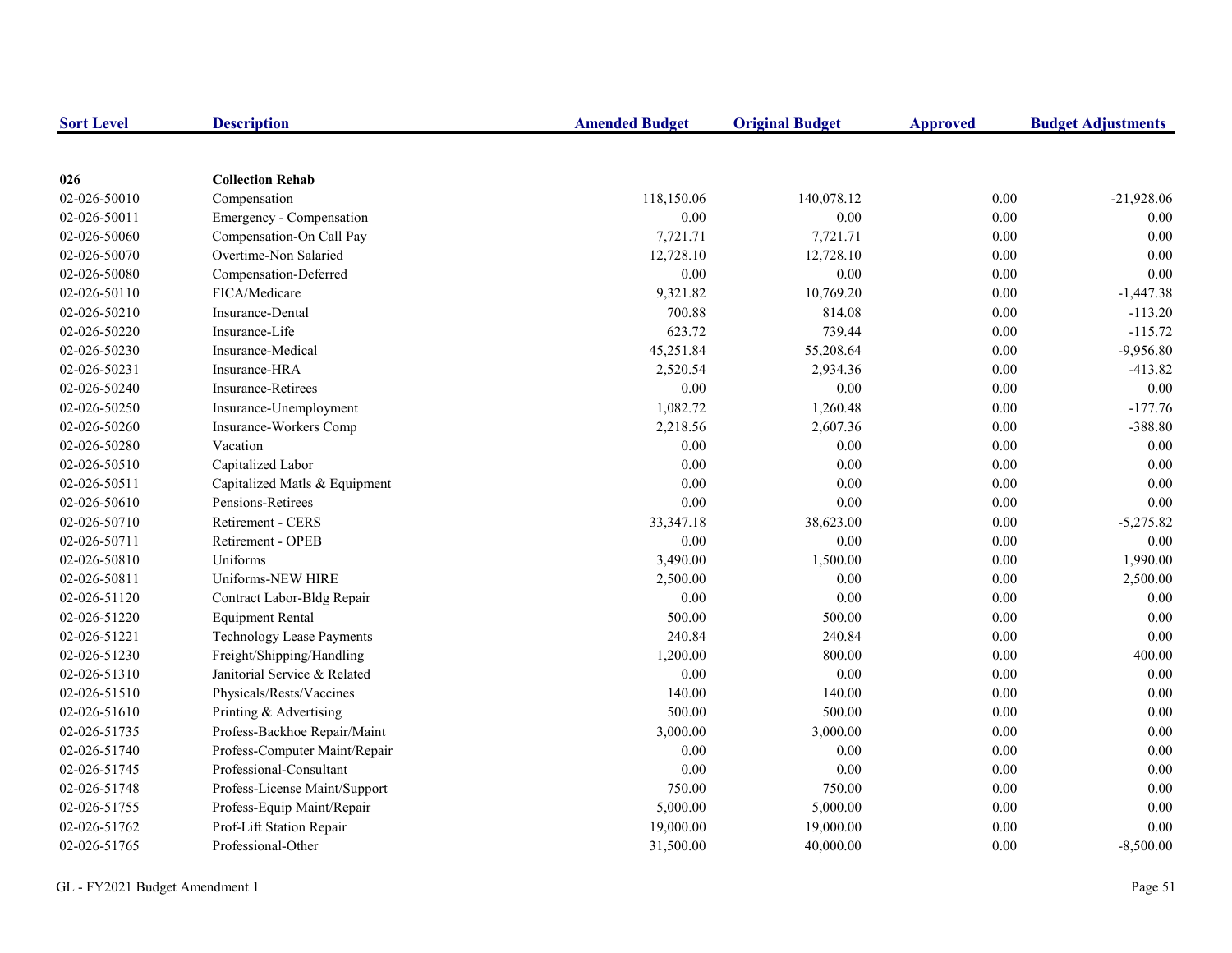| <b>Sort Level</b> | <b>Description</b>             | <b>Amended Budget</b> | <b>Original Budget</b> | <b>Approved</b> | <b>Budget Adjustments</b> |
|-------------------|--------------------------------|-----------------------|------------------------|-----------------|---------------------------|
| 02-026-51780      | Profess-Vehicle Repair/Maint   | 4,500.00              | 4,500.00               | 0.00            | 0.00                      |
| 02-026-51910      | Utilities-Electric             | 37,000.00             | 37,000.00              | 0.00            | $0.00\,$                  |
| 02-026-51920      | Utilities-Nat Gas/Propane      | 0.00                  | 0.00                   | 0.00            | $0.00\,$                  |
| 02-026-51940      | Utilities-Communications       | 6,250.00              | 6,250.00               | 0.00            | $0.00\,$                  |
| 02-026-51950      | Utilities-Water/Sewer          | 1,650.00              | 1,650.00               | 0.00            | $0.00\,$                  |
| 02-026-52010      | Supplies-Backhoe Repair/Maint  | 650.00                | 650.00                 | 0.00            | 0.00                      |
| 02-026-52020      | Supplies-Bldg Maint/Repair     | 500.00                | 500.00                 | 0.00            | 0.00                      |
| 02-026-52060      | Supplies-Computer/Copier/Print | 150.00                | 150.00                 | 0.00            | 0.00                      |
| 02-026-52080      | Concrete                       | 0.00                  | 0.00                   | 0.00            | 0.00                      |
| 02-026-52090      | Supplies - Asphalt             | 0.00                  | 0.00                   | 0.00            | $0.00\,$                  |
| 02-026-52110      | Equipment (Under \$2,000 Each) | 1,300.00              | 2,000.00               | 0.00            | $-700.00$                 |
| 02-026-52120      | Supplies-Equip Maint/Repair    | 700.00                | 700.00                 | 0.00            | 0.00                      |
| 02-026-52250      | Fuel, Oil, Fluids              | 8,500.00              | 8,500.00               | 0.00            | 0.00                      |
| 02-026-52310      | Gravel/Rock                    | 4,500.00              | 3,000.00               | 0.00            | 1,500.00                  |
| 02-026-52311      | Supplies Yard Repairs          | 1,200.00              | 0.00                   | 0.00            | 1,200.00                  |
| 02-026-52320      | Grout                          | 250.00                | 250.00                 | 0.00            | 0.00                      |
| 02-026-52350      | Supplies-Janitorial            | 0.00                  | 0.00                   | 0.00            | 0.00                      |
| 02-026-52355      | Lift Station-Sply Maint/Repair | 19,500.00             | 19,500.00              | 0.00            | 0.00                      |
| 02-026-52440      | Manholes                       | 3,976.00              | 10,000.00              | 0.00            | $-6,024.00$               |
| 02-026-52700      | Supplies-Office                | 150.00                | 150.00                 | 0.00            | 0.00                      |
| 02-026-52750      | Supplies-Other                 | 800.00                | 800.00                 | 0.00            | $0.00\,$                  |
| 02-026-52820      | PVC Pipe                       | 4,200.00              | 3,500.00               | 0.00            | 700.00                    |
| 02-026-52840      | Postage-Meter & Related        | 0.00                  | $0.00\,$               | 0.00            | 0.00                      |
| 02-026-52855      | Risers                         | 1,200.00              | 1,200.00               | 0.00            | $0.00\,$                  |
| 02-026-52865      | Supplies-Safety/Protective     | 3,100.00              | 3,100.00               | 0.00            | 0.00                      |
| 02-026-52875      | Sewer Solvent                  | 30,000.00             | 30,000.00              | 0.00            | $0.00\,$                  |
| 02-026-52880      | Signs & Barricades             | 1,000.00              | 1,000.00               | 0.00            | $0.00\,$                  |
| 02-026-52885      | Small Tools & Equipment        | 1,700.00              | 1,700.00               | 0.00            | $0.00\,$                  |
| 02-026-52890      | Software                       | 1,550.00              | 1,550.00               | 0.00            | 0.00                      |
| 02-026-52920      | <b>Tapping Saddles</b>         | 650.00                | 450.00                 | 0.00            | 200.00                    |
| 02-026-52950      | Vehicle-Supplies Repair/Maint  | 1,500.00              | 1,500.00               | 0.00            | 0.00                      |
| 02-026-52955      | Inventory Adjustment           | 0.00                  | $0.00\,$               | 0.00            | 0.00                      |
| 02-026-53460      | Conference/Train/School        | 1,000.00              | 1,000.00               | 0.00            | $0.00\,$                  |
| 02-026-53470      | Dues & Subscriptions           | 1,000.00              | 1,000.00               | 0.00            | $0.00\,$                  |
| 02-026-53500      | Easements                      | 1,200.00              | 1,200.00               | 0.00            | 0.00                      |
| 02-026-53600      | Miscellaneous                  | 0.00                  | $0.00\,$               | 0.00            | 0.00                      |
| 02-026-53850      | Travel/Lodging/Meals           | 1,500.00              | 1,500.00               | 0.00            | 0.00                      |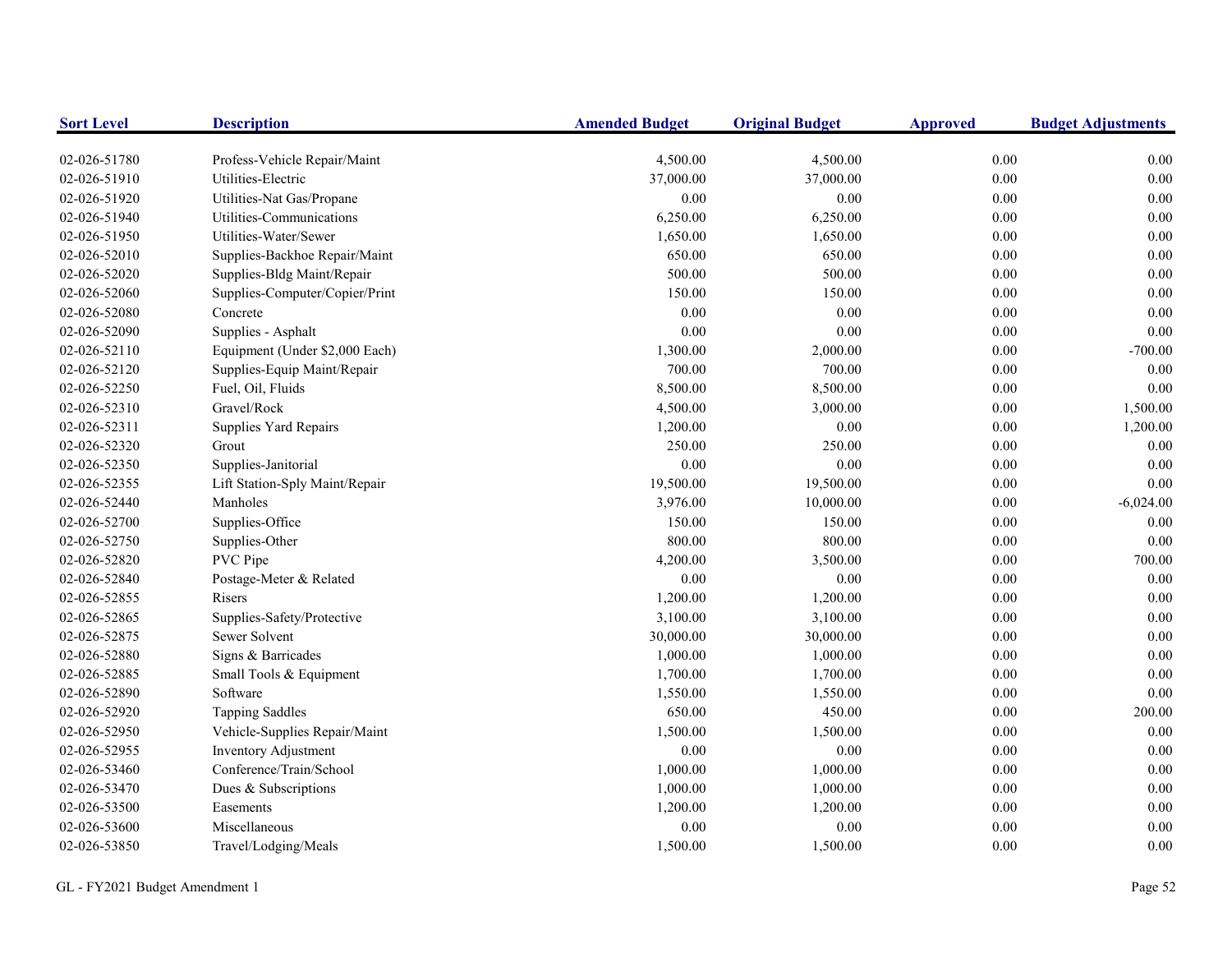| <b>Sort Level</b> | <b>Description</b>            | <b>Amended Budget</b> | <b>Original Budget</b> | Approved | <b>Budget Adjustments</b> |
|-------------------|-------------------------------|-----------------------|------------------------|----------|---------------------------|
|                   |                               |                       |                        |          |                           |
| 02-026-54200      | Insurance & Bonds             | 0.00                  | 0.00                   | 0.00     | 0.00                      |
| 02-026-61500      | Depreciation                  | 0.00                  | 0.00                   | 0.00     | 0.00                      |
| 02-026-73100      | Building - Coll/Rehab         | 0.00                  | 0.00                   | 0.00     | 0.00                      |
| 02-026-73200      | Equipment - Coll/Rehab        | 8,500.00              | 12,000.00              | 0.00     | $-3,500.00$               |
| 02-026-73300      | Land & Improvmnts-Coll/Rehab  | 6,024.00              | 0.00                   | 0.00     | 6,024.00                  |
| 02-026-73400      | Plant-In-Service - Coll/Rehab | 402,400.00            | 402,400.00             | 0.00     | 0.00                      |
| 02-026-73500      | Vehicle - Coll/Rehab          | 43,239.00             | 42,239.00              | 0.00     | 1,000.00                  |
| 026               | <b>Collection Rehab</b>       | 902,826.97            | 945,854.33             | 0.00     | $-43,027.36$              |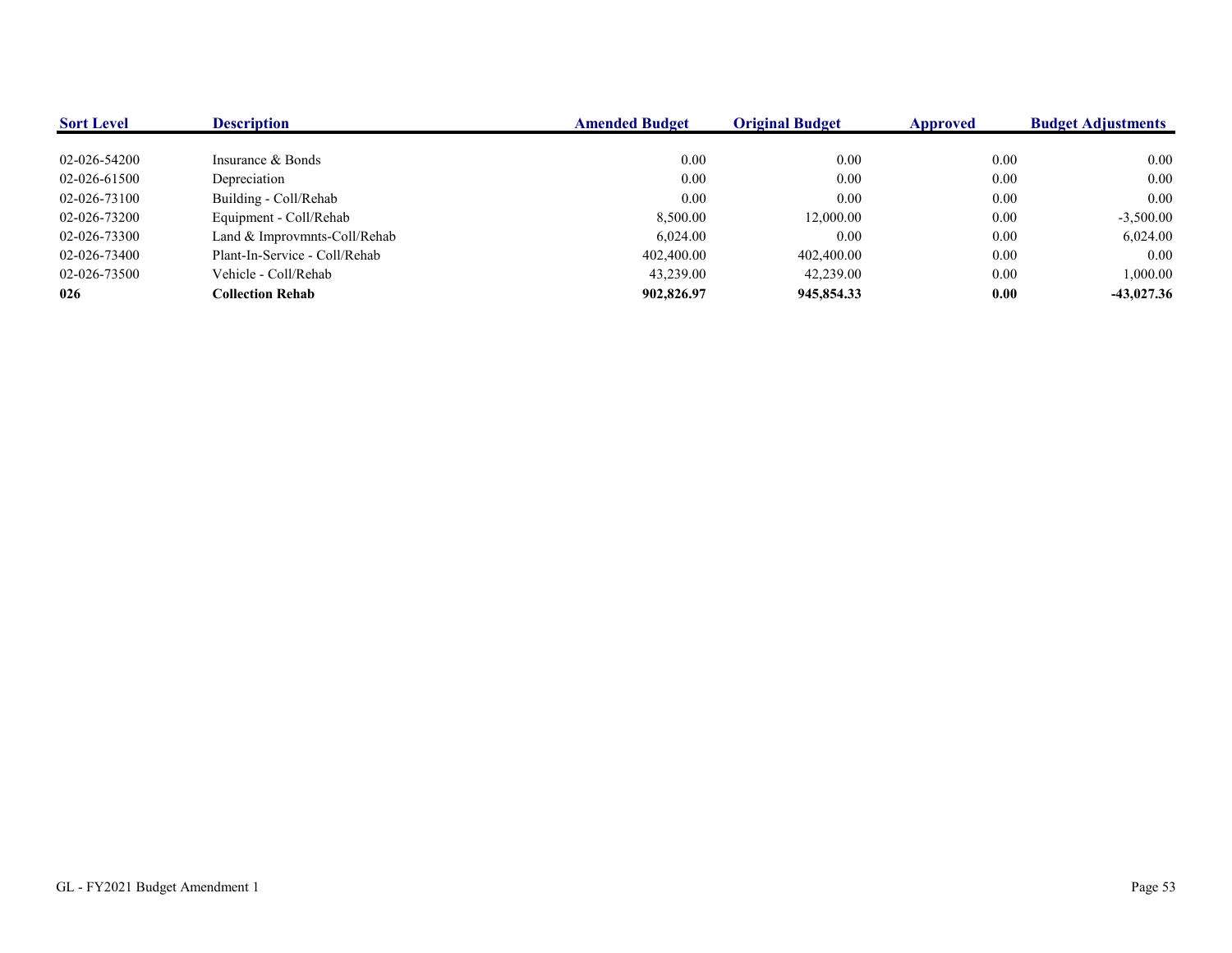| <b>Sort Level</b> | <b>Description</b>             | <b>Amended Budget</b> | <b>Original Budget</b> | <b>Approved</b> | <b>Budget Adjustments</b> |
|-------------------|--------------------------------|-----------------------|------------------------|-----------------|---------------------------|
|                   |                                |                       |                        |                 |                           |
| 071               | <b>Debt Service</b>            |                       |                        |                 |                           |
| 02-071-58150      | Admin Fees-W KIA/KLC/BNDS/Note | 0.00                  | 0.00                   | 0.00            | 0.00                      |
| 02-071-58155      | Admin Fees KIA                 | 3,035.43              | 3,035.43               | 0.00            | 0.00                      |
| 02-071-58156      | <b>Bond Issue Costs</b>        | 0.00                  | 0.00                   | 0.00            | 0.00                      |
| 02-071-58200      | Gain/Loss on Retirement Debt   | 0.00                  | 0.00                   | 0.00            | 0.00                      |
| 02-071-58332      | <b>Interest-Meter Deposits</b> | 7,500.00              | 7,500.00               | 0.00            | 0.00                      |
| 02-071-58350      | Interest-KIA C89-17 Dam Cap    | 0.00                  | 0.00                   | 0.00            | 0.00                      |
| 02-071-58352      | Interest-KIA A92-05 BLT Press  | 0.00                  | 0.00                   | 0.00            | 0.00                      |
| 02-071-58354      | Interest-KIA A94-18 WW Upgrade | 0.00                  | 0.00                   | 0.00            | 0.00                      |
| 02-071-58360      | Interst-W KLC Wtr Line Lease   | 0.00                  | 0.00                   | 0.00            | 0.00                      |
| 02-071-58365      | Interest-2004 Dam Bonds        | 0.00                  | 0.00                   | 0.00            | 0.00                      |
| 02-071-58370      | Interest-KLC Leases & Bonds    | 33,662.50             | 33,662.50              | 0.00            | 0.00                      |
| 02-071-58372      | Interest-2009 W&S Bonds        | 0.00                  | 0.00                   | 0.00            | 0.00                      |
| 02-071-58375      | Interest-2012 W&S Bonds        | 82,193.76             | 82,193.76              | 0.00            | 0.00                      |
| 02-071-58440      | Principal-KIA A92-05 BLT Press | 0.00                  | 0.00                   | 0.00            | 0.00                      |
| 02-071-58442      | Principal-KIA C89-17 Dam Cap   | 0.00                  | 0.00                   | 0.00            | 0.00                      |
| 02-071-58444      | Principal-KIA A94-18 WW Upgrde | 0.00                  | 0.00                   | 0.00            | 0.00                      |
| 02-071-58450      | Principal-W KLC Wtr Line Lease | 0.00                  | 0.00                   | 0.00            | 0.00                      |
| 02-071-58452      | Principal-2004 Dam Bonds       | 0.00                  | 0.00                   | 0.00            | 0.00                      |
| 02-071-58453      | Principal-2002 Bonds           | 0.00                  | 0.00                   | 0.00            | 0.00                      |
| 02-071-58455      | Principal-2000 KLC Lease       | 0.00                  | 0.00                   | 0.00            | 0.00                      |
| 02-071-58458      | Principal-2009 W&S Bonds       | 0.00                  | 0.00                   | 0.00            | 0.00                      |
| 02-071-58460      | Principal-2016D W&S Bond       | 50,000.00             | 50,000.00              | 0.00            | 0.00                      |
| 02-071-58475      | Principal-2012 W&S Bonds       | 160,000.00            | 160,000.00             | 0.00            | 0.00                      |
| 02-071-73547      | Amortization                   | 0.00                  | 0.00                   | 0.00            | 0.00                      |
| 071               | <b>Debt Service</b>            | 336,391.69            | 336,391.69             | 0.00            | 0.00                      |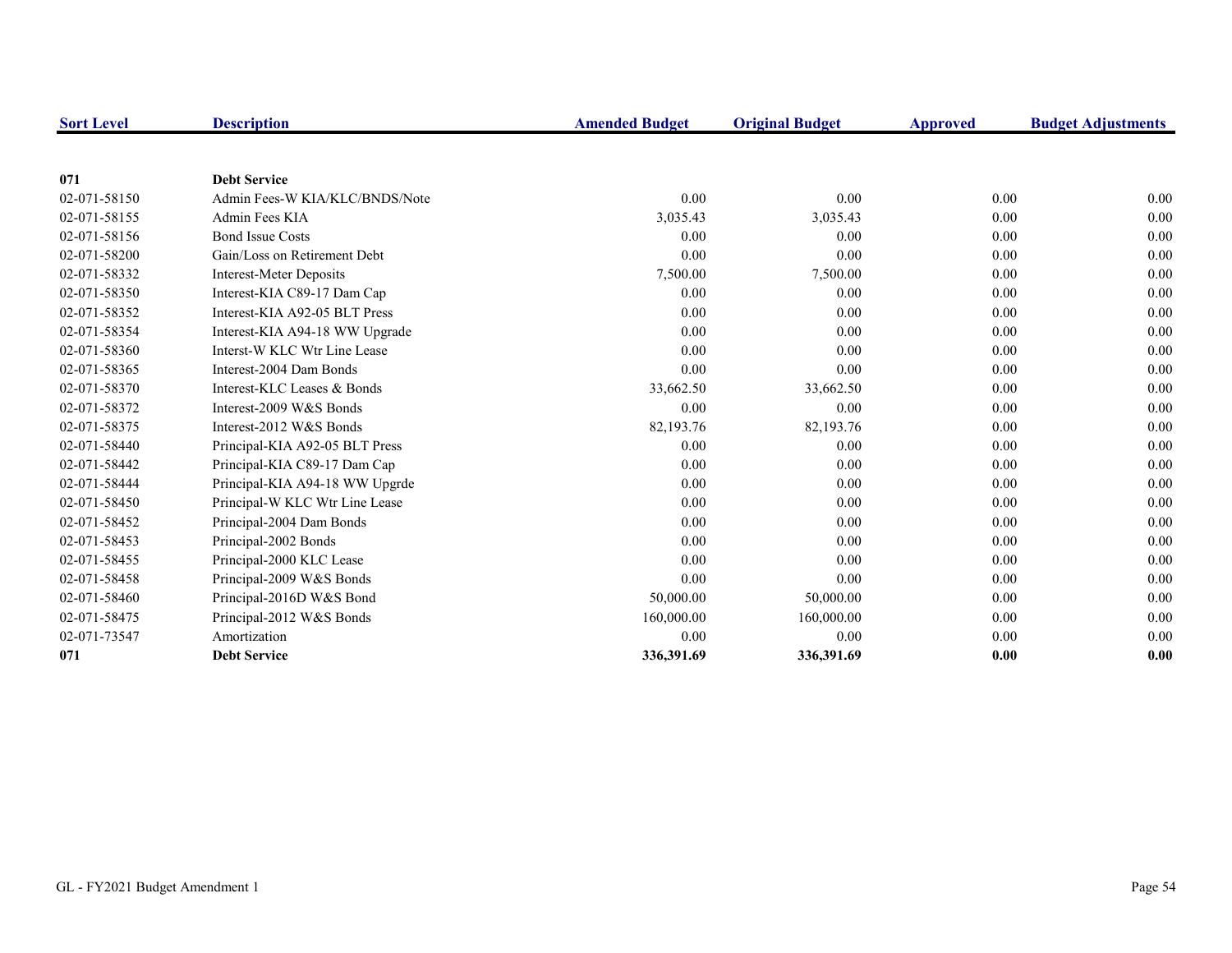| <b>Sort Level</b> | <b>Description</b>                    | <b>Amended Budget</b> | <b>Original Budget</b> | <b>Approved</b> | <b>Budget Adjustments</b> |
|-------------------|---------------------------------------|-----------------------|------------------------|-----------------|---------------------------|
|                   |                                       |                       |                        |                 |                           |
| 073               | <b>Interfund Approp &amp; Trnsfrs</b> |                       |                        |                 |                           |
| 02-073-60300      | Water Division-Overhead               | 142,341.59            | 142,341.59             | 0.00            | 0.00                      |
| 02-073-60400      | Wastewater Div-Overhead               | 142,341.59            | 142,341.59             | 0.00            | $0.00\,$                  |
| 02-073-62010      | Transfer Out - General Fund           | 0.00                  | 0.00                   | 0.00            | $0.00\,$                  |
| 02-073-62013      | Transfer In - Municipal Aid           | 0.00                  | 0.00                   | 0.00            | $0.00\,$                  |
| 073               | <b>Interfund Approp &amp; Trnsfrs</b> | 284,683.17            | 284,683.18             | 0.00            | 0.00                      |
| Expense           | Expense                               | 5,776,315.90          | 5.764.199.29           | 0.00            | 12,116.62                 |
| 02                | <b>Franklin Municipal Utilities</b>   | $-200,484.61$         | $-164,243.69$          | 0.00            | $-36,240.93$              |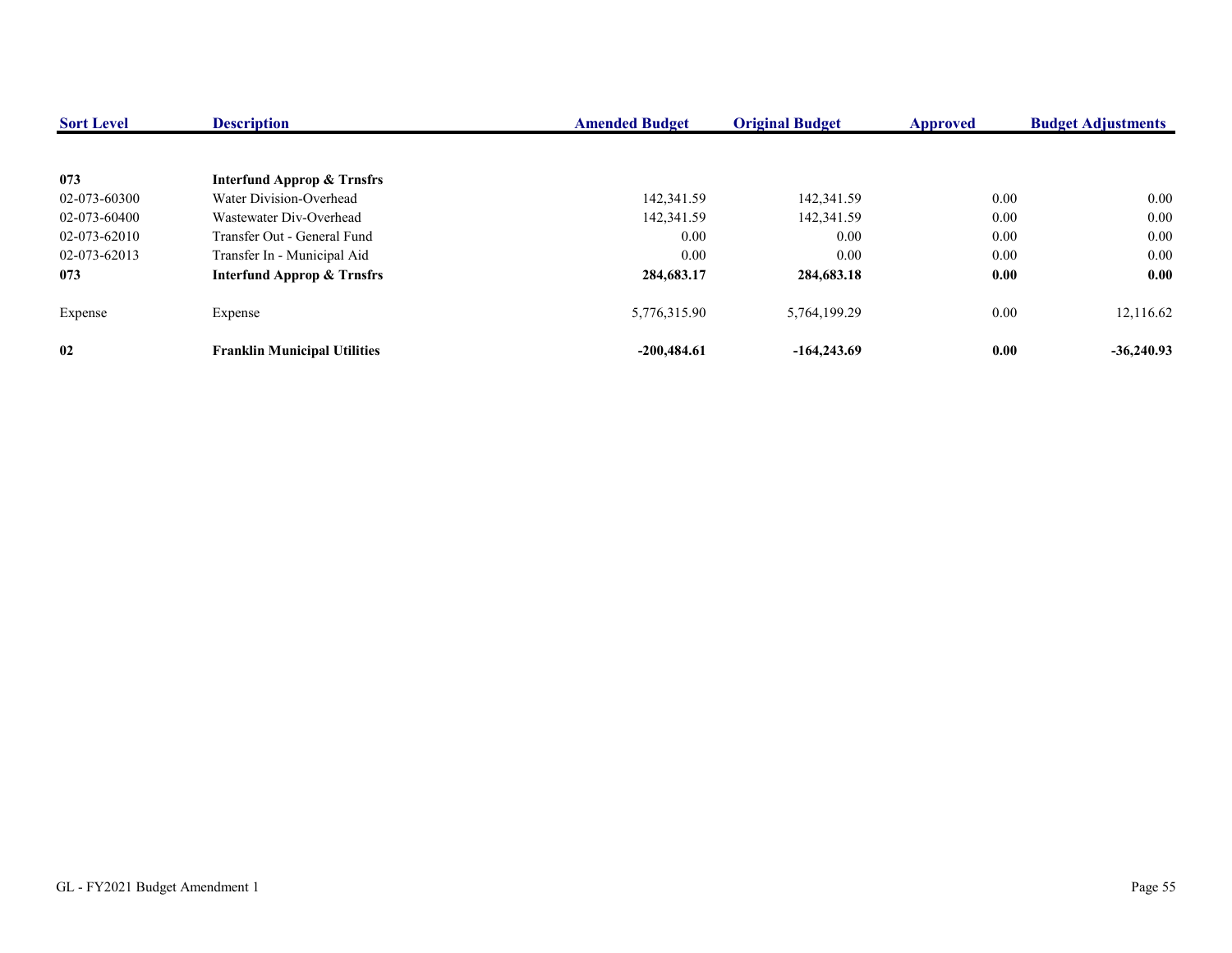| <b>Sort Level</b> | <b>Description</b>             | <b>Amended Budget</b> | <b>Original Budget</b> | <b>Approved</b> | <b>Budget Adjustments</b> |
|-------------------|--------------------------------|-----------------------|------------------------|-----------------|---------------------------|
|                   |                                |                       |                        |                 |                           |
|                   |                                |                       |                        |                 |                           |
| 03                | <b>Sanitation</b>              |                       |                        |                 |                           |
| Revenue           | Revenue                        |                       |                        |                 |                           |
| 030               | <b>Sanitation</b>              |                       |                        |                 |                           |
| 03-030-40030      | Collection Fee                 | $-17,000.00$          | $-17,000.00$           | 0.00            | 0.00                      |
| 03-030-40040      | Comm Business Dumpsters        | 0.00                  | 0.00                   | 0.00            | 0.00                      |
| 03-030-40050      | Allowance for Uncollectible AR | 0.00                  | 0.00                   | 0.00            | 0.00                      |
| 03-030-40080      | <b>Franchise Fees</b>          | $-233,000.00$         | $-233,000.00$          | 0.00            | 0.00                      |
| 03-030-40090      | Residential/Business-Manual    | $-752,000.00$         | $-752,000.00$          | 0.00            | 0.00                      |
| 03-030-40100      | Comm-Industries                | 0.00                  | 0.00                   | $0.00\,$        | 0.00                      |
| 03-030-40160      | Penalty Charges                | $-20,000.00$          | $-20,000.00$           | 0.00            | 0.00                      |
| 03-030-46180      | Investment Income              | $-4,271.16$           | $-4,271.16$            | 0.00            | 0.00                      |
| 03-030-46200      | Miscellaneous Income           |                       | 0.00                   | 0.00            | 0.00                      |
| 03-030-46220      | Proceeds for Sale of Assets    |                       | 0.00                   | 0.00            | 0.00                      |
| 03-030-46225      | Gain or Loss on Asset Disposal |                       | 0.00                   | 0.00            | 0.00                      |
| 030               | <b>Sanitation</b>              | $-1,026,271.16$       | $-1,026,271.16$        | 0.00            | 0.00                      |
| Revenue           | Revenue                        | 1,026,271.16          | 1,026,271.16           | 0.00            | 0.00                      |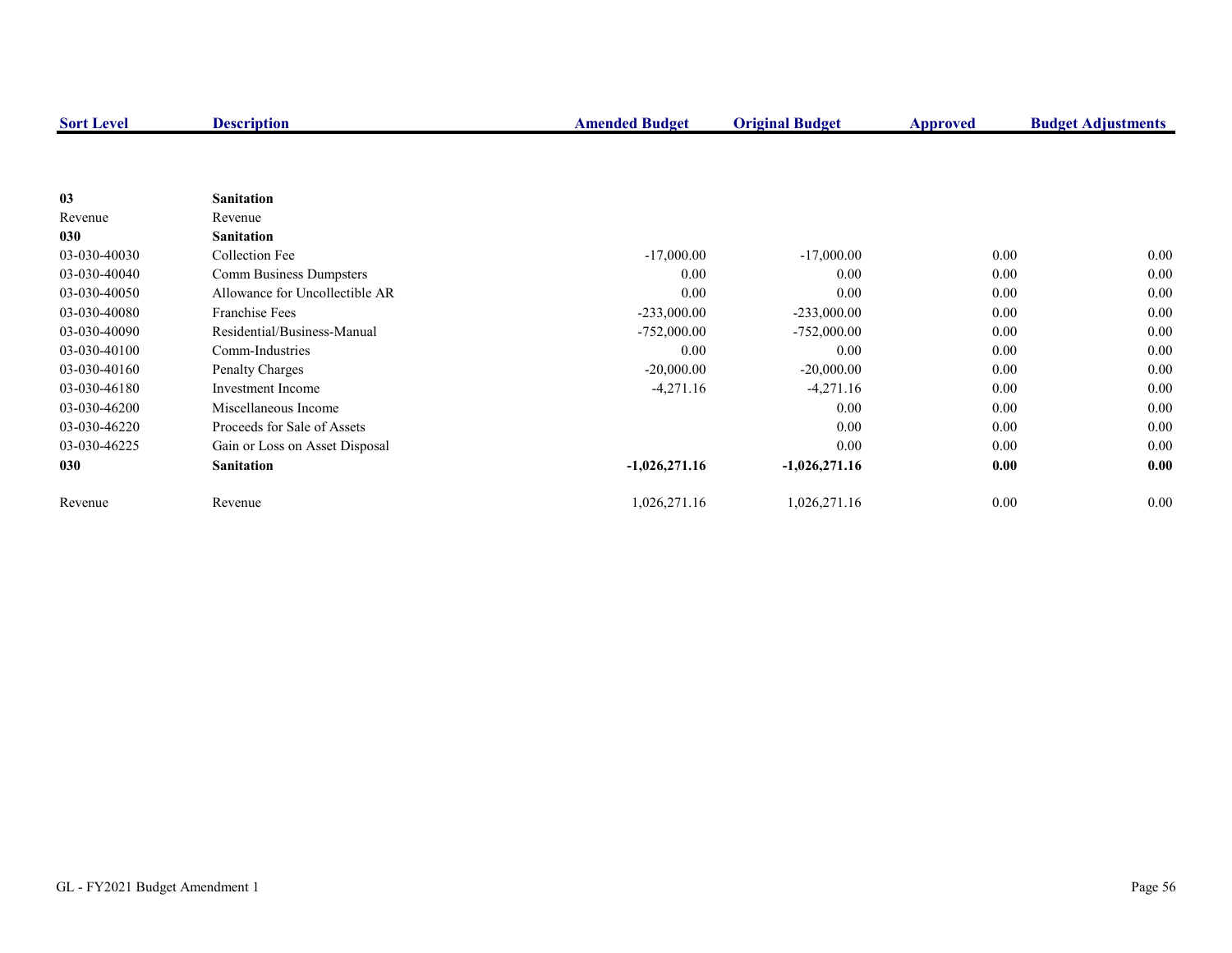| <b>Sort Level</b> | <b>Description</b>                    | <b>Amended Budget</b> | <b>Original Budget</b> | <b>Approved</b> | <b>Budget Adjustments</b> |
|-------------------|---------------------------------------|-----------------------|------------------------|-----------------|---------------------------|
|                   |                                       |                       |                        |                 |                           |
| Expense           | Expense                               |                       |                        |                 |                           |
| 010               | Legislative                           |                       |                        |                 |                           |
| 03-010-52955      | Inventory Adjustment                  | 0.00                  | 0.00                   | 0.00            | 0.00                      |
| 010               | Legislative                           | 0.00                  | 0.00                   | $0.00\,$        | 0.00                      |
| 030               | <b>Sanitation</b>                     |                       |                        |                 |                           |
| 03-030-50240      | Insurance-Retirees                    | 0.00                  | 0.00                   | 0.00            | 0.00                      |
| 03-030-50610      | Pensions-Retirees                     | 0.00                  | 0.00                   | 0.00            | 0.00                      |
| 03-030-51250      | Garbage Hauler Contract               | 750,000.00            | 750,000.00             | 0.00            | 0.00                      |
| 03-030-51757      | Professional Landfill                 | 0.00                  | 0.00                   | 0.00            | 0.00                      |
| 03-030-53010      | <b>Bad Debts</b>                      | 0.00                  | 0.00                   | 0.00            | 0.00                      |
| 03-030-53600      | Miscellaneous                         | 0.00                  | 0.00                   | 0.00            | 0.00                      |
| 03-030-61500      | Depreciation                          | 0.00                  | 0.00                   | 0.00            | 0.00                      |
| 030               | <b>Sanitation</b>                     | 750,000.00            | 750,000.00             | 0.00            | 0.00                      |
| 071               | <b>Debt Service</b>                   |                       |                        |                 |                           |
| 03-071-58436      | Principal-Sanit KLC Incin             | 0.00                  | 0.00                   | 0.00            | $0.00\,$                  |
| 03-071-73547      | Amortization                          | 0.00                  | 0.00                   | 0.00            | 0.00                      |
| 071               | <b>Debt Service</b>                   | 0.00                  | 0.00                   | 0.00            | 0.00                      |
| 073               | <b>Interfund Approp &amp; Trnsfrs</b> |                       |                        |                 |                           |
| 03-073-60200      | Administrative Overhead               | 209,500.00            | 209,500.00             | 0.00            | 0.00                      |
| 073               | <b>Interfund Approp &amp; Trnsfrs</b> | 209,500.00            | 209,500.00             | 0.00            | 0.00                      |
| Expense           | Expense                               | 959,500.00            | 959,500.00             | 0.00            | $0.00\,$                  |
| 03                | <b>Sanitation</b>                     | 66,771.16             | 66,771.16              | 0.00            | 0.00                      |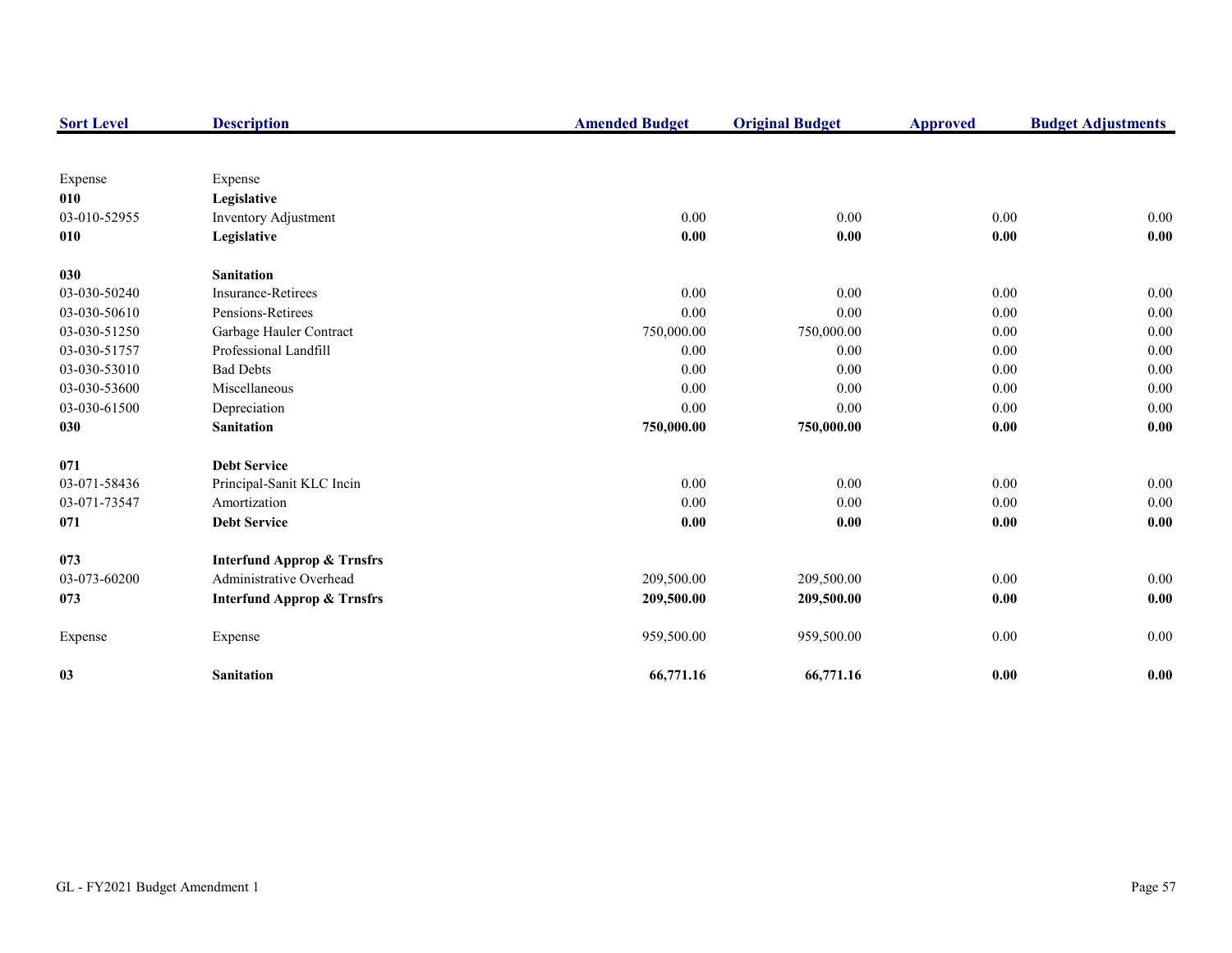| <b>Sort Level</b> | <b>Description</b>               | <b>Amended Budget</b> | <b>Original Budget</b> | <b>Approved</b> | <b>Budget Adjustments</b> |
|-------------------|----------------------------------|-----------------------|------------------------|-----------------|---------------------------|
|                   |                                  |                       |                        |                 |                           |
| 05                | <b>CDBG Economic Development</b> |                       |                        |                 |                           |
| Revenue           | Revenue                          |                       |                        |                 |                           |
| 050               | <b>Community Services</b>        |                       |                        |                 |                           |
| 05-050-40050      | Bad Debt Expense CDBG            | 0.00                  | 0.00                   | 0.00            | $0.00\,$                  |
| 05-050-46180      | Investment Income                | 0.00                  | 0.00                   | 0.00            | $0.00\,$                  |
| 05-050-47160      | J D Novitec Note Receivable      | 0.00                  | 0.00                   | 0.00            | $0.00\,$                  |
| 050               | <b>Community Services</b>        | 0.00                  | 0.00                   | 0.00            | 0.00                      |
| Revenue           | Revenue                          | 0.00                  | 0.00                   | $0.00\,$        | $0.00\,$                  |
| 05                | <b>CDBG Economic Development</b> | 0.00                  | 0.00                   | 0.00            | 0.00                      |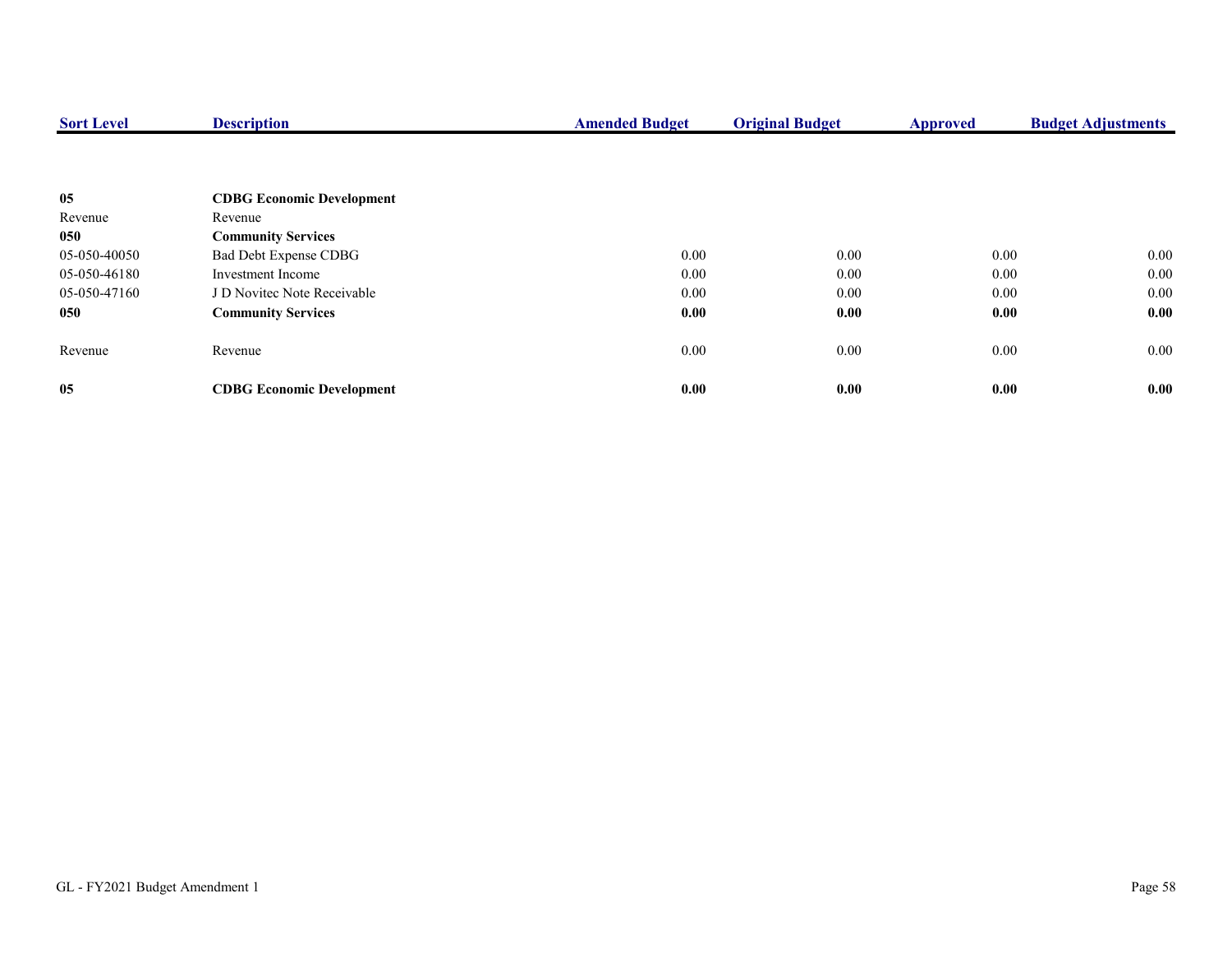| <b>Sort Level</b> | <b>Description</b>                  | <b>Amended Budget</b> | <b>Original Budget</b> | <b>Approved</b> | <b>Budget Adjustments</b> |
|-------------------|-------------------------------------|-----------------------|------------------------|-----------------|---------------------------|
|                   |                                     |                       |                        |                 |                           |
|                   |                                     |                       |                        |                 |                           |
| 06                | <b>Municpal Aid</b>                 |                       |                        |                 |                           |
| Revenue           | Revenue                             |                       |                        |                 |                           |
| 060               | <b>Municipal Aid</b>                |                       |                        |                 |                           |
| 06-060-46160      | Ky Tax Rebate                       | 0.00                  | 0.00                   | 0.00            | $0.00\,$                  |
| 06-060-46180      | Investment Income                   | $-962.88$             | $-962.88$              | 0.00            | $0.00\,$                  |
| 06-060-46220      | Proceeds for Sale of Assets         | 0.00                  | 0.00                   | 0.00            | 0.00                      |
| 06-060-46225      | Gain or Loss on Asset Disposal      | 0.00                  | 0.00                   | 0.00            | 0.00                      |
| 06-060-47160      | Ky Tax Rebate                       | $-148,250.00$         | $-148,250.00$          | 0.00            | 0.00                      |
| 06-060-47161      | KY Tax Rebate                       | 0.00                  | 0.00                   | 0.00            | 0.00                      |
| 06-060-47165      | Ky Special Grant                    | 0.00                  | 0.00                   | 0.00            | 0.00                      |
| 06-060-47170      | Special Mun/Aid Disc Bond           | 0.00                  | 0.00                   | 0.00            | 0.00                      |
| 06-060-47180      | LGEAF/Coal/Mineral                  | $-5,000.00$           | $-5,000.00$            | 0.00            | 0.00                      |
| 06-060-47270      | Appropriation-General Fund          | $-86,000.00$          | $-86,000.00$           | 0.00            | 0.00                      |
| 06-060-48100      | <b>Contribution Infrastr Assets</b> | 0.00                  | 0.00                   | 0.00            | 0.00                      |
| 060               | <b>Municipal Aid</b>                | $-240,212.88$         | $-240,212.88$          | 0.00            | 0.00                      |
|                   |                                     |                       |                        |                 |                           |
| Revenue           | Revenue                             | 240,212.88            | 240,212.88             | 0.00            | $0.00\,$                  |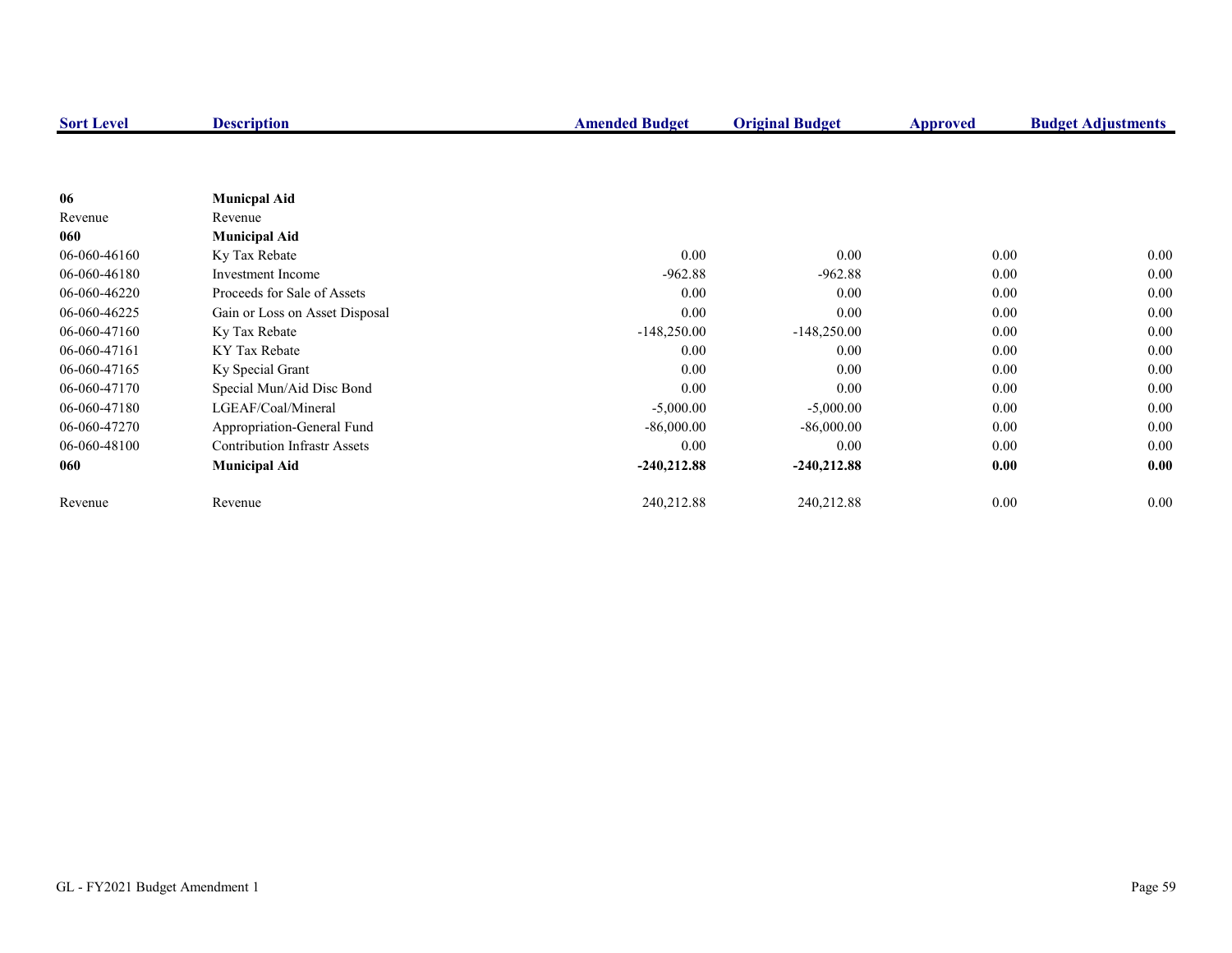| <b>Sort Level</b> | <b>Description</b>                    | <b>Amended Budget</b> | <b>Original Budget</b> | <b>Approved</b> | <b>Budget Adjustments</b> |
|-------------------|---------------------------------------|-----------------------|------------------------|-----------------|---------------------------|
|                   |                                       |                       |                        |                 |                           |
| Expense           | Expense                               |                       |                        |                 |                           |
| 060               | <b>Municipal Aid</b>                  |                       |                        |                 |                           |
| 06-060-51766      | Professional-Street Rep/Maint         | 15,000.00             | 15,000.00              | 0.00            | 0.00                      |
| 06-060-51830      | Street Paving Ky Tax Rebate           | 110,000.00            | 110,000.00             | 0.00            | $0.00\,$                  |
| 06-060-51840      | Street Paving-SP Mun/Aid Disc         | 0.00                  | 0.00                   | 0.00            | $0.00\,$                  |
| 06-060-52090      | Supplies - Curbs                      | 0.00                  | 0.00                   | 0.00            | 0.00                      |
| 06-060-52500      | Supplies-Sidewalks & Curbs            | 20,000.00             | 20,000.00              | 0.00            | 0.00                      |
| 06-060-52890      | GIS Program                           | 0.00                  | 0.00                   | 0.00            | 0.00                      |
| 06-060-52897      | Supplies-Streets                      | 0.00                  | 0.00                   | 0.00            | 0.00                      |
| 06-060-61500      | Depreciation                          | 0.00                  | 0.00                   | 0.00            | $0.00\,$                  |
| 06-060-79300      | <b>Street Construction</b>            | 0.00                  | 0.00                   | 0.00            | $0.00\,$                  |
| 06-060-79330      | <b>Street Equipment</b>               | 0.00                  | 0.00                   | 0.00            | $0.00\,$                  |
| 06-060-79500      | Street - Vehicles                     | 0.00                  | 0.00                   | 0.00            | 0.00                      |
| 060               | <b>Municipal Aid</b>                  | 145,000.00            | 145,000.00             | 0.00            | 0.00                      |
| 073               | <b>Interfund Approp &amp; Trnsfrs</b> |                       |                        |                 |                           |
| 06-073-60500      | Municipal Aid Appropriation           | 95,000.00             | 95,000.00              | 0.00            | 0.00                      |
| 06-073-62012      | Transfer Out - Utility Fund           | 0.00                  | 0.00                   | 0.00            | 0.00                      |
| 073               | <b>Interfund Approp &amp; Trnsfrs</b> | 95,000.00             | 95,000.00              | 0.00            | 0.00                      |
| Expense           | Expense                               | 240,000.00            | 240,000.00             | $0.00\,$        | 0.00                      |
| 06                | <b>Municpal Aid</b>                   | 212.88                | 212.88                 | 0.00            | 0.00                      |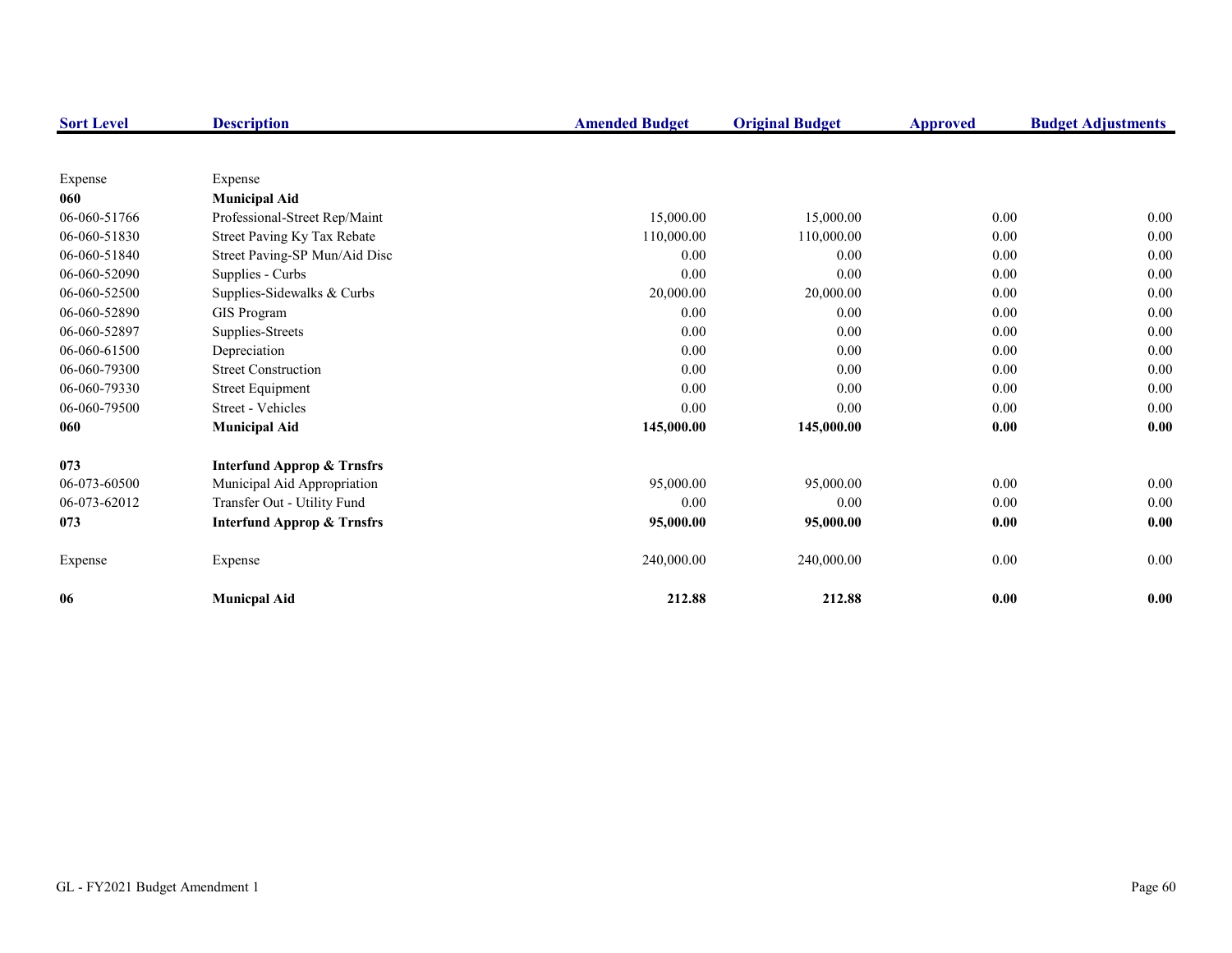| <b>Sort Level</b> | <b>Description</b>            | <b>Amended Budget</b> | <b>Original Budget</b> | <b>Approved</b> | <b>Budget Adjustments</b> |
|-------------------|-------------------------------|-----------------------|------------------------|-----------------|---------------------------|
|                   |                               |                       |                        |                 |                           |
| 08                | <b>Frances M Harris Trust</b> |                       |                        |                 |                           |
| Revenue           | Revenue                       |                       |                        |                 |                           |
| 080               | <b>Trust</b>                  |                       |                        |                 |                           |
| 08-080-46180      | Investment Income             | 0.00                  | 0.00                   | 0.00            | $0.00\,$                  |
| 080               | <b>Trust</b>                  | 0.00                  | 0.00                   | 0.00            | 0.00                      |
| Revenue           | Revenue                       | 0.00                  | $0.00\,$               | 0.00            | 0.00                      |
| Expense           | Expense                       |                       |                        |                 |                           |
| 080               | Trust                         |                       |                        |                 |                           |
| 08-080-51140      | Landscaping                   | 0.00                  | 0.00                   | 0.00            | $0.00\,$                  |
| 08-080-53600      | Miscellaneous                 | 0.00                  | 0.00                   | $0.00\,$        | $0.00\,$                  |
| 08-080-61500      | Depreciation                  | 0.00                  | $0.00\,$               | $0.00\,$        | $0.00\,$                  |
| 080               | Trust                         | 0.00                  | 0.00                   | 0.00            | 0.00                      |
| Expense           | Expense                       | 0.00                  | 0.00                   | 0.00            | $0.00\,$                  |
| 08                | <b>Frances M Harris Trust</b> | 0.00                  | $0.00\,$               | 0.00            | 0.00                      |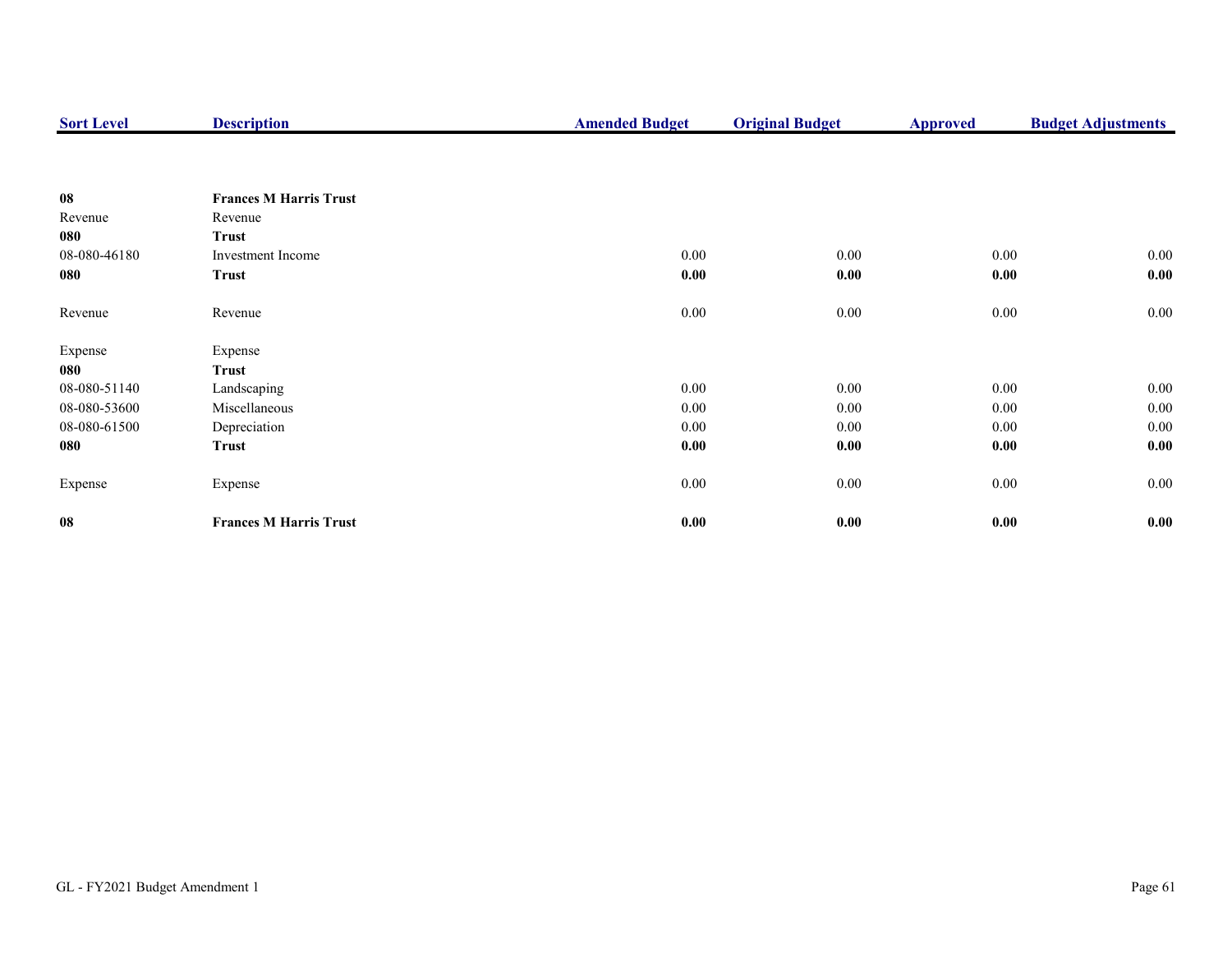| <b>Sort Level</b> | <b>Description</b>                    | <b>Amended Budget</b> | <b>Original Budget</b> | <b>Approved</b> | <b>Budget Adjustments</b> |
|-------------------|---------------------------------------|-----------------------|------------------------|-----------------|---------------------------|
|                   |                                       |                       |                        |                 |                           |
| 09                | <b>Perpetual Care</b>                 |                       |                        |                 |                           |
| Revenue           | Revenue                               |                       |                        |                 |                           |
| 090               | <b>Perpetual Care</b>                 |                       |                        |                 |                           |
| 09-090-40110      | Perpetual Care/Lot Sales              | $-6,000.00$           | $-6,000.00$            | 0.00            | 0.00                      |
| 09-090-40111      | Perpetual Care - Other Income         | $-100.00$             | $-100.00$              | $0.00\,$        | $0.00\,$                  |
| 09-090-46180      | <b>Investment Income</b>              | $-3,861.36$           | $-3,861.36$            | 0.00            | 0.00                      |
| 09-090-46181      | Gain/Loss on Investment               | 0.00                  | 0.00                   | 0.00            | 0.00                      |
| 09-090-47500      | Perpetual Care Bequest                | 0.00                  | 0.00                   | 0.00            | $0.00\,$                  |
| 090               | <b>Perpetual Care</b>                 | $-9,961.36$           | $-9,961.36$            | 0.00            | 0.00                      |
| Revenue           | Revenue                               | 9,961.36              | 9,961.36               | 0.00            | $0.00\,$                  |
| Expense           | Expense                               |                       |                        |                 |                           |
| 073               | <b>Interfund Approp &amp; Trnsfrs</b> |                       |                        |                 |                           |
| 09-073-62100      | Cemetery Fund Appropriation           | 3,000.00              | 3,000.00               | $0.00\,$        | $0.00\,$                  |
| 073               | <b>Interfund Approp &amp; Trnsfrs</b> | 3,000.00              | 3,000.00               | 0.00            | 0.00                      |
| Expense           | Expense                               | 3,000.00              | 3,000.00               | $0.00\,$        | $0.00\,$                  |
| 09                | <b>Perpetual Care</b>                 | 6,961.36              | 6,961.36               | 0.00            | 0.00                      |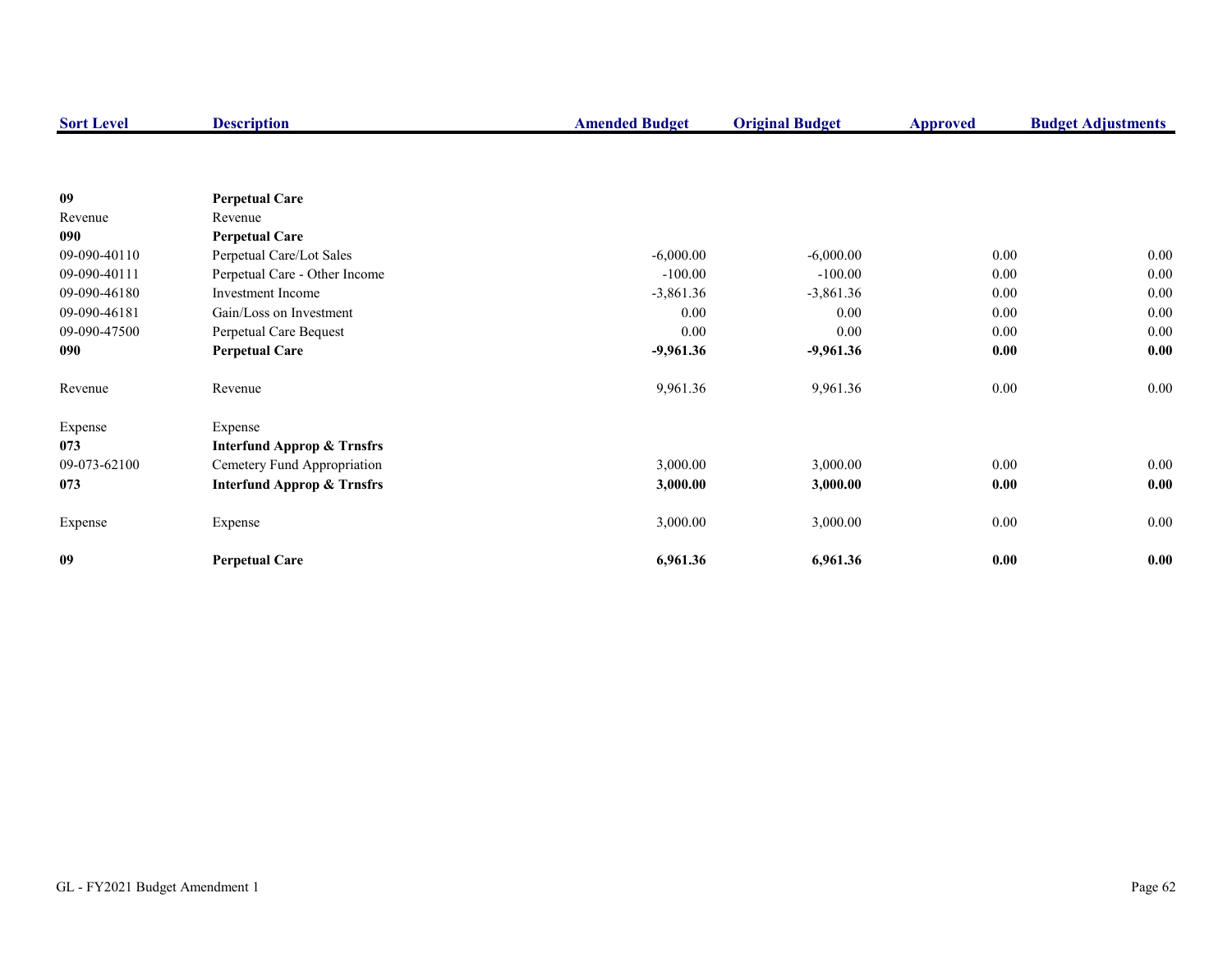| <b>Sort Level</b> | <b>Description</b>             | <b>Amended Budget</b> | <b>Original Budget</b> | <b>Approved</b> | <b>Budget Adjustments</b> |
|-------------------|--------------------------------|-----------------------|------------------------|-----------------|---------------------------|
|                   |                                |                       |                        |                 |                           |
|                   |                                |                       |                        |                 |                           |
| 10                | Cemetary                       |                       |                        |                 |                           |
| Revenue           | Revenue                        |                       |                        |                 |                           |
| 100               | Cemetary                       |                       |                        |                 |                           |
| 10-100-40050      | Allowance for Uncollectible AR | 0.00                  | 0.00                   | 0.00            | $0.00\,$                  |
| 10-100-40075      | Credit Card Fees               | 0.00                  | 0.00                   | 0.00            | 0.00                      |
| 10-100-40120      | Lot Sales                      | $-30,000.00$          | $-30,000.00$           | 0.00            | 0.00                      |
| 10-100-40130      | Memorials Received             |                       | 0.00                   | 0.00            | 0.00                      |
| 10-100-40135      | Spears Bequest-Beauty/Upkeep   | 0.00                  | 0.00                   | 0.00            | 0.00                      |
| 10-100-40140      | Open/Close Graves              | $-37,000.00$          | $-37,000.00$           | 0.00            | 0.00                      |
| 10-100-46180      | Investment Income              | $-312.66$             | $-312.66$              | 0.00            | 0.00                      |
| 10-100-46200      | Miscellaneous Income           | $-450.00$             | $-450.00$              | 0.00            | 0.00                      |
| 10-100-46220      | Proceeds for Sale of Assets    | 0.00                  | 0.00                   | 0.00            | 0.00                      |
| 10-100-46225      | Gain or Loss on Asset Disposal | 0.00                  | 0.00                   | 0.00            | 0.00                      |
| 10-100-47270      | Appropriation-General Fund     | $-183,000.00$         | $-183,000.00$          | 0.00            | 0.00                      |
| 10-100-47275      | Appropriation-Perp Care        | $-3,000.00$           | $-3,000.00$            | 0.00            | $0.00\,$                  |
| 100               | Cemetary                       | $-253,762.66$         | $-253,762.66$          | 0.00            | 0.00                      |
| Revenue           | Revenue                        | 253,762.66            | 253,762.66             | 0.00            | $0.00\,$                  |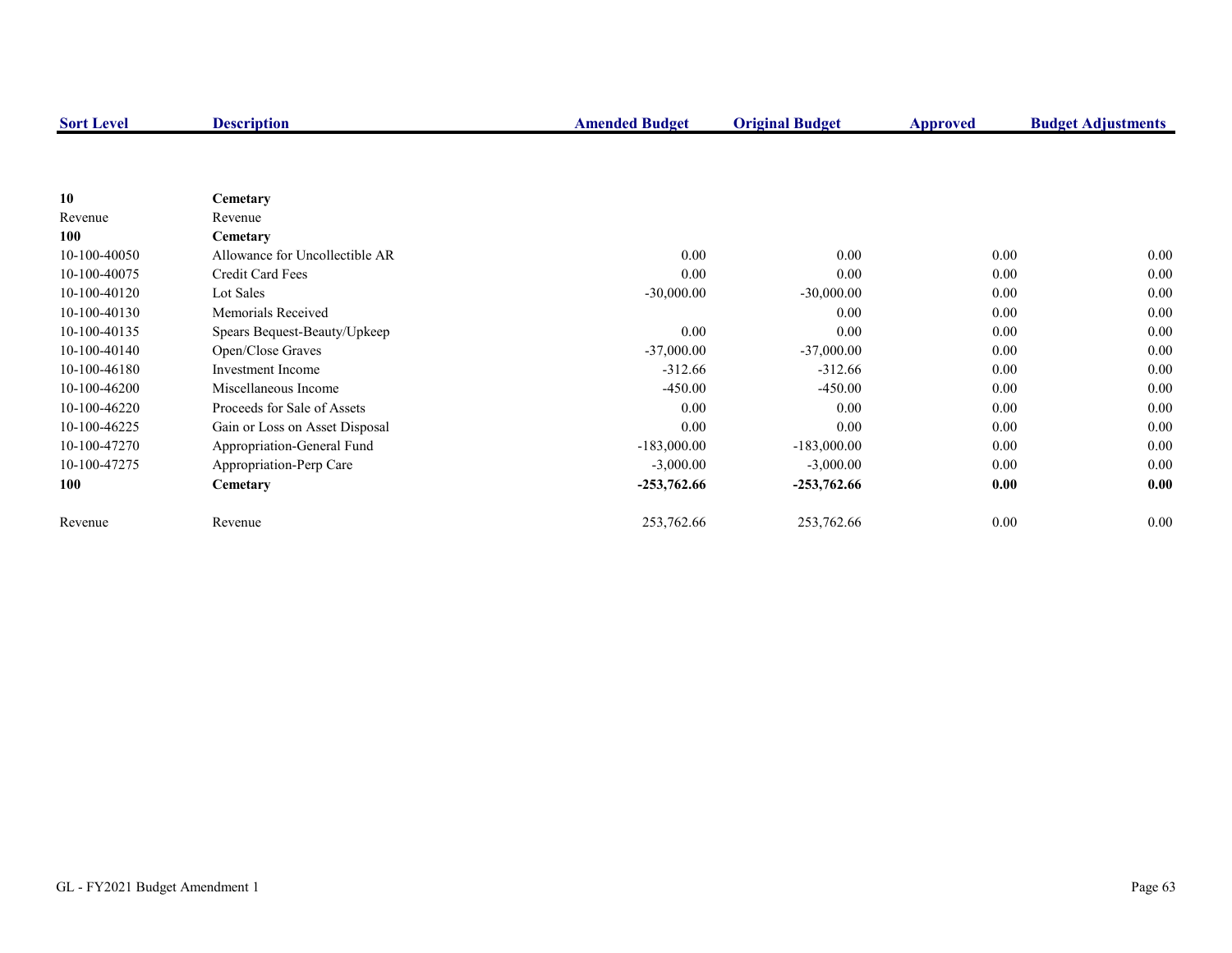| <b>Sort Level</b> | <b>Description</b>                    | <b>Amended Budget</b> | <b>Original Budget</b> | <b>Approved</b> | <b>Budget Adjustments</b> |
|-------------------|---------------------------------------|-----------------------|------------------------|-----------------|---------------------------|
|                   |                                       |                       |                        |                 |                           |
| Expense           | Expense                               |                       |                        |                 |                           |
| 073               | <b>Interfund Approp &amp; Trnsfrs</b> |                       |                        |                 |                           |
| 10-073-60100      | Cemetery Overhead                     | 45,000.00             | 45,000.00              | 0.00            | 0.00                      |
| 073               | <b>Interfund Approp &amp; Trnsfrs</b> | 45,000.00             | 45,000.00              | 0.00            | 0.00                      |
| <b>100</b>        | Cemetary                              |                       |                        |                 |                           |
| 10-100-50010      | Compensation                          | 0.00                  | 0.00                   | 0.00            | 0.00                      |
| 10-100-50110      | FICA/Medicare                         | 0.00                  | 0.00                   | 0.00            | $0.00\,$                  |
| 10-100-50240      | <b>Insurance-Retirees</b>             | 6,844.32              | 6,844.32               | 0.00            | 0.00                      |
| 10-100-50250      | Insurance-Unemployment                | 0.00                  | 0.00                   | 0.00            | $0.00\,$                  |
| 10-100-50260      | Insurance-Workers Comp                | 0.00                  | 0.00                   | $0.00\,$        | $0.00\,$                  |
| 10-100-50610      | Pensions-Retirees                     | 2,400.00              | 2,400.00               | $0.00\,$        | 0.00                      |
| 10-100-51125      | <b>Contract Labor-Delk Services</b>   | 185,000.00            | 185,000.00             | $0.00\,$        | 0.00                      |
| 10-100-51221      | Technology Lease Payments             | 323.88                | 323.88                 | 0.00            | $0.00\,$                  |
| 10-100-51310      | Janitorial Service & Related          | 0.00                  | 0.00                   | 0.00            | $0.00\,$                  |
| 10-100-51748      | Profess-License Maint/Support         | 77.00                 | 77.00                  | 0.00            | 0.00                      |
| 10-100-51765      | Professional-Other                    | 2,500.00              | 2,500.00               | $0.00\,$        | $0.00\,$                  |
| 10-100-51860      | Tree Maintenance                      | 7,500.00              | 6,000.00               | 0.00            | 1,500.00                  |
| 10-100-51940      | Utilities-Communications              | 828.00                | 828.00                 | 0.00            | 0.00                      |
| 10-100-51950      | Utilities-Water/Sewer                 | 375.00                | 375.00                 | 0.00            | 0.00                      |
| 10-100-52110      | Equipment (Under \$2,000 Each)        | 0.00                  | 0.00                   | 0.00            | 0.00                      |
| 10-100-52120      | Supplies-Equip Maint/Repair           | 0.00                  | 0.00                   | 0.00            | 0.00                      |
| 10-100-52330      | Herbicides                            | 0.00                  | 0.00                   | 0.00            | 0.00                      |
| 10-100-52750      | Supplies-Other                        | 1,375.00              | 1,375.00               | 0.00            | 0.00                      |
| 10-100-52890      | Software                              | 17.00                 | 17.00                  | 0.00            | 0.00                      |
| 10-100-52925      | Trees/Schrubs/Flowers                 | 0.00                  | 0.00                   | 0.00            | 0.00                      |
| 10-100-53200      | Credit Card Merchant Fees             | 0.00                  | 0.00                   | 0.00            | 0.00                      |
| 10-100-53470      | Dues & Subscriptions                  | 34.00                 | 34.00                  | 0.00            | $0.00\,$                  |
| 10-100-53600      | Miscellaneous                         | 10.00                 | 10.00                  | 0.00            | 0.00                      |
| 10-100-53700      | Perpetual Care                        | 7,400.00              | 7,400.00               | 0.00            | $0.00\,$                  |
| 10-100-54200      | Insurance & Bonds                     | 857.21                | 857.21                 | 0.00            | $0.00\,$                  |
| 10-100-61500      | Depreciation                          | 0.00                  | 0.00                   | 0.00            | 0.00                      |
| 10-100-79600      | Cemetery Equipment                    | 5,000.00              | 5,000.00               | 0.00            | 0.00                      |
| 10-100-79700      | Land Improvmnts                       | 0.00                  | 0.00                   | 0.00            | 0.00                      |
| 100               | Cemetary                              | 220,541.41            | 219,041.41             | 0.00            | 1,500.00                  |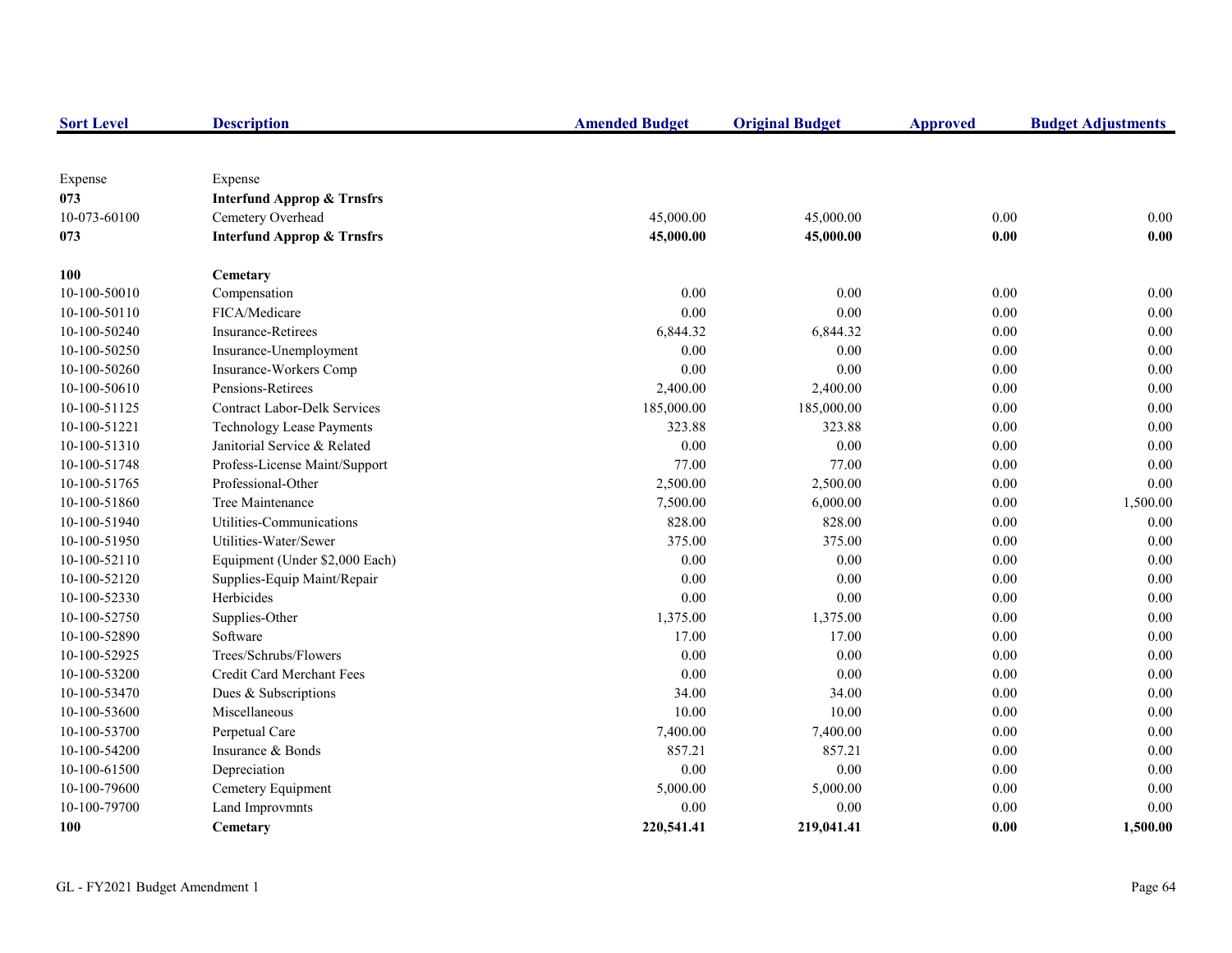| <b>Sort Level</b> | <b>Description</b> | <b>Amended Budget</b> | <b>Original Budget</b> | Approved | <b>Budget Adjustments</b> |
|-------------------|--------------------|-----------------------|------------------------|----------|---------------------------|
|                   |                    |                       |                        |          |                           |
| Expense           | Expense            | 265,541.41            | 264,041.41             | 0.00     | ,500.00                   |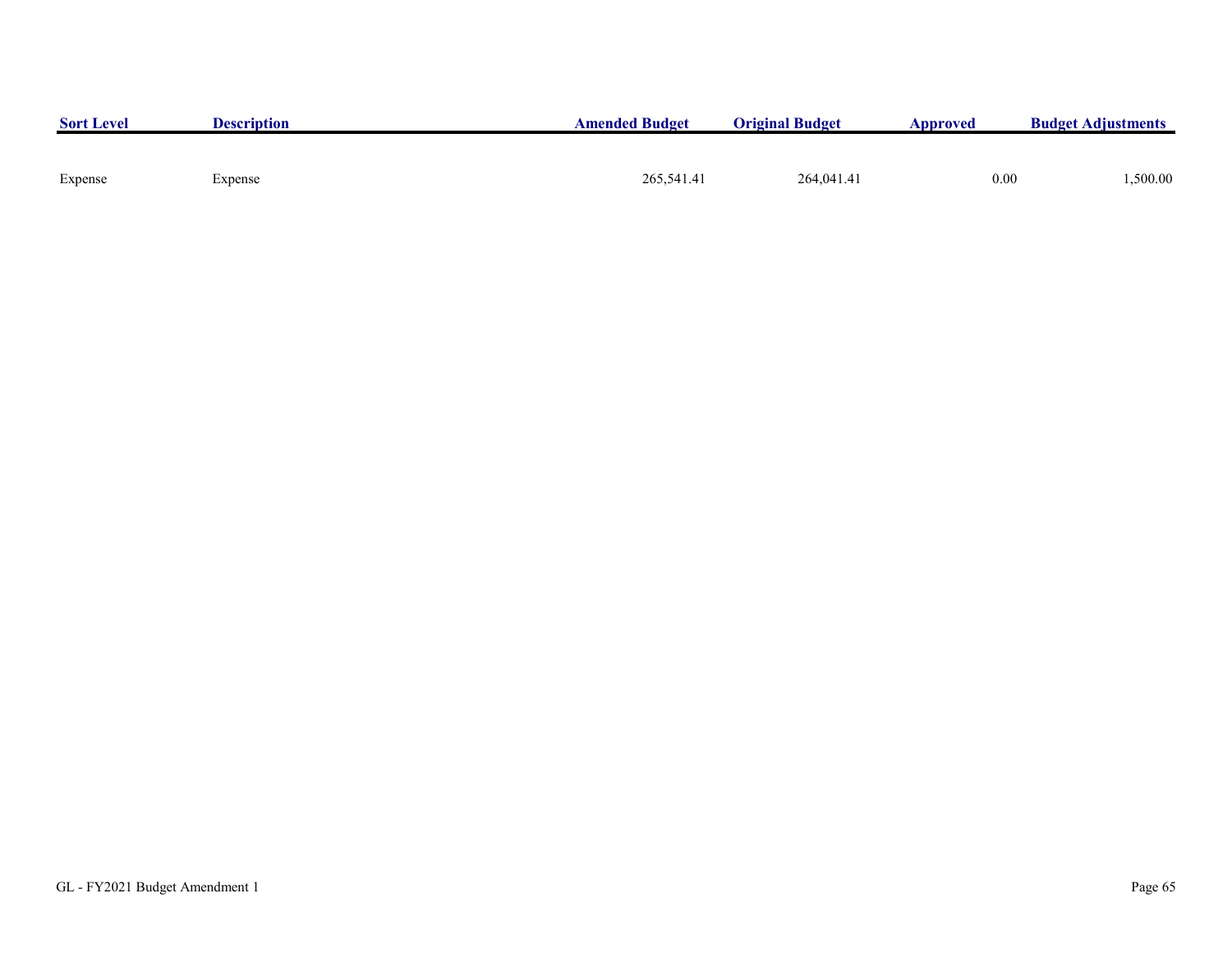| <b>Sort Level</b> | <b>Description</b>                    | <b>Amended Budget</b> | <b>Original Budget</b> | <b>Approved</b> | <b>Budget Adjustments</b> |
|-------------------|---------------------------------------|-----------------------|------------------------|-----------------|---------------------------|
| 10                | Cemetary                              | $-11,778.75$          | $-10,278.75$           | 0.00            | $-1,500.00$               |
| 12                | <b>CDBG Harristown</b>                |                       |                        |                 |                           |
| Revenue           | Revenue                               |                       |                        |                 |                           |
| 120               | <b>CDBG Harristown</b>                |                       |                        |                 |                           |
| 12-120-43338      | <b>State Grant</b>                    | 0.00                  | 0.00                   | 0.00            | 0.00                      |
| 12-120-47155      | Harristown CDBG                       | 0.00                  | 0.00                   | 0.00            | 0.00                      |
| 12-120-47170      | Program Income                        | 0.00                  | 0.00                   | 0.00            | 0.00                      |
| 120               | <b>CDBG Harristown</b>                | 0.00                  | 0.00                   | 0.00            | 0.00                      |
| Revenue           | Revenue                               | 0.00                  | 0.00                   | $0.00\,$        | $0.00\,$                  |
| Expense           | Expense                               |                       |                        |                 |                           |
| 073               | <b>Interfund Approp &amp; Trnsfrs</b> |                       |                        |                 |                           |
| 12-073-60120      | CDBG Fund Transfer In From GF         | 0.00                  | 0.00                   | 0.00            | 0.00                      |
| 12-073-62010      | Transfer Out - General Fund           | 0.00                  | 0.00                   | 0.00            | 0.00                      |
| 073               | <b>Interfund Approp &amp; Trnsfrs</b> | 0.00                  | $0.00\,$               | $0.00\,$        | 0.00                      |
| 120               | <b>CDBG Harristown</b>                |                       |                        |                 |                           |
| 12-120-51006      | Acquistition Phase II                 | 0.00                  | 0.00                   | 0.00            | 0.00                      |
| 12-120-51757      | Professional Landfill                 | 0.00                  | 0.00                   | 0.00            | 0.00                      |
| 12-120-51765      | Professional-Other                    | 0.00                  | 0.00                   | 0.00            | 0.00                      |
| 12-120-51830      | <b>Street Paving CDBG</b>             | 0.00                  | $0.00\,$               | 0.00            | $0.00\,$                  |
| 12-120-52500      | Supplies-Sidewalks                    | 0.00                  | 0.00                   | 0.00            | 0.00                      |
| 12-120-56270      | <b>Community Projects</b>             | 0.00                  | 0.00                   | 0.00            | 0.00                      |
| 120               | <b>CDBG Harristown</b>                | 0.00                  | 0.00                   | 0.00            | 0.00                      |
| Expense           | Expense                               | 0.00                  | 0.00                   | 0.00            | 0.00                      |
| 12                | <b>CDBG Harristown</b>                | 0.00                  | 0.00                   | 0.00            | 0.00                      |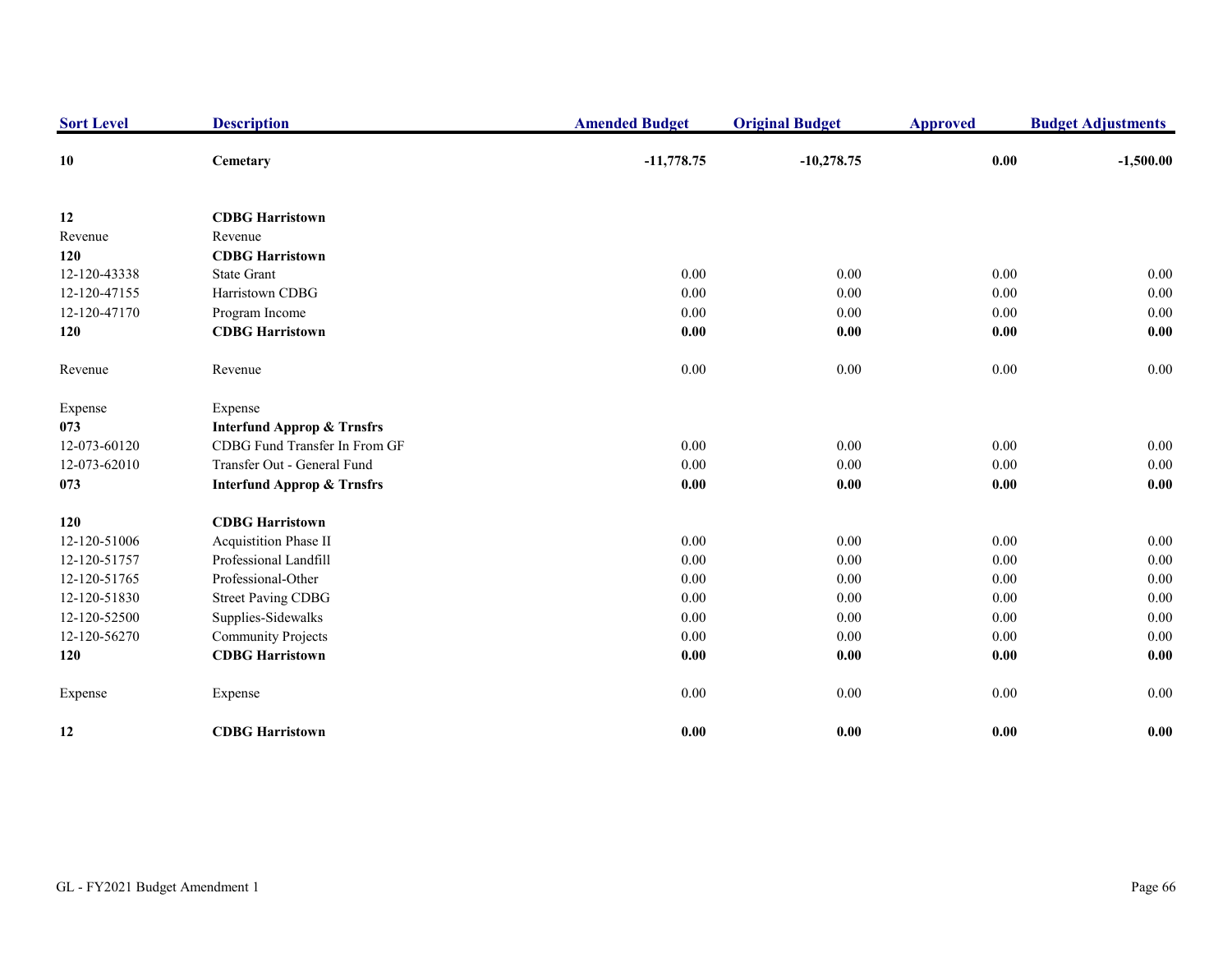| <b>Sort Level</b> | <b>Description</b>             | <b>Amended Budget</b> | <b>Original Budget</b> | <b>Approved</b> | <b>Budget Adjustments</b> |
|-------------------|--------------------------------|-----------------------|------------------------|-----------------|---------------------------|
|                   |                                |                       |                        |                 |                           |
|                   |                                |                       |                        |                 |                           |
| 13                | <b>Stormwater</b>              |                       |                        |                 |                           |
| Revenue           | Revenue                        |                       |                        |                 |                           |
| 130               | <b>Stormwater</b>              |                       |                        |                 |                           |
| 13-130-40050      | Allowance for Uncollectible AR | 0.00                  | $0.00\,$               | 0.00            | $0.00\,$                  |
| 13-130-40160      | Penalty Charges                | $-4,000.00$           | $-4,000.00$            | 0.00            | $0.00\,$                  |
| 13-130-40600      | <b>Stormwater Fees</b>         | $-250,000.00$         | $-250,000.00$          | 0.00            | 0.00                      |
| 13-130-46180      | Investment Income              | $-5,609.16$           | $-5,609.16$            | 0.00            | 0.00                      |
| 13-130-46181      | Gain/Loss on Investment        | 0.00                  | 0.00                   | 0.00            | $0.00\,$                  |
| 13-130-46220      | Proceeds for Sale of Assets    | 0.00                  | 0.00                   | 0.00            | $0.00\,$                  |
| 13-130-46225      | Gain or Loss on Asset Disposal | 0.00                  | 0.00                   | 0.00            | 0.00                      |
| 13-130-47270      | Appropriation-General Fund     | $-100,000.00$         | $-100,000.00$          | 0.00            | 0.00                      |
| 13-130-47280      | Appropriation-Cemetary         | 0.00                  | 0.00                   | 0.00            | 0.00                      |
| 130               | <b>Stormwater</b>              | -359,609.16           | -359,609.16            | 0.00            | 0.00                      |
| Revenue           | Revenue                        | 359,609.16            | 359,609.16             | 0.00            | $0.00\,$                  |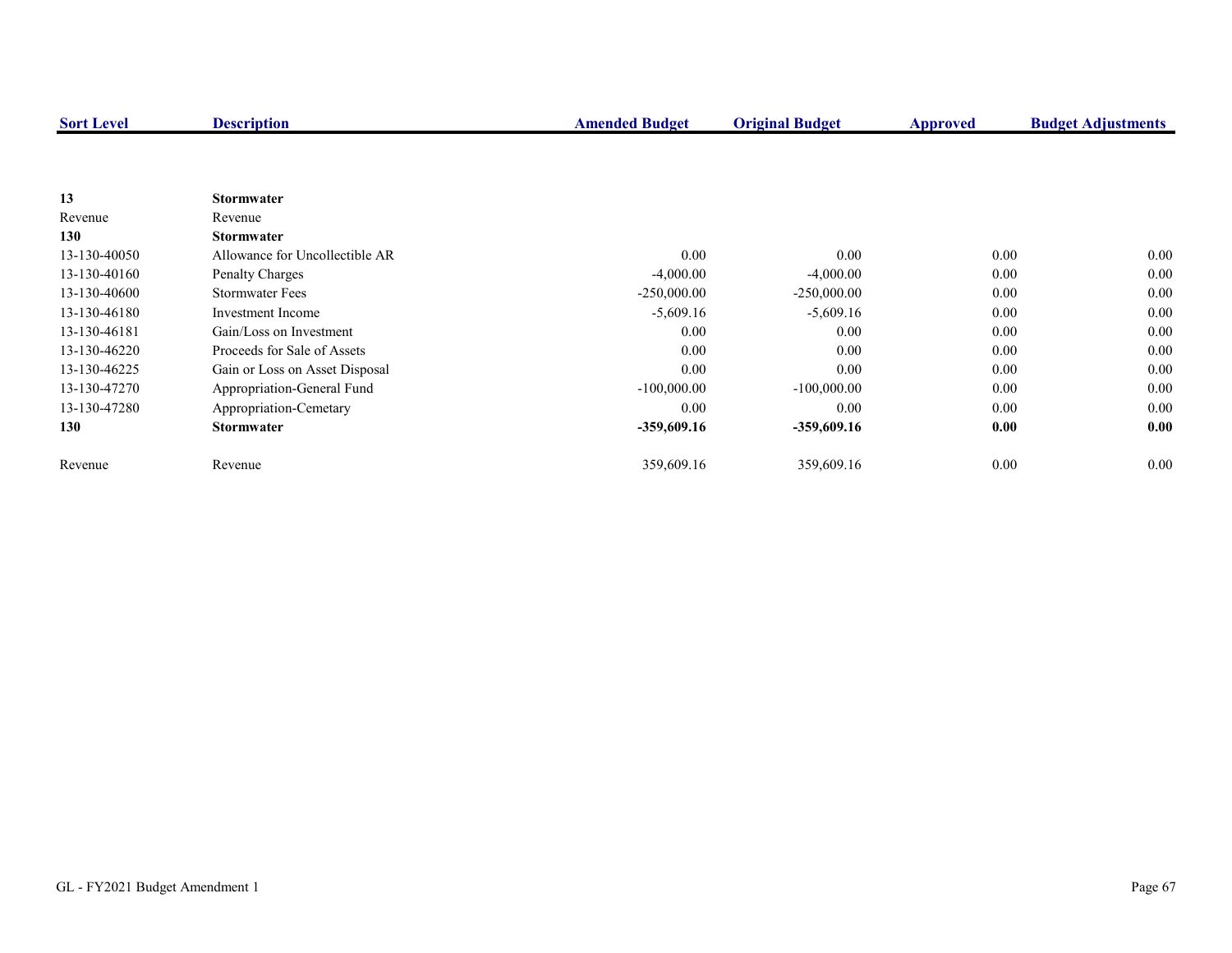| <b>Sort Level</b> | <b>Description</b>                    | <b>Amended Budget</b> | <b>Original Budget</b> | <b>Approved</b> | <b>Budget Adjustments</b> |
|-------------------|---------------------------------------|-----------------------|------------------------|-----------------|---------------------------|
|                   |                                       |                       |                        |                 |                           |
| Expense           | Expense                               |                       |                        |                 |                           |
| 071               | <b>Debt Service</b>                   |                       |                        |                 |                           |
| 13-071-73547      | Amortization                          | 0.00                  | 0.00                   | 0.00            | 0.00                      |
| 071               | <b>Debt Service</b>                   | 0.00                  | 0.00                   | 0.00            | 0.00                      |
| 073               | <b>Interfund Approp &amp; Trnsfrs</b> |                       |                        |                 |                           |
| 13-073-62010      | Transfer Out - General Fund           | 0.00                  | $0.00\,$               | $0.00\,$        | $0.00\,$                  |
| 073               | <b>Interfund Approp &amp; Trnsfrs</b> | 0.00                  | 0.00                   | 0.00            | 0.00                      |
| 130               | <b>Stormwater</b>                     |                       |                        |                 |                           |
| 13-130-50010      | Compensation                          | 81,471.21             | 81,471.21              | 0.00            | 0.00                      |
| 13-130-50011      | Emergency - Compensation              | 0.00                  | 0.00                   | 0.00            | $0.00\,$                  |
| 13-130-50060      | Compensation-On Call Pay              | 3,838.55              | 3,838.55               | 0.00            | $0.00\,$                  |
| 13-130-50070      | Overtime-Non Salaried                 | 4,811.98              | 4,811.98               | 0.00            | 0.00                      |
| 13-130-50080      | Compensation-Deferred                 | 0.00                  | $0.00\,$               | 0.00            | 0.00                      |
| 13-130-50110      | FICA/Medicare                         | 6,362.20              | 6,362.20               | 0.00            | 0.00                      |
| 13-130-50210      | Insurance-Dental                      | 542.40                | 542.40                 | 0.00            | 0.00                      |
| 13-130-50220      | Insurance-Life                        | 430.04                | 430.04                 | $0.00\,$        | $0.00\,$                  |
| 13-130-50230      | Insurance-Medical                     | 21,398.40             | 21,398.40              | 0.00            | $0.00\,$                  |
| 13-130-50231      | Insurance-HRA                         | 1,505.92              | 1,505.92               | 0.00            | $0.00\,$                  |
| 13-130-50240      | <b>Insurance-Retirees</b>             | 0.00                  | 0.00                   | 0.00            | 0.00                      |
| 13-130-50250      | Insurance-Unemployment                | 720.20                | 720.20                 | 0.00            | 0.00                      |
| 13-130-50260      | Insurance-Workers Comp                | 1,529.82              | 1,516.47               | 0.00            | 13.35                     |
| 13-130-50280      | Vacation                              | 0.00                  | $0.00\,$               | 0.00            | $0.00\,$                  |
| 13-130-50710      | Retirement - CERS                     | 21,682.96             | 21,682.96              | 0.00            | 0.00                      |
| 13-130-50711      | Retirement - OPEB                     | 0.00                  | 0.00                   | 0.00            | 0.00                      |
| 13-130-50810      | Uniforms                              | 500.00                | 500.00                 | 0.00            | 0.00                      |
| 13-130-50811      | Uniforms-NEW HIRE                     | 1,200.00              | $0.00\,$               | 0.00            | 1,200.00                  |
| 13-130-51220      | <b>Equipment Rental</b>               | 5,000.00              | 5,000.00               | $0.00\,$        | 0.00                      |
| 13-130-51221      | <b>Technology Lease Payments</b>      | 0.00                  | $0.00\,$               | 0.00            | $0.00\,$                  |
| 13-130-51230      | Freight/Shipping/Handling             | 50.00                 | 50.00                  | 0.00            | 0.00                      |
| 13-130-51510      | Physicals/Rests/Vaccines              | 50.00                 | 50.00                  | 0.00            | 0.00                      |
| 13-130-51745      | Professional-Consultant               | 14,000.00             | 14,000.00              | 0.00            | 0.00                      |
| 13-130-51748      | Profess-License Maint/Support         | 0.00                  | 0.00                   | 0.00            | 0.00                      |
| 13-130-51755      | Profess-Equip Maint/Repair            | 4,550.00              | 2,550.00               | 0.00            | 2,000.00                  |
| 13-130-51765      | Professional-Other                    | 20,000.00             | 20,000.00              | 0.00            | 0.00                      |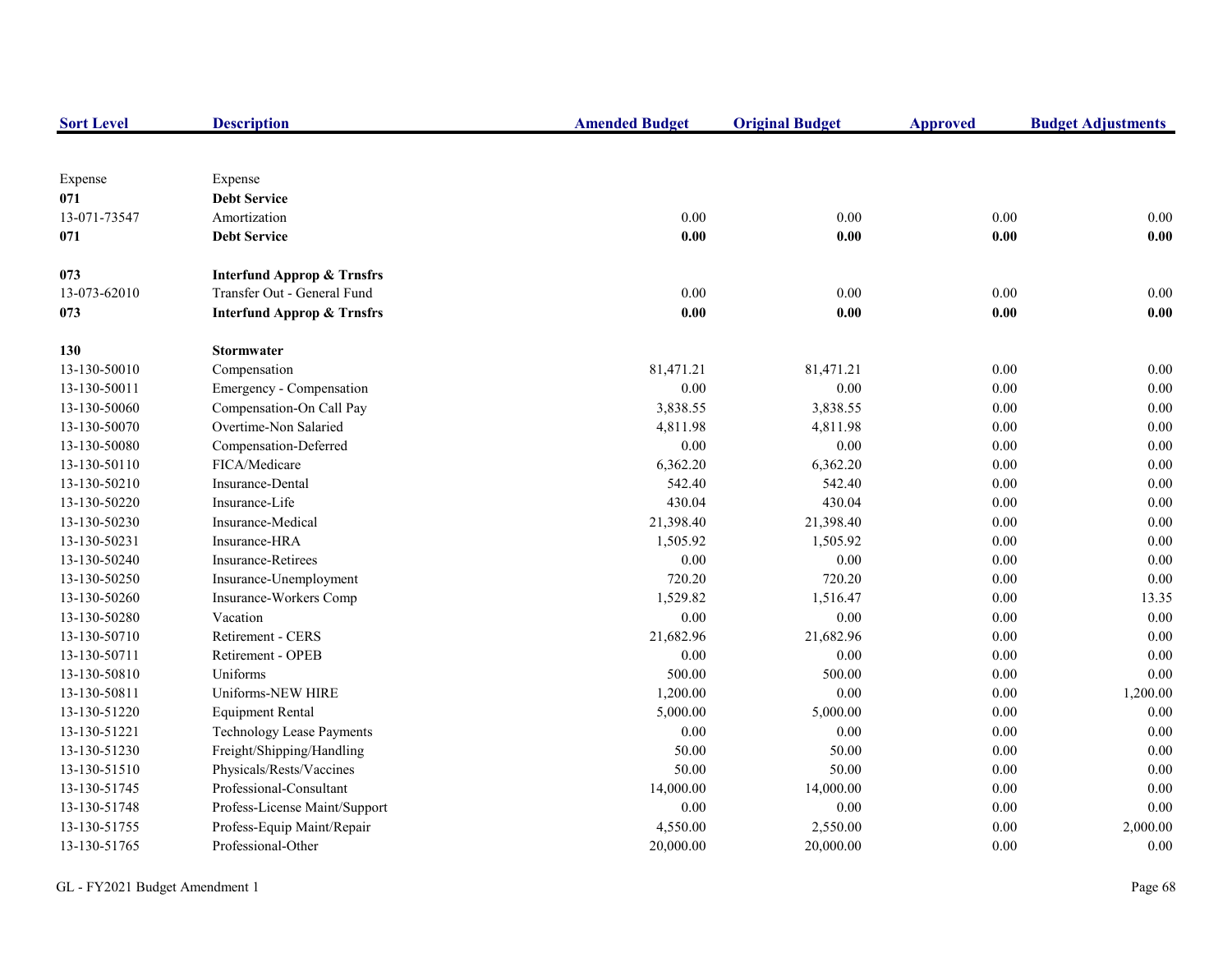| <b>Sort Level</b> | <b>Description</b>             | <b>Amended Budget</b> | <b>Original Budget</b> | <b>Approved</b> | <b>Budget Adjustments</b> |
|-------------------|--------------------------------|-----------------------|------------------------|-----------------|---------------------------|
| 13-130-51775      | Prof-Storm Sewer               | 0.00                  | $0.00\,$               | 0.00            | 0.00                      |
| 13-130-51780      | Profess-Vehicle Repair/Maint   | 3,000.00              | 3,000.00               | $0.00\,$        | $0.00\,$                  |
| 13-130-51860      | Tree Maintenance               | 3,000.00              | 3,000.00               | 0.00            | 0.00                      |
| 13-130-51940      | Utilities-Communications       | 1,300.00              | 1,300.00               | 0.00            | 0.00                      |
| 13-130-52020      | Supplies-Bldg Maint/Repair     | 0.00                  | 0.00                   | 0.00            | 0.00                      |
| 13-130-52110      | Equipment (Under \$2,000 Each) | 950.00                | 250.00                 | 0.00            | 700.00                    |
| 13-130-52120      | Supplies-Equip Maint/Repair    | 1,500.00              | 1,500.00               | 0.00            | 0.00                      |
| 13-130-52250      | Fuel, Oil, Fluids              | 6,500.00              | 6,500.00               | $0.00\,$        | 0.00                      |
| 13-130-52310      | Gravel/Rock                    | 3,000.00              | 5,000.00               | 0.00            | $-2,000.00$               |
| 13-130-52311      | Supplies Yard Repairs          | 1,800.00              | 2,500.00               | $0.00\,$        | $-700.00$                 |
| 13-130-52330      | Herbicides                     | 500.00                | 500.00                 | $0.00\,$        | 0.00                      |
| 13-130-52700      | Supplies-Office                | 0.00                  | 0.00                   | 0.00            | 0.00                      |
| 13-130-52750      | Supplies-Other                 | 0.00                  | 0.00                   | 0.00            | 0.00                      |
| 13-130-52840      | Postage-Meter & Related        | 0.00                  | 0.00                   | 0.00            | 0.00                      |
| 13-130-52865      | Supplies-Safety/Protective     | 500.00                | 500.00                 | 0.00            | $0.00\,$                  |
| 13-130-52880      | Signs & Barricades             | 0.00                  | 0.00                   | 0.00            | $0.00\,$                  |
| 13-130-52890      | Software                       | 350.00                | 350.00                 | 0.00            | 0.00                      |
| 13-130-52895      | Supplies-Storm Crew            | 7,500.00              | 7,500.00               | 0.00            | 0.00                      |
| 13-130-52950      | Vehicle-Supplies Repair/Maint  | 850.00                | 850.00                 | 0.00            | 0.00                      |
| 13-130-53460      | Conference/Train/School        | 0.00                  | 0.00                   | 0.00            | 0.00                      |
| 13-130-53470      | Dues & Subscriptions           | 53.20                 | 53.20                  | 0.00            | 0.00                      |
| 13-130-53500      | Easements                      | 0.00                  | 0.00                   | 0.00            | 0.00                      |
| 13-130-53600      | Miscellaneous                  | 0.00                  | $0.00\,$               | $0.00\,$        | $0.00\,$                  |
| 13-130-53850      | Travel/Lodging/Meals           | 0.00                  | $0.00\,$               | 0.00            | 0.00                      |
| 13-130-54200      | Insurance & Bonds              | 242.87                | 242.87                 | 0.00            | 0.00                      |
| 13-130-54490      | Judgements/Settlements         | 0.00                  | $0.00\,$               | 0.00            | 0.00                      |
| 13-130-61500      | Depreciation                   | 0.00                  | $0.00\,$               | $0.00\,$        | 0.00                      |
| 13-130-71313      | Land & Improvmnts - Stormwater | 0.00                  | 0.00                   | 0.00            | 0.00                      |
| 13-130-71413      | Plant-In-Service - Stormwater  | 0.00                  | 0.00                   | 0.00            | 0.00                      |
| 13-130-71513      | Vehicle - Stormwater           | 0.00                  | 0.00                   | 0.00            | 0.00                      |
| 13-130-72113      | Buildling - Stormwater         | 0.00                  | $0.00\,$               | $0.00\,$        | 0.00                      |
| 13-130-72213      | Equipment - Stormwater         | 0.00                  | $0.00\,$               | $0.00\,$        | 0.00                      |
| 13-130-73550      | Reserve for Capital Improvmnt  | 0.00                  | 0.00                   | 0.00            | 0.00                      |
| 130               | <b>Stormwater</b>              | 220,689.75            | 219,476.40             | 0.00            | 1,213.35                  |
| Expense           | Expense                        | 220,689.75            | 219,476.40             | 0.00            | 1,213.35                  |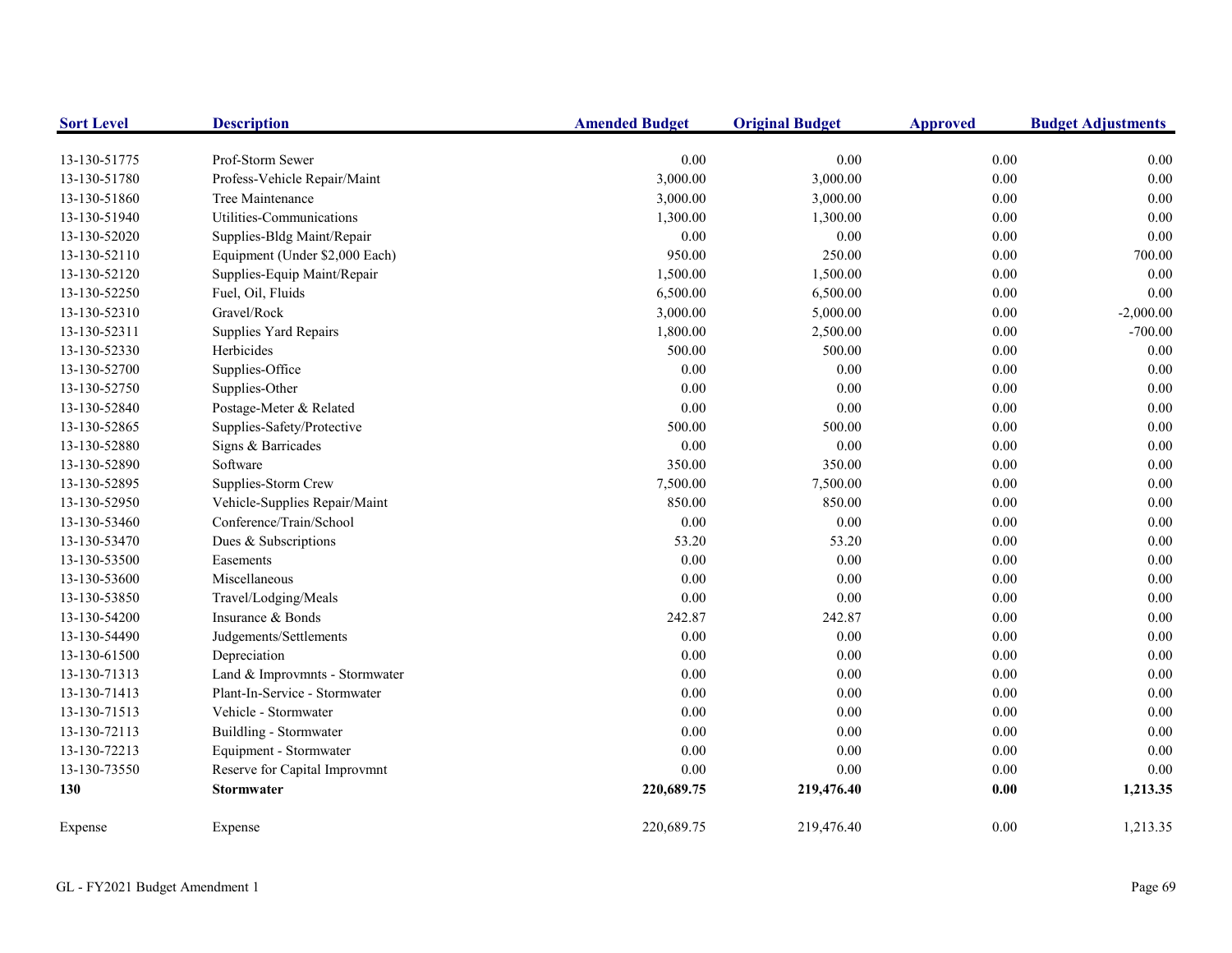| <b>Sort Level</b> | <b>Description</b> | <b>Amended Budget</b> | <b>Original Budget</b> | Approved | <b>Budget Adjustments</b> |
|-------------------|--------------------|-----------------------|------------------------|----------|---------------------------|
| 13                | Stormwater         | 138,919.4             | 140,132.76             | 0.00     | 1,213.35                  |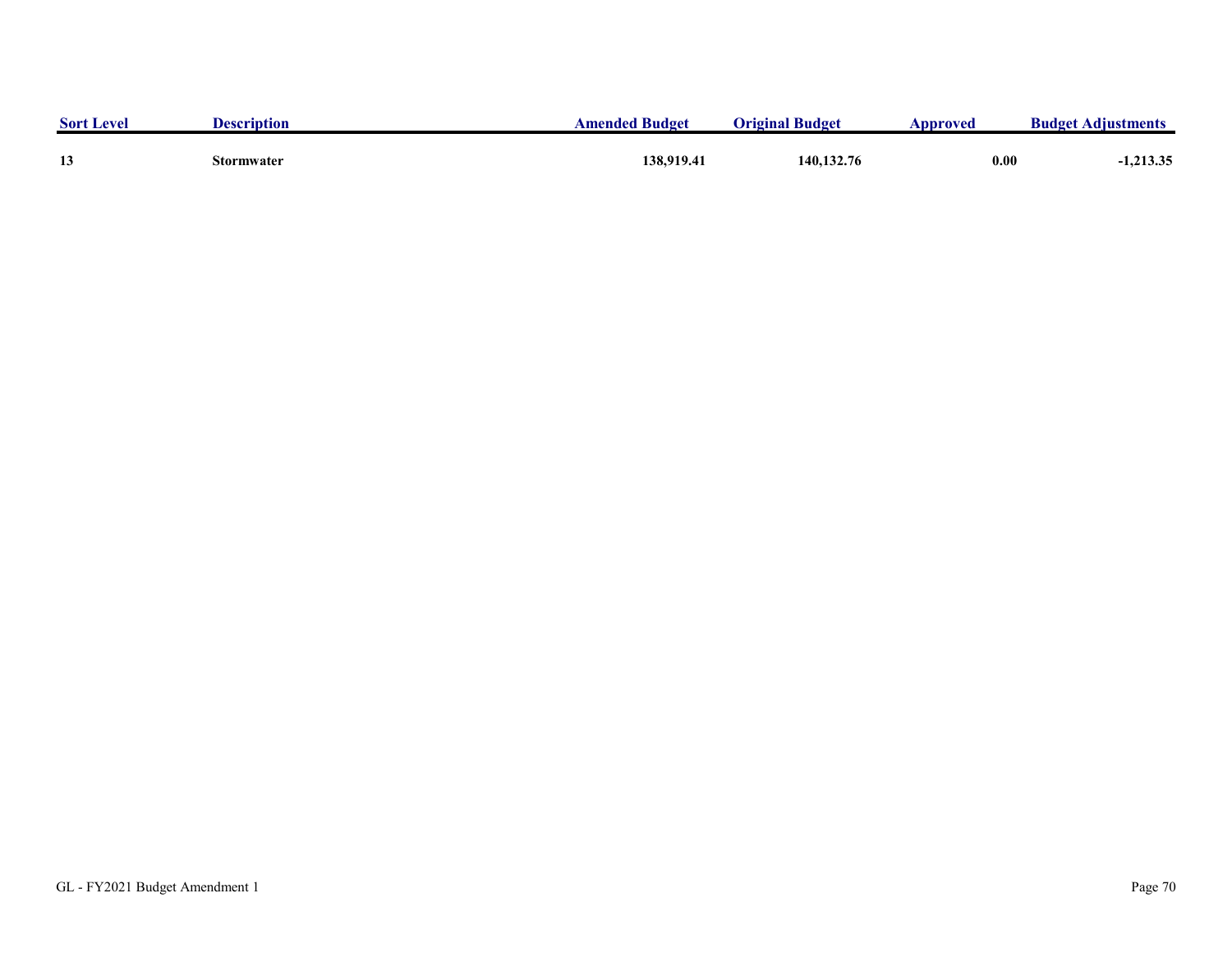| <b>Sort Level</b> | <b>Description</b>             | <b>Amended Budget</b> | <b>Original Budget</b> | <b>Approved</b> | <b>Budget Adjustments</b> |
|-------------------|--------------------------------|-----------------------|------------------------|-----------------|---------------------------|
|                   |                                |                       |                        |                 |                           |
| 14                | 911 Fund (Pyble to Fiscal Ct)  |                       |                        |                 |                           |
| Revenue           | Revenue                        |                       |                        |                 |                           |
| 140               | <b>911 Fee</b>                 |                       |                        |                 |                           |
| 14-140-40050      | Allowance for Uncollectible AR | 0.00                  | 0.00                   | $0.00\,$        | $0.00\,$                  |
| 14-140-48500      | 911 Fees                       | 0.00                  | 0.00                   | $0.00\,$        | $0.00\,$                  |
| 140               | 911 Fee                        | 0.00                  | 0.00                   | 0.00            | 0.00                      |
| Revenue           | Revenue                        | 0.00                  | $0.00\,$               | $0.00\,$        | $0.00\,$                  |
| Expense           | Expense                        |                       |                        |                 |                           |
| 140               | <b>911 Fee</b>                 |                       |                        |                 |                           |
| 14-140-51251      | 911 Fees (Due to Fiscal Ct)    | 0.00                  | 0.00                   | $0.00\,$        | 0.00                      |
| 140               | <b>911 Fee</b>                 | 0.00                  | 0.00                   | 0.00            | 0.00                      |
| Expense           | Expense                        | $0.00\,$              | 0.00                   | $0.00\,$        | $0.00\,$                  |
| 14                | 911 Fund (Pyble to Fiscal Ct)  | 0.00                  | 0.00                   | 0.00            | 0.00                      |